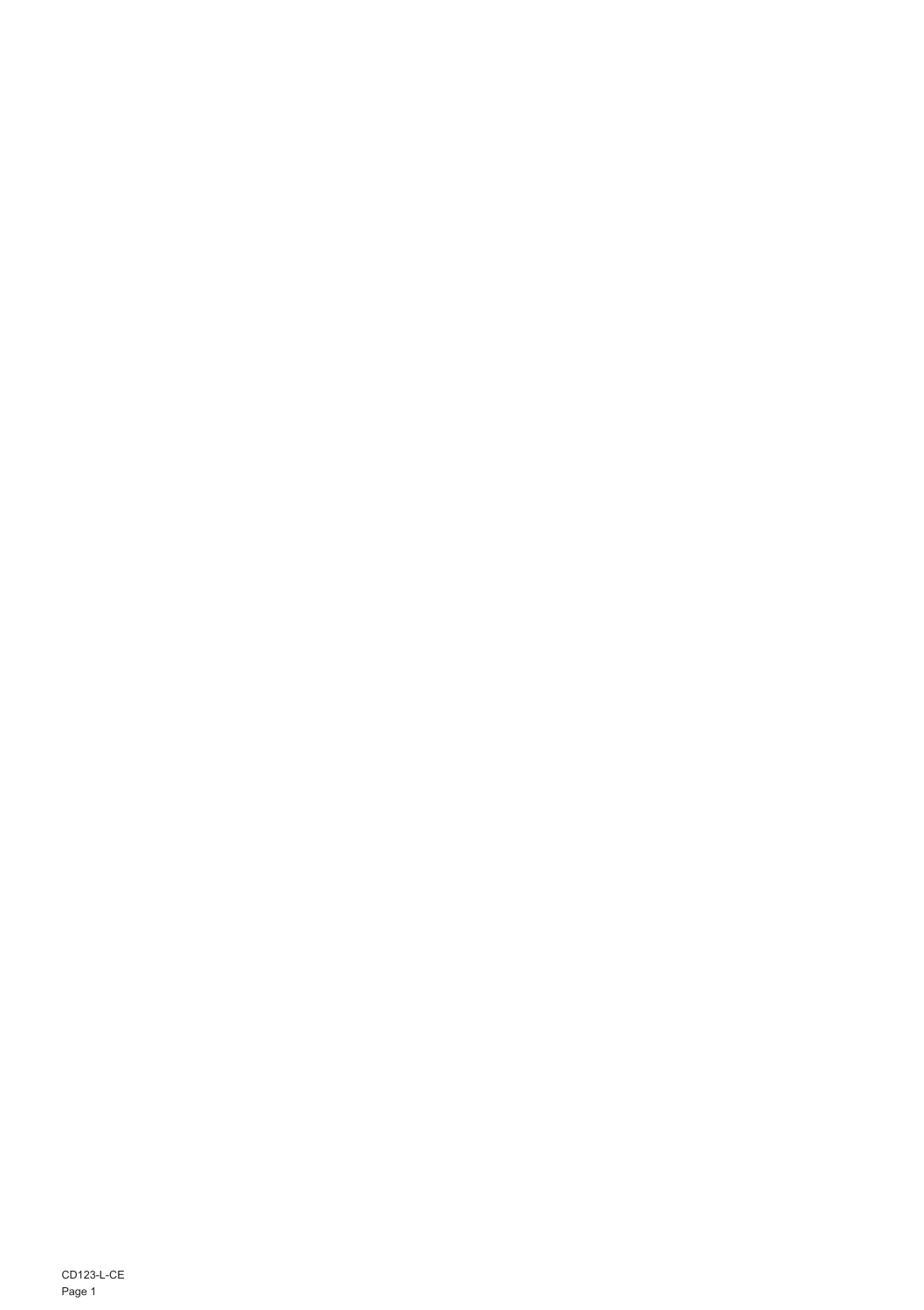## <span id="page-2-0"></span>**NovocastraTM Liquid Mouse Monoclonal Antibody CD123**

## **Product Code: NCL-L-CD123**

## **Intended Use**

#### *For in vitro diagnostic use.*

NCL-L-CD123 is intended for the qualitative identification by light microscopy of CD123 molecules in paraffin sections. The clinical interpretation of any staining or its absence should be complemented by morphological studies using proper controls and should be evaluated within the context of the patient's clinical history and other diagnostic tests by a qualified pathologist.

## **Principle of Procedure**

Immunohistochemical (IHC) staining techniques allow for the visualization of antigens via the sequential application of a specific antibody to the antigen (primary antibody), a secondary antibody to the primary antibody and an enzyme complex with a chromogenic substrate with interposed washing steps. The enzymatic activation of the chromogen results in a visible reaction product at the antigen site. The specimen may then be counterstained and coverslipped. Results are interpreted using a light microscope and aid in the differential diagnosis of pathophysiological processes, which may or may not be associated with a particular antigen.

#### **Clone**

BR4MS

## **Immunogen**

Prokaryotic recombinant protein corresponding to 101 amino acids of the external domain of the human CD123 molecule.

## **Specificity**

Human CD123.

## **Reagent Composition**

NCL-L-CD123 is a liquid tissue culture supernatant containing 15 mM sodium azide as a preservative.

## **Ig Class**

IgG2b

## **Total Protein Concentration Total Protein**

Refer to vial label for lot specific total protein concentration.

## **Antibody Concentration**

Greater than or equal to 90 mg/L as determined by ELISA. Refer to vial label for batch specific Ig concentration.

## **Recommendations On Use**

lmmunohistochemistry (see **Methodology**) on paraffin sections. Suggested dilution: 1:100 for 30 minutes at 25 °C. Heat induced epitope retrieval using Epitope Retrieval Solution pH 9.0 (RE7119).

Visualization. Please follow the instructions for use in the Novolink™ Polymer Detection System RE7280–K (1250 tests), RE7150–K (500 tests), RE7140–K (250 tests) or RE7290–K (50 tests).

## **Storage and Stability**

Store at 2–8 ℃. Do not freeze. Return to 2–8 ℃ immediately after use. Do not use after expiration date indicated on the vial label. Storage conditions other than those specified above must be verified by the user.

## **Specimen Preparation**

The recommended fixative is 10% neutral–buffered formalin for paraffin–embedded tissue sections.

## **Warnings and Precautions**

This reagent has been prepared from the supernatant of cell culture. As it is a biological product, reasonable care should be taken when handling it.

The molarity of sodium azide in this reagent is 15 mM. A Material Safety Data Sheet (MSDS) is available upon request for sodium azide. Consult federal, state or local regulations for disposal of any potentially toxic components.

Specimens, before and after fixation, and all materials exposed to them, should be handled as if capable of transmitting infection and disposed of with proper precautions.1 Never pipette reagents by mouth and avoid contacting the skin and mucous membranes with reagents and specimens. If reagents or specimens come in contact with sensitive areas, wash with copious amounts of water. Seek medical advice.

Minimize microbial contamination of reagents or an increase in non–specific staining may occur.

Incubation times or temperatures, other than those specified, may give erroneous results. Any such changes must be validated by the user.

## **Quality Control**

Differences in tissue processing and technical procedures in the user's laboratory may produce significant variability in results, necessitating regular performance of in–house controls in addition to the following procedures.

Controls should be fresh autopsy/biopsy/surgical specimens, formalin–fixed, processed and paraffin wax-embedded as soon as possible in the same manner as the patient sample(s).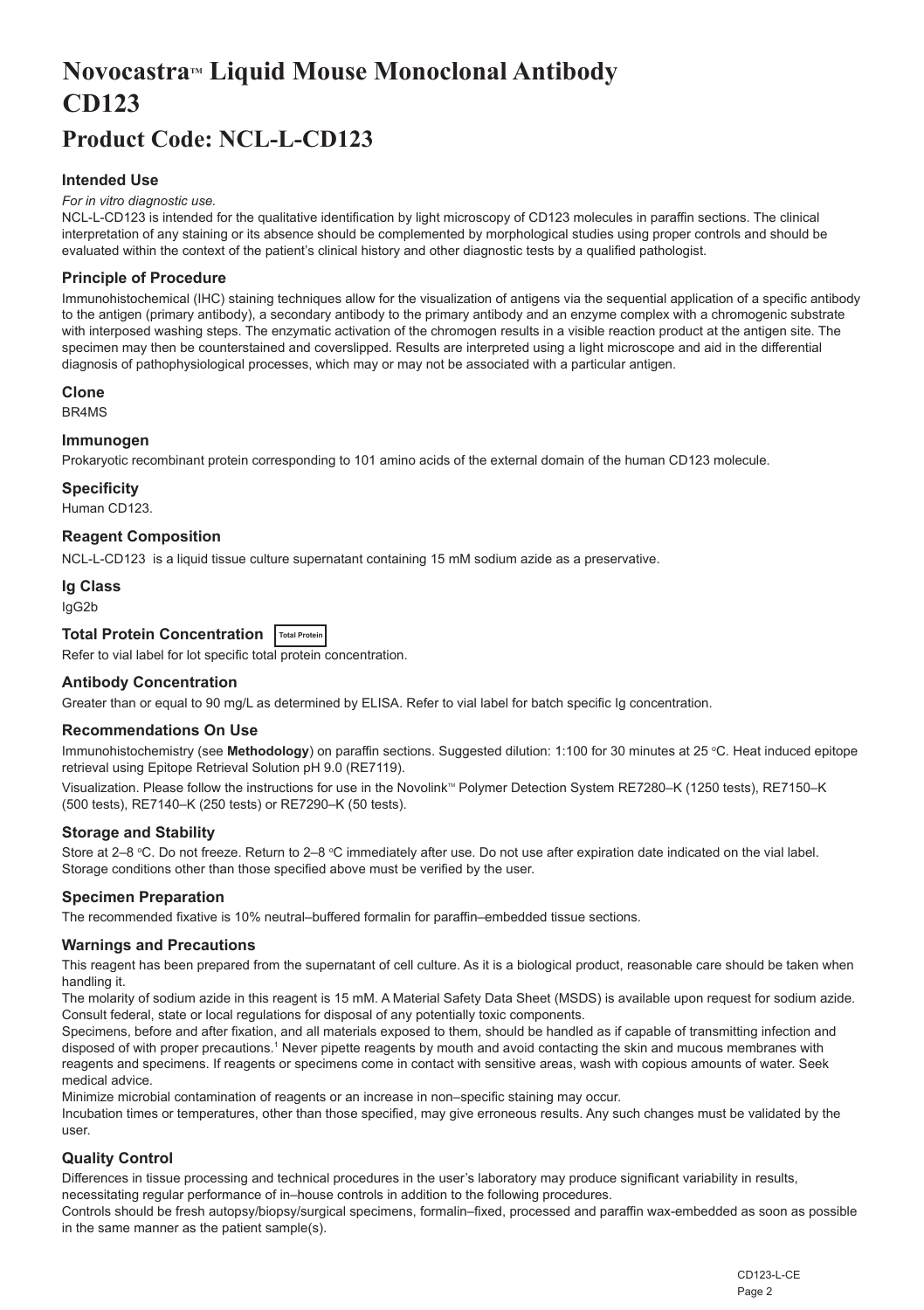## **Positive Tissue Control**

Used to indicate correctly prepared tissues and proper staining techniques.

One positive tissue control should be included for each set of test conditions in each staining run.

A tissue with weak positive staining is more suitable than a tissue with strong positive staining for optimal quality control and to detect minor levels of reagent degradation.<sup>2</sup>

Recommended positive control tissue is tonsil.

If the positive tissue control fails to demonstrate positive staining, results with the test specimens should be considered invalid.

## **Negative Tissue Control**

Should be examined after the positive tissue control to verify the specificity of the labeling of the target antigen by the primary antibody. Recommended negative control tissue is cerebellum.

Alternatively, the variety of different cell types present in most tissue sections frequently offers negative control sites, but this should be verified by the user.

Non–specific staining, if present, usually has a diffuse appearance. Sporadic staining of connective tissue may also be observed in sections from excessively formalin–fixed tissues. Use intact cells for interpretation of staining results. Necrotic or degenerated cells often stain non–specifically.<sup>s</sup> False–positive results may be seen due to non–immunological binding of proteins or substrate reaction products. They may also be caused by endogenous enzymes such as pseudoperoxidase (erythrocytes), endogenous peroxidase (cytochrome C), or endogenous biotin (eg. liver, breast, brain, kidney) depending on the type of immunostain used. To differentiate endogenous enzyme activity or non–specific binding of enzymes from specific immunoreactivity, additional patient tissues may be stained exclusively with substrate chromogen or enzyme complexes (avidin–biotin, streptavidin, labeled polymer) and substratechromogen, respectively. If specific staining occurs in the negative tissue control, results with the patient specimens should be considered invalid.

## **Negative Reagent Control**

Use a non–specific negative reagent control in place of the primary antibody with a section of each patient specimen to evaluate non–specific staining and allow better interpretation of specific staining at the antigen site.

## **Patient Tissue**

Examine patient specimens stained with NCL-L-CD123 last. Positive staining intensity should be assessed within the context of any non–specific background staining of the negative reagent control. As with any immunohistochemical test, a negative result means that the antigen was not detected, not that the antigen was absent in the cells/tissue assayed. If necessary, use a panel of antibodies to identify false–negative reactions.

## **Results Expected**

#### Normal Tissues

Clone BR4MS detected the CD123 protein in a variety of tissues including Leydig cells of the testis, plasmacytoid dendritic cells and high endothelial venules of the tonsil, alveolar macrophages within the lung, syncytiotrophoblasts of the placenta, occasional epithelial cells of the colon and occasional white blood cells within the bone marrow. Clone BR4MS also stained small vessels, where present, in tissues. (Total number of cases = 49).

#### Abnormal Tissues

Clone BR4MS detected the CD123 protein in 9/48 lymphomas, including 3/5 precursor T-cell acute lymphoblastic leukemias, 2/2 acute myeloid leukemias, 1/1 hairy cell leukemia, 1/1 angioimmunoblastic T-cell lymphoma, 1/2 anaplastic large cell lymphomas, and 1/6 peripheral T-cell lymphomas. Staining was also detected in 3/3 Kikuchi's disease and 3/3 Castleman's disease (hyaline vascular type). No staining was observed in diffuse large B-cell lymphomas (0/12), follicular lymphomas (0/6), Hodgkin's lymphomas (0/5), MALTomas (0/2), mantle cell lymphomas (0/2), lymphoblastic lymphoma (0/1), Burkitt's lymphoma (0/1), T-cell rich B-cell lymphoma (0/1) and NK/T cell lymphoma (0/1). No staining was detected in 44 additional tumors tested including squamous cell carcinomas (0/9), thyroid tumors (0/4), ovarian tumors (0/4), liver tumors (0/4), colorectal tumors (0/4), lung tumors (0/3), brain tumors (0/2), breast tumors (0/2), stomach tumors (0/2), pancreatic tumors (0/2), unspecified metastatic tumors (0/2), kidney tumors (0/2), testis tumors (0/2), thymus tumor (0/1) and a uterine tumor  $(0/1)$ . (Total number of cases = 98).

#### **NCL-L-CD123 is recommended for the detection of CD123 in normal and neoplastic tissues, particularly to aid in the identification of plasmacytoid dendritic cell neoplasms.**

#### **General Limitations**

Immunohistochemistry is a multistep diagnostic process that consists of specialized training in the selection of the appropriate reagents; tissue selection, fixation, and processing; preparation of the IHC slide; and interpretation of the staining results.

Tissue staining is dependent on the handling and processing of the tissue prior to staining. Improper fixation, freezing, thawing, washing, drying, heating, sectioning or contamination with other tissues or fluids may produce artifacts, antibody trapping, or false negative results. Inconsistent results may be due to variations in fixation and embedding methods, or to inherent irregularities within the tissue.4 Excessive or incomplete counterstaining may compromise proper interpretation of results.

The clinical interpretation of any staining or its absence should be complemented by morphological studies using proper controls and should be evaluated within the context of the patient's clinical history and other diagnostic tests by a qualified pathologist. Antibodies from Leica Biosystems Newcastle Ltd are for use, as indicated, on either frozen or paraffin-embedded sections with specific fixation requirements. Unexpected antigen expression may occur, especially in neoplasms. The clinical interpretation of any stained tissue section must include morphological analysis and the evaluation of appropriate controls.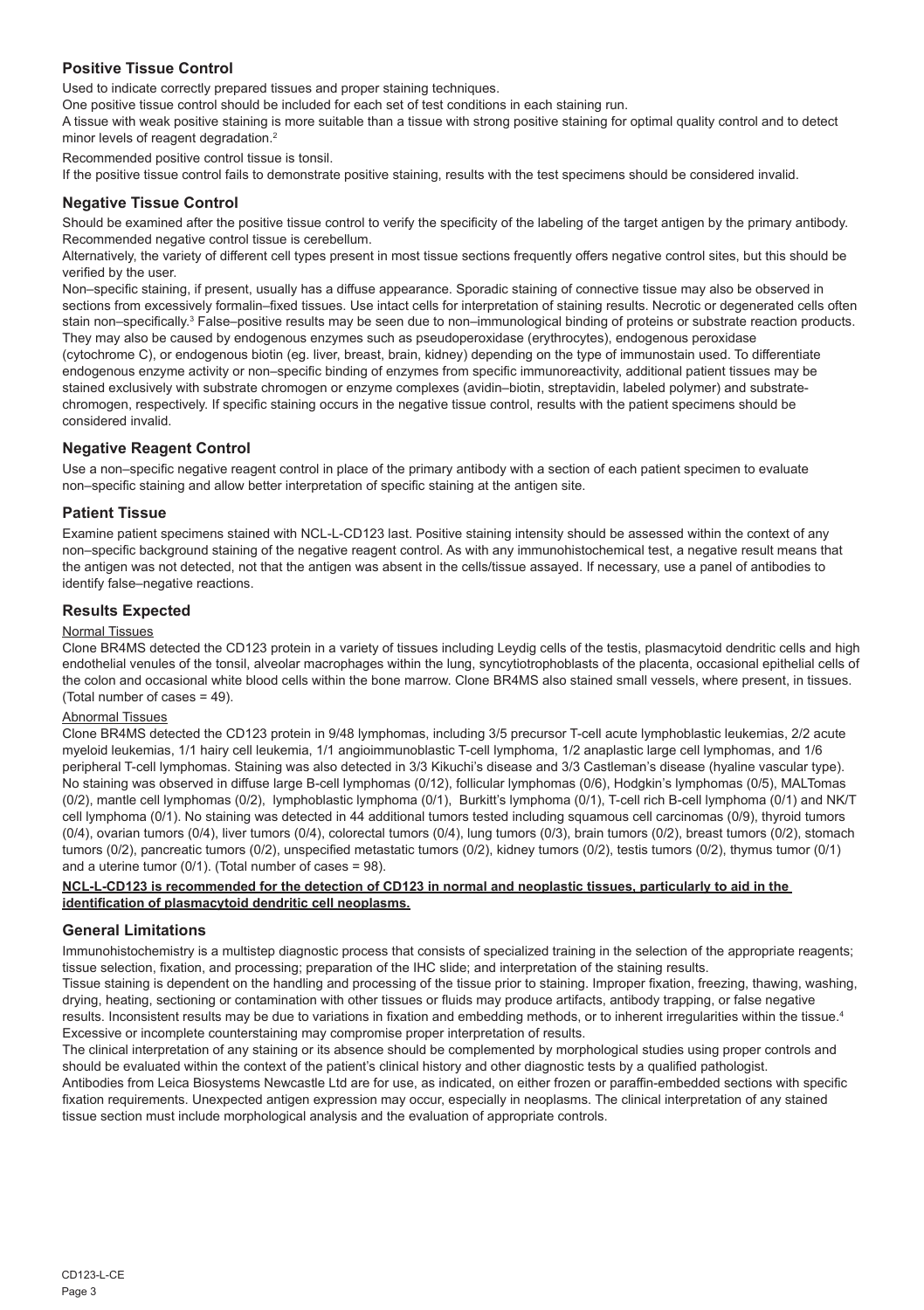## **Bibliography – General**

- 1. National Committee for Clinical Laboratory Standards (NCCLS). Protection of laboratory workers from infectious diseases transmitted by blood and tissue; proposed guideline. Villanova, P.A. 1991; 7(9). Order code M29–P.
- 2. Battifora H. Diagnostic uses of antibodies to keratins: a review and immunohistochemical comparison of seven monoclonal and three polyclonal antibodies. Progress in Surgical Pathology. 6:1–15. eds. Fenoglio–Preiser C, Wolff CM, Rilke F. Field & Wood, Inc., Philadelphia.
- 3. Nadji M, Morales AR. Immunoperoxidase, part I: the techniques and pitfalls. Laboratory Medicine. 1983; 14:767.
- 4. Omata M, Liew CT, Ashcavai M, Peters RL. Nonimmunologic binding of horseradish peroxidase to hepatitis B surface antigen: a possible source of error in immunohistochemistry. American Journal of Clinical Pathology. 1980; 73:626.
- 5. Garnache–Ottou F, Feuillard J and Saas P. Plasmacytoid dendritic cell leukaemia/lymphoma: towards a well defined entity? British Journal of Haematology. 2007; 136:539–548.
- 6. Moretti S, Lanza F and Dabusti M et al. CD123 (Interleukin 3 receptor α chain). Journal of Biological Regulators and Homeostatic Agents. 2001; 15:98–100.

## **Amendments to Previous Issue**

Total Protein Concentration.

#### **Date of Issue**

01 March 2019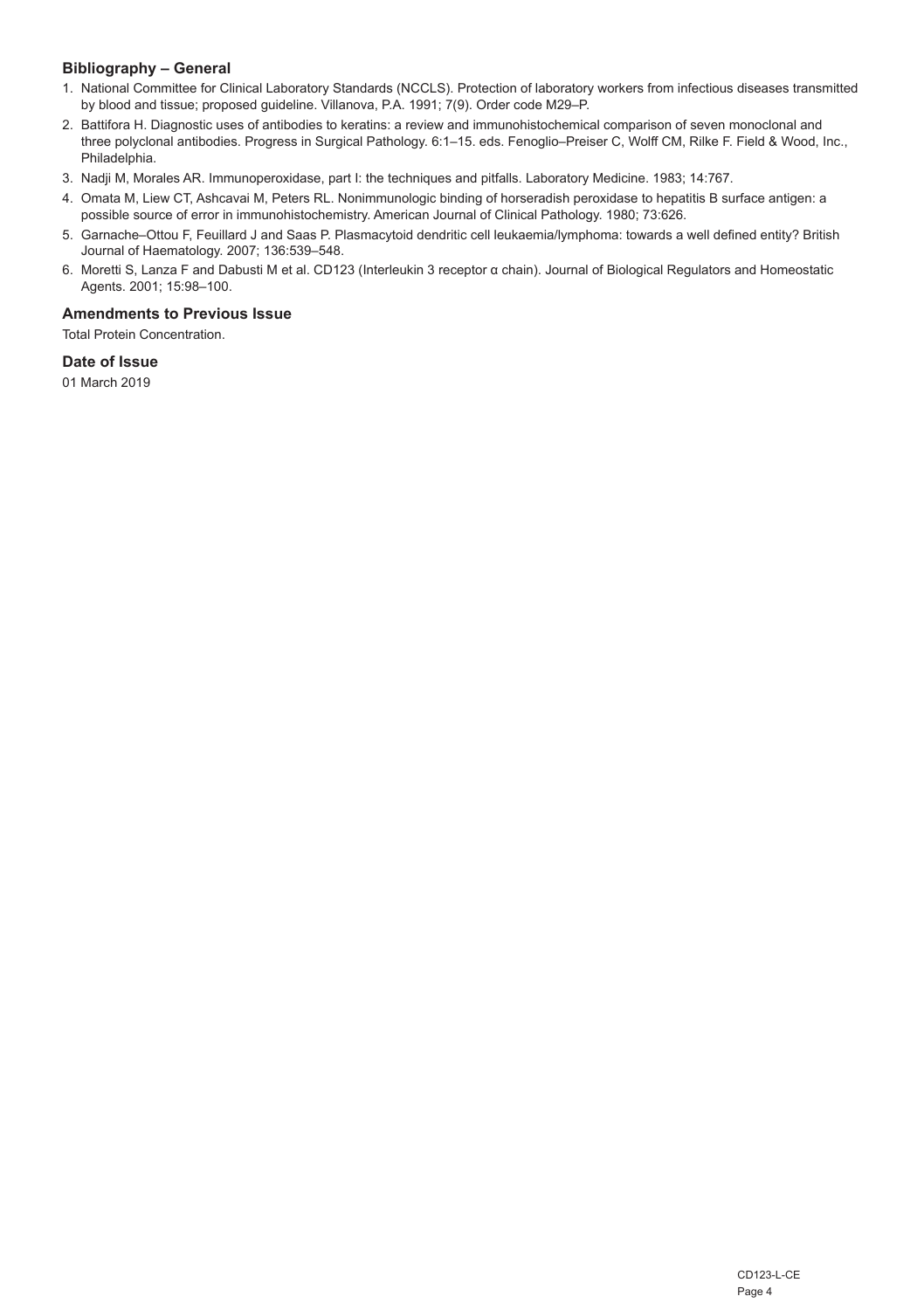## **Immunohistochemical Methodology For Novocastra™ Antibodies On Paraffin–Embedded Tissue Utilizing The Heat Induced Epitope Retrieval Technique.**

## **Reagents Required but not Supplied**

- 1. Standard solvents used in immunohistochemistry.
- 2. 50 mM Tris–Buffered Saline (TBS) pH 7.6.
- 3. Epitope Retrieval Solution (see C. Epitope Retrieval Solutions).
- 4. Antibody diluent, Novocastra IHC Diluent, RE7133.
- 5. Visualization system, Novolink™ Polymer Detection Systems, RE7280–K (1250 tests), RE7150–K (500 tests), RE7140–K (250 tests) or RE7290–K (50 tests).
- 6. Mounting medium use as recommended by manufacturer.

## **Equipment Required but not Supplied**

- 1. Incubator set to  $25 \degree C$ .
- 2. Heating device for epitope retrieval: water bath, steamer, pressure cooker or other temperature controlled laboratory equipment.
- 3. General immunohistochemistry laboratory equipment.

## **Epitope Retrieval Solutions (see Recommendations on Use for one of the following)**

| Citrate-based buffer containing surfactant |
|--------------------------------------------|
|                                            |
| EDTA-based buffer containing surfactant    |
|                                            |
|                                            |

## **Methodology**

**Prior to undertaking this methodology, users must be trained in immunohistochemical techniques.**

Users should determine optimal dilutions for antibodies. Unless indicated, all steps are performed at room temperature (25 °C).

Epitope Retrieval

Please follow the instructions for use in Epitope Retrieval Solutions, RE7113, RE7114, RE7115, RE7116, RE7118, RE7119 or RE7122. Visualization

Please follow the instructions for use in the Novolink Polymer Detection Systems, RE7280–K (1250 tests), RE7150–K (500 tests), RE7140–K (250 tests) or RE7290–K (50 tests).

## **Amendments to Previous Issue**

Not applicable

## **Date of Issue**

23 April 2008 (CEprotocol/HTAUT+Novolink).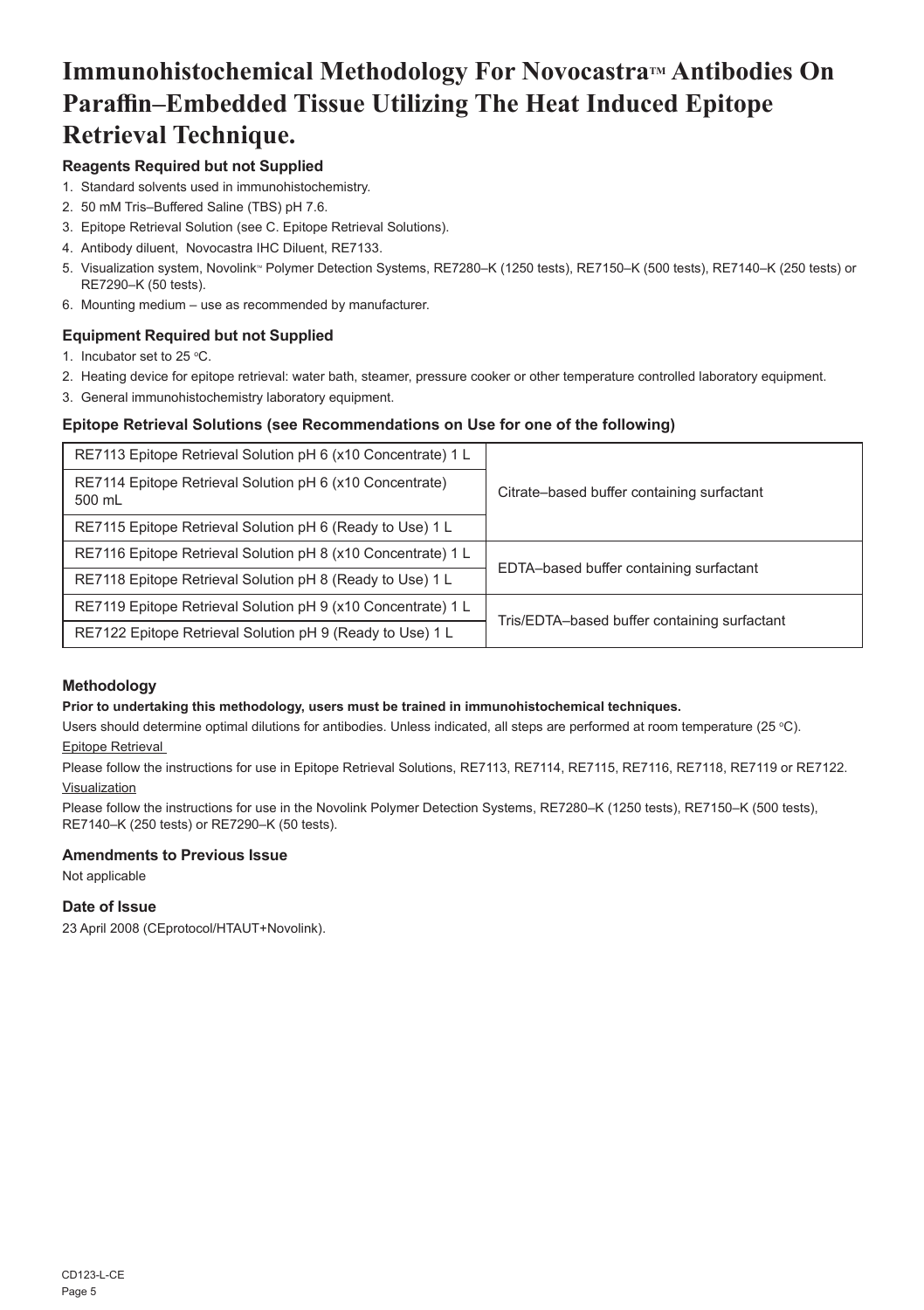## <span id="page-6-0"></span>**NovocastraTM Anticorps Monoclonal Liquide de Souris CD123 Référence du Produit: NCL-L-CD123**

## **Utilisation Prévue**

#### *Diagnostic in vitro*.

Le NCL-L-CD123 est destiné à l'identification qualitative par microscopie optique de la molécules CD123 sur des coupes en paraffine. L'interprétation clinique de tout marquage, ou absence de marquage, doit être complétée par des études morphologiques utilisant des contrôles appropriés et doit être évaluée par un pathologiste qualifié à la lumière des antécédents cliniques du patient et d'autres analyses diagnostiques.

### **Principe de la Procédure**

Les techniques de marquage immunohistochimique (IHC) permettent la visualisation des antigènes via l'application séquentielle d'un anticorps spécifique sur un antigène (anticorps primaire), d'un anticorps secondaire sur l'anticorps primaire et d'un complexe enzymatique comportant un substrat chromogène, avec des étapes de lavage intercalées. L'activation enzymatique du chromogène se traduit par la présence d'un produit de réaction visible au niveau du site de l'antigène. Le spécimen peut ensuite faire l'objet d'une coloration de contraste et être placé sous une lamelle. Les résultats sont interprétés à l'aide d'un microscope optique et participent au diagnostic différentiel des processus physiopathologiques, susceptibles, ou non, d'être associés à un antigène particulier.

#### **Clone**

BR4MS

#### **Immunogène**

Protéine procaryote recombinante correspondant à 101 acides aminés du domaine externe de la molécule de CD123 humaine.

#### **Spécificité**

CD123 humaine.

## **Composition du Réactif**

Le NCL-L-CD123 est un surnageant de culture tissulaire liquide contenant une solution d'azide de sodium 15 mM comme conservateur.

## **Classe d'Ig**

IgG2b

## **Concentration Totale en Protéines Total Protein**

La concentration totale en protéines, spécifique du lot, figure sur l'étiquette du flacon.

## **Concentration en Anticorps**

Supérieure ou égale à 90 mg/L, déterminée par la méthode ELISA. La concentration totale en Ig, spécifique du lot, figure sur l'étiquette du flacon.

## **Recommandations d'utilisation**

Immunohistochimie (voir **Méthodologie**) sur des coupes en paraffine. Dilution préconisée : 1:100 pendant 30 minutes à 25 °C. Restauration de l'épitope induite par la chaleur à l'aide d'Epitope Retrieval Solution pH 9.0 RE7119. Visualisation. Novolink™ Polymer Detection System RE7280–K (1250 tests), RE7150–K (500 tests), RE7140–K (250 tests) ou RE7290–K (50 tests). Ceci n'est donné qu'à titre indicatif et les utilisateurs doivent déterminer leurs propres dilutions de travail optimales.

#### **Conservation et Stabilité**

Conserver à 2–8 °C. Ne pas congeler. Remettre immédiatement à 2–8 °C après utilisation. Ne pas utiliser après la date de péremption indiquée sur l'étiquette du récipient. Les conditions de conservation autres que celles qui sont spécifiées ci–dessus doivent faire l'objet d'une vérification par l'utilisateur.

#### **Préparation des Spécimens**

Le fixateur recommandé est le formol à 10%, tamponné, neutre, pour coupes tissulaires incluses en paraffine.

#### **Mises en Garde et Précautions**

Ce réactif a été préparé à partir du surnageant d'une culture cellulaire. Du fait de sa nature de produit biologique, sa manipulation doit faire l'objet du plus grand soin.

Dans ce réactif, la molarité de l'azide de sodium est de 15 mM. Une fiche toxicologique (MSDS) relative à l'azide de sodium est disponible sur demande.

Consulter les réglementations nationales, régionales ou locales en vigueur relatives à l'élimination de tous les éléments potentiellement toxiques.

Les spécimens, avant et après fixation, ainsi que toutes les matières ayant été en contact avec eux, doivent être manipulés comme s'ils étaient susceptibles de transmettre une infection et être éliminés en respectant les précautions appropriées<sup>1</sup>. Ne jamais pipeter les réactifs avec la bouche et éviter tout contact des réactifs et des spécimens avec la peau et les membranes muqueuses. Rincer avec de grandes quantités d'eau en cas de contact des réactifs ou des spécimens avec des zones sensibles. Consulter un médecin.

Minimiser la contamination microbienne des réactifs sinon un accroissement du marquage non spécifique est susceptible de se produire.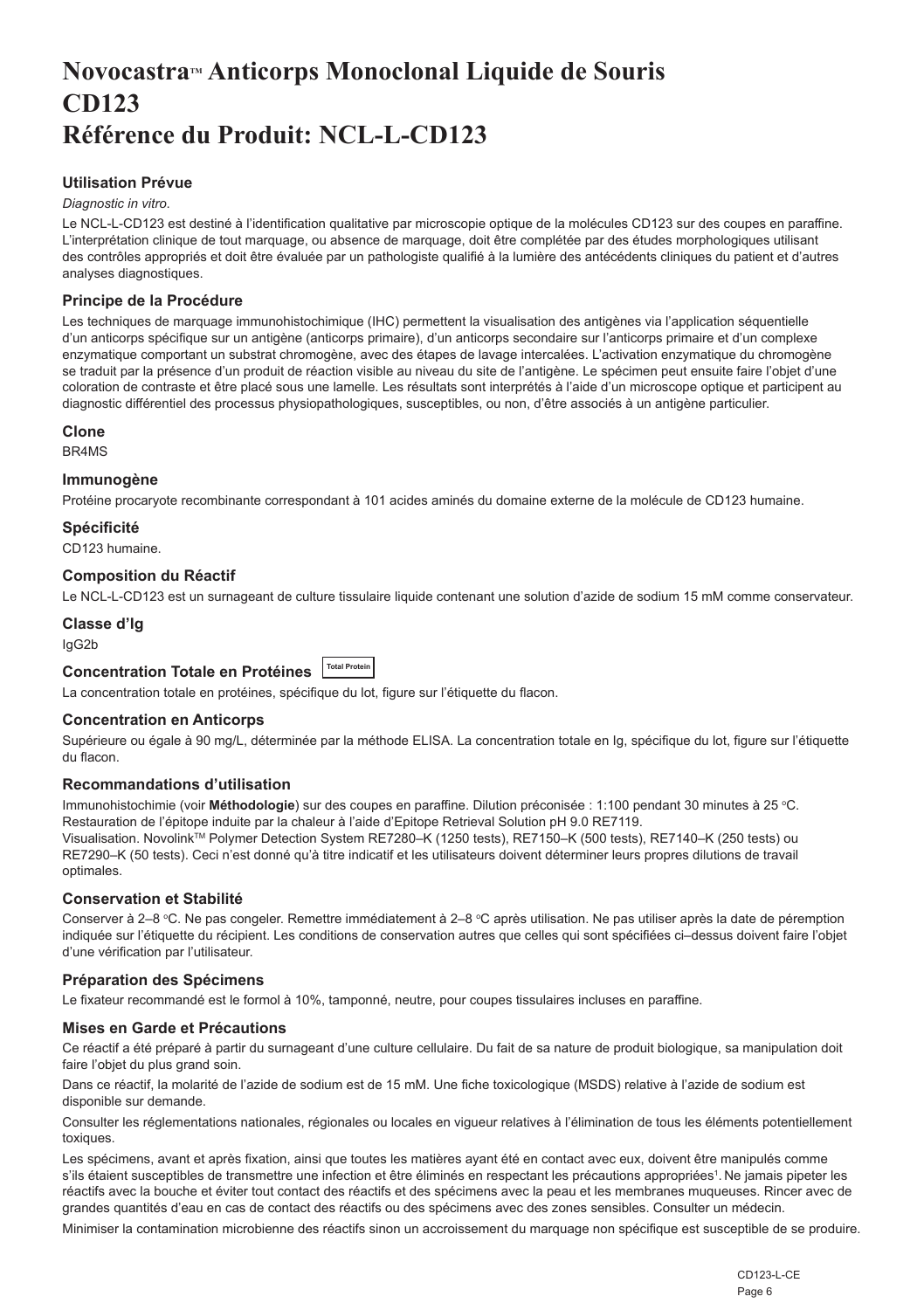Des durées et des températures d'incubation différentes de celles qui ont été spécifiées sont susceptibles de conduire à des résultats erronés. Toutes les modifications doivent être validées par l'utilisateur.

## **Contrôle de Qualité**

Des différences de traitement des tissus et de procédures techniques du laboratoire de l'utilisateur sont susceptibles de conduire à une variabilité significative des résultats, ce qui rend nécessaire la mise en œuvre de contrôles en interne en plus des procédures suivantes. Les contrôles doivent être des spécimens frais provenant d'autopsies, de biopsies ou d'interventions chirurgicales, fixés au formol, traités et inclus en cire de paraffine dès que possible, de la même façon que le(s) échantillon(s) de patient.

## **Tissu de Contrôle Positif**

Il est utilisé pour indiquer que les tissus ont été préparés correctement et que les techniques de marquage étaient appropriées.

Un contrôle tissulaire positif doit être inclus dans toute opération de marquage pour chaque ensemble de conditions d'analyse.

Un tissu présentant un marquage faiblement positif est plus adapté à un contrôle de qualité optimal qu'un tissu présentant un marquage fortement positif et il permet de détecter de moindres niveaux de dégradation du réactif.<sup>2</sup>

Les amygdales constituent le tissu de contrôle positif recommandé.

Si le tissu de contrôle positif ne présente pas de marquage positif, les résultats des spécimens analysés doivent être considérés comme invalides.

#### **Tissu de Contrôle Négatif**

Il doit être examiné après le tissu de contrôle positif afin de vérifier la spécificité du marquage de l'antigène cible par l'anticorps primaire.

Le cervelet constitue le tissu de contrôle négatif recommandé.

Sinon, la diversité des types cellulaires présents dans la plupart des tissus permet de disposer fréquemment de sites de contrôle négatif, mais ils doivent être vérifiés par l'utilisateur.

S'il est présent, le marquage non spécifique prend habituellement une apparence diffuse. Un marquage sporadique du tissu conjonctif peut également être observé sur des coupes de tissus qui ont été fixées par un excès de formol. Utiliser des cellules intactes pour l'interprétation des résultats du marquage. Les cellules nécrotiques ou dégénérées sont souvent marquées de façon non spécifique.<sup>3</sup> Des résultats faussement positifs peuvent être observés en raison d'une liaison non immunologique à des protéines ou à des produits de réaction du substrat. Ils peuvent également être provoqués par des enzymes endogènes comme la pseudoperoxydase (érythrocytes), la peroxydase endogène (cytochrome C), ou la biotine endogène (foie, sein, cerveau, rein, par exemple) selon le type d'immunomarquage utilisé. Pour différencier l'activité des enzymes endogènes ou la liaison non spécifique d'enzymes de l'immunoréactivité spécifique, des tissus supplémentaires du patient peuvent être marqués exclusivement avec le substrat chromogène ou par des complexes enzymatiques (avidine–biotine, streptavidine, polymère marqué) et le substrat chromogène respectivement. Si un marquage spécifique se produit dans le tissu de contrôle négatif, les résultats des spécimens du patient doivent être considérés comme invalides.

## **Réactif de Contrôle Négatif**

Utiliser un réactif de contrôle négatif non spécifique à la place de l'anticorps primaire avec une coupe de chaque spécimen du patient afin d'évaluer le marquage non spécifique et de permettre une meilleure interprétation du marquage spécifique au niveau du site antigénique.

#### **Tissu du Patient**

Examiner les échantillons du patient marqués au NCL-L-CD123 en dernier lieu. L'intensité du marquage positif doit être évaluée à la lumière du bruit de fond du marquage non spécifique du réactif de contrôle négatif. Comme pour toutes les analyses immunohistochimiques, un résultat négatif signifie que l'antigène n'a pas été détecté mais ne signifie pas qu'il est absent des cellules/ tissus testés. Si nécessaire, employer un panel d'anticorps pour identifier les réactions faussement négatives.

## **Résultats Attendus**

## Tissus normaux

Le clone BR4MS a détecté la protéine CD123 dans divers tissus, dont les cellules de Leydig dans les testicules, les cellules dendritiques plasmacytoïdes et les veinules post–capillaires des amygdales, les macrophages alvéolaires du poumon, les syncytiotrophoblastes du placenta, dans quelques cellules épithéliales du côlon et quelques globules blancs dans la moelle osseuse. Le clone BR4MS a également marqué de petits vaisseaux, lorsqu'ils étaient présents, dans les tissus. (Nombre total de cas = 49).

#### Tissus tumoraux

Le clone BR4MS a détecté la protéine CD123 dans 9 lymphomes sur 48, dont des leucémies aiguës lymphoblastiques à précurseurs T (3/5), des leucémies myéloïdes aiguës (2/2), une leucémie à tricholeucocytes (1/1), un lymphome à cellules T angio–immunoblastiques (1/1), un lymphome à grandes cellules anaplasiques (1/2), un lymphome à cellules T périphériques (1/6). Un marquage a également été détecté dans 3 cas de maladie de Kikuchi sur 3, et dans 3 cas de maladie de Castleman (de type hyalinovasculaire) sur 3. Aucun marquage n'a été observé sur des lymphomes diffus à grandes cellules B (0/12), sur des lymphomes folliculaires (0/6), sur des lymphomes hodgkiniens (0/5), sur des lymphomes de type MALT (0/2), sur des lymphomes à cellules du manteau (0/2), sur un lymphome lymphoblastique (0/1), sur un lymphome de Burkitt (0/1), sur un lymphome à cellules B riches en cellules T (0/1) et un lymphome à cellules NK/T (0/1). Aucun marquage n'a été détecté sur 44 tumeurs supplémentaires soumises à des tests, dont des carcinomes à cellules squameuses (0/9), des tumeurs de la thyroïde (0/4), des tumeurs ovariennes (0/4), des tumeurs du foie (0/4), des tumeurs colorectales (0/4), des tumeurs du poumon (0/3), des tumeurs du cerveau (0/2), des tumeurs du sein (0/2), des tumeurs de l'estomac (0/2), des tumeurs pancréatiques (0/2), des tumeurs métastatiques non spécifiées (0/2), des tumeurs du rein (0/2), des tumeurs du testicule (0/2), une tumeur du thymus (0/1) et une tumeur utérine (0/1). (Nombre total de cas = 98).

**L'utilisation du NCL-L-CD123 est recommandée pour la détection de CD123 dans les tissus normaux et néoplasiques, en particulier dans le cadre de l'identification des néoplasmes à cellules dendritiques plasmacytoïdes.**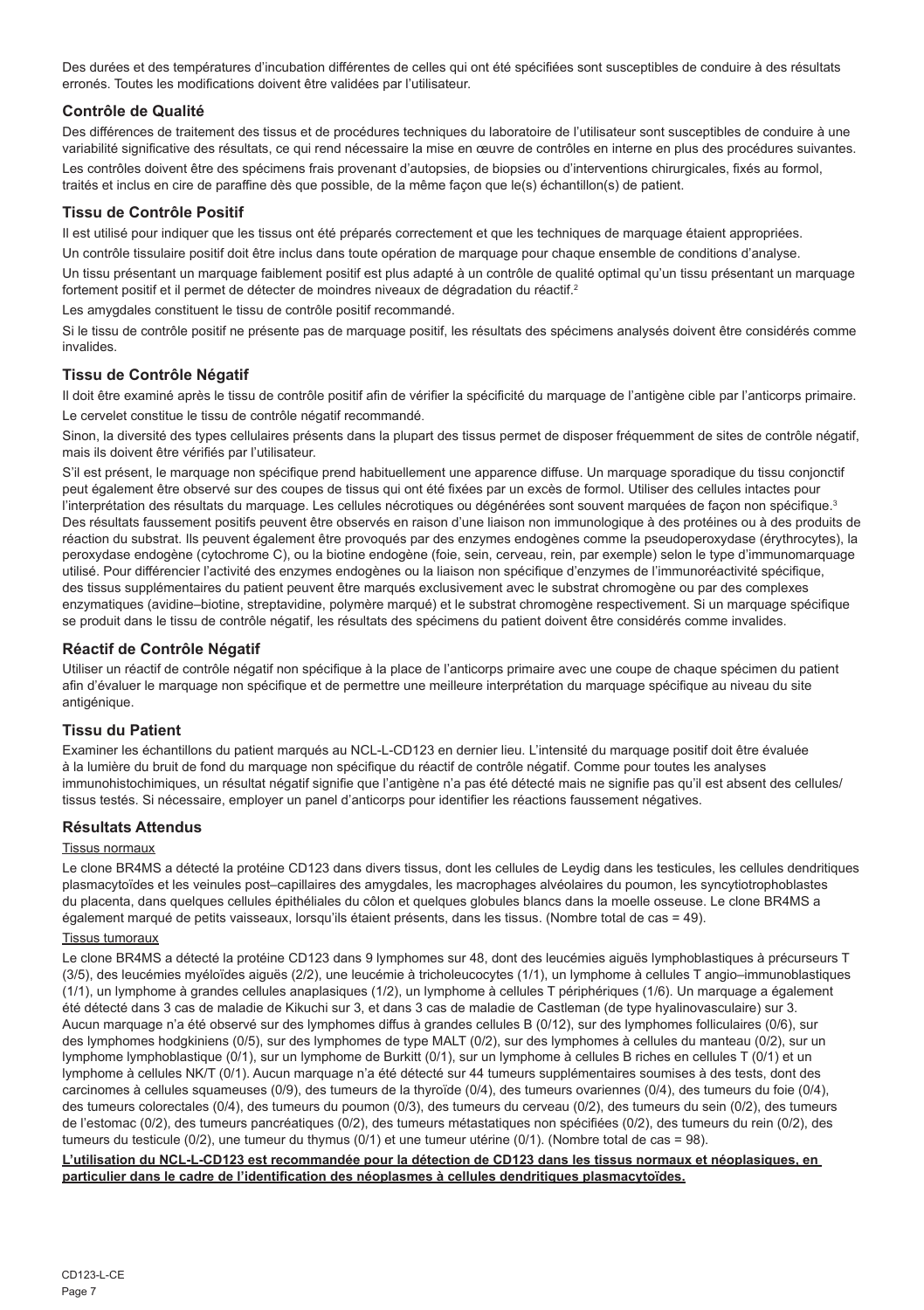## **Limites Générales**

L'immunohistochimie est un processus diagnostique constitué de plusieurs étapes qui nécessite une formation spécialisée relative au choix des réactifs appropriés ; au choix, à la fixation et au traitement des tissus ; à la préparation des lames IHC ; et à l'interprétation des résultats du marquage.

Le marquage des tissus dépend de leur manipulation et de leur traitement avant le marquage. Une fixation, une congélation, une décongélation, un lavage, un séchage, un chauffage, une coupe, incorrects ou une contamination par d'autres tissus ou d'autres liquides sont susceptibles de conduire à la production d'artefacts, au piégeage de l'anticorps ou à des résultats faussement négatifs. Des variations dans les méthodes de fixation et d'inclusion, ainsi que des irrégularités propres au tissu, peuvent conduire à des résultats incohérents.4

Une coloration de contraste excessive ou incomplète peut gêner l'interprétation correcte des résultats.

L'interprétation clinique de tout marquage, ou absence de marquage, doit être complétée par des études morphologiques utilisant des contrôles appropriés et doit être évaluée par un pathologiste qualifié à la lumière des antécédents cliniques du patient et d'autres analyses diagnostiques.

Les anticorps de Leica Biosystems Newcastle Ltd sont destinés, selon les besoins, à être utilisés sur des coupes incluses en paraffine ou des coupes congelées, et conformément à des exigences particulières en matière de fixation. Une expression antigénique inattendue est susceptible de se produire, en particulier au niveau des néoplasmes. L'interprétation clinique de toute coupe tissulaire marquée doit comporter une analyse morphologique et l'évaluation des contrôles appropriés.

#### **Bibliographie Générale**

- 1. National Committee for Clinical Laboratory Standards (NCCLS). Protection of laboratory workers from infectious diseases transmitted by blood and tissue; proposed guideline. Villanova, P.A. 1991; 7(9). Order code M29–P.
- 2. Battifora H. Diagnostic uses of antibodies to keratins: a review and immunohistochemical comparison of seven monoclonal and three polyclonal antibodies. Progress in Surgical Pathology. 6:1–15. eds. Fenoglio–Preiser C, Wolff CM, Rilke F. Field & Wood, Inc., Philadelphia.
- 3. Nadji M, Morales AR. Immunoperoxidase, part I: the techniques and pitfalls. Laboratory Medicine. 1983; 14:767.
- 4. Omata M, Liew CT, Ashcavai M, et al. Nonimmunologic binding of horseradish peroxidase to hepatitis B surface antigen: a possible source of error in immunohistochemistry. American Journal of Clinical Pathology. 1980; 73:626.
- 5. Garnache–Ottou F, Feuillard J and Saas P. Plasmacytoid dendritic cell leukaemia/lymphoma: towards a well defined entity? British Journal of Haematology. 2007; 136:539–548.
- 6. Moretti S, Lanza F and Dabusti M et al. CD123 (Interleukin 3 receptor α chain). Journal of Biological Regulators and Homeostatic Agents. 2001; 15:98–100.

## **Amendements Apportés à la Version Précédente**

Concentration Totale en Protéines.

## **Date de Publication**

01 mars 2019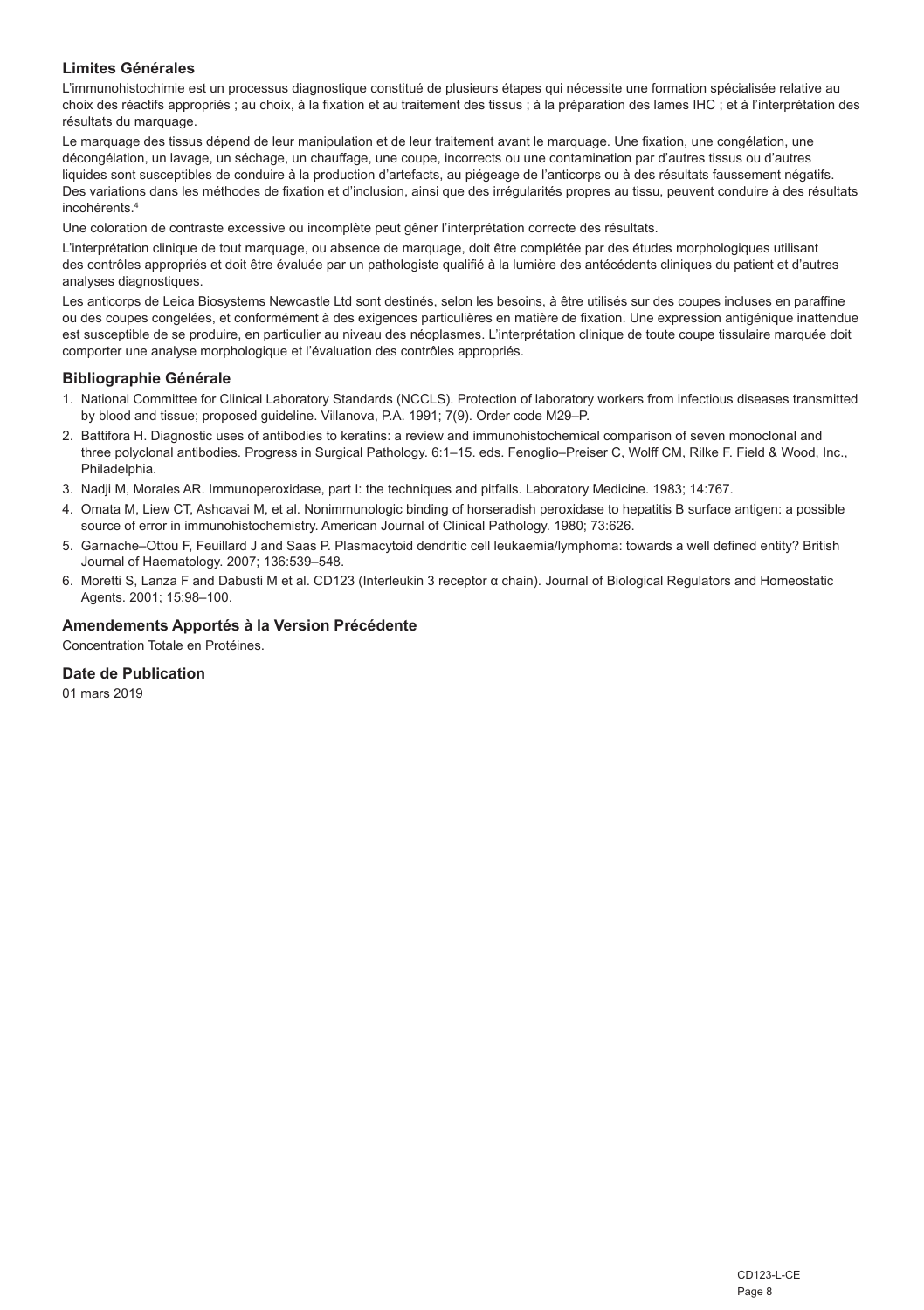## **Méthodologie immunohistochimique d'utilisation des anticorps**  Novocastra™ sur les tissus inclus en paraffine à l'aide de la technique **de restauration de l'épitope par la chaleur**.

## **Réactifs nécessaires mais non fournis**

- 1. Solvants standard utilisés en immunohistochimie.
- 2. Solution saline tamponnée de Tris (TBS) 50 mM, pH 7,6.
- 3. Solution de restauration de l'épitope (voir section C Solutions de restauration de l'épitope).
- 4. Diluant anticorps, Novocastra™ IHC Diluent, RE7133.
- 5. Système de révélation, Novolink™ Polymer Detection Systems, RE7280–K (1250 tests), RE7150–K (500 tests), RE7140–K (250 tests) ou RE7290–K (50 tests).
- 6. Milieu de montage utiliser selon les recommandations du fabricant.

## **Equipements nécessaires mais non fournis**

- 1. Incubateur réglé à 25 °C.
- 2. Dispositif de chauffage pour restauration de l'épitope : bain–marie ou four à vapeur, autocuiseur ou tout autre appareil de laboratoire à température contrôlée.
- 3. Équipements généraux de laboratoire d'immunohistochimie.

#### **Solutions de restauration de l'épitope (voir Recommandations d'utilisation pour l'une des solutions suivantes)**

| RE7113 Epitope Retrieval Solution pH 6 (x10 Concentrate) 1 L       |                                          |
|--------------------------------------------------------------------|------------------------------------------|
| RE7114 Epitope Retrieval Solution pH 6 (x10 Concentrate)<br>500 mL | Tampon citrate contenant un surfactant   |
| RE7115 Epitope Retrieval Solution pH 6 (Ready to Use) 1 L          |                                          |
| RE7116 Epitope Retrieval Solution pH 8 (x10 Concentrate) 1 L       | Tampon EDTA contenant un surfactant      |
| RE7118 Epitope Retrieval Solution pH 8 (Ready to Use) 1 L          |                                          |
| RE7119 Epitope Retrieval Solution pH 9 (x10 Concentrate) 1 L       | Tampon Tris/EDTA contenant un surfactant |
| RE7122 Epitope Retrieval Solution pH 9 (Ready to Use) 1 L          |                                          |

## **Méthodologie**

#### **Avant d'utiliser cette méthodologie, les utilisateurs doivent avoir été formés aux techniques immunohistochimiques.**

Les utilisateurs doivent déterminer les dilutions optimales des anticorps. Sauf mention contraire, toutes les étapes sont réalisées à température ambiante (25 °C).

## Restauration de l'épitope

Veuillez respecter le mode d'emploi des Epitope Retrieval Solutions, RE7113, RE7114, RE7115, RE7116, RE7118, RE7119, RE7122. Révélation

Veuillez respecter le mode d'emploi de Novolink™ Polymer Detection Systems , RE7280–K (1250 tests), RE7150–K (500 tests), RE7140–K (250 tests) ou RE7290–K (50 tests).

#### **Amendements apportés à la version précédente**

Non applicable.

## **Date de publication**

23 avril 2008 (CEprotocol/HTAUT+Novolink).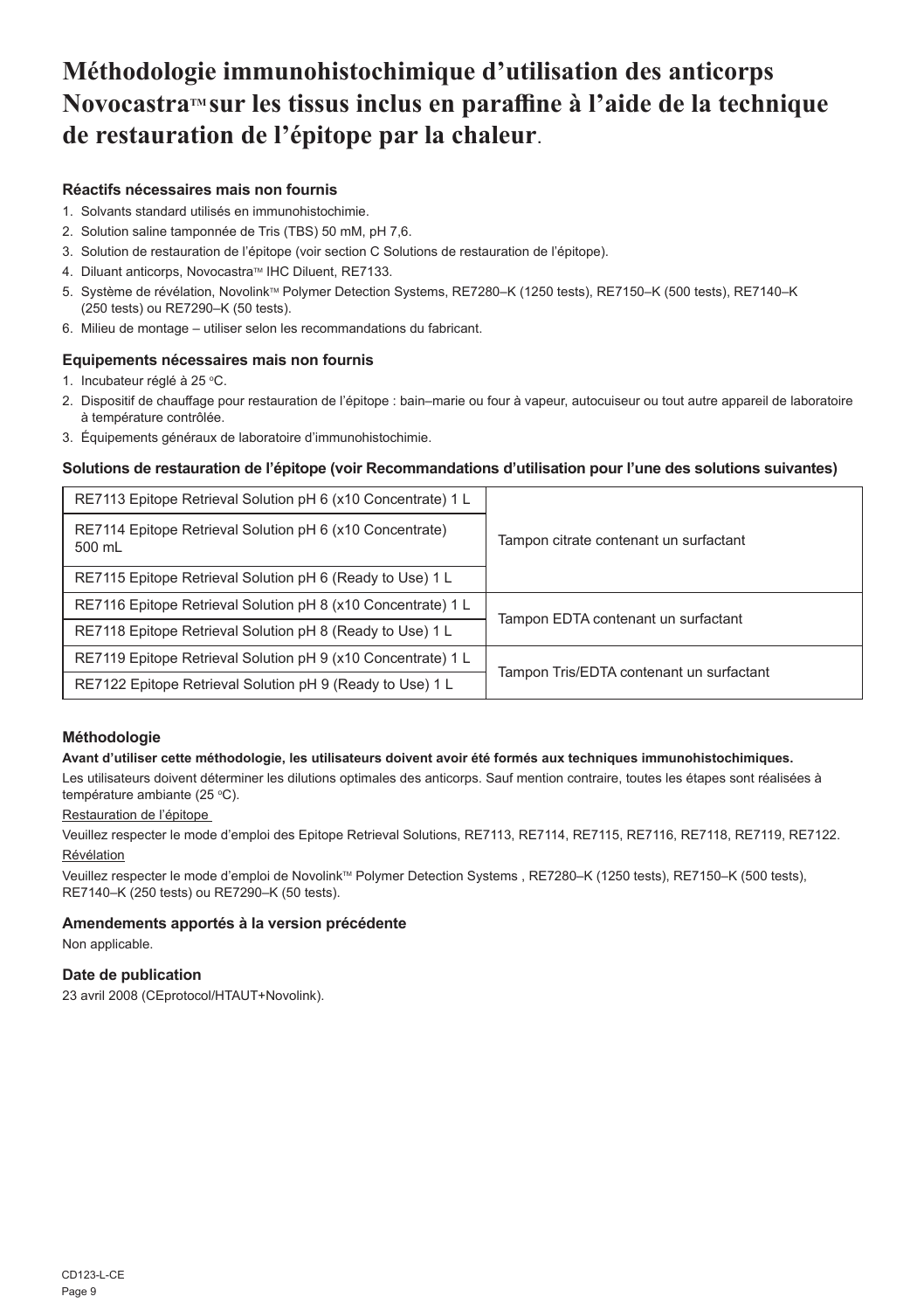## <span id="page-10-0"></span>**NovocastraTM Anticorpo Monoclonale Murino Liquido CD123 Codice Del Prodotto: NCL-L-CD123**

## **Uso Previsto**

#### *Per uso diagnostico in vitro*.

NCL-L-CD123 è destinato all'identificazione qualitativa in microscopia ottica della molecole CD123, in sezioni incluse in paraffina. L'interpretazione clinica di ogni colorazione o della sua assenza va integrata da studi morfologici che utilizzino i controlli appropriati e deve essere valutata da un patologo qualificato, nel contesto della storia clinica del paziente e delle altre metodiche diagnostiche adoperate.

### **Principio Della Procedura**

Le tecniche di colorazione immunoistochimica (IHC) consentono la visualizzazione degli antigeni mediante l'applicazione sequenziale di un anticorpo specifico per l'antigene (anticorpo primario), di un anticorpo secondario che lega l'anticorpo primario e di un complesso enzimatico con un substrato cromogeno; l'applicazione dei tre reagenti è intervallata da fasi di lavaggio. L'attivazione enzimatica del cromogeno produce una reazione visibile in corrispondenza del sito antigenico. Il campione biologico può, quindi, essere controcolorato e montato. I risultati vengono interpretati mediante un microscopio ottico e sono utili nella diagnosi differenziale di processi fisiopatologici, che possono essere più o meno associati ad un particolare antigene.

#### **Clone**

BR4MS

#### **Immunogeno**

Proteina ricombinante procariotica corrispondente a 101 aminoacidi del dominio esterno della molecola CD123 umana.

#### **Specificità**

Umana CD123

#### **Composizione Del Reagente**

NCL-L-CD123 è un supernatante liquido di coltura tissutale, contenente 15 mM di sodio azide come conservante.

**Classe Ig** IgG2b

## **Concentrazione Proteica Totale Total Protein**

Consultare l'etichetta del flacone per la concentrazione proteica totale specifica del lotto.

## **Concentrazione Anticorpale**

Superiore o uguale a 90 mg/L, come determinato mediante test ELISA. Consultare l'etichetta del flacone per la concentrazione di Ig specifica del lotto.

#### **Raccomandazioni Per L'uso**

Immunoistochimica (vedere **Metodologia**) sulle sezioni in paraffina. Diluizione raccomandata: 1:100 per 30 minuti a 25 °C. Smascheramento antigenico termoindotto con Epitope Retrieval Solution pH9.0 (RE7119).

Visualizzazione. NovolinkTM Polymer Detection Systems, RE7280–K (1250 tests), RE7150–K (500 tests), RE7140–K (250 tests) o RE7290–K (50 tests). Queste raccomandazioni costituiscono delle semplici linee guida; spetta al singolo utente stabilire la diluizione di lavoro ottimale.

#### **Conservazione E Stabilità**

Conservare a 2–8 °C. Non congelare. Immediatamente dopo l'uso, raffreddare di nuovo a 2–8 °C. Non usare dopo la data di scadenza, indicata sull'etichetta del flacone. Condizioni di conservazione diverse da quelle sopra specificate vanno verificate dall'utente.

#### **Preparazione Del Campione Biologico**

Il fissativo raccomandato è la formalina tamponata neutra al 10% per sezioni tissutali incluse in paraffina.

#### **Avvertenze E Precauzioni**

Questo reagente è stato preparato dal supernatante di coltura cellulare. Trattandosi di un prodotto biologico, va maneggiato con cautela. La molarità della sodio azide nel reagente corrisponde a 15 mM. Su richiesta, è disponibile una scheda dei dati di sicurezza del materiale (MSDS) per la sodio azide.

Fare riferimento alla normativa federale, statale o locale per lo smaltimento dei componenti potenzialmente tossici.

Prima e dopo la fissazione, i campioni biologici e tutti i materiali ad essi esposti vanno trattati come potenzialmente infettanti e smaltiti con le appropriate precauzioni.<sup>1</sup>Non pipettare i reagenti con la bocca ed evitare il contatto dei reagenti e dei campioni biologici con la pelle e con le mucose. Se i reagenti o i campioni biologici vengono a contatto con zone sensibili, sciacquare abbondantemente le parti interessate. Consultare il medico.

Ridurre al minimo la contaminazione microbica dei reagenti, allo scopo di evitare un aumento di colorazione aspecifica.

Tempi o temperature d'incubazione diversi da quelli specificati possono condurre a risultati non veritieri. Tali variazioni devono essere convalidate dall'utente.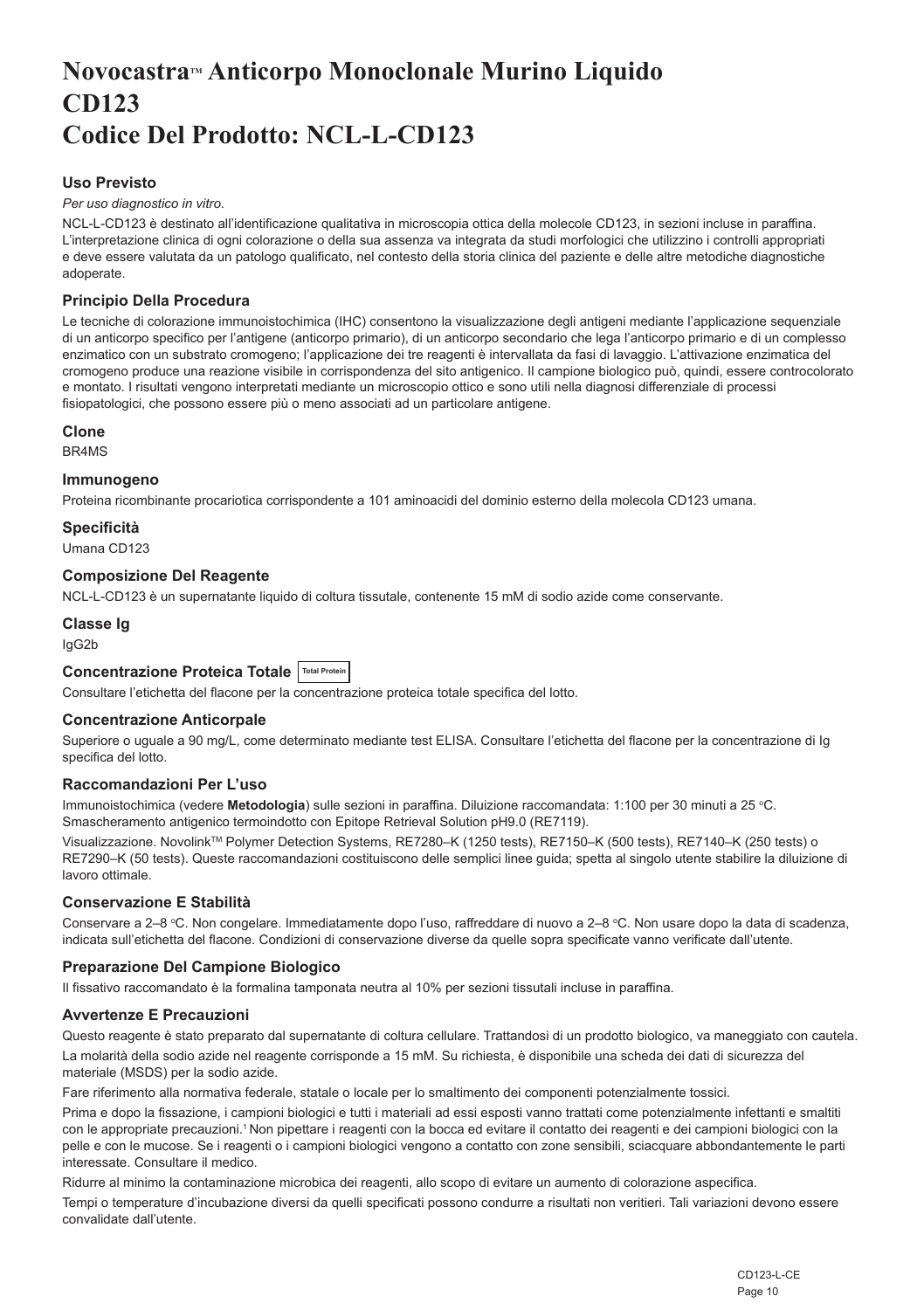## **Controllo Qualità**

Differenze nella processazione del tessuto e nelle tecniche in uso presso il laboratorio dell'utente possono produrre una discrepanza significativa nei risultati, rendendo necessaria la regolare esecuzione di controlli interni, in aggiunta alle procedure descritte di seguito. I controlli devono essere costituiti da campioni biologici freschi autoptici/bioptici/chirurgici e devono essere il più rapidamente possibile fissati in formalina, processati ed inclusi in paraffina, allo stesso modo dei campioni biologici ottenuti dal paziente.

## **Controllo Positivo Del Tessuto**

È usato per indicare tessuti correttamente preparati e tecniche di colorazione appropriate.

Per ogni gruppo di condizioni del test e ogni volta che viene eseguita la colorazione, deve essere incluso un controllo positivo del tessuto.

Un tessuto a debole colorazione positiva è più adatto di uno a colorazione positiva intensa per un ottimale controllo qualità e per mettere in evidenza anche minimi livelli di degradazione del reagente.<sup>2</sup>

Il tessuto raccomandato per il controllo positivo è la tonsilla.

Se il controllo positivo del tessuto non dimostra colorazione positiva, i risultati con i campioni biologici del test vanno considerati non validi.

## **Controllo Negativo Del Tessuto**

Va esaminato dopo il controllo positivo, per verificare la specificità nei confronti dell'antigene bersaglio da parte dell'anticorpo primario. Il tessuto raccomandato per il controllo negativo è il cervelletto.

In alternativa, la varietà dei tipi cellulari presenti nella maggior parte delle sezioni tissutali offre spesso siti di controllo negativo, ma questo va verificato dall'utente.

La colorazione aspecifica, se presente, assume di solito aspetto diffuso. La colorazione sporadica del tessuto connettivo può anche manifestarsi in seguito ad iperfissazione di sezioni di tessuto in formalina. Per l'interpretazione dei risultati della colorazione, usare cellule intatte. Le cellule necrotiche o degenerate si colorano spesso in maniera aspecifica<sup>3</sup>. Si possono osservare risultati falsamente positivi, dovuti a legame non immunologico delle proteine o a prodotti di reazione del substrato. Tali falsi positivi possono essere anche causati da enzimi endogeni quali la pseudoperossidasi (eritrociti), la perossidasi endogena (citocromo C) o la biotina endogena (es. fegato, mammella, cervello, rene), a seconda del tipo di immunocolorazione usato. Per differenziare l'attività enzimatica endogena o il legame enzimatico aspecifico dall'immunoreattività specifica, possono essere colorati ulteriori tessuti del paziente esclusivamente con substrato cromogeno o con complessi enzimatici (avidina–biotina, streptavidina, polimero marcato) e substrato cromogeno. Se nel controllo negativo del tessuto compare una colorazione specifica, i risultati sui campioni biologici ottenuti dal paziente devono essere considerati non validi.

## **Controllo Negativo Del Reagente**

Usare un controllo negativo aspecifico del reagente in luogo dell'anticorpo primario, con una sezione di ogni campione biologico del paziente, per valutare la colorazione aspecifica e per consentire una migliore interpretazione della colorazione specifica in corrispondenza del sito antigenico.

## **Tessuto Del Paziente**

Successivamente, esaminare i campioni biologici del paziente colorati con NCL-L-CD123. L'intensità della colorazione positiva va analizzata nel contesto di qualsiasi colorazione aspecifica di fondo del controllo negativo del reagente. Come per tutti gli altri test immunoistochimici, un risultato negativo significa che l'antigene non è stato determinato, ma non necessariamente che fosse assente dalle cellule o dal tessuto esaminato. Se necessario, usare un pannello di anticorpi per identificare reazioni falsamente negative.

## **Risultati Attesi**

#### Tessuti normali

Il clone BR4MS ha rilevato la proteina CD123 in una varietà di tessuti incluse le cellule di Leydig del testicolo, le cellule dendritiche plasmacitoidi e le venule endoteliali alte della tonsilla, i macrofagi alveolari nel polmone, i sinciziotrofoblasti della placenta, sporadiche cellule epiteliali del colon e sporadici leucociti nel midollo osseo. Il clone BR4MS ha anche colorato piccoli vasi, ove presenti, nei tessuti. (Numero totale di casi = 49).

#### Tessuti tumorali

Il clone BR4MS ha rilevato la proteina CD123 in 9/48 linfomi, inclusi 3/5 leucemie linfoblastiche acute da precursori T–linfocitari, 2/2 leucemie mieloidi acute, 1/1 leucemia a cellule capellute, 1/1 linfoma angioimmunoblastico dei linfociti T, 1/2 linfomi anaplastici a grandi cellule, 1/6 linfomi dei linfociti T periferici. È stata osservata una colorazione anche in 3/3 casi di malattia di Kikuchi e in 3/3 casi di malattia di Castleman (variante ialino–vascolare). Non è stata osservata alcuna colorazione in linfomi diffusi a grandi cellule B (0/12), linfomi follicolari (0/6), linfomi di Hodgkin (0/5), maltomi (0/2), linfomi a cellule del mantello (0/2), in un linfoma linfoblastico (0/1), un linfoma di Burkitt (0/1), un linfoma dei linfociti B ricco in linfociti T (0/1) e un linfoma a cellule NK/T (0/1). Non è stata osservata alcuna colorazione in 44 altri tumori esaminati inclusi carcinomi a cellule squamose (0/9), tumori della tiroide (0/4), tumori ovarici (0/4), tumori del fegato (0/4), tumori colorettali (0/4), tumori del polmone (0/3), tumori del cervello (0/2), tumori della mammella (0/2), tumori dello stomaco (0/2), tumori pancreatici (0/2), tumori metastatici non specificati (0/2), tumori del rene (0/2), tumori del testicolo (0/2), un tumore del timo (0/1) e un tumore uterino (0/1). (Numero totale di casi = 98).

#### **T Si raccomanda l'uso di NCL-L-CD123 per la rilevazione di CD123 in tessuti normali e neoplastici, particolarmente come ausilio per l'identificazione di neoplasie delle cellule dendritiche plasmacitoidi.**

#### **Limitazioni Generali**

L'immunoistochimica è un procedimento diagnostico a più passi (multistep) che richiede un'esperienza specifica nella selezione dei reagenti appropriati, nella selezione, fissazione e processazione dei tessuti, nella preparazione di vetrini IHC e nell'interpretazione dei risultati della colorazione.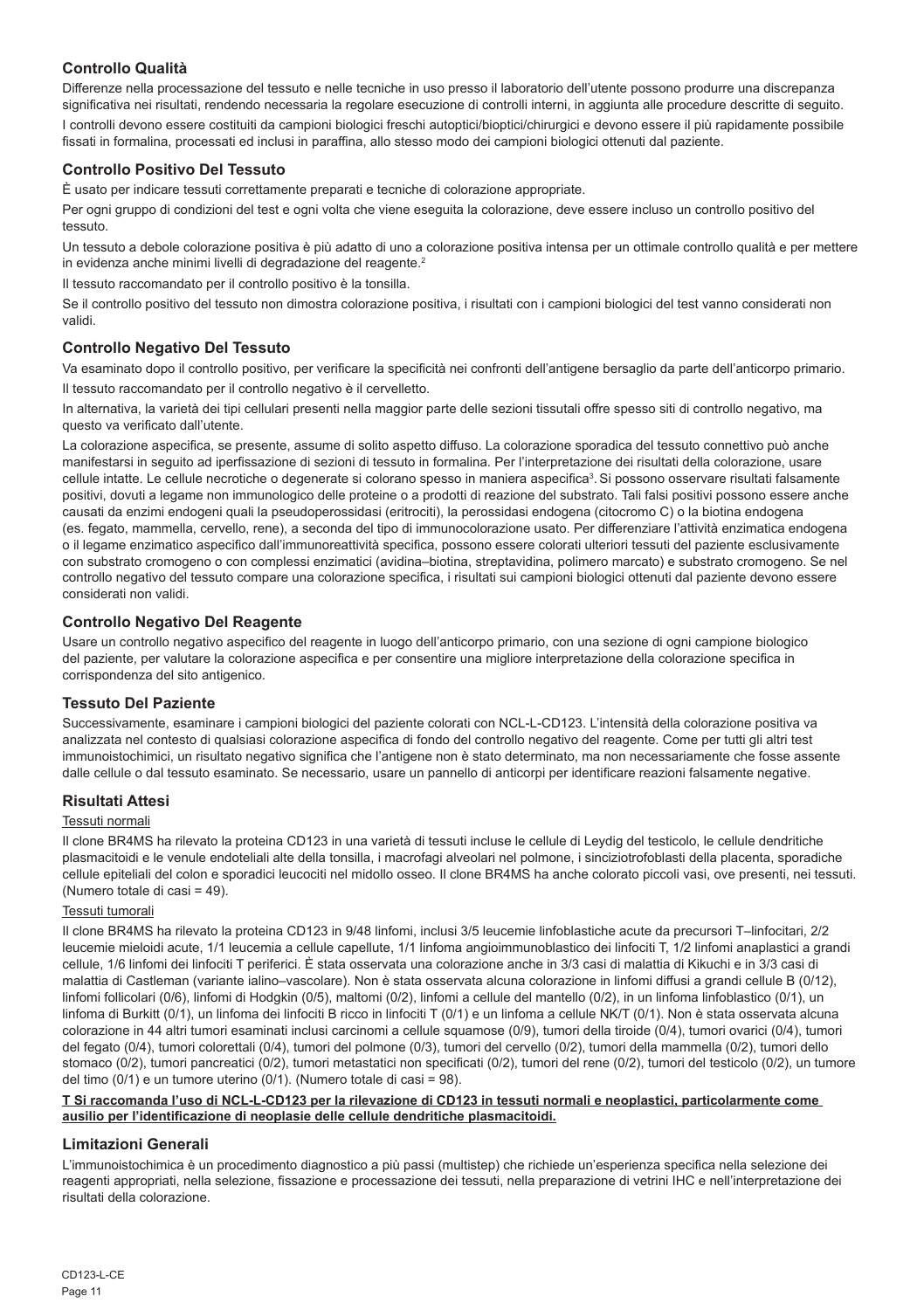La colorazione del tessuto dipende dalle modalità di manipolazione e di processazione del tessuto stesso, adottate prima della colorazione. La fissazione, il congelamento, lo scongelamento, il lavaggio, l'asciugatura, il riscaldamento o la sezione condotti in modo non corretto, o la contaminazione con altri tessuti o liquidi, possono produrre artefatti, intrappolamento (trapping) anticorpale o risultati falsi negativi. Risultati incompatibili possono essere dovuti a modifiche dei metodi di fissazione e di inclusione o ad irregolarità intrinseche al tessuto.4

Una controcolorazione eccessiva o incompleta può compromettere la corretta interpretazione dei risultati.

L'interpretazione clinica di ogni colorazione o della sua assenza va integrata da studi morfologici che utilizzino i controlli appropriati e deve essere valutata da un patologo qualificato, nel contesto della storia clinica del paziente e delle altre metodiche diagnostiche adoperate.

Gli anticorpi di Leica Biosystems Newcastle Ltd. sono destinati all'uso, quando indicato, su sezioni congelate o incluse in paraffina, con specifici requisiti di fissazione. Un'espressione antigenica inattesa può manifestarsi in particolare nelle neoplasie. L'interpretazione clinica di ogni sezione tissutale colorata deve includere l'analisi morfologica e la valutazione dei controlli appropriati.

## **Riferimenti Bibliografici Di Base**

- 1. National Committee for Clinical Laboratory Standards (NCCLS). Protection of laboratory workers from infectious diseases transmitted by blood and tissue; proposed guideline. Villanova, P.A. 1991; 7(9). Order code M29–P.
- 2. Battifora H. Diagnostic uses of antibodies to keratins: a review and immunohistochemical comparison of seven monoclonal and three polyclonal antibodies. Progress in Surgical Pathology. 6:1–15. eds. Fenoglio–Preiser C, Wolff CM, Rilke F. Field & Wood, Inc., Philadelphia.
- 3. Nadji M, Morales AR. Immunoperoxidase, part I: the techniques and pitfalls. Laboratory Medicine. 1983; 14:767.
- 4. Omata M, Liew CT, Ashcavai M, et al. Nonimmunologic binding of horseradish peroxidase to hepatitis B surface antigen: a possible source of error in immunohistochemistry. American Journal of Clinical Pathology. 1980; 73:626.
- 5. Garnache–Ottou F, Feuillard J and Saas P. Plasmacytoid dendritic cell leukaemia/lymphoma: towards a well defined entity? British Journal of Haematology. 2007; 136:539–548.
- 6. Moretti S, Lanza F and Dabusti M et al. CD123 (Interleukin receptor alpha chain). Journal of Biological Regulators and Homeostatic Agents. 2001; 15:98–100**.**

## **Modifiche Alla Pubblicazione Precedente**

Concentrazione Proteica Totale.

**Data Di Pubblicazione**

01 marzo 2019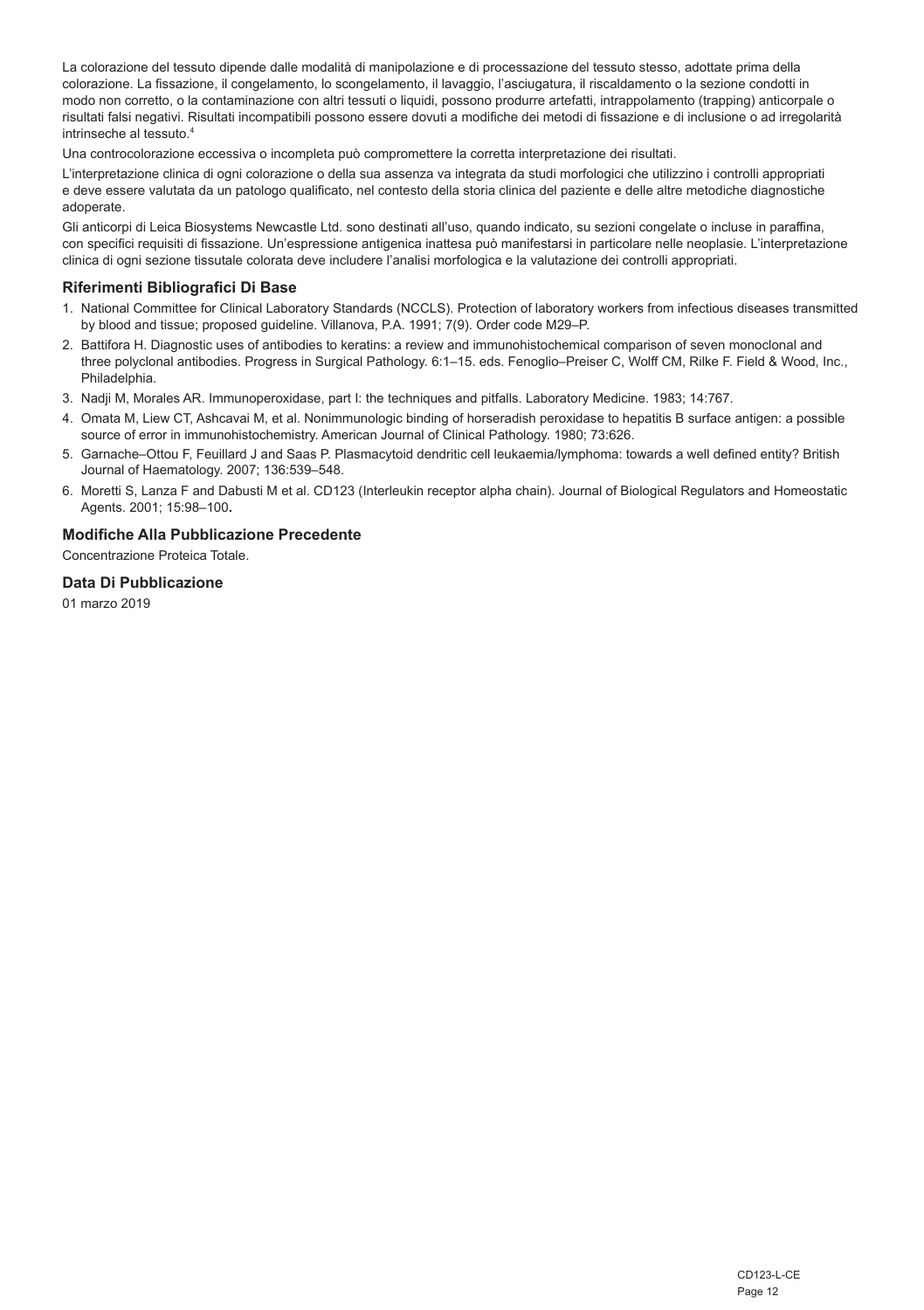## Metodologia immunoistochimica per l'uso di anticorpi Novocastra™ su **tessuto incluso in paraffina, utilizzando la tecnica di smascheramento ad alta temperatura dell'epitopo.**

## **Reagenti necessari ma non forniti**

- 1. Solventi standard utilizzati in immunoistochimica.
- 2. Tampone Tris salino (TBS) 50 mM a pH 7.6.
- 3. Soluzione di smascheramento dell'epitopo (vedere sezione C Soluzioni per lo smascheramento dell'epitopo).
- 4. Diluente per anticorpi, Novocastra™ IHC Diluent, RE7133.
- 5. Sistema di visualizzazione, Novolink™ Polymer Detection Systems, RE7280–K (1250 tests), RE7150–K (500 tests), RE7140–K (250 tests) o RE7290–K (50 tests).
- 6. Mezzo di montaggio usare secondo le raccomandazioni del produttore.

## **Attrezzature necessarie ma non fornit**

- 1. Set incubatore a 25  $\degree$ C.
- 2. Dispositivo di riscaldamento per lo smascheramento dell'epitopo: bagno termostatico o vaporizzatore, autoclave o altre attrezzature termostatiche da laboratorio.
- 3. Attrezzatura di base del laboratorio di immunoistochimica.steamer vaporizer.

## **Soluzioni per lo smascheramento dell'epitopo (vedere le Raccomandazioni per l'uso per uno dei seguenti prodotti)**

| RE7113 Epitope Retrieval Solution pH 6 (x10 Concentrate) 1 L       | Tampone citrato contenente surfattante   |
|--------------------------------------------------------------------|------------------------------------------|
| RE7114 Epitope Retrieval Solution pH 6 (x10 Concentrate)<br>500 mL |                                          |
| RE7115 Epitope Retrieval Solution pH 6 (Ready to Use) 1 L          |                                          |
| RE7116 Epitope Retrieval Solution pH 8 (x10 Concentrate) 1 L       | Tampone EDTA contenente surfattante      |
| RE7118 Epitope Retrieval Solution pH 8 (Ready to Use) 1 L          |                                          |
| RE7119 Epitope Retrieval Solution pH 9 (x10 Concentrate) 1 L       | Tampone Tris/EDTA contenente surfattante |
| RE7122 Epitope Retrieval Solution pH 9 (Ready to Use) 1 L          |                                          |

## **Metodologia**

#### **Prima di intraprendere questa metodologia, l'utente deve aver acquisito esperienza con le tecniche immunoistochimiche.**

Gli utenti devono determinare le diluizioni ottimali degli anticorpi. Se non indicato diversamente, tutte le fasi vanno condotte a temperatura ambiente (25 °C).

#### Smascheramento dell'epitopo

Si prega di seguire le istruzioni per l'uso in Epitope Retrieval Solutions, RE7113, RE7114, RE7115, RE7116, RE7118, RE7119, RE7122.

## Visualizzazione

Si prega di seguire le istruzioni per l'uso in Novolink™ Polymer Detection Systems, RE7280–K (1250 tests), RE7150–K (500 tests), RE7140–K (250 tests) o RE7290–K (50 tests).

## **Modifiche alla pubblicazione precedente**

Non applicabile.

## **Data di pubblicazione**

23 aprile 2008 (CEprotocol/HTAUT+Novolink).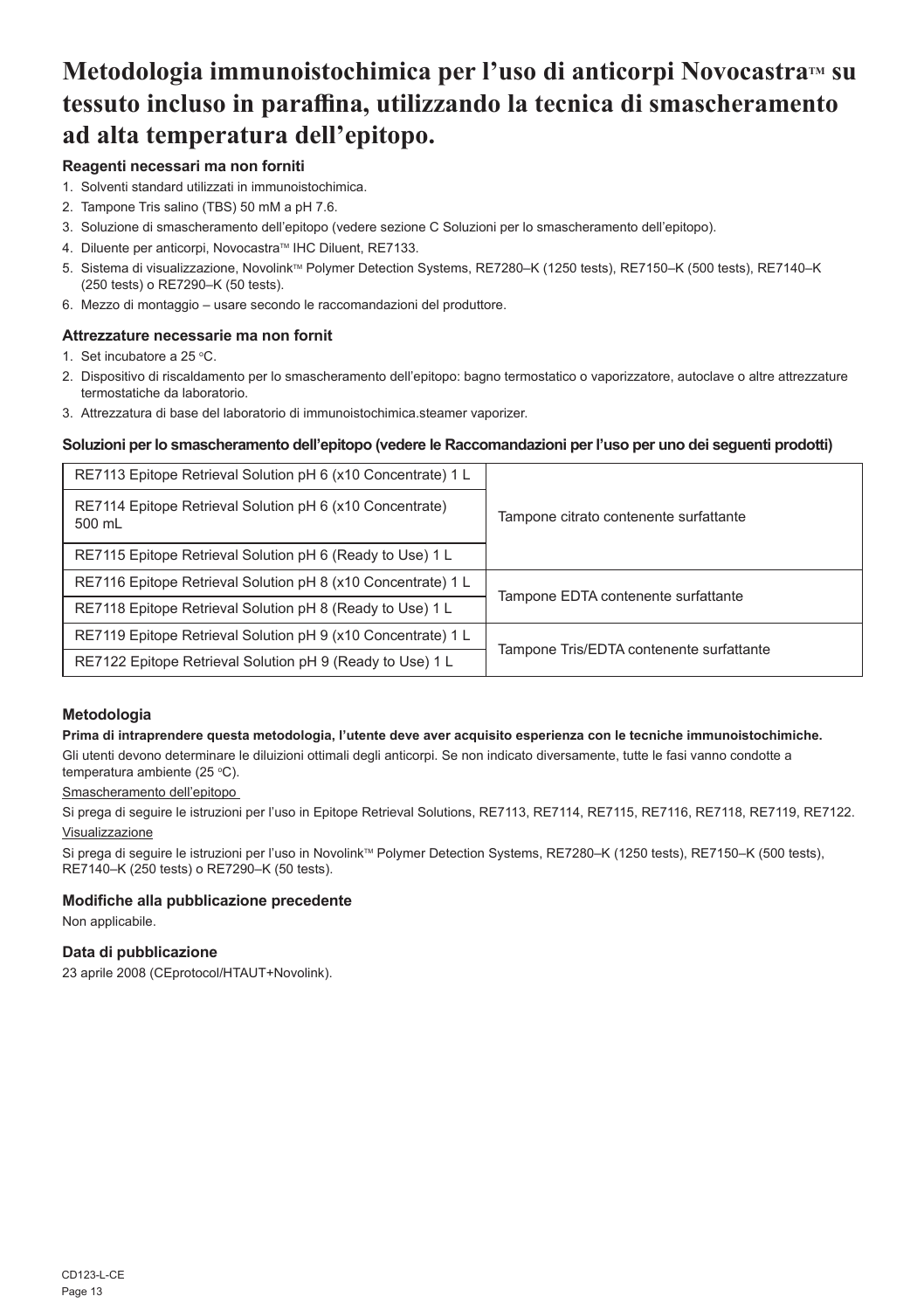## <span id="page-14-0"></span>**NovocastraTM Flüssiger Monoklonaler Maus–Antikörper CD123 Produkt–Nr.: NCL-L-CD123**

## **Verwendungszweck**

#### *Für in–vitro–Diagnostik*.

NCL-L-CD123 ist für den qualitativen Nachweis der CD123-Moleküle in Paraffinschnitten mittels Lichtmikroskopie gedacht. Die klinische Bewertung einer vorliegenden bzw. fehlenden Färbung sollte durch morphologische Studien mit entsprechenden Kontrollen ergänzt und im Kontext der Krankengeschichte des Patienten und anderer diagnostischer Tests von einem qualifizierten Pathologen vorgenommen werden.

#### **Verfahrensgrundlage**

Immunhistochemische (IHC) Färbetechniken gestatten die optische Darstellung von Antigenen mittels sequentieller Anwendung eines spezifischen Antikörpers zum Antigen (primärer Antikörper), eines sekundären Antikörpers zum primären Antikörper und eines Enzymkomplexes mit einem chromogenen Substrat, jeweils getrennt durch dazwischen liegende Waschschritte. Die enzymatische Aktivierung des Chromogens führt zu einem sichtbaren Reaktionsprodukt am Ort des Antigens. Die Probe kann dann gegengefärbt und mit einem Deckglas versehen werden. Die Ergebnisse werden mithilfe eines Lichtmikroskops interpretiert und unterstützen die Differentialdiagnose pathophysiologischer Prozesse, die mit einem bestimmten Antigen assoziiert sein könnten.

#### **Klon**

BR4MS

#### **Immunogen**

Prokaryotisches rekombinantes Protein, das 101 Aminosäuren der externen Domäne des humanen CD123–Moleküls entspricht.

#### **Spezifität**

Humanen CD123

#### **Reagenzzusammensetzung**

NCL-L-CD123 ist ein flüssiger Gewebekulturüberstand, der 15 mmol/l Natriumazid als Konservierungsmittel enthält.

## **Ig–Klasse**

IgG2b

## **Gesamtproteinkonzentration Total Protein**

Siehe Angaben auf dem Produktetikett bezüglich der chargenspezifischen Gesamtproteinkonzentration.

## **Antikörperkonzentration**

Größer als oder gleich 90 mg/L laut ELISA–Bestimmung. Hinsichtlich der chargenspezifischen Ig–Konzentration siehe Angaben auf dem Produktetikett.

#### **Gebrauchsempfehlungen**

Immunhistochemie (siehe **Vorgehensweise**) auf Paraffinschnitten. Empfohlene Verdünnung: 1:100 über einen Zeitraum von 30 Minuten bei 25 °C. Hitzeinduzierte Epitopdemaskierung unter Verwendung von Epitope Retrieval Solution pH9.0 (RE7119). Visualisierung. Novolink™ Polymer Detection System RE7280–K (1250 tests), RE7150–K (500 tests), RE7140–K (250 tests) oder RE7290–K (50 tests). Dies ist nur eine Empfehlung, und die Benutzer sollten ihre eigenen optimalen Arbeitsverdünnungen bestimmen.

#### **Lagerung und Stabilität**

Bei 2–8 °C lagern. Nicht einfrieren. Nach Gebrauch sofort wieder bei 2–8 °C lagern. Nach Ablauf des Verfallsdatums (auf dem Behälteretikett) darf das Produkt nicht mehr verwendet werden. Lagerbedingungen, die von den oben genannten Bedingungen abweichen, müssen vom Benutzer verifiziert werden.

#### **Probenvorbereitung**

Für paraffineingebettete Gewebeschnitte ist das empfohlene Fixativ 10% neutral gepuffertes Formalin.

#### **Warnhinweise und Sicherheitsmaßnahmen**

Dieses Reagenz wurde aus Zellkulturüberstand zubereitet. Das Reagenz ist ein biologisches Produkt und sollte mit entsprechender Vorsicht gehandhabt werden.

Die Molarität des Natriumazids in diesem Reagenz beträgt 15 mmol/l. Ein Sicherheitsdatenblatt (MSDS) für Natriumazid ist auf Anfrage erhältlich.

Die entsprechenden nationalen und lokalen Bestimmungen und Vorschriften zur Entsorgung potentiell giftiger Komponenten sind einzuhalten.

Vor und nach der Fixierung sind die Proben sowie alle Materialien, die mit ihnen in Kontakt gekommen sind, als potentiell infektiös zu behandeln und daher mit entsprechender Vorsicht zu entsorgen.<sup>1</sup> Reagenzien dürfen niemals mit dem Mund pipettiert werden, und jeglicher Kontakt der Reagenzien und Proben mit Haut und Schleimhäuten ist zu vermeiden. Falls Reagenzien oder Proben mit empfindlichen Bereichen in Kontakt gekommen sind, müssen diese mit reichlich Wasser gespült werden. Ärztlichen Rat einholen.

Die mikrobielle Verunreinigung von Reagenzien ist zu minimieren, da ansonsten eine erhöhte unspezifische Färbung auftreten kann.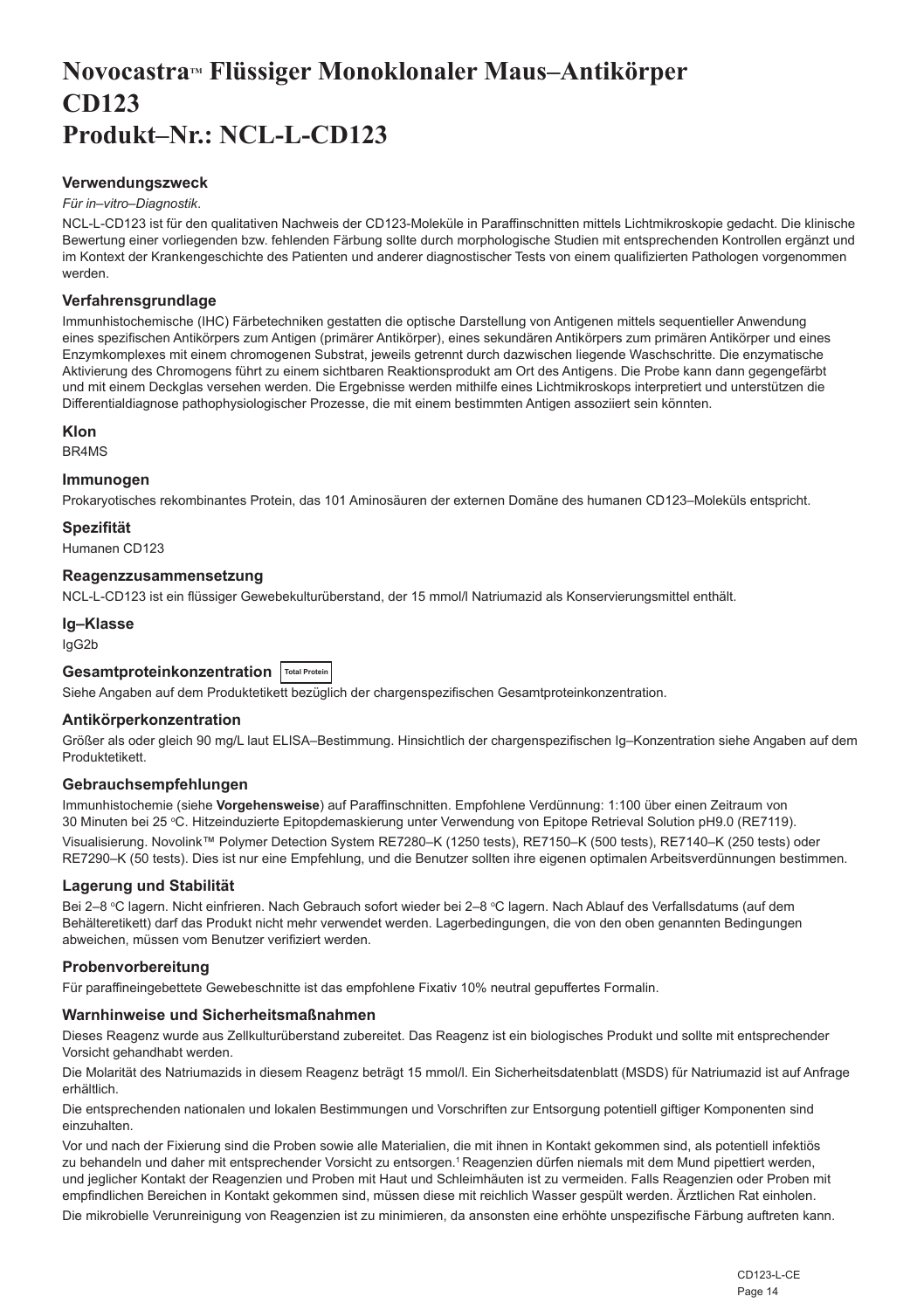Falls die spezifizierten Inkubationszeiten oder –temperaturen nicht eingehalten werden, kann es zu fehlerhaften Ergebnissen kommen. Jegliche Abweichungen von den angegebenen Werten müssen vom Benutzer verifiziert werden.

## **Qualitätskontrolle**

Unterschiede bei der Gewebebearbeitung und den technischen Verfahren im Labor des Benutzers können zu signifikanten Schwankungen bei den Ergebnissen führen. Daher ist es wichtig, zusätzlich zu den folgenden Verfahren regelmäßige laborinterne Kontrollen durchzuführen.

Die Kontrollen sollten mit frischen Autopsie–/Biopsie–/chirurgischen Proben vorgenommen werden, die so bald wie möglich und auf dieselbe Weise wie die Patientenprobe(n) in Formalin fixiert, behandelt und in Paraffin eingebettet worden sind.

## **Positive Gewebekontrolle**

Zeigt korrekt vorbereitete Gewebe und korrekte Färbetechniken an.

In jedem Färbelauf sollte für jeden Satz Testbedingungen eine positive Gewebekontrolle durchgeführt werden.

Gewebe mit schwach positiver Färbung ist für die optimale Qualitätskontrolle und den Nachweis kleiner Minderungen in der Reagenzleistung besser geeignet als ein Gewebe mit stark positiver Färbung.<sup>2</sup>

Für die positive Gewebekontrolle wird Tonsillengewebe empfohlen.

Falls das positive Kontrollgewebe keine positive Färbung nachweisen kann, sollten die mit den Testproben erzielten Ergebnisse als ungültig betrachtet werden.

## **Negative Gewebekontrolle**

Die negative Gewebekontrolle sollte nach der positiven Gewebekontrolle erfolgen, um die Spezifität der Zielantigenmarkierung durch den primären Antikörper zu verifizieren.

Für die negative Gewebekontrolle wird Kleinhirngewebe empfohlen.

Alternativ bietet die Vielfalt unterschiedlicher Zelltypen, die in den meisten Gewebeschnitten vorliegen, häufig Stellen für eine negative Kontrolle. Jedoch sollte dies vom Benutzer verifiziert werden.

Liegt eine unspezifische Färbung vor, hat diese gewöhnlich ein diffuses Erscheinungsbild. Eine sporadische Färbung des Bindegewebes kann ebenfalls in Schnitten von übermäßig formalinfixierten Geweben beobachtet werden. Zur Bewertung der Färbeergebnisse intakte Zellen verwenden. Nekrotische oder degenerierte Zellen werden oft unspezifisch gefärbt.<sup>3</sup> Falsch–positive Ergebnisse können aufgrund einer nichtimmunologischen Bindung von Proteinen oder Substratreaktionsprodukten beobachtet werden. In Abhängigkeit von der Art der verwendeten Immunfärbung können solche Ergebnisse auch durch endogene Enzyme wie Pseudoperoxidase (Erythrozyten), endogene Peroxidase (Zytochrom C) oder endogenes Biotin (beispielsweise Leber, Mamma, Gehirn, Niere) hervorgerufen werden. Um eine endogene Enzymaktivität bzw. eine unspezifische Enzymbindung von einer spezifischen Immunreaktivität zu unterscheiden, können zusätzliche Patientengewebe ausschließlich mit Substratchromogen bzw. mit Enzymkomplexen (Avidin–Biotin, Streptavidin, markiertes Polymer) plus Substratchromogen gefärbt werden. Falls im negativen Kontrollgewebe eine spezifische Färbung auftritt, sollten die Ergebnisse mit den Patientenproben als ungültig betrachtet werden.

#### **Negative Reagenzkontrolle**

Zur Beurteilung einer unspezifischen Färbung und zur besseren Bewertung einer spezifischen Färbung an der Antigenstelle ist mit einem Schnitt jedes Patientenpräparates anstelle des primären Antikörpers eine unspezifische negative Reagenzkontrolle zu verwenden.

## **Patientengewebe**

Die mit NCL-L-CD123 gefärbten Patientenproben müssen zuletzt untersucht werden. Eine positive Färbeintensität ist im Kontext einer unspezifischen Hintergrundfärbung der negativen Reagenzkontrolle zu bewerten. Wie bei jedem immunhistochemischen Test bedeutet ein negatives Ergebnis, dass das Antigen nicht nachgewiesen wurde. Ein negatives Ergebnis bedeutet jedoch nicht notwendigerweise, dass das Antigen in den getesteten Zellen / im getesteten Gewebe nicht vorlag. Bei Bedarf sollte zur Identifizierung falsch–negativer Reaktionen eine Gruppe von Antikörpern verwendet werden.

## **Erwartete Ergebnisse**

#### Normale Gewebe

Klon BR4MS wies das CD123–Protein in einer Reihe von Geweben nach, einschließlich Leydig–Zellen der Hoden, plasmazytoiden dendritischen Zellen und hochendothelialen Venolen der Tonsillen, alveolären Makrophagen in der Lunge, Synzytiotrophoblasten der Plazenta, gelegentlichen Epithelzellen des Kolons und gelegentlichen weißen Blutzellen im Knochenmark. Klon BR4MS färbte auch kleine Gefäße, wo vorhanden, in Geweben. (Gesamtzahl der Fälle= 49).

## **Tumorgewebe**

Klon BR4MS wies das CD123–Protein in 9/48 Lymphomen nach, einschließlich 3/5 akute lymphoblastische T–Vorläuferzell–Leukämie, 2/2 akute myeloische Leukämie, 1/1 Haarzell–Leukämie, 1/1 angioimmunoblastischem T–Zell–Lymphom, 1/2 anaplastischen Großzell– Lymphomen, 1/6 peripheren T–Zell–Lymphomen. Bei 3/3 Fällen mit Kikuchi–Krankheit und bei 3/3 Fällen mit Castleman–Krankheit (hyaliner vaskulärer Typ) wurde ebenfalls Färbung nachgewiesen. Bei diffusen großen B–Zell–Lymphomen (0/12), follikulärem Lymphom (0/6), Hodgkin–Lymphom (0/5), MALTom (0/2), Mantelzell–Lymphom (0/2), einem Lymphoblasten–Lymphom (0/1), einem Burkitt– Lymphom (0/1), einem T–Zell–reichen B–Zell–Lymphom (0/1) und einem NK/T–Zell–Lymphom (0/1) wurde keine Färbung beobachtet. Bei 44 zusätzlichen untersuchten Tumoren wurde keine Färbung nachgewiesen, einschließlich Plattenepithelkarzinomen (0/9), Schilddrüsentumoren (0/4), Ovartumoren (0/4), Lebertumoren (0/4), kolorektalen Tumoren (0/4), Lungentumoren (0/3), Gehirntumoren (0/2), Brusttumoren (0/2), Magentumoren (0/2), Pankreastumoren (0/2), unspezifizierten metastatischen Tumoren (0/2), Nierentumoren (0/2), Hodentumoren (0/2), eines Thymustumors (0/1) und eines Uterustumors (0/1). (Gesamtzahl der Fälle = 98).

**NCL-L-CD123 wird zum Nachweis von CD123 in normalen und neoplastischen Geweben, insbesondere als Unterstützung bei der Identifikation plasmazytoider dendritischer Zellneoplasmen empfohlen.**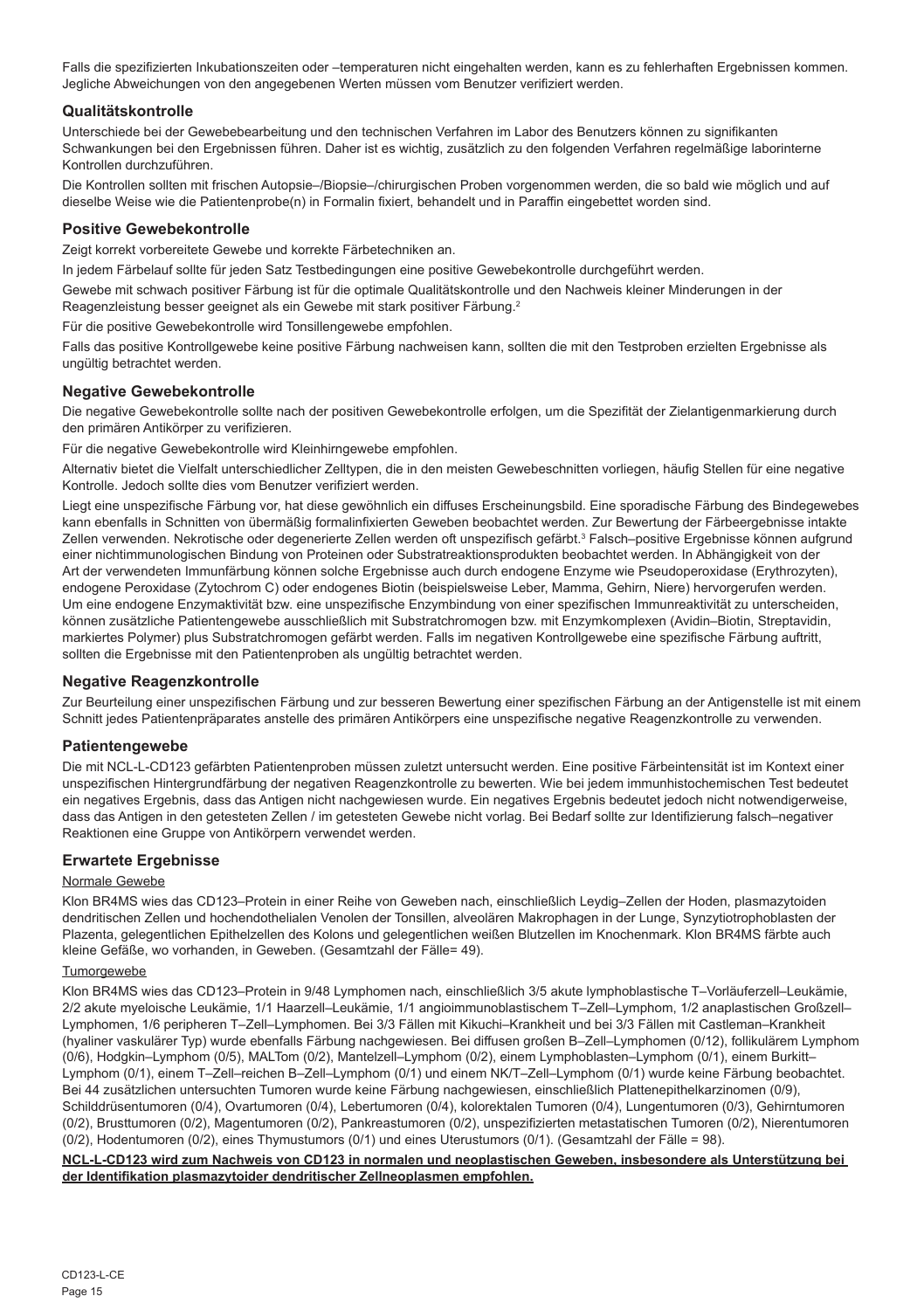## **Allgemeine Beschränkungen**

Die Immunhistochemie ist ein mehrstufiger diagnostischer Prozess, der eine spezialisierte Ausbildung auf den folgenden Gebieten erfordert: Auswahl der entsprechenden Reagenzien; Gewebeauswahl, –fixierung und –verarbeitung; Vorbereitung des IHC– Objektträgers sowie Bewertung der Färbeergebnisse.

Die Gewebefärbung hängt von der Handhabung und Verarbeitung des Gewebes vor dem Färben ab. Unsachgemäßes Fixieren, Einfrieren, Auftauen, Waschen, Trocknen, Erwärmen, Schneiden oder eine Kontamination mit anderen Geweben oder Flüssigkeiten kann zu Artefakten, Antikörper–Trapping oder falsch–negativen Ergebnissen führen. Abweichende Ergebnisse können aufgrund von Unterschieden bei der Fixierung und Einbettung oder intrinsischen Unregelmäßigkeiten im Gewebe selbst entstehen.4

Eine exzessive oder unvollständige Gegenfärbung kann die korrekte Bewertung von Ergebnissen gefährden.

Die klinische Bewertung einer vorliegenden bzw. fehlenden Färbung sollte durch morphologische Studien mit entsprechenden Kontrollen ergänzt und im Kontext der Krankengeschichte des Patienten und anderer diagnostischer Tests von einem qualifizierten Pathologen vorgenommen werden.

Antikörper von Leica Biosystems Newcastle Ltd sind wo angezeigt für die Verwendung entweder auf gefrorenen oder in Paraffin eingebetteten Schnitten mit spezifischen Fixierungsanforderungen bestimmt. Es kann insbesondere bei Neoplasmen zu einer unerwarteten Antigenexpression kommen. Die klinische Bewertung eines gefärbten Gewebeschnitts muss eine morphologische Analyse und die Auswertung der entsprechenden Kontrollen einschließen.

## **Literatur – Allgemein**

- 1. National Committee for Clinical Laboratory Standards (NCCLS). Protection of laboratory workers from infectious diseases transmitted by blood and tissue; proposed guideline. Villanova, P.A. 1991;7(9). Order code M29–P.
- 2. Battifora H. Diagnostic uses of antibodies to keratins: a review and immunohistochemical comparison of seven monoclonal and three polyclonal antibodies. Progress in Surgical Pathology. 6:1–15. eds. Fenoglio–Preiser C, Wolff CM, Rilke F. Field & Wood, Inc., Philadelphia.
- 3. Nadji M, Morales AR. Immunoperoxidase, part I: the techniques and pitfalls. Laboratory Medicine. 1983; 14:767.
- 4. Omata M, Liew CT, Ashcavai M, et al. Nonimmunologic binding of horseradish peroxidase to hepatitis B surface antigen: a possible source of error in immunohistochemistry. American Journal of Clinical Pathology. 1980; 73:626.
- 5. Garnache–Ottou F, Feuillard J and Saas P. Plasmacytoid dendritic cell leukaemia/lymphoma: towards a well defined entity? British Journal of Haematology. 2007; 136:539–548.
- 6. Moretti S, Lanza F and Dabusti M et al. CD123 (Interleukin 3 receptor α chain). Journal of Biological Regulators and Homeostatic Agents. 2001; 15:98–100.

## **Änderungen zur vorhergehenden Ausgabe**

Gesamtproteinkonzentration.

## **Ausgabedatum**

01 März 2019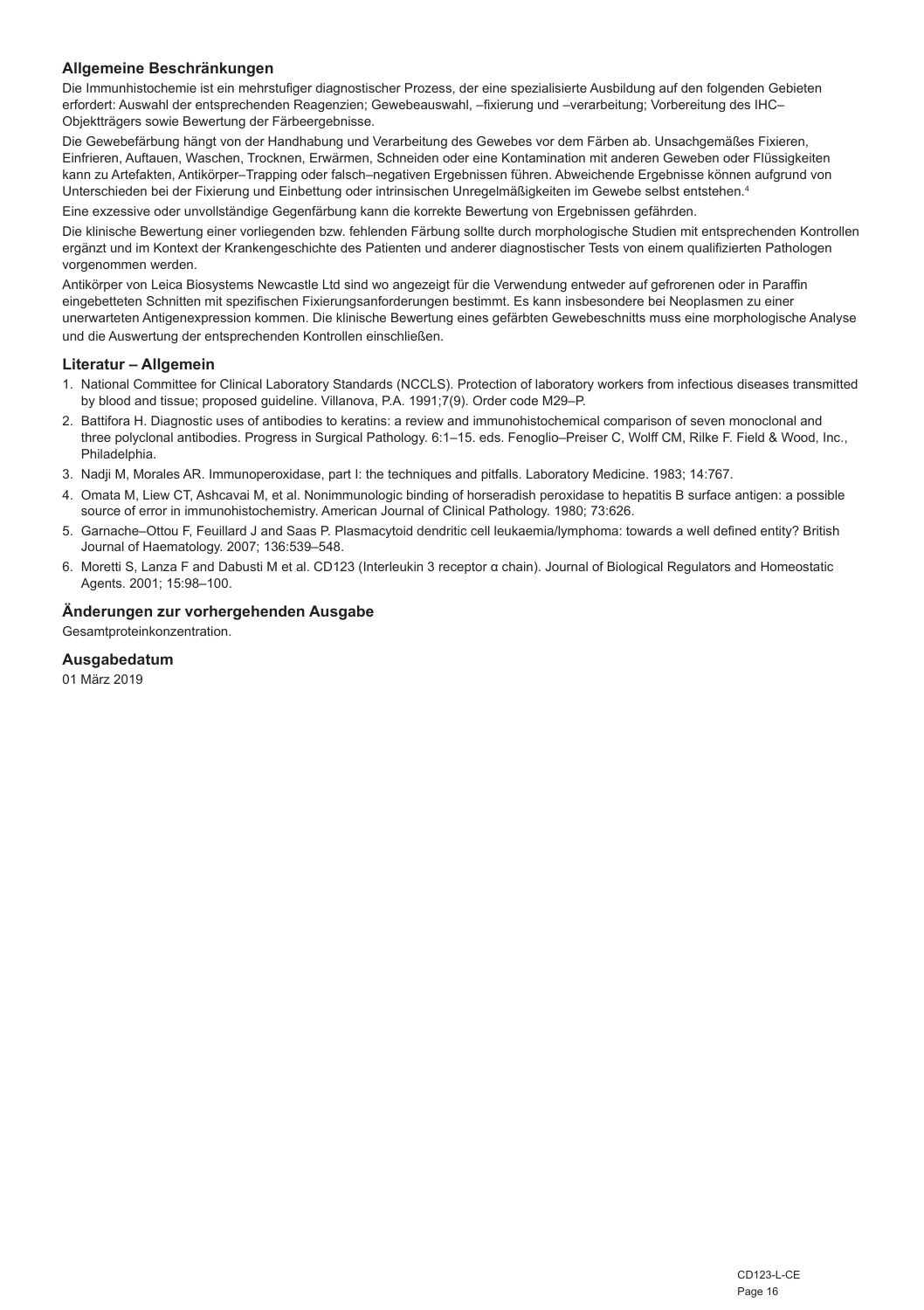## **Immunhistochemische Vorgehensweise für die Anwendung von NovocastraTM –Antikörpern auf in Paraffin eingebettetes Gewebe mit Hilfe des wärmeinduzierten Epitopdemaskierungsverfahrens.**

## **Erforderliche, jedoch nicht mitgelieferte Reagenzien**

- 1. In der Immunhistochemie gebräuchliche Standardlösungsmittel
- 2. 50 mM Tris–gepufferte Kochsalzlösung (TBS) mit pH–Wert 7,6.
- 3. Epitop–Retrieval–Lösung (siehe Abschnitt C Epitopdemaskierungslösunge)
- 4. Antikörperverdünnungsmittel, Novocastra™ IHC Diluent, RE7133..
- 5. Visualisierungssystem, NovolinkTM Polymer Detection Systems, RE7280–K (1250 tests), RE7150–K (500 tests), RE7140–K (250 tests) oder RE7290–K (50 tests).
- 6. Fixativ gemäß Herstellerempfehlungen verwenden.

## **Erforderliche, jedoch nicht mitgelieferte Ausrüstung**

- 1. Auf 25 °C eingestellter Inkubator.
- 2. Erwärmungsgerät für das Epitopdemaskierungsverfahren: Wasserbad oder Dampfbad, Dampfdrucktopf oder andere temperaturgesteuerte Laboranlage.
- 3. Allgemeine immunhistochemische Laborausrüstun.

## **Epitopdemaskierungslösungen (siehe Gebrauchsempfehlungen für eines der folgenden Produkte)**

| RE7113 Epitope Retrieval Solution pH 6 (x10 Concentrate) 1 L       |                                          |
|--------------------------------------------------------------------|------------------------------------------|
| RE7114 Epitope Retrieval Solution pH 6 (x10 Concentrate)<br>500 mL | Zitratbasierter Puffer mit Detergens     |
| RE7115 Epitope Retrieval Solution pH 6 (Ready to Use) 1 L          |                                          |
| RE7116 Epitope Retrieval Solution pH 8 (x10 Concentrate) 1 L       | EDTA-basierter Puffer mit Detergens      |
| RE7118 Epitope Retrieval Solution pH 8 (Ready to Use) 1 L          |                                          |
| RE7119 Epitope Retrieval Solution pH 9 (x10 Concentrate) 1 L       | Tris-/EDTA-basierter Puffer mit Detergen |
| RE7122 Epitope Retrieval Solution pH 9 (Ready to Use) 1 L          |                                          |

## **Vorgehensweise**

#### **Vor der Durchführung dieser Methode müssen die Anwender in immunhistochemischen Verfahren ausgebildet werden.**

Die Kunden müssen die optimalen Verdünnungen für Antikörper bestimmen. Wenn nicht anders angegeben, werden alle Schritte bei Raumtemperatur (25 ℃) durchgeführt.

## Epitopdemaskierungsverfahren

Bitte befolgen Sie die Gebrauchsanweisungen für die Epitope Retrieval Solutions RE7113, RE7114, RE7115, RE7116, RE7118, RE7119, RE7122.

## Visualisierung

Bitte befolgen Sie die Gebrauchsanweisungen der Novolink™ Polymer Detection Systems, RE7280–K (1250 tests), RE7150–K (500 tests), RE7140–K (250 tests) oder RE7290–K (50 tests).

## **Änderungen zur vorherigen Ausgabe**

Keine.

## **Ausgabedatum**

23 April 2008 (CEprotocol/HTAUT+Novolink).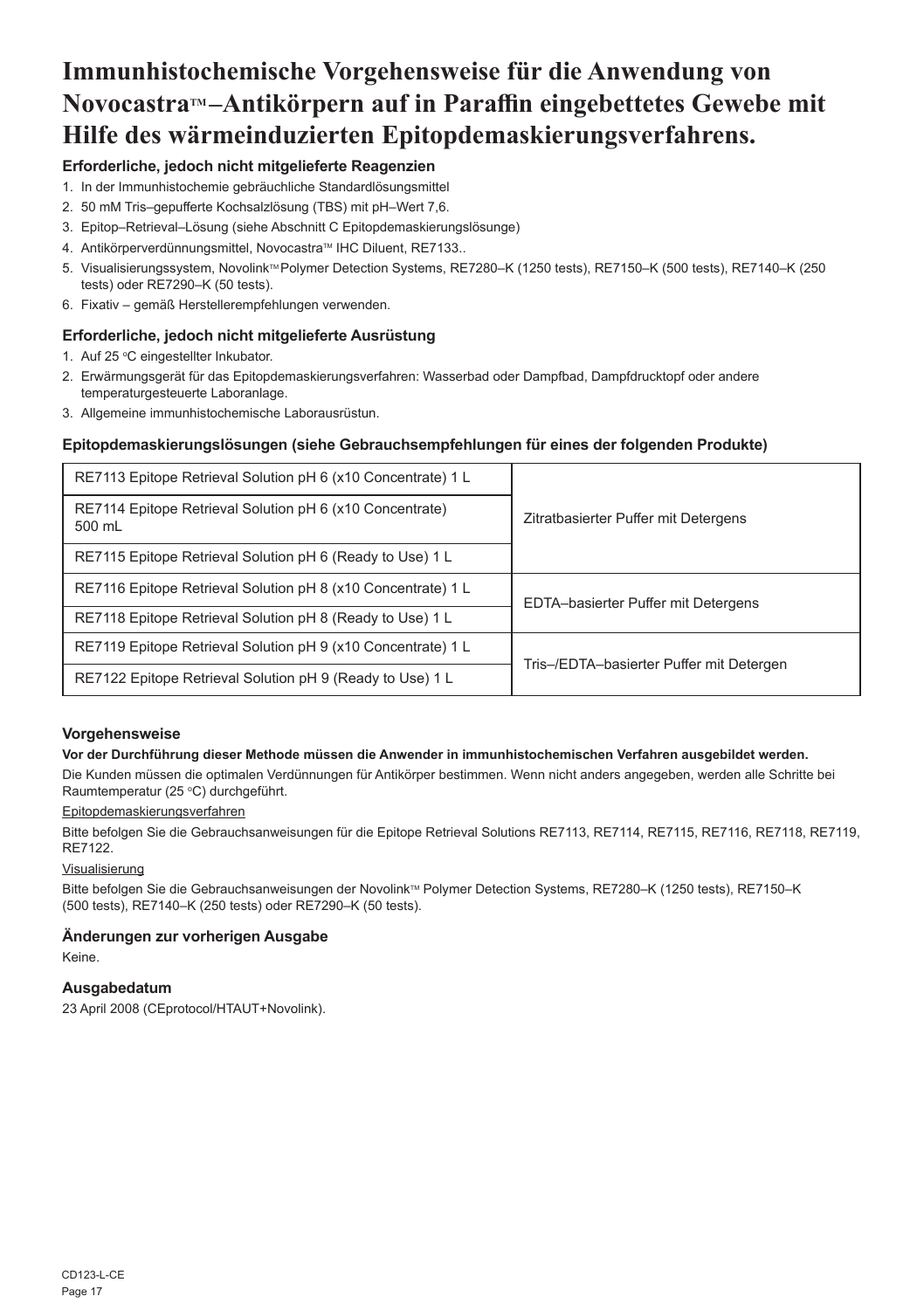## <span id="page-18-0"></span>**NovocastraTM Anticuerpos Monoclonal Murino Líquidos CD123 Código De Producto: NCL-L-CD123**

## **Indicaciones De Uso**

#### *Para uso diagnóstico in vitro*.

NCL-L-CD123 está indicado para la identificación cualitativa en secciones de parafina, mediante microscopía óptica, de moléculas de CD123. La interpretación clínica de cualquier tinción o de su ausencia debe complementarse con estudios morfológicos, con el uso de los controles adecuados, y un anatomopatólogo cualificado debe evaluarla en el contexto del historial clínico del paciente y de otras pruebas diagnósticas.

## **Principio Del Procedimiento**

Las técnicas de tinción inmunohistocitoquímica (IHQ) permiten la visualización de antígenos mediante la aplicación secuencial de un anticuerpo específico dirigido contra el antígeno (anticuerpo primario), un anticuerpo secundario dirigido contra el anticuerpo primario y un complejo enzimático con un sustrato cromogénico, con pasos de lavado intercalados. La activación enzimática del cromógeno produce una reacción visible en el lugar en que se encuentra el antígeno. Luego se puede contrateñir la muestra y cubrirla con un cubreobjeto. Los resultados se interpretan utilizando un microscopio óptico y son de ayuda en el diagnóstico diferencial de los procesos fisiopatológicos, que pueden estar o no vinculados a un determinado antígeno.

#### **Clon**

BR4MS

## **Inmunógeno**

Proteína recombinante procariótica correspondiente a 101 aminoácidos del dominio externo de la molécula CD123 humana.

## **Especificidad**

Humana CD123.

#### **Composición Del Reactivo**

NCL-L-CD123 es un sobrenadante de cultivo tisular líquido que contiene azida sódica 15 mM como conservante.

## **Clase de Ig**

IgG2b

## **Concentración Total De Proteína Total Protein**

Consulte la etiqueta del vial para ver la concentración total de proteína específica del lote.

## **Concentración De Anticuerpo**

Igual o superior a 90 mg/L según se ha determinado mediante ELISA. Consulte en la etiqueta del vial la concentración de Ig específica del lote.

## **Recomendaciones De Uso**

Inmunohistocitoquímica (ver **Metodología**) con secciones de parafina. Dilución sugerida: 1:100 durante 30 minutos a 25 °C. Recuperación de epítopos inducida por calor con Epitope Retrieval Solution pH9.0 (RE7119).

Visualización. NovolinkTM Polymer Detection Systems RE7280–K (1250 tests), RE7150–K (500 tests), RE7140–K (250 tests) o RE7290–K (50 tests). Ésta es tan solo una pauta y cada usuario debe determinar sus propias diluciones de trabajo óptimas.

#### **Almacenamiento Y Estabilidad**

Almacénelo a una temperatura de 2–8 °C. No lo congele. Devuélvalo a 2–8 °C inmediatamente después de su uso. No lo utilice después de la fecha de caducidad indicada en la etiqueta del vial. Cualesquiera condiciones de almacenamiento que no sean las arriba especificadas deben ser verificadas por el usuario.

## **Preparación De Las Muestras**

El fijador recomendado para secciones de tejido incluidos en parafina es formol tamponado neutro al 10%.

## **Advertencias Y Precauciones**

Este reactivo se ha preparado a partir del sobrenadante de un cultivo celular. Como se trata de un producto de origen biológico, debe manipularse con precaución.

La molaridad de la azida sódica en este reactivo es 15 mM. Si la solicita, existe una hoja de información sobre la seguridad del material (MSDS) azida sódica a su disposición.

Consulte las normativas nacionales, estatales, provinciales o municipales acerca de cómo desechar cualquier componente potencialmente tóxico.

Las muestras, antes y después de ser fijadas, así como todos los materiales expuestos a ellas, deben manipularse como susceptibles de transmitir una infección, y se deben desechar tomando las precauciones adecuadas.<sup>1</sup> No pipetee nunca los reactivos con la boca, y evite el contacto de la piel y de las membranas mucosas con los reactivos y las muestras. Si los reactivos o las muestras entran en contacto con zonas delicadas, lave éstas con abundante agua. Acuda inmediatamente al médico.

Reduzca al mínimo la contaminación microbiana de los reactivos; de lo contrario, podría producirse un aumento de la tinción no específica.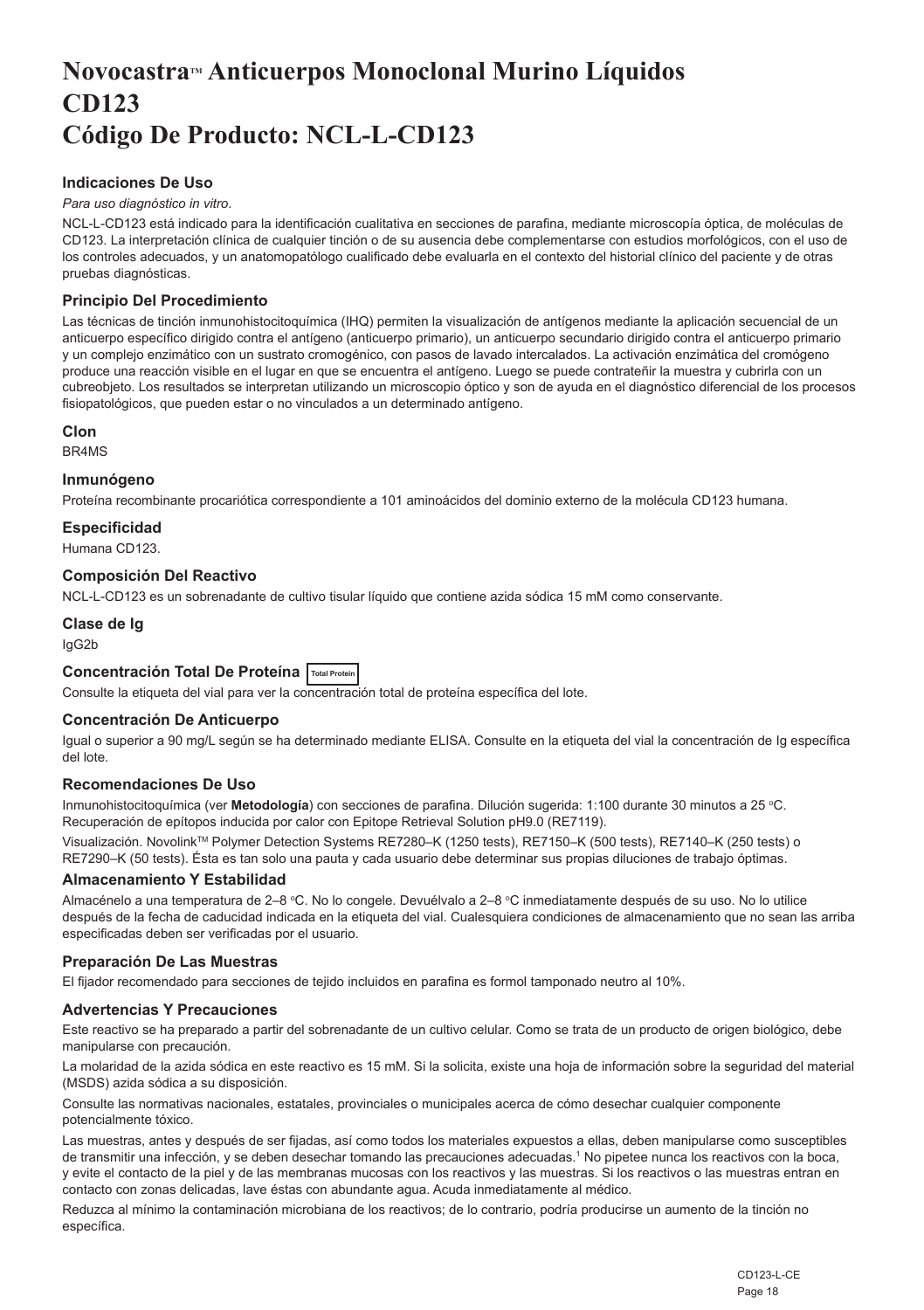Cualquier tiempo o temperatura de incubación que no sean los aquí especificados pueden conducir a resultados erróneos. Cualquier cambio de tal naturaleza debe ser validado por el usuario.

## **Control De Calidad**

Las diferencias en el procesamiento de los tejidos y en los procedimientos técnicos del laboratorio del usuario pueden producir una variabilidad significativa en los resultados; por ello, es necesario que éste lleve a cabo regularmente los controles de su propio laboratorio, además de los siguientes procedimientos.

Los controles deben ser muestras frescas de autopsia, biopsia o quirúrgicas fijadas en formol, procesadas e incluidas en parafina, lo antes posible, de manera idéntica a la utilizada para la muestra o muestras del paciente o pacientes.

## **Control Tisular Positivo**

Se utiliza para indicar la preparación correcta de los tejidos y las técnicas de tinción adecuadas.

Debe incluirse un control tisular positivo por cada conjunto de condiciones de ensayo en cada tinción o serie de tinciones realizada.

Un tejido con una tinción positiva débil es más adecuado que un tejido con una tinción positiva intensa para lograr un control de calidad óptimo y para detectar niveles bajos de degradación del reactivo.<sup>2</sup>

El tejido de control positivo recomendado es amígdala.

Si el tejido de control positivo no muestra tinción positiva, los resultados de las muestras analizadas deben considerarse no válidos.

#### **Control Tisular Negativo**

Debe examinarse después del control de tejido positivo, a fin de verificar la especificidad del marcado del antígeno diana por el anticuerpo primario.

El tejido de control negativo recomendado es cerebelo.

O bien, la variedad de diferentes tipos de células presentes en la mayoría de los cortes de tejido ofrece con frecuencia lugares de control negativo, pero esto debe ser verificado por el usuario.

Si aparece una tinción no específica, ésta tiene generalmente aspecto difuso. En cortes de tejido fijados excesivamente con formol puede observarse también una tinción esporádica del tejido conectivo. Utilice células intactas para la interpretación de los resultados de la tinción. A menudo, las células necróticas o degeneradas quedan teñidas de forma no específica.<sup>3</sup> También pueden observarse falsos positivos causados por la unión no inmunológica a proteínas o a productos de reacción del sustrato. Estos falsos positivos pueden estar causados también por enzimas endógenas tales como la pseudoperoxidasa (eritrocitos), la peroxidasa endógena (citocromo C), o la biotina endógena (por ejemplo, de hígado, mama, cerebro, riñón), en función del tipo de inmunotinción utilizada. Para diferenciar la actividad de las enzimas endógenas o los enlaces no específicos de las enzimas de la inmunorreactividad específica, pueden teñirse otros tejidos del paciente exclusivamente con cromógeno sustrato o con complejos enzimáticos (avidina–biotina, estreptavidina, polímeros marcados) y cromógeno sustrato respectivamente. Si se produce una tinción específica del control tisular negativo, los resultados de las muestras de los pacientes deben considerarse no válidos.

## **Control De Reactivo Negativo**

Utilice un control de reactivo negativo no específico en lugar del anticuerpo primario con un corte de cada muestra del paciente a fin de evaluar la tinción no específica y obtener una mejor interpretación de la tinción específica en el lugar en que se encuentra el antígeno.

## **Tejido Del Paciente**

Examine las muestras del paciente o pacientes teñidas con NCL-L-CD123 al final. La intensidad de la tinción positiva debe valorarse en el contexto de cualquier tinción de fondo no específica del control de reactivo negativo. Como con cualquier prueba inmunohistocitoquímica, un resultado negativo significa que no se ha detectado antígeno, y no que el antígeno esté ausente en las células o tejido probados. Si es necesario, use un panel de anticuerpos para identificar falsas reacciones negativas.

#### **Resultados esperados**

#### Teiidos normales

El clon BR4MS detectó la proteína CD123 en diversos tejidos, incluidas células de Leydig de los testículos, células dendríticas plasmocitoides y vénulas endoteliales altas de la amígdala palatina, macrófagos alveolares de pulmón, sincitiotrofoblastos de la placenta, algunas células epiteliales del colon y algunos leucocitos de la médula ósea. El clon BR4MS también tiñó vasos pequeños, donde existían, en tejidos. (Número total de casos = 49).

#### Teiidos tumorales

El clon BR4MS detectó la proteína CD123 en 9 de 48 linfomas, incluyendo 3 de 5 leucemias linfoblásticas agudas de células T precursoras, 2 de 2 leucemias mieloides agudas, 1 de 1 leucemia pilosa, 1 de 1 linfoma angioinmunoblástico de célula T, 1 de 2 linfomas anaplásicos de células grandes, 1 de 6 linfomas periféricos de células T. También se detectó tinción en 3 de 3 casos de la enfermedad de Kikuchi y 3 de 3 casos de la enfermedad de Castleman (tipo vascular hialino). No se detectó tinción en linfomas difusos de células B grandes (0 de 12), linfomas foliculares (0 de 6), linfomas de Hodgkin (0 de 5), maltomas (0 de 2), linfomas de células del manto (0 de 2), un linfoma linfoblástico (0 de 1), un linfoma de Burkitt (0 de 1), un linfoma de células B rico en células T (0 de 1) y un linfoma de células NK/T (0 de 1). No se detectó tinción en 44 tumores adicionales analizados, incluidos carcinomas de células escamosas (0 de 9), tumores de glándula tiroidea (0 de 4), tumores de ovario (0 de 4), tumores de hígado (0 de 4), tumores colorrectales (0 de 4), tumores de pulmón (0 de 3), tumores cerebrales (0 de 2), tumores de mama (0 de 2), tumores de estómago (0 de 2), tumores de páncreas (0 de 2), tumores metastásicos no especificados (0 de 2), tumores de riñón (0 de 2), tumores de testículo (0 de 2), un tumor de timo (0 de 1) y un tumor de útero (0 de 1). (Número total de casos = 98).

**El NCL-L-CD123 está recomendado para la detección de CD123 en tejidos normales y neoplásicos, en particular para ayudar a identificar neoplasmas de células dendríticas plasmocitoides.**

## **Limitaciones Generales**

La inmunohistocitoquímica es un proceso de diagnóstico en varias fases que abarca: la formación especializada en la selección de los reactivos apropiados, la selección, fijación y procesamiento de tejidos, la preparación del portaobjeto para IHQ, y la interpretación de los resultados de la tinción.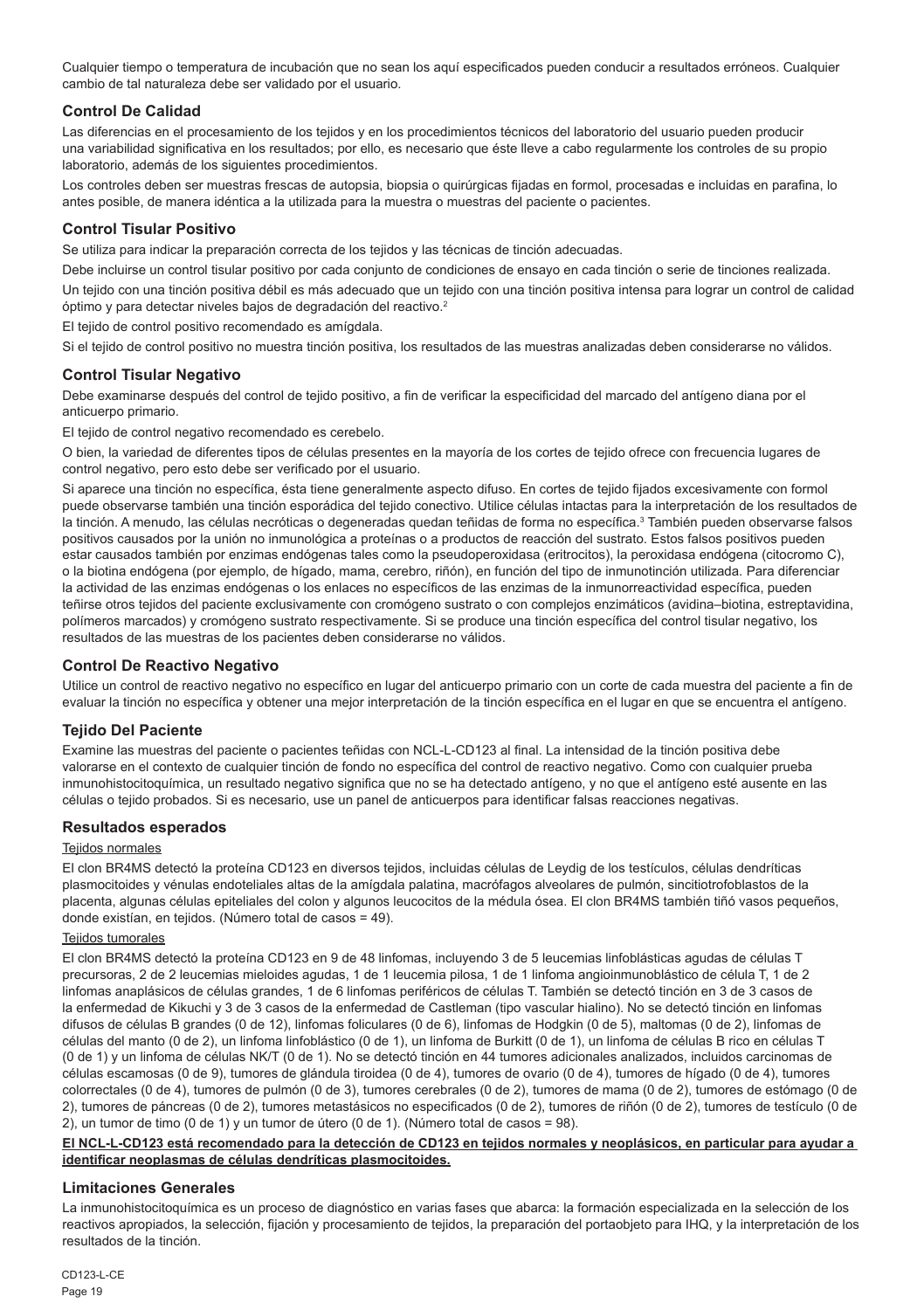La tinción de los tejidos depende de la manipulación y el procesamiento del tejido previos a la tinción. Una fijación, congelación, descongelación, lavado, secado, calentamiento o seccionamiento incorrectos, o la contaminación con otros tejidos o líquidos pueden generar artefactos, atrapamiento del anticuerpo o falsos negativos. La aparición de resultados incoherentes puede deberse a variaciones en los métodos de fijación y de inclusión, o a irregularidades inherentes al tejido.4

Una contratinción excesiva o incompleta puede poner en peligro la interpretación correcta de los resultados.

La interpretación clínica de cualquier tinción o de su ausencia debe complementarse con estudios morfológicos, con el uso de los controles adecuados, y un anatomopatólogo cualificado debe evaluarla en el contexto del historial clínico del paciente y de otras pruebas diagnósticas.

Los anticuerpos de Leica Biosystems Newcastle Ltd son para utilizarlos, según se indique, con secciones congeladas o incluidas en parafina, con requisitos de fijación específicos. Puede producirse una expresión inesperada del antígeno, especialmente en las neoplasias. La interpretación clínica de cualquier sección de tejido teñida debe incluir un análisis morfológico y la evaluación de los controles apropiados.

## **Bibliografía – General**

- 1. National Committee for Clinical Laboratory Standards (NCCLS). Protection of laboratory workers from infectious diseases transmitted by blood and tissue; proposed guideline. Villanova, P.A. 1991; 7(9). Order code M29–P.
- 2. Battifora H. Diagnostic uses of antibodies to keratins: a review and immunohistochemical comparison of seven monoclonal and three polyclonal antibodies. Progress in Surgical Pathology. 6:1–15. eds. Fenoglio–Preiser C, Wolff CM, Rilke F. Field & Wood, Inc., Philadelphia.
- 3. Nadji M, Morales AR. Immunoperoxidase, part I: the techniques and pitfalls. Laboratory Medicine. 1983; 14:767.
- 4. Omata M, Liew CT, Ashcavai M, Peters RL. Nonimmunologic binding of horseradish peroxidase to hepatitis B surface antigen: a possible source of error in immunohistochemistry. American Journal of Clinical Pathology. 1980; 73:626.
- 5. Garnache–Ottou F, Feuillard J and Saas P. Plasmacytoid dendritic cell leukaemia/lymphoma: towards a well defined entity? British Journal of Haematology. 2007; 136:539–548.
- 6. Moretti S, Lanza F and Dabusti M et al. CD123 (Interleukin 3 receptor α chain). Journal of Biological Regulators and Homeostatic Agents. 2001; 15:98–100.

## **Correcciones A La Publicación Anterior**

Concentración Total De Proteína.

## **Fecha De Publicación**

01 de marzo de 2019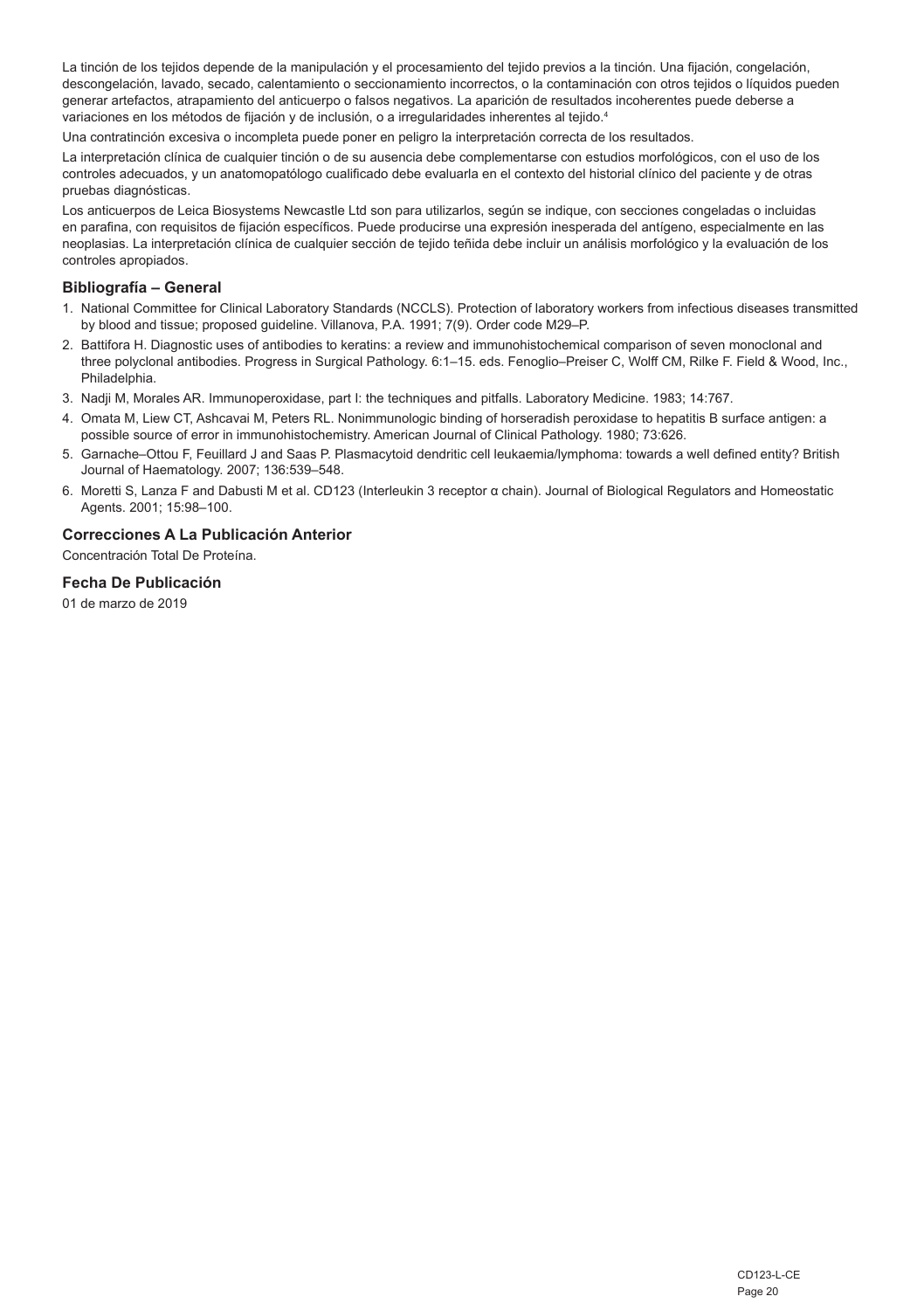## **Metodología inmunohistoquímica para la utilización de anticuerpos NovocastraTM, en tejidos incluidos en parafina, con la aplicación de la técnica de recuperación de epítopos inducida por calor.**

## **Reactivos necesarios que no se suministran**

- 1. Disolventes estándar utilizados en inmunohistoquímica.
- 2. Solución salina tamponada con Tris 50 mM (TBS), pH 7,6.
- 3. Solución para la recuperación de epítopos (véase la sección C Soluciones para la recuperación de epítopos).
- 4. Diluyente del anticuerpo, Novocastra™ IHC Diluent, RE7133.
- 5. Sistema de visualización, Novolink™ Polymer Detection Systems, RE7280–K (1250 tests), RE7150–K (500 tests), RE7140–K (250 tests) o RE7290–K (50 tests).
- 6. Medio de montaje; utilizado de la forma recomendada por el fabricante.

## **Equipo necesario que no se suministra**

- 1. Incubador ajustado a 25 °C.
- 2. Dispositivo de calentamiento para la recuperación de epítopos: baño de agua o de vapor, olla de presión u otro equipo de laboratorio con temperatura controladat.
- 3. Equipo de laboratorio utilizado generalmente para inmunohistoquímica.

## **Soluciones para la recuperación de epítopos (véanse las Recomendaciones de uso de alguna de las siguientes)**

| RE7113 Epitope Retrieval Solution pH 6 (x10 Concentrate) 1 L       | Tampón basado en citrato, que contiene agente tensioactivo      |
|--------------------------------------------------------------------|-----------------------------------------------------------------|
| RE7114 Epitope Retrieval Solution pH 6 (x10 Concentrate)<br>500 mL |                                                                 |
| RE7115 Epitope Retrieval Solution pH 6 (Ready to Use) 1 L          |                                                                 |
| RE7116 Epitope Retrieval Solution pH 8 (x10 Concentrate) 1 L       | Tampón basado en EDTA, que contiene agente tensioactivo         |
| RE7118 Epitope Retrieval Solution pH 8 (Ready to Use) 1 L          |                                                                 |
| RE7119 Epitope Retrieval Solution pH 9 (x10 Concentrate) 1 L       | Tampón basado en Tris/EDTA, que contiene agente<br>tensioactivo |
| RE7122 Epitope Retrieval Solution pH 9 (Ready to Use) 1 L          |                                                                 |

## **Metodología**

#### **Antes de poner en práctica esta metodología, los usuarios deben formarse en el uso de las técnicas inmunohistoquímicas.**

Los clientes deben determinar las diluciones óptimas de los anticuerpos. A menos que se indique otra cosa, todos los pasos se llevan a cabo a temperatura ambiente (25 °C).

## Recuperación de epítopos

Siga las instrucciones de uso de las Epitope Retrieval Solutions RE7113, RE7114, RE7115, RE7116, RE7118, RE7119, RE7122. Visualización

Siga las instrucciones de uso de los sistemas de detección de polímeros Novolink™ Polymer Detection Systems, RE7280–K (1250 tests), RE7150–K (500 tests), RE7140–K (250 tests) o RE7290–K (50 tests).

## **Correcciones con respecto a la publicación anterior**

No aplicable.

## **Fecha de publicación**

23 de abril de 2008 (CEprotocol/HTAUT+Novolink).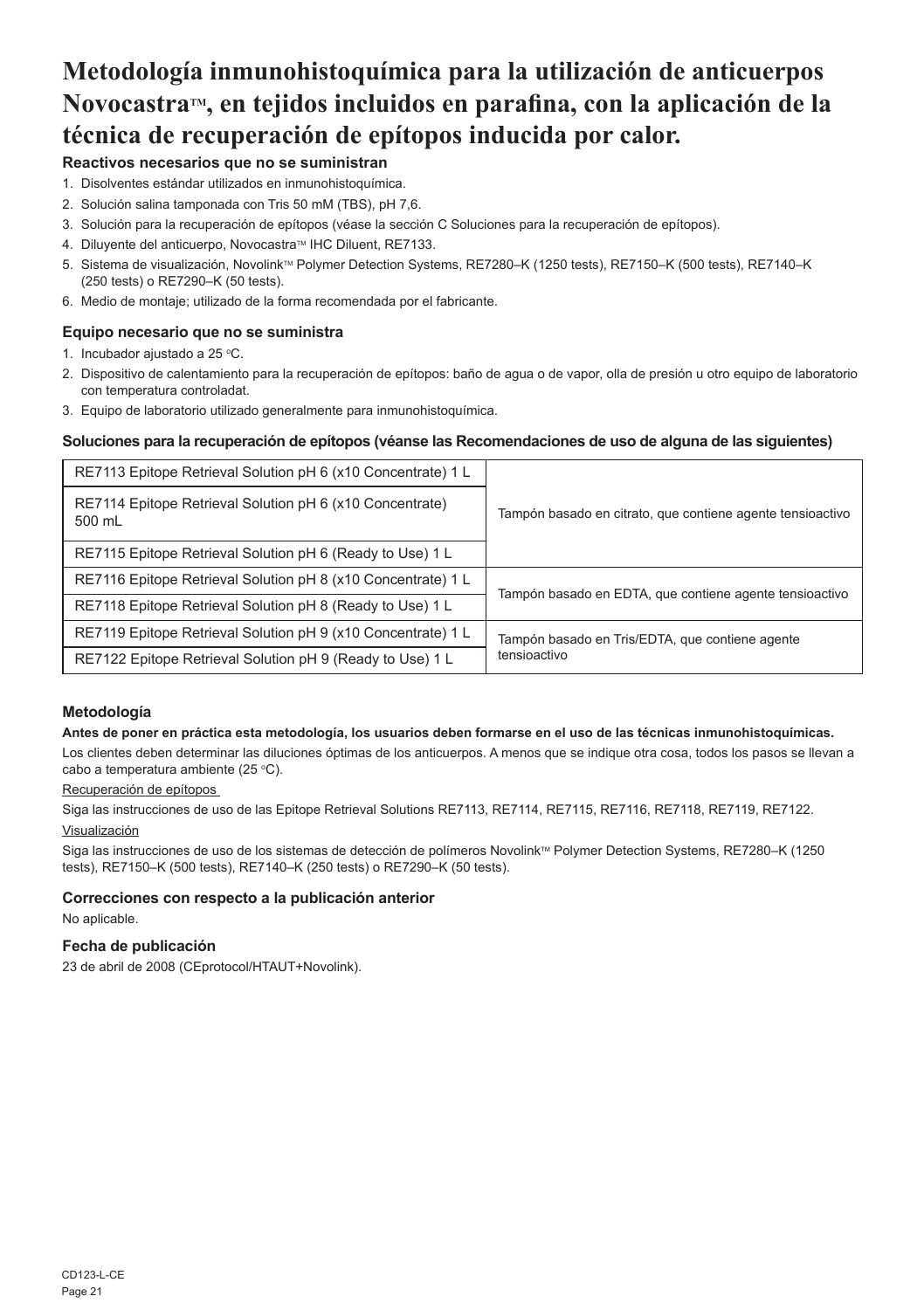## <span id="page-22-0"></span>**NovocastraTM Anticorpo Monoclonal Líquido de Ratinho CD123 Código Do Produto: NCL-L-CD123**

## **Utilização prevista**

## *Para utilização em diagnósticos in vitro*.

NCL-L-CD123 foi concebido para efectuar a identificação qualitativa da moléculas de CD123 por microscopia óptica, em secções parafinizadas. A interpretação clínica de qualquer coloração ou da sua ausência deve ser complementada por estudos morfológicos empregando os devidos controlos e deve ser avaliada por um patologista qualificado, dentro do contexto do historial clínico do doente e de outros testes de diagnóstico.

### **Princípio Do Procedimento**

As técnicas de coloração imunohistoquímica (IHQ) permitem que se faça a visualização de antígenos por meio da aplicação sequencial de um anticorpo específico do antígeno (o anticorpo primário), de um anticorpo secundário ao anticorpo primário, e de um complexo enzimático com um substrato cromogénico e etapas de lavagem de permeio. A activação enzimática do cromogénio resulta num produto de reacção visível no local do antígeno. A amostra pode então ser contrastada e coberta com uma lamela. Os resultados são interpretados por meio de um microscópio óptico, e ajudam a formular o diagnóstico diferencial dos processos fisiopatológicos, os quais podem ou não estar associados a antígenos específicos.

#### **Clone**

BR4MS

## **Imunogénio**

Proteína recombinante procariótica que corresponde a 101 aminoácidos do domínio externo da molécula CD123 humana.

#### **Especificidade**

Humana CD123

#### **Composição Do Reagente**

NCL-L-CD123 é o sobrenadante líquido da cultura de um tecido contendo 15 mM de azida de sódio como produto conservante.

## **Classe De Ig**

IgG2b

## **Concentração Total De Proteína Total Protein**

Consultar a etiqueta da ampola para determinar a concentração total de proteína do lote específico.

#### **Concentração De Anticorpo**

Maior que ou igual a 90 mg/L, conforme determinado por ELISA. Consultar a etiqueta da ampola para determinar a concentração de Ig do lote específico.

#### **Recomendações Sobre A Utilização**

Imunohistoquímica (ver **Metodologia**) em secções de parafina. Diluição sugerida: 1:100 durante 30 minutos a 25 °C. Recuperação de epítopos induzida pelo calor utilizando a solução Epitope Retrieval Solution pH9.0 (RE7119).

Visualização. NovolinkTM Polymer Detection System RE7280–K (1250 tests), RE7150–K (500 tests), RE7140–K (250 tests) ou RE7290–K (50 tests). Esta recomendação é apenas uma directriz e o utilizador deve determinar qual a diluição ideal para o trabalho específico.

## **Armazenamento E Estabilidade**

Armazenar a 2–8 °C. Não congelar. Retornar à temperatura de 2–8 °C imediatamente após a utilização. Não utilizar após o prazo de validade indicado no rótulo do recipiente. As condições de armazenamento que diferirem das que se encontram especificadas acima devem ser verificadas pelo utilizador.

#### **Preparação Das Amostras**

O fixador recomendado é formol tamponado neutro a 10% para secções de tecido envolvidas em parafina.

#### **Avisos E Precauções**

Este reagente foi preparado a partir do sobrenadante de cultura celular. Visto ser um produto biológico, deve ser manuseado com o devido cuidado.

A molaridade da azida de sódio neste reagente é de 15 mM. Encontra–se disponível, mediante pedido, uma folha de dados de segurança de materiais (MSDS) sobre a azida de sódio.

Consultar a legislação aplicável em relação ao descarte de quaisquer componentes potencialmente tóxicos.

As amostras, antes e depois da sua fixação, bem como todos os materiais expostos às mesmas, devem ser manipulados como se tivessem a capacidade de transmitir infecções e devem ser descartados com as devidas precauções.<sup>1</sup> Não pipetar nunca os reagentes com a boca e evitar o contacto entre a pele e membranas mucosas e os reagentes e amostras. Caso os reagentes ou amostras entrem em contacto com áreas sensíveis, lavar com grandes quantidades de água. Consultar um médico.

Minimizar a contaminação microbiana dos reagentes para evitar a possibilidade do aumento da coloração não específica.

Os períodos de incubação ou temperaturas diferentes dos que foram especificados poderão dar azo a resultados errados. Todas as alterações desse tipo devem ser validadas pelo utilizador.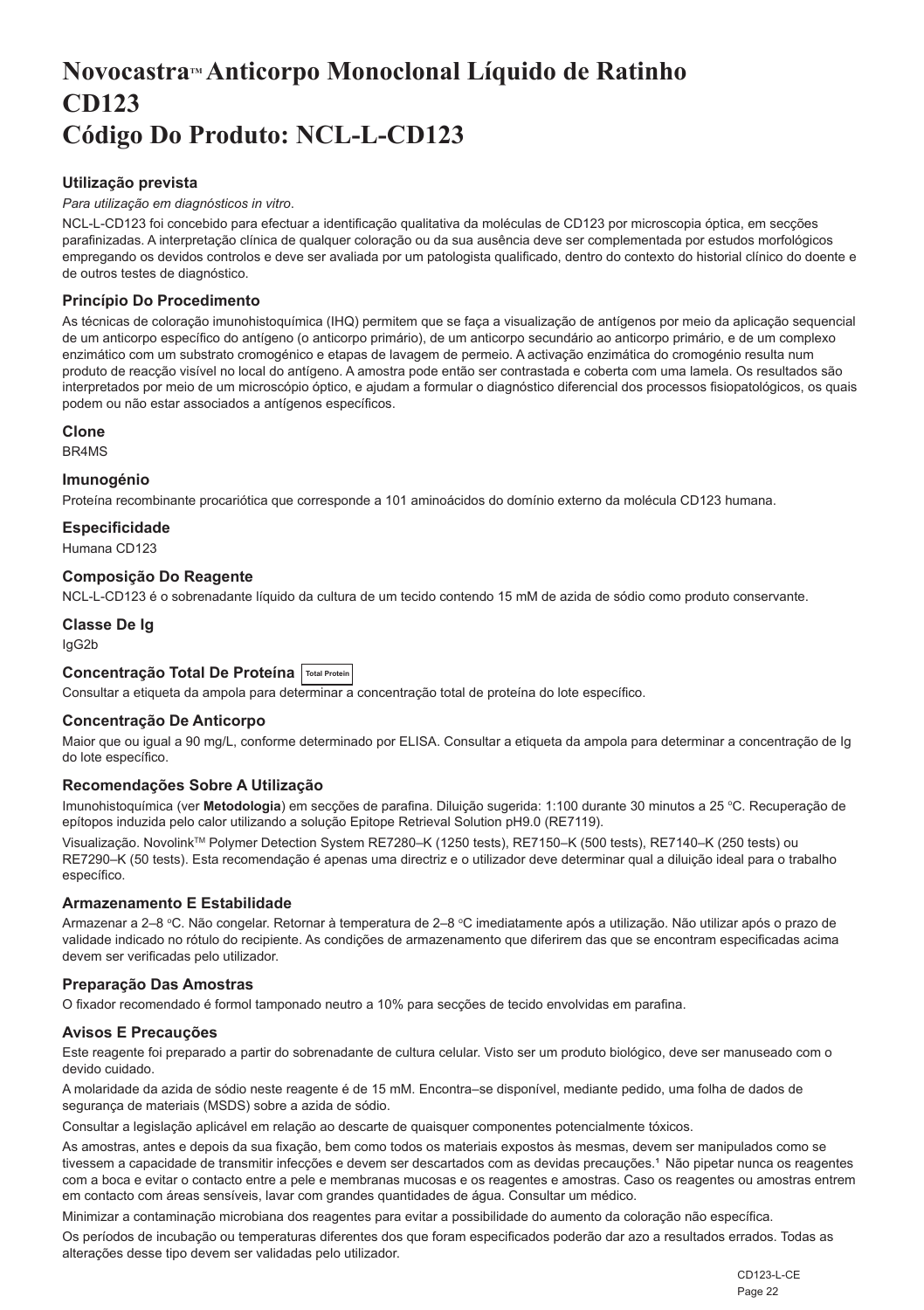## **Controlo Da Qualidade**

As diferenças entre os diferentes métodos e técnicas de processamento de tecidos no laboratório do utilizador podem causar uma grande variabilidade de resultados, requerendo a realização frequente de controlos internos suplementares aos procedimentos que se seguem.

Os controlos devem ser amostras de autópsia/biopsia/cirurgia frescas, fixadas em formol, processadas e envolvidas em cera parafínica logo que possível, da mesma maneira que a(s) amostra(s) do(s) doente(s).

## **Controlo De Tecido Positivo**

Usado para assinalar os tecidos correctamente preparados e as técnicas de coloração indicadas.

Cada conjunto de condições de testes, em cada processo de coloração, deve incluir um controlo de tecido positivo.

Os tecidos com uma coloração positiva fraca são mais indicados do que os têm uma coloração positiva forte para proporcionarem um controlo de qualidade óptimo, bem como para detectar níveis reduzidos de degradação dos reagentes.<sup>2</sup>

O tecido de controlo positivo recomendado é a amígdala.

Se o controlo de tecido positivo não demonstrar uma coloração positiva, os resultados obtidos com as amostras de testes devem ser considerados inválidos.

## **Controlo De Tecido Negativo**

Este deve ser examinado depois do controlo de tecido positivo para verificar a especificidade da marcação do antígeno objectivado pelo anticorpo primário.

O controlo de tecido negativo recomendado é o cerebelo.

Alternativamente, a variedade de diferentes tipos de células presentes na maioria das secções de tecidos oferece muitas vezes locais de controlo negativo, mas isto deve ser verificado pelo utilizador.

A coloração não específica, caso ocorra, tem geralmente um aspecto difuso. A coloração esporádica do tecido conjuntivo pode também ter lugar em secções de tecido excessivamente fixado em formol. Devem utilizar–se células intactas para a interpretação dos resultados da coloração. As células necróticas ou degeneradas causam muitas vezes uma coloração não específica.<sup>3</sup> Podem

verificar–se resultados positivos falsos devido à ligação não imunológica de proteínas ou de produtos da reacção do substrato. Esses resultados podem também ser causados por enzimas endógenas tais como a pseudoperoxidase (eritrócitos), a peroxidase endógena (citocromo C), ou a biotina endógena (ex. no fígado, mama, cérebro ou rim) dependendo do tipo de imunocoloração utilizado. Para diferenciar entre a actividade das enzimas endógenas e as ligações não específicas de enzimas de imunoreactividade específica, podem colorir–se tecidos adicionais dos doentes exclusivamente com substrato cromogénio ou com complexos de enzimas (avidina–biotina, estreptavidina, polímero marcado) e substrato–cromogénio, respectivamente. Se ocorrer a coloração específica no controlo de tecido negativo, os resultados dos testes feitos com as amostras do doente devem ser considerados inválidos.

## **Controlo De Reagente Negativo**

Utilizar um controlo de reagente negativo não específico em vez do anticorpo primário com uma secção de cada amostra de doente para avaliar a coloração não específica e permitir uma melhor interpretação da coloração específica no local do antígeno.

## **Tecido Do Doente**

Examinar as amostras do doente coloridas com NCL-L-CD123 em último lugar. A intensidade da coloração positiva deve ser avaliada dentro do contexto de qualquer coloração não específica de fundo do controlo de reagente negativo. Tal como com qualquer teste imunohistoquímico, um resultado negativo significa que o antígeno não foi detectado, e não que o antígeno se encontrava ausente das células ou tecido analisados. Se necessário, deve utilizar–se um painel de anticorpos para identificar reacções falso–negativas.

## **Resultados Previstos**

#### Tecidos normais

O clone BR4MS detectou a proteína CD123 em diversos tecidos, incluindo as células de Leydig dos testículos, células dendríticas plasmacitóides e vênulas endoteliais altas das amígdalas, macrófagos alveolares do pulmão, sinciciotrofoblastos da placenta, células epiteliais ocasionais do cólon e glóbulos brancos ocasionais na medula óssea. O clone BR4MS também corou vasos de pequeno calibre, se presente nos tecidos. (Número total de casos = 49).

#### Tecidos tumorais

O clone BR4MS detectou a proteína CD123 em 9/48 linfomas, incluindo 3/5 de leucemias linfoblásticas agudas de células T precursoras, 2/2 leucemias mielóides agudas, 1/1 leucemia de células pilosas, 1/1 linfoma angioimunoblástico das células T, 1/2 linfomas anaplásicos de células grandes, 1/6 linfomas de células T periféricas. A coloração também foi detectada em 3/3 casos de doença de Kikuchi e em 3/3 casos de doença de Castleman (tipo vascular hialino). Não se observou coloração em linfomas difusos de grandes células B (0/12), linfomas foliculares (0/6), linfomas de Hodgkin (0/5), MALTomas (0/2), linfomas de células do manto (0/2), num linfoma linfoblástico (0/1), num linfoma de Burkitt (0/1), num linfoma de células B rico em células T (0/1) e num linfoma de células NK/T (0/1). Não foi detectada nenhuma coloração em 44 tumores adicionais testados que incluíram carcinomas de células pavimentosas (0/9), tumores da tiróide (0/4), tumores do ovário (0/4), tumores hepáticos (0/4), tumores colo–rectais (0/4), tumores do pulmão (0/3), tumores do cérebro (0/2), tumores da mama (0/2), tumores do estômago (0/2), tumores pancreáticos (0/2), (0/2), tumores metastáticos não especificados (0/2), tumores renais (0/2), tumores do testículo (0/2), um tumor do timo (0/1) e um tumor uterino (0/1). (Número total de casos = 98).

#### **NCL-L-CD123 é recomendado para a detecção de CD123 em tecidos normais e neoplásicos, especialmente como auxiliar na identificação de neoplasias de células dendríticas plasmacitóides.**

## **Limitações Gerais**

A imunohistoquímica é um processo diagnóstico em múltiplas etapas que consta de: uma formação especializada na selecção dos reagentes apropriados, selecção, fixação e processamento de tecidos, preparação das lâminas de IHQ e interpretação dos resultados das colorações.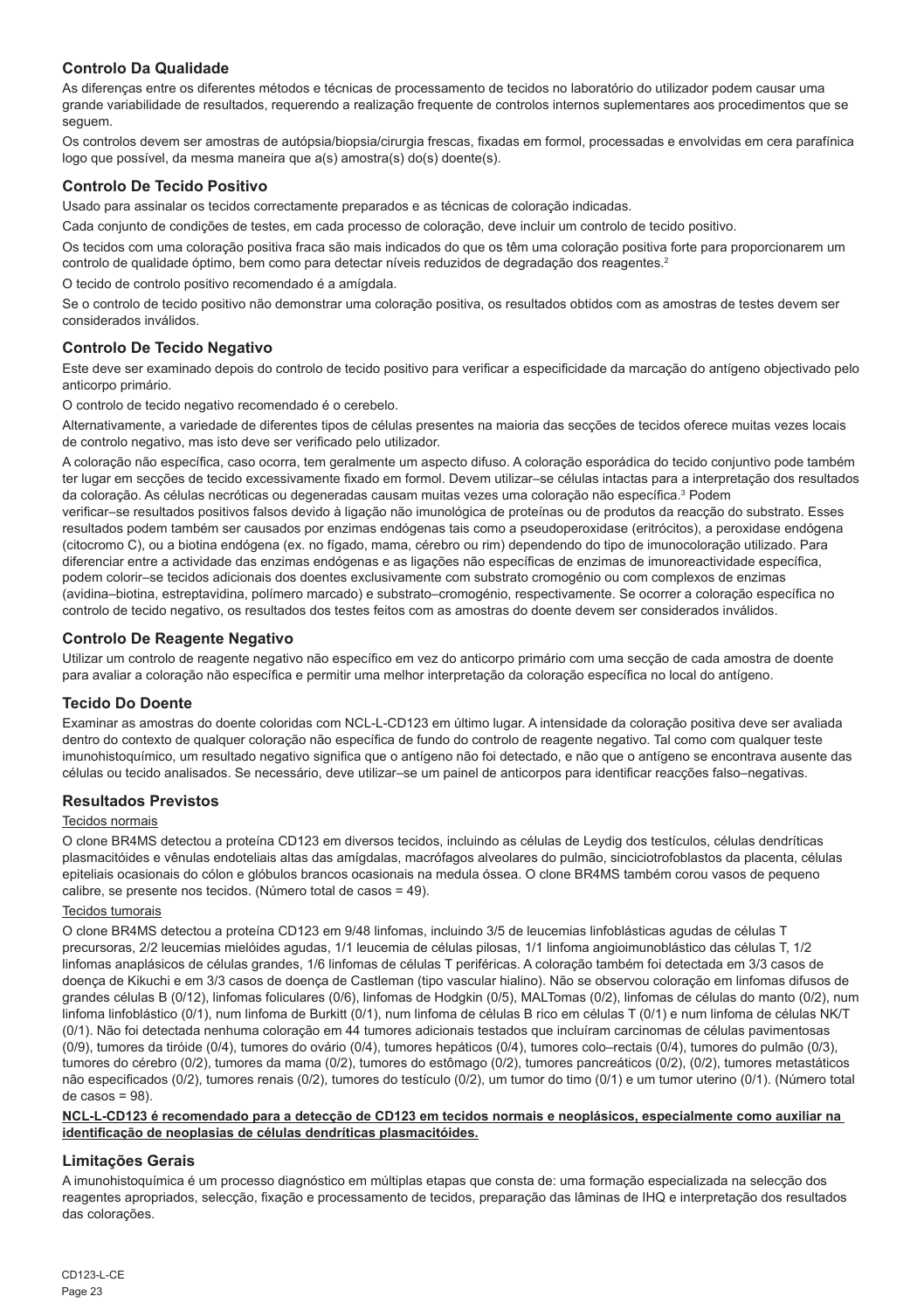A coloração de tecidos depende do seu manuseamento e processamento antes da sua coloração. A fixação, congelação, descongelação, lavagem, secagem, aquecimento ou corte incorrectos das amostras, ou a sua contaminação com outros tecidos ou fluidos, podem produzir artefactos, retenção de anticorpos, ou resultados falso–negativos. Os resultados inconsistentes podem dever–se a variações nos métodos de fixação e envolvimento ou a irregularidades inerentes ao tecido.4

Uma contrastação excessiva ou incompleta pode comprometer a correcta interpretação dos resultados.

A interpretação clínica de qualquer coloração ou da sua ausência deve ser complementada por estudos morfológicos empregando os devidos controlos e deve ser avaliada por um patologista qualificado, dentro do contexto do historial clínico do doente e de outros testes de diagnóstico.

Os anticorpos da Leica Biosystems Newcastle Ltd destinam–se a serem utilizados, conforme indicado, em secções de tecido ou congeladas ou envolvidas em parafina, com requisitos de fixação específicos. Pode ocorrer uma expressão inesperada de antígeno, especialmente em neoplasmas. A interpretação clínica de qualquer secção de tecido colorido deverá incluir a análise morfológica e a avaliação de controlos apropriados.

### **Bibliografia – Geral**

- 1. National Committee for Clinical Laboratory Standards (NCCLS). Protection of laboratory workers from infectious diseases transmitted by blood and tissue; proposed guideline. Villanova, P.A. 1991; 7(9). Order code M29–P.
- 2. Battifora H. Diagnostic uses of antibodies to keratins: a review and immunohistochemical comparison of seven monoclonal and three polyclonal antibodies. Progress in Surgical Pathology. 6:1–15. eds. Fenoglio–Preiser C, Wolff CM, Rilke F. Field & Wood, Inc., Philadelphia.
- 3. Nadji M, Morales AR. Immunoperoxidase, part I: the techniques and pitfalls. Laboratory Medicine. 1983; 14:767.
- 4. Omata M, Liew CT, Ashcavai M, et al. Nonimmunologic binding of horseradish peroxidase to hepatitis B surface antigen: a possible source of error in immunohistochemistry. American Journal of Clinical Pathology. 1980; 73:626.
- 5. Garnache–Ottou F, Feuillard J and Saas P. Plasmacytoid dendritic cell leukaemia/lymphoma: towards a well defined entity? British Journal of Haematology. 2007; 136:539–548.
- 6. Moretti S, Lanza F and Dabusti M et al. CD123 (Interleukin 3 receptor α chain). Journal of Biological Regulators and Homeostatic Agents. 2001; 15:98–100.

## **Emendas Da Edição Anterior**

Concentração Total De Proteína.

## **Data De Emissão**

01 de Março de 2019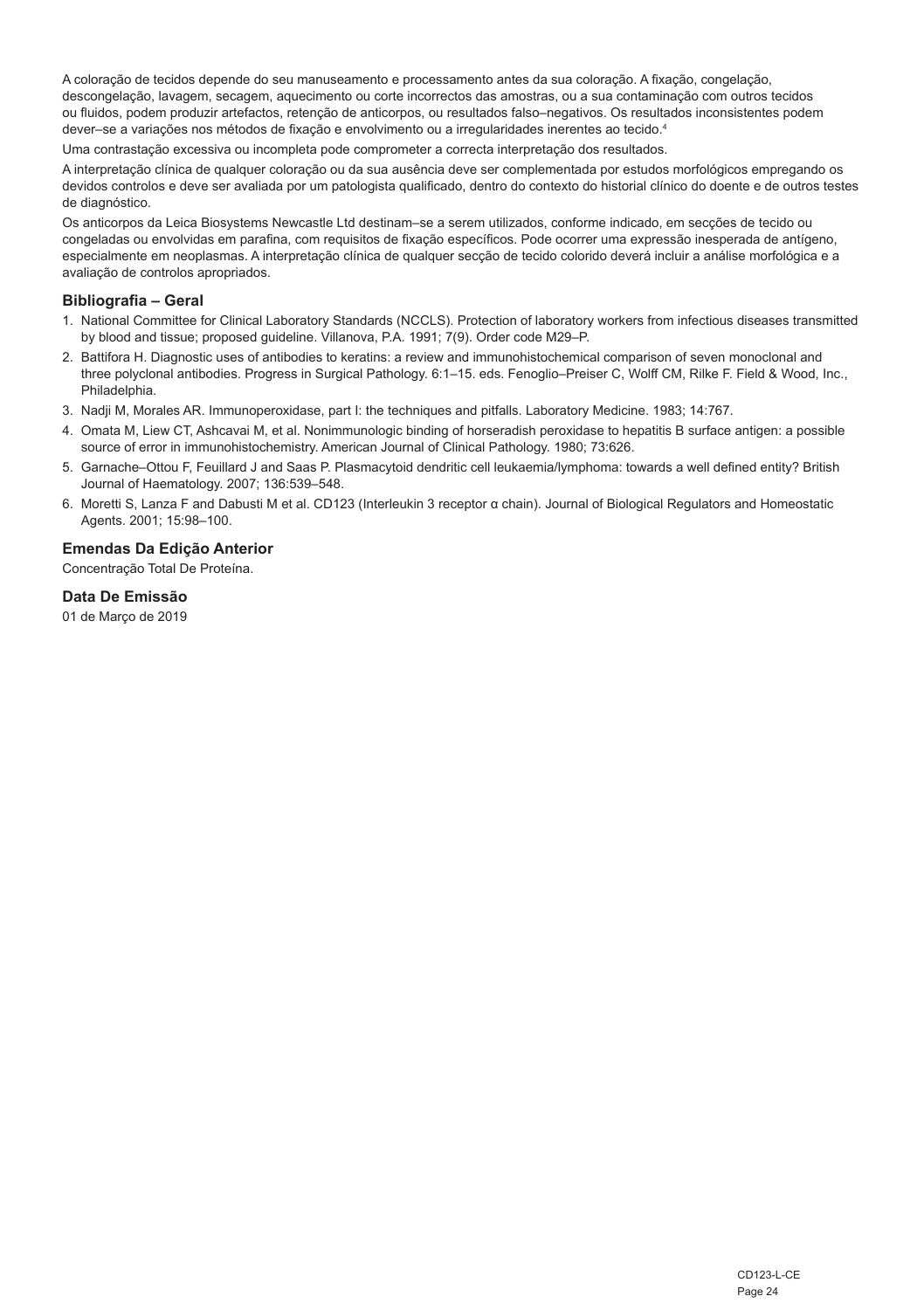## **Metodologia de imunohistoquímica para utilização de anticorpos**  Novocastra™ em tecidos envolvidos em parafina através da técnica de **recuperação de epítopos por indução térmica.**

## **Reagentes necessários mas não fornecidos**

- 1. Solventes comuns utilizados em imunohistoquímica.
- 2. Solução salina a 50 mM com tampão Tris (TBS) pH 7,6.
- 3. Solução de recuperação de epítopos (ver a secção C Soluções de recuperação de epítopos).
- 4. Diluente de anticorpos, Novocastra™ IHC Diluent RE7133.
- 5. Sistema de visualização, Novolink™ Polymer Detection Systems, RE7280–K (1250 tests), RE7150–K (500 tests), RE7140–K (250 tests) ou RE7290–K (50 tests).
- 6. Meio de montagem usar conforme recomendado pelo fabricante.

## **Equipamento necessário mas não fornecido**

- 1. Incubador regulado para 25 °C.
- 2. Dispositivo de aquecimento para a recuperação de epítopos: banho–maria ou vaporizador, panela de pressão ou outro equipamento de laboratório com controlo da temperatura.
- 3. Equipamento geral de laboratório de imunohistoquímica.

## **Soluções de recuperação de epítopos (ver as Recomendações sobre a utilização de um dos seguintes produtos)**

| RE7113 Epitope Retrieval Solution pH 6 (x10 Concentrate) 1 L       | Tampão à base de citrato contendo um surfactante         |
|--------------------------------------------------------------------|----------------------------------------------------------|
| RE7114 Epitope Retrieval Solution pH 6 (x10 Concentrate)<br>500 mL |                                                          |
| RE7115 Epitope Retrieval Solution pH 6 (Ready to Use) 1 L          |                                                          |
| RE7116 Epitope Retrieval Solution pH 8 (x10 Concentrate) 1 L       | Tampão à base de EDTA contendo um surfactante            |
| RE7118 Epitope Retrieval Solution pH 8 (Ready to Use) 1 L          |                                                          |
| RE7119 Epitope Retrieval Solution pH 9 (x10 Concentrate) 1 L       | Tampão à base de Tris/EDTA contendo um tensio-<br>activo |
| RE7122 Epitope Retrieval Solution pH 9 (Ready to Use) 1 L          |                                                          |

## **Metodologia**

#### **Antes de intentar esta metodologia, o utilizador deve ter recebido a devida formação em técnicas de imunohistoquímica.**

O cliente deve determinar quais as fórmulas de diluição ideais para os anticorpos. A não ser indicação em contrário, todas as etapas devem ser efectuadas à temperatura ambiente (25 °C).

## Recuperação de epítopos

Aderir às instruções de utilização aplicáveis às Epitope Retrieval Solutions RE7113, RE7114, RE7115, RE7116, RE7118, RE7119 e RE7122.

### Visualização

Aderir às instruções de utilização dos Novolink™ Polymer Detection Systems, RE7280–K (1250 tests), RE7150–K (500 tests), RE7140–K (250 tests) ou RE7290–K (50 tests).

## **Emendas da edição anterior**

Não é aplicável.

## **Data de emissão**

23 de abril de 2008 (CEprotocol/HTAUT+Novolink).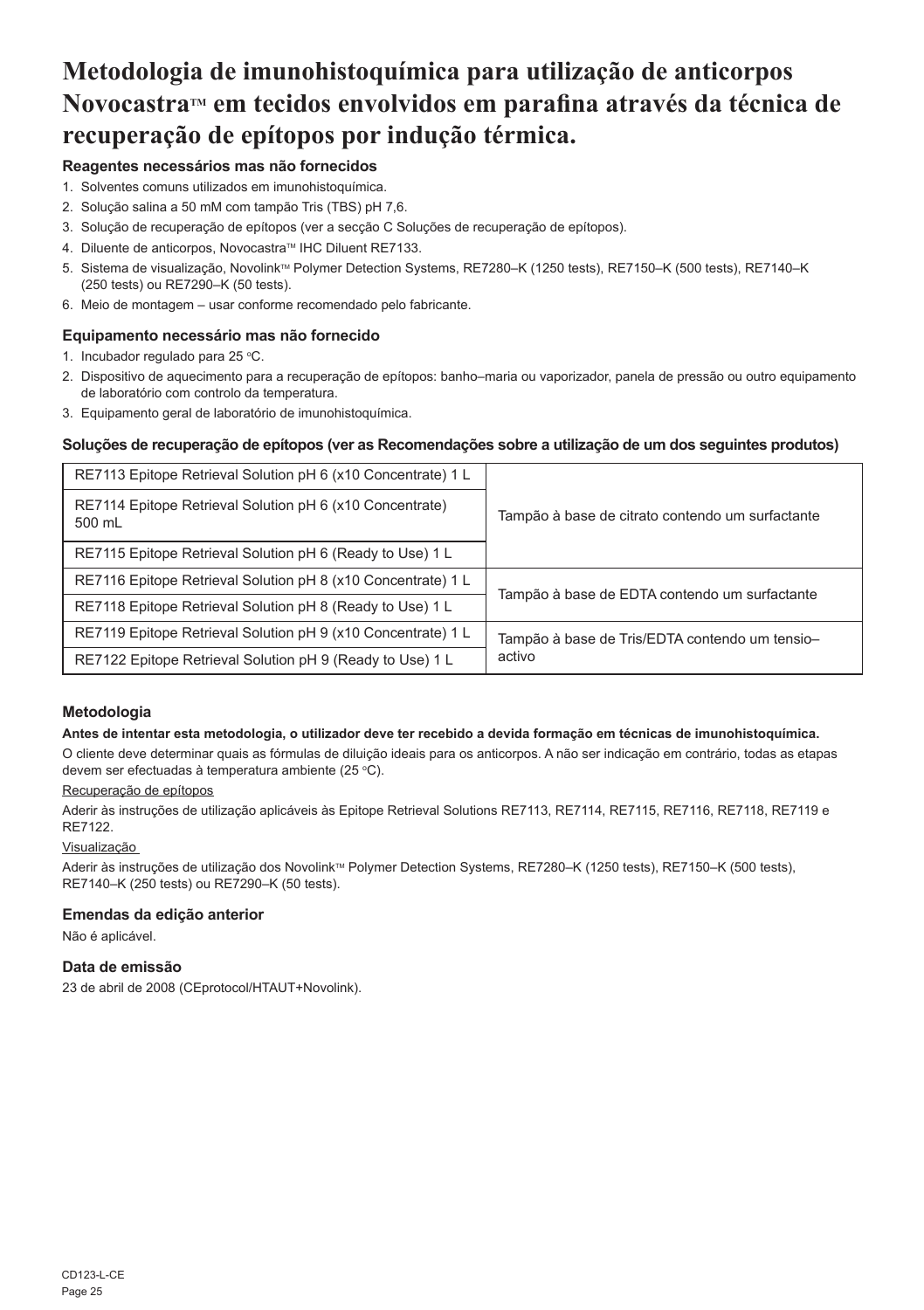## <span id="page-26-0"></span>**NovocastraTM Flytande Monoklonal Musantikropp CD123 Produktkod: NCL-L-CD123**

## **Avsedd Användning**

### *För in vitro diagnostisk användning*.

NCL-L-CD123 är avsedd för kvalitativ identifiering med ljusmikroskopi av CD123–molekyler i paraffinsnitt. Den kliniska tolkningen av all färgning eller dess frånvaro bör kompletteras med morfologiska undersökningar som använder korrekta kontroller och utvärderas av kvalificerad patolog inom ramen för patientens kliniska anamnes och andra diagnostiska tester.

## **Metodens Princip**

Immunhistokemiska (IHC) färgningstekniker tillåter visualisering av antigener genom sekvenstillämpning av en specifik antikropp till antigenet (primär antikropp), en sekundär antikropp till den primära antikroppen och ett enzymkomplex med ett kromogent substrat med inlagda tvättsteg. Den enzymatiska aktiveringen av kromogenet resulterar i en synlig reaktionsprodukt på antigenområdet. Proverna kan då kontrastfärgas och förses med täckglas. Resultaten tolkas med ljusmikroskop och bidrar till differentialdiagnosen av patofysiologiska processer som eventuellt kan associeras till ett särskilt antigen.

## **Klon**

BR4MS

## **Immunogen**

Prokaryotiskt rekombinant protein som motsvarar 101 aminosyror i den humana CD123–molekylens externa domän.

## **Specificitet**

Humana CD123

## **Reagensinnehåll**

NCL-L-CD123 är en flytande supernatant från vävnadsodling som innehåller 15 mM natriumazid som konserveringsmedel.

#### **Ig–klass**

IgG2b

## **Total Proteinkoncentration Total Protein**

Se flaskans etikett för total specifik proteinkoncentration för satsen.

## **Antikroppskoncentration**

Större än eller lika med 90 mg/L fastställt genom ELISA. Se flaskans etikett för specifik Ig–koncentration för satsen.

## **Rekommendationer Vid Användning**

Immunhistokemi (se **Metodologi**) på paraffinsnitt. Föreslagen spädning: 1:100 i 30 minuter vid 25 °C. Värmeinducerad epitopåtervinning med Epitope Retrieval Solution pH9.0 (RE7119).

Visualisering. Novolink™ Polymer Detection System RE7280–K (1250 tests), RE7150–K (500 tests), RE7140–K (250 tests) eller RE7290–K (50 tests). Detta är endast en riktlinje och användare bör själva fastställa den optimala bruksspädningen.

## **Förvaring Och Stabilitet**

Förvara vid 2–8 °C. Frys ej. Atergå till 2–8 °C direkt efter användning. Använd ej efter det utgångsdatum som anges på flaskans etikett. Förvaringsförhållanden som skiljer sig från de ovannämnda måste kontrolleras av användaren.

## **Preparation Av Prov**

Rekommenderat fixeringsmedel för paraffininbäddade vävnadssnitt är 10% neutralbuffrat formalin.

## **Varningar Och Försiktighetsåtgärder**

Reagenset har förberetts från supernatanten av vävnadsodlingar. Eftersom det är en biologisk produkt bör skälig försiktighet iakttas vid hantering.

Natriumazidens molaritet i reagenset är 15 mM. Varuinformationsblad (MSDS) för natriumazid finns att få på begäran.

För kassering av potentiellt toxiska komponenter hänvisas till nationella eller lokala bestämmelser.

Före och efter fixering bör prover och alla material som har varit utsatta för dem hanteras som om det finns risk för att de kan överföra infektioner och kasseras med iakttagande av försiktighet.<sup>1</sup> Pipettera aldrig reagenser med munnen och se till att huden och slemhinnorna inte kommer i kontakt med reagens och prover. Om reagens eller prover kommer i kontakt med känsliga områden, tvätta med rikliga mängder vatten. Rådgör med läkare.

Minimera mikrobisk kontaminering av reagens annars kan en ökning av ospecifik färgning ske.

Inkubationstider eller temperaturer som skiljer sig från dem som specificeras kan ge felaktiga resultat. Alla sådana förändringar måste kontrolleras av användaren.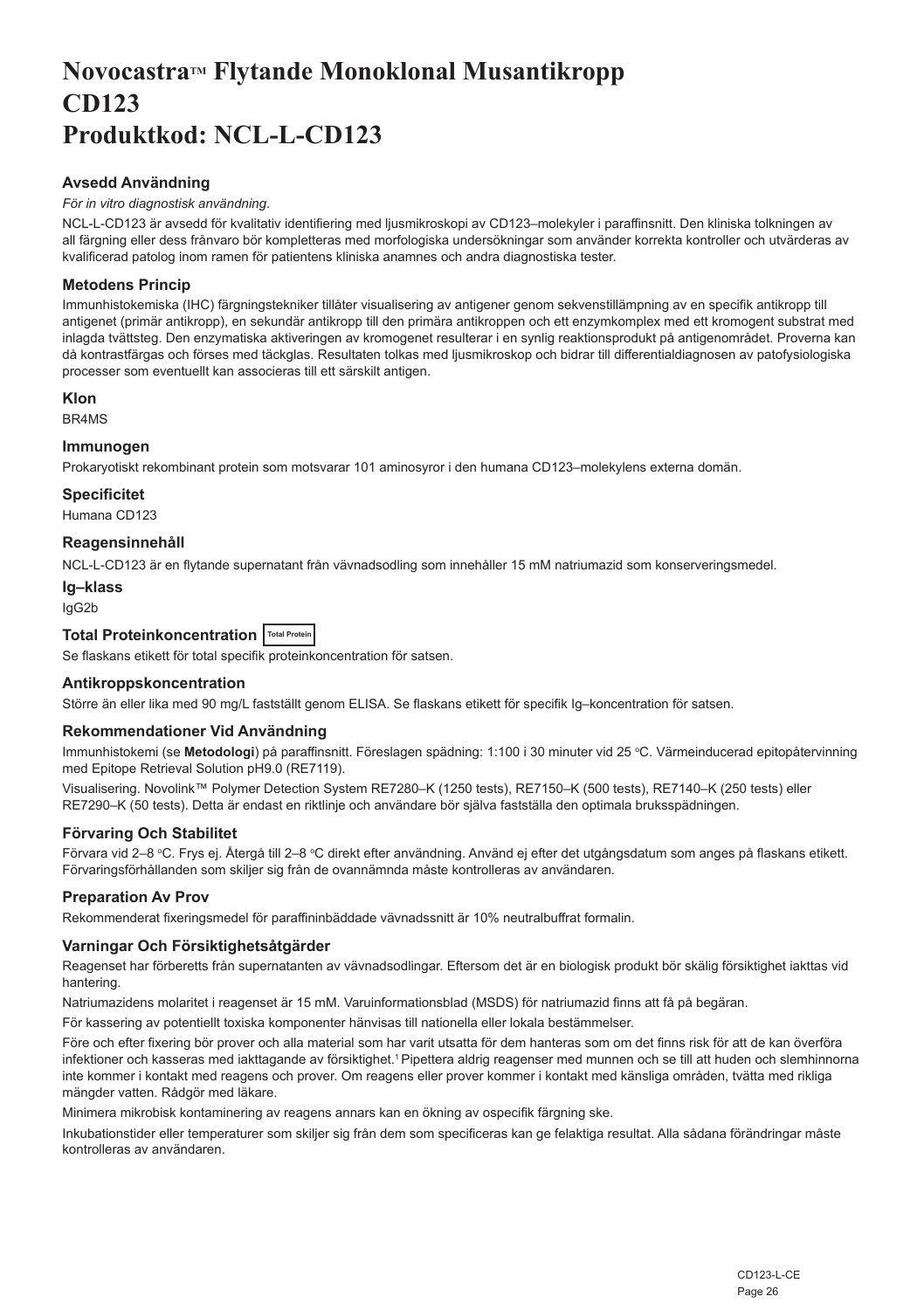## **Kvalitetskontroll**

Skillnader i vävnadsbehandling och tekniska metoder i användarens laboratorium kan ge stor variation i resultaten vilket kan göra det nödvändigt att genomföra regelbundna interna kontroller utöver följande metoder.

Kontroller bör vara färska obduktions–/biopsi–/kirurgiprover som snarast möjligt formalinfixeras, bearbetas och paraffininbäddas på samma sätt som patientprover.

## **Positiv Vävnadskontroll**

Används för att ange korrekt förberedda vävnader och rätt färgningstekniker.

En positiv vävnadskontroll bör ingå i varje uppsättning av testförhållanden vid varje färgningskörning.

En vävnad med svag positiv färgning är mer lämplig för optimal kvalitetskontroll och för att upptäcka låga nivåer av reagensdegradering än en vävnad med stark positiv färgning.<sup>2</sup>

Tonsill rekommenderas som positiv kontrollvävnad.

Om den positiva vävnadskontrollen inte uppvisar positiv färgning bör resultat med testproverna anses vara ogiltiga.

### **Negativ Vävnadskontroll**

Bör undersökas efter den positiva vävnadskontrollen för att fastställa specificiteten för märkningen av målantigenet med den primära antikroppen.

Lillhjärnan rekommenderades som negativ kontrollvävnad.

Alternativt ger ofta en mängd olika celltyper som finns i de flesta vävnadssnitt negativa kontrollområden men detta bör kontrolleras av användaren.

Ospecifik färgning, om det förekommer, har ofta ett diffust utseende. Sporadisk färgning av bindväv kan också observeras i snitt från överflödigt formalinfixerade vävnader. Använd intakta celler för tolkning av färgningsresultat. Nekrotiska eller degenererade celler färgar ofta ospecifikt.<sup>3</sup> Falskt positiva resultat kan uppstå p.g.a. icke–immunologisk bindning av proteiner eller substratreaktionsprodukter. De kan också orsakas av endogena enzymer som pseudoperoxidas (erytrocyter), endogent peroxidas (cytokrom C) eller endogent biotin (t.ex. lever, bröst, hjärna, njure) beroende på typ av immunfärgning som används. För att skilja endogen enzymaktivitet eller ospecifik enzymbindning från specifik immunreaktivitet kan ytterligare patientvävnader färgas exklusivt med respektive substratkromogen eller enzymkomplex (avidin–biotin, streptavidin, märkt polymer) och substrat–kromogen. Om specifik färgning sker i den negativa vävnadskontrollen bör resultat med patientprover anses vara ogiltiga.

## **Negativ Reagenskontroll**

Använd en ospecifik negativ reagenskontroll istället för den primära antikroppen med ett snitt från varje patientprov för att utvärdera ospecifik färgning och tillåta bättre tolkning av specifik färgning på antigenområdet.

#### **Patientvävnad**

Undersök patientprover färgade med NCL-L-CD123 sist. Positiv färgningsintensitet bör utvärderas inom ramen för all ospecifik bakgrundsfärgning av den negativa reagenskontrollen. Som vid alla immunhistokemiska tester betyder ett negativt resultat att antigenet inte upptäcktes och inte att det inte förekom i de analyserade cellerna/vävnaderna. Använd vid behov en antikroppspanel för att identifiera falskt negativa reaktioner.

#### **Förväntade Resultat**

#### Normal vävnad

Klon BR4MS upptäckte CD123–proteinet i en mängd vävnader, inklusive testiklarnas Leydigceller, plasmacytoida dendritiska celler och högt endotel–venoler i tonsillen, alveolära makrofager i lungan, syncytiotrofoblaster i placenta, temporära epitelceller i kolon och temporära leukocyter i benmärgen. Klon BR4MS färgade även små blodkärl, i förekommande fall, i vävnader. (Totalt antal fall = 49).

#### Tumörvävnader

Klon BR4MS upptäckte CD123–proteinet i 9/48 lymfom, inklusive 3/5 akuta lymfoblastiska leukemier härrörande från prekursor–T–celler, 2/2 akuta myeloida leukemier, 1/1 hårcellsleukemier, 1/1 angioimmunoblastiska T–cellslymfom, 1/2 anaplastiska storcells–lymfom, 1/6 perifera T–cellslymfom. Färgning upptäcktes även i 3/3 fall av Kikuchis sjukdom och 3/3 fall av Castlemans sjukdom (hyalin– vaskulär typ). Ingen färgning observerades i diffusa storcelliga B–cellslymfom (0/12), follikulära lymfom (0/6), Hodgkins lymfom (0/5), MALT–lymfom (0/2), mantelcellslymfom (0/2), ett lymfoblastiskt lymfom (0/1), ett Burkitts lymfom (0/1), ett T–cellsrikt B–cellslymfom (0/1) och ett NK/T–cellslymfom (0/1). Ingen färgning upptäcktes i ytterligare 44 testade tumörer, inklusive skvamösa cellkarcinom (0/9), sköldkörteltumörer (0/4), äggstockstumörer (0/4), levertumörer (0/4), kolorektala tumörer (0/4), lungtumörer (0/3), hjärntumörer (0/2), brösttumörer (0/2), magsäckstumörer (0/2), tumörer i bukspottskörtel (0/2), ospecificerade metastatiska tumörer (0/2), njurtumörer (0/2), en tymustumör (0/1) och en livmodertumör (0/1). (Totalt antal fall = 98).

#### **NCL-L-CD123 rekommenderas för detektion av CD123 i normala och neoplastiska vävnader, i synnerhet som hjälp vid identifiering av plasmacytoida dendritiska celltumörer.**

## **Allmänna Begränsningar**

Immunhistokemi är en diagnostisk process i flera steg som kräver specialiserad utbildning i urvalet av lämpliga reagens, val av vävnad, fixering och bearbetning, förberedelse av IHC–objektglaset samt tolkning av färgningsresultaten.

Vävnadsfärgning påverkas av hantering och bearbetning av vävnaden före färgningen. Felaktig fixering, nedfrysning, upptining, tvättning, torkning, uppvärmning, snittning eller kontaminering av andra vävnader eller vätskor kan framställa artefakter, infångande av antikroppar eller falskt negativa resultat. Motsägelsefulla resultat kan bero på variationer av fixerings– och inbäddningsmetoder eller på naturliga oregelbundenheter i vävnaden.4

Överflödig eller ofullständig kontrastfägning kan försvåra en korrekt tolkning av resultatet.

Den kliniska tolkningen av all färgning eller dess frånvaro bör kompletteras med morfologiska undersökningar som använder korrekta kontroller och utvärderas av kvalificerad patolog inom ramen för patientens kliniska anamnes och andra diagnostiska tester.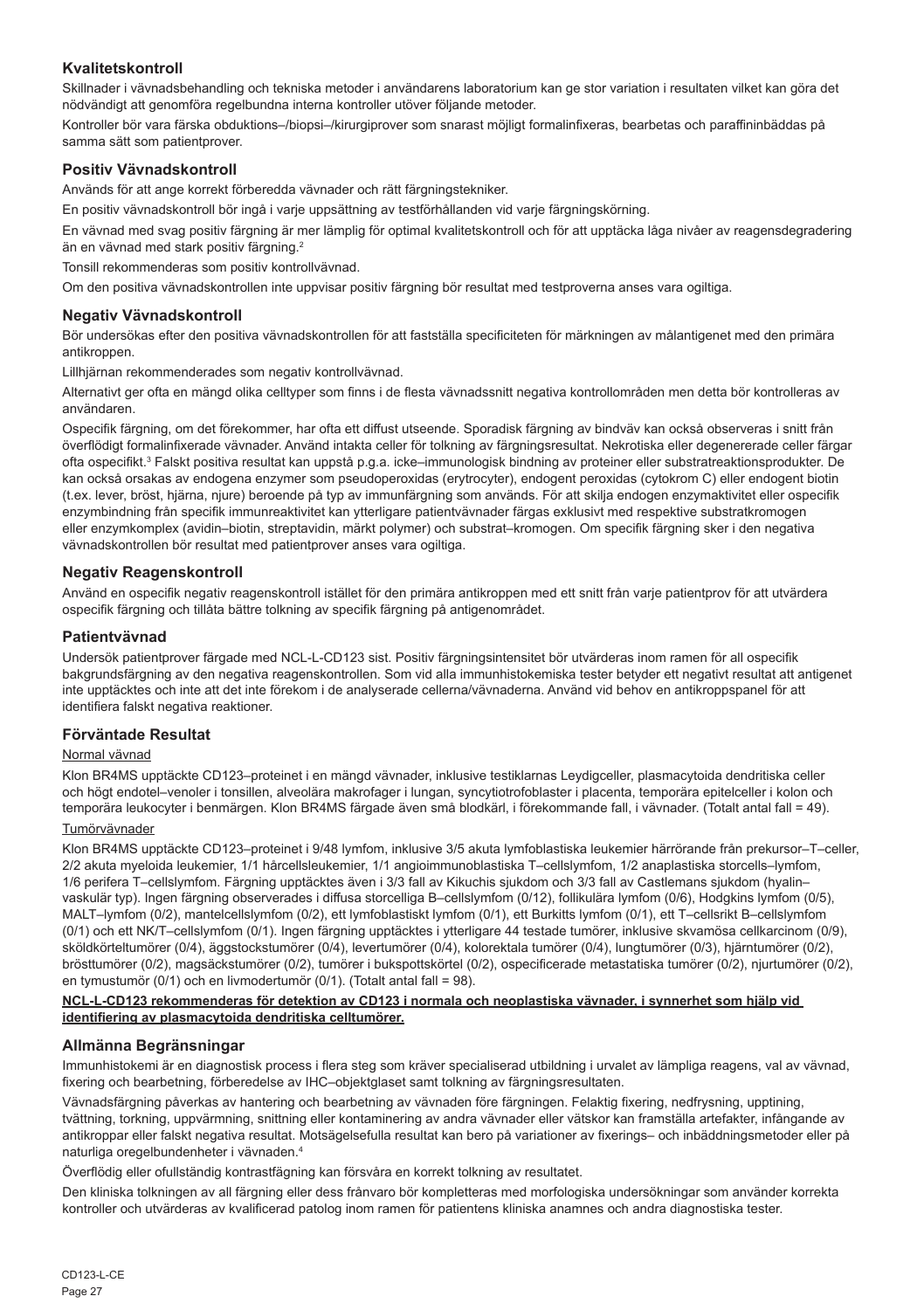Antikroppar från Leica Biosystems Newcastle Ltd är till för användning så som anges på antingen frysta eller paraffininbäddade snitt med specifika fixeringskrav. Oväntat antigenuttryck kan ske, speciellt i neoplasmer. Morfologisk analys och utvärdering av lämpliga kontroller måste ingå i den kliniska tolkningen av alla färgade vävnadssnitt.

## **Bibliografi – Allmän**

- 1. National Committee for Clinical Laboratory Standards (NCCLS). Protection of laboratory workers from infectious diseases transmitted by blood and tissue; proposed guideline. Villanova, P.A. 1991; 7(9). Order code M29–P.
- 2. Battifora H. Diagnostic uses of antibodies to keratins: a review and immunohistochemical comparison of seven monoclonal and three polyclonal antibodies. Progress in Surgical Pathology. 6:1–15. eds. Fenoglio–Preiser C, Wolff CM, Rilke F. Field & Wood, Inc., Philadelphia.
- 3. Nadji M, Morales AR. Immunoperoxidase, part I: the techniques and its pitfalls. Laboratory Medicine. 1983; 14:767.
- 4. Omata M, Liew CT, Ashcavai M, Peters RL. Nonimmunologic binding of horseradish peroxidase to hepatitis B surface antigen: a possible source of error in immunohistochemistry. American Journal of Clinical Pathology. 1980; 73:626.
- 5. Garnache–Ottou F, Feuillard J and Saas P. Plasmacytoid dendritic cell leukaemia/lymphoma: towards a well defined entity? British Journal of Haematology. 2007; 136:539–548.
- 6. Moretti S, Lanza F and Dabusti M et al. CD123 (Interleukin 3 receptor α chain). Journal of Biological Regulators and Homeostatic Agents. 2001; 15:98–100.

## **Rättelser Av Tidigare Utgivning**

Total Proteinkoncentration.

## **Utgivningsdatum**

01 mars 2019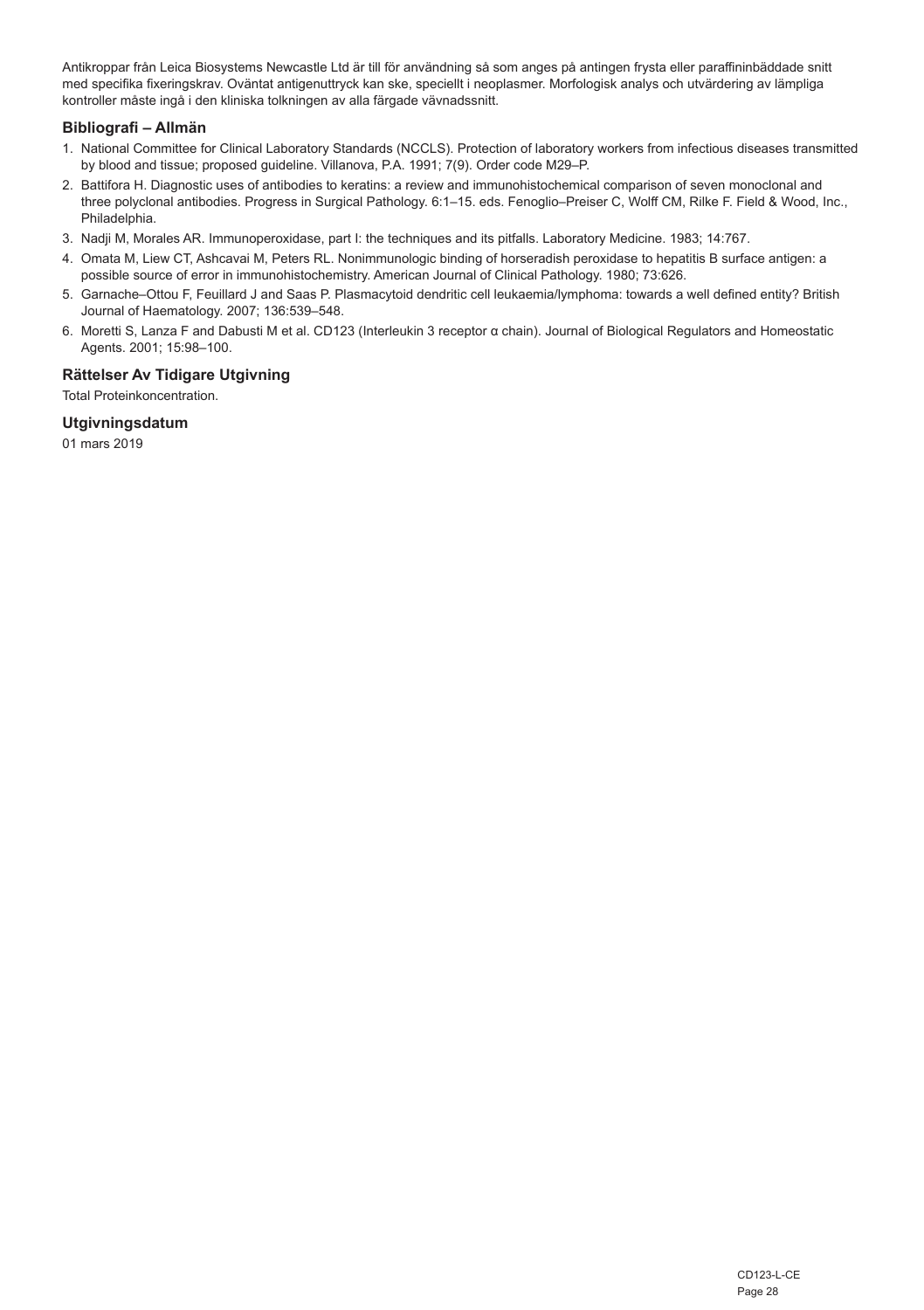## **Immunhistokemisk metodologi för användning av NovocastraTM antikroppar på paraffininbäddad vävnad med hög temperatur epitopåtervinningstekniken.**

## **Reagens som krävs men inte tillhandahålls**

- 1. Standardlösningar som används inom immunhistokemi.
- 2. 50 mM tris–buffrad koksaltlösning (TBS) pH 7,6.
- 3. Epitopåtervinningslösning (se avsnitt C Epitopåtervinningslösningar).
- 4. Antikroppsutspädningsmedel, Novocastra™ IHC Diluent, RE7133.
- 5. Visualiseringssystem, NovolinkTM Polymer Detection Systems, RE7280–K (1250 tests), RE7150–K (500 tests), RE7140–K (250 tests) eller RE7290–K (50 tester).
- 6. Monteringsmedel bered enligt tillverkarens rekommendationer.

## **Utrustning som krävs men inte tillhandahåll**

- 1. Inkubator inställd på 25 °C.
- 2. Uppvärmningsapparat för epitopåtervinning: vattenbad eller förångare, tryckkokare eller annan temperaturkontrollerad laboratorieutrustning.
- 3. Allmän immunhistokemisk laboratorieutrustning.

## **Epitopåtervinningslösningar (se Rekommendationer för användning för en av följande)**

| RE7113 Epitope Retrieval Solution pH 6 (x10 Concentrate) 1 L       |                                                       |
|--------------------------------------------------------------------|-------------------------------------------------------|
| RE7114 Epitope Retrieval Solution pH 6 (x10 Concentrate)<br>500 mL | Citratbaserad buffert innehållande ytaktivt medel     |
| RE7115 Epitope Retrieval Solution pH 6 (Ready to Use) 1 L          |                                                       |
| RE7116 Epitope Retrieval Solution pH 8 (x10 Concentrate) 1 L       | EDTA baserad buffert innehållande ytaktivt medel      |
| RE7118 Epitope Retrieval Solution pH 8 (Ready to Use) 1 L          |                                                       |
| RE7119 Epitope Retrieval Solution pH 9 (x10 Concentrate) 1 L       | Tris/EDTA baserad buffert innehållande ytaktivt medel |
| RE7122 Epitope Retrieval Solution pH 9 (Ready to Use) 1 L          |                                                       |

## **Metodologi**

## **Innan metoden tillämpas måste användarna vara utbildade i immunhistokemiska tekniker**.

Kunder bör fastställa optimal spädning för antikroppar. Om inte annat anges utförs alla steg vid rumstemperatur (25 °C).

## Epitopåtervinning

Vänligen följ instruktionerna för användning i Epitope Retrieval Solutions, RE7113, RE7114, RE7115, RE7116, RE7118, RE7119, RE7122.

## **Visualisering**

Vänligen följ instruktionerna för användning i Novolink™ Polymer Detection Systems, RE7280–K (1250 tests), RE7150–K (500 tests), RE7140–K (250 tests) eller RE7290–K (50 tests).

## **Rättelser av tidigare utgivning**

Inte tillämpligt.

## **Utgivningsdatum**

23 April 2008 (CEprotocol/HTAUT+Novolink)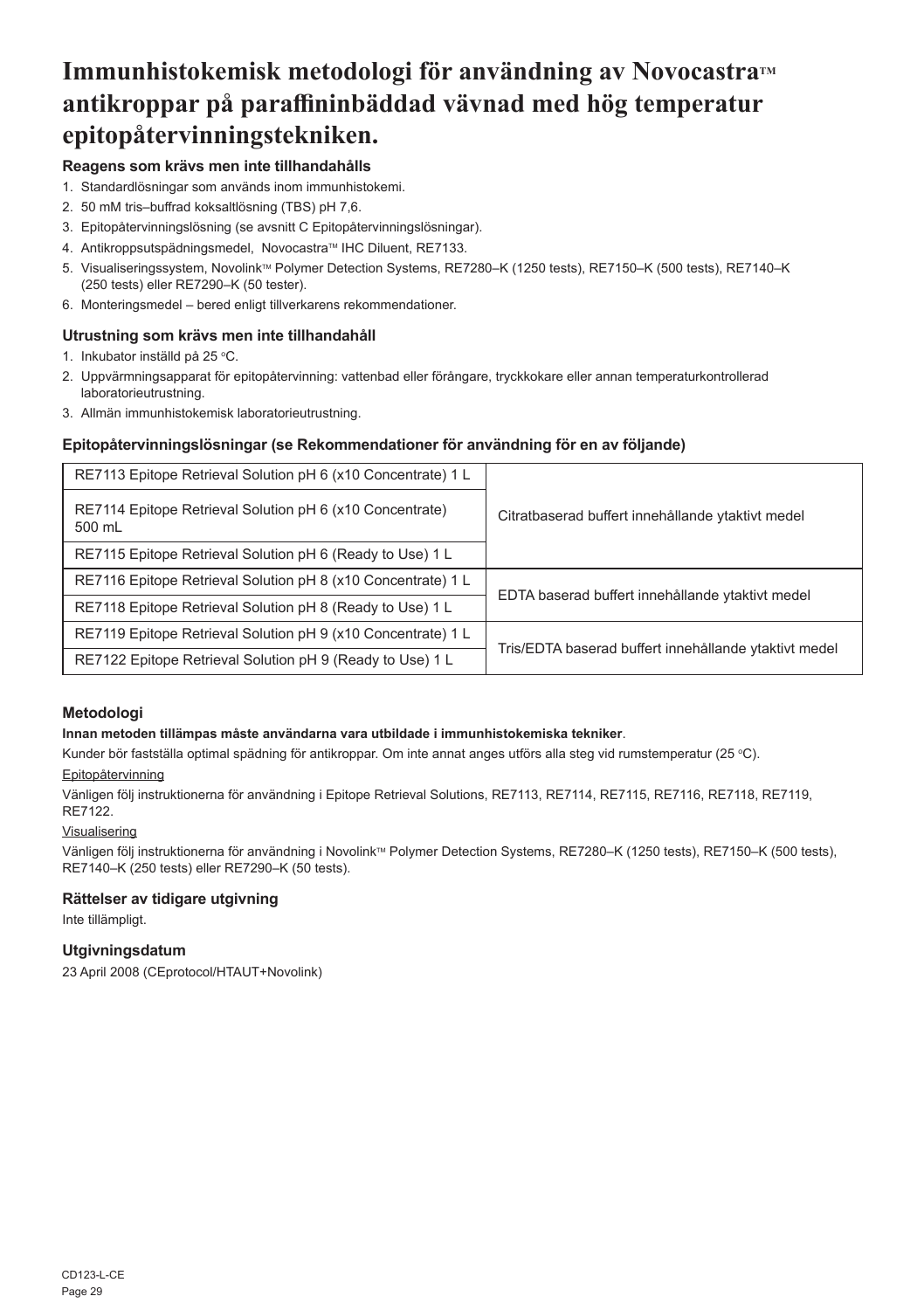## <span id="page-30-0"></span>**NovocastraTM Υγρό Μονοκλωνικό Αντίσωμα Ποντικού CD123 Κωδικός είδους: NCL-L-CD123**

## **Χρήση Για Την Οποία Προορίζεται**

#### *Για in vitro διαγνωστική χρήση*.

Το NCL-L-CD123 προορίζεται για την ποιοτική ταυτοποίηση με μικροσκοπία φωτός της ανθρώπινης Μόρια CD123 σε τομές παραφίνης. Η κλινική ερμηνεία οποιασδήποτε χρώσης ή της απουσίας της θα πρέπει να συμπληρώνεται με μορφολογικές μελέτες που χρησιμοποιούν σωστούς μάρτυρες και θα πρέπει να αξιολογείται στα πλαίσια του κλινικού ιστορικού του ασθενούς και άλλων διαγνωστικών εξετάσεων από ειδικευμένο παθολογοανατόμο.

## **Αρχή Της Διαδικασίας**

Οι τεχνικές ανοσοϊστοχημικής (IHC) χρώσης επιτρέπουν την οπτικοποίηση των αντιγόνων μέσω της διαδοχικής εφαρμογής ενός ειδικού αντισώματος στο αντιγόνο (πρωτοταγές αντίσωμα), ενός δευτεροταγούς αντισώματος στο πρωτοταγές αντίσωμα και ενός ενζυμικού συμπλόκου με χρωμογόνο υπόστρωμα με παρεμβαλλόμενα βήματα πλύσης. Η ενζυμική ενεργοποίηση του χρωμογόνου έχει ως αποτέλεσμα το σχηματισμό ενός ορατού προϊόντος αντίδρασης στη θέση του αντιγόνου. Το δείγμα μπορεί κατόπιν να υποβληθεί σε αντίχρωση και να καλυφθεί με καλυπτρίδα. Τα αποτελέσματα ερμηνεύονται με χρήση μικροσκοπίου φωτός και βοηθούν στη διαφορική διάγνωση παθοφυσιολογικών εξεργασιών, οι οποίες ενδέχεται ή όχι να σχετίζονται με ένα συγκεκριμένο αντιγόνο.

## **Κλώνος**

BR4MS

## **Ανοσογόνο**

Προκαρυωτική ανασυνδυασμένη πρωτεΐνη που αντιστοιχεί σε 101 αμινοξέα του εξωτερικού τομέα του ανθρώπινου μορίου CD123.

#### **Ειδικότητα**

Ανθρώπινο CD123.

## **Σύνθεση Αντιδραστηρίου**

Το NCL-L-CD123 είναι ένα υγρό υπερκείμενο ιστοκαλλιέργειας που περιέχει 15 mM αζίδιο του νατρίου ως συντηρητικό.

#### **Τάξη Ig** IgG2b

## **Ολική Συγκέντρωση Πρωτεΐνης Total Protein**

Για την ολική συγκέντρωση πρωτεΐνης που είναι ειδική για την εκάστοτε παρτίδα, ανατρέξτε στην ετικέτα του φιαλιδίου.

## **Συγκέντρωση Αντισώματος**

Μεγαλύτερη ή ίση με 90 mg/L, όπως προσδιορίζεται με ELISA. Για τη συγκέντρωση Ig που είναι ειδική για την εκάστοτε παρτίδα, ανατρέξτε στην ετικέτα του φιαλιδίου.

## **Συστάσεις Για Τη Χρήση**

Ανοσοϊστοχημεία (δείτε την **Μεθοδολογία''**) σε τομές παραφίνης. Προτεινόμενη αραίωση: 1:100 επί 30 λεπτά στους 25 °C. Θερμικά επαγόμενη ανάκτηση επιτόπου με χρήση Epitope Retrieval Solution pH9.0 (RE7119).

Απεικόνιση. Novolink™ Polymer Detection System RE7280–K (1250 tests), RE7150–K (500 tests), RE7140–K (250 tests) ή RE7290–K (50 tests).Αυτό παρέχεται ως οδηγός και οι χρήστες θα πρέπει να προσδιορίζουν τις δικές τους βέλτιστες αραιώσεις εργασίας.

## **Φύλαξη Και Σταθερότητα**

Φυλάσσετε στους 2–8 °C. Μην καταψύχετε. Επαναφέρετε στους 2–8 °C αμέσως μετά τη χρήση. Μη χρησιμοποιείτε μετά την ημερομηνία λήξης που αναγράφεται στην ετικέτα του φιαλιδίου. Τυχόν συνθήκες φύλαξης διαφορετικές από εκείνες που καθορίζονται παραπάνω πρέπει να επαληθεύονται από το χρήστη.

## **Παρασκευή Δείγματος**

Το συνιστώμενο μονιμοποιητικό είναι ουδέτερο ρυθμιστικό διάλυμα φορμόλης 10% για τομές ιστού εγκλεισμένες σε παραφίνη.

## **Προειδοποιήσεις Και Προφυλάξεις**

Το αντιδραστήριο αυτό έχει παρασκευαστεί από το υπερκείμενο κυτταροκαλλιέργειας. Επειδή είναι βιολογικό προϊόν, θα πρέπει να δίνεται εύλογη προσοχή κατά το χειρισμό του.

Η μοριακότητα του αζιδίου του νατρίου στο αντιδραστήριο αυτό είναι 15 mM. Kατόπιν αιτήματος, διατίθεται ένα δελτίο δεδομένων ασφαλείας υλικού (MSDS) για το αζίδιο του νατρίου.

Συμβουλευτείτε τους ομοσπονδιακούς, πολιτειακούς ή τοπικούς κανονισμούς για απόρριψη τυχόν δυνητικώς τοξικών συστατικών.

Ο χειρισμός δειγμάτων, πριν και μετά τη μονιμοποίηση, καθώς και όλων των υλικών που έχουν εκτεθεί σε αυτά, θα πρέπει να γίνεται ως εάν ήταν δυνητικά μετάδοσης λοίμωξης και η απόρριψή τους να πραγματοποιείται λαμβάνοντας τις σωστές προφυλάξεις.<sup>1</sup>Μην αναρροφάτε ποτέ με πιπέτα αντιδραστήρια με το στόμα και αποφύγετε την επαφή του δέρματος και των βλεννογόνων με αντιδραστήρια και δείγματα. Εάν τα αντιδραστήρια ή τα δείγματα έλθουν σε επαφή με ευαίσθητες περιοχές, πλύνετε με άφθονες ποσότητες νερού. Ζητήστε τη συμβουλή ιατρού.

Ελαχιστοποιήστε τη μικροβιακή μόλυνση των αντιδραστηρίων, διότι ενδέχεται να συμβεί αύξηση μη ειδικής χρώσης.

Χρόνοι ή θερμοκρασίες επώασης διαφορετικές από εκείνες που καθορίζονται ενδέχεται να δώσουν εσφαλμένα αποτελέσματα. Τυχόν τέτοιες μεταβολές πρέπει να επικυρώνονται από το χρήστη.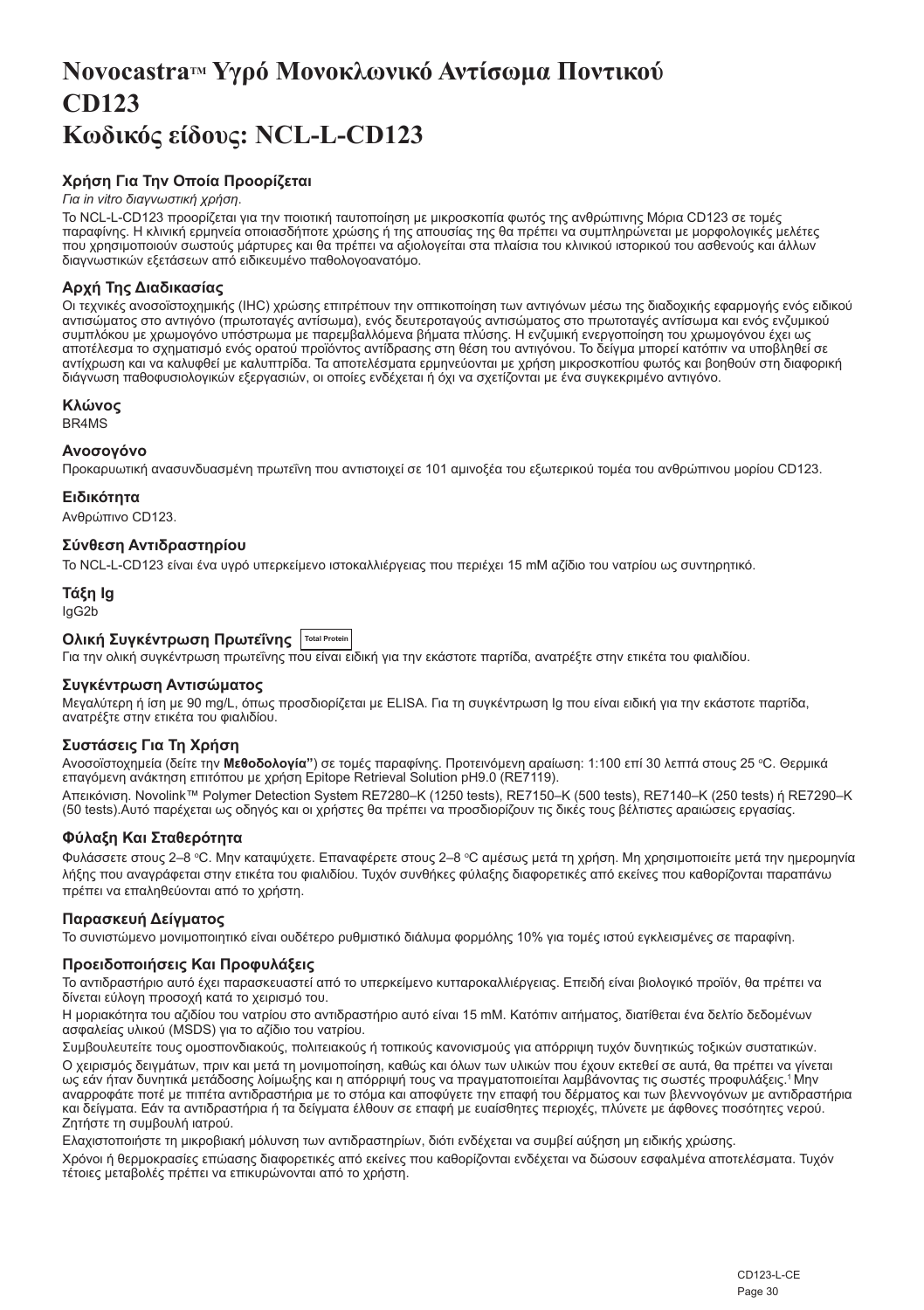## **Ποιοτικός Έλεγχος**

Τυχόν διαφορές στην επεξεργασία των ιστών και τις τεχνικές διαδικασίες στο εργαστήριο του χρήστη ενδέχεται να προκαλέσουν σημαντική μεταβλητότητα στα αποτελέσματα, καθιστώντας αναγκαία την τακτική εκτέλεση εσωτερικών ελέγχων επιπλέον των ακόλουθων διαδικασιών.

Οι μάρτυρες θα πρέπει να είναι φρέσκα δείγματα νεκροψίας/βιοψίας/χειρουργικά δείγματα, τα οποία είναι μονιμοποιημένα σε φορμόλη, επεξεργασμένα και εγκλεισμένα σε κηρό παραφίνης, το συντομότερο δυνατό με τον ίδιο τρόπο με το(α) δείγμα(τα) του ασθενούς.

## **Θετικός Μάρτυρας Ιστού**

Χρησιμοποιείται για να υποδεικνύει σωστά παρασκευασμένους ιστούς και σωστές τεχνικές χρώσης.

Θα πρέπει να περιλαμβάνεται ένας θετικός μάρτυρας ιστού για κάθε σύνολο συνθηκών εξέτασης σε κάθε εκτέλεση χρώσης.

Ένας ιστός με ασθενή θετική χρώση είναι πιο κατάλληλος από έναν ιστό με ισχυρή θετική χρώση για βέλτιστο έλεγχο ποιότητας και για την ανίχνευση πολύ μικρών επιπέδων τυχόν αποδόμησης των αντιδραστηρίων.<sup>2</sup>

Ο συνιστώμενος ιστός θετικού μάρτυρα είναι η αμυγδαλή.

Εάν ο θετικός μάρτυρας ιστού δεν παρουσιάζει θετική χρώση, τα αποτελέσματα με τα δείγματα της εξέτασης θα πρέπει να θεωρούνται άκυρα.

## **Αρνητικός Μάρτυρας Ιστού**

Θα πρέπει να εξετάζεται μετά τον θετικό μάρτυρα ιστού για την επαλήθευση της ειδικότητας της επισήμανσης του αντιγόνου–στόχου από το πρωτοταγές αντίσωμα.

Ο συνιστώμενος ιστός αρνητικού μάρτυρα είναι η παρεγκεφαλίδα.

Εναλλακτικά, η ποικιλία διαφόρων κυτταρικών τύπων που υπάρχουν στις περισσότερες τομές ιστών παρέχει συχνά θέσεις αρνητικού μάρτυρα, αλλά αυτό πρέπει να επαληθεύεται από το χρήστη.

Μη ειδική χρώση, εάν υπάρχει, έχει συνήθως διάχυτη εμφάνιση. Ενδέχεται επίσης να παρατηρηθεί σποραδική χρώση του συνδετικού ιστού σε τομές από ιστούς που έχουν μονιμοποιηθεί με υπερβολική ποσότητα φορμόλης. Χρησιμοποιείτε άθικτα κύτταρα για την<br>ερμηνεία των αποτελεσμάτων της χρώσης. Νεκρωτικά ή εκφυλισμένα κύτταρα παρουσιάζουν συχνά μη ειδική παρατηρηθούν ψευδώς θετικά αποτελέσματα λόγω μη ανοσολογικής δέσμευσης των πρωτεϊνών ή των προϊόντων αντίδρασης του υποστρώματος. Ενδέχεται επίσης να προκληθούν από ενδογενή ένζυμα, όπως η ψευδοϋπεροξειδάση (ερυθροκύτταρα), η ενδογενής<br>υπεροξειδάση (κυτόχρωμα C) ή η ενδογενής βιοτίνη (π.χ. ήπαρ, μαστός, εγκέφαλος, νεφρός) ανάλογα με το χρησιμοποιείται. Για τη διαφοροποίηση της ενδογενούς ενζυμικής δραστικότητας ή της μη ειδικής δέσμευσης των ενζύμων από ειδική ανοσοαντιδραστικότητα, είναι δυνατό να χρωματιστούν αποκλειστικά επιπλέον ιστοί ασθενών με χρωμογόνο υποστρώματος ή ενζυμικά σύμπλοκα (αβιδίνη–βιοτίνη, στρεπταβιδίνη, σημασμένο πολυμερές) και υπόστρωμα–χρωμογόνο, αντίστοιχα. Εάν παρουσιαστεί ειδική χρώση στον αρνητικό μάρτυρα ιστού, τα αποτελέσματα με τα δείγματα ασθενούς θα πρέπει να θεωρούνται άκυρα.

## **Αρνητικός Μάρτυρας Αντιδραστηρίου**

Χρησιμοποιείτε έναν μη ειδικό αρνητικό μάρτυρα αντιδραστηρίου αντί του πρωτοταγούς αντισώματος με μια τομή κάθε δείγματος ασθενούς για την αξιολόγηση μη ειδικής χρώσης και για να επιτρέπεται καλύτερη ερμηνεία της ειδικής χρώσης στη θέση του αντιγόνου.

## **Ιστός Ασθενούς**

Εξετάστε τελευταία τα δείγματα ασθενούς που έχουν χρωματιστεί με το NCL-L-CD123. Η ένταση της θετικής χρώσης θα πρέπει να εκτιμάται στα πλαίσια τυχόν μη ειδικής χρώσης υποβάθρου του αρνητικού μάρτυρα αντιδραστηρίου. Όπως συμβαίνει με οποιαδήποτε ανοσοϊστοχημική εξέταση, ένα αρνητικό αποτέλεσμα σημαίνει ότι το αντιγόνο δεν ανιχνεύτηκε, όχι ότι το αντιγόνο δεν υπήρχε στα κύτταρα/στον ιστό που εξετάστηκε. Εάν είναι απαραίτητο, χρησιμοποιήστε μια σειρά αντισωμάτων για την αναγνώριση ψευδώς αρνητικών αντιδράσεων.

## **Αναμενόμενα Αποτελέσματα**

#### Φυσιολογικοί ιστοί

Ο κλώνος BR4MS ανίχνευσε την πρωτεΐνη CD123 σε μια ποικιλία ιστών, συμπεριλαμβανομένων των κυττάρων Leydig του όρχεως,<br>πλασματοκυτταροειδών δενδριτικών κυττάρων και φλεβιδίων με υψηλό ενδοθήλιο της αμυγδαλής, κυψελιδικών του πνεύμονα, συγκυτιοτροφοβλαστών του πλακούντα, περιστασιακών επιθηλιακών κυττάρων του κόλου και περιστασιακών λευκών αιμοσφαιρίων στο μυελό των οστών . Ο κλώνος BR4MS έχρωσε επίσης μικρά αγγεία, όπου υπήρχαν, σε ιστούς. (Συνολικός αριθμός περιπτώσεων = 49).

#### Καρκινικοί ιστοί

Ο κλώνος BR4MS ανίχνευσε την πρωτεΐνη CD123 σε 9/48 λεμφώματα, συμπεριλαμβανομένων 3/5 περιπτώσεων οξείας λεμφοβλαστικής λευχαιμίας εκ πρόδρομων T–κυττάρων, 2/2 οξειών μυελοειδών λευχαιμιών, 1/1 λευχαιμίας εκ τριχωτών κυττάρων, 1/1 αγγειοανοσοβλαστικού T–κυτταρικού λεμφώματος, 1/2 αναπλαστικού μεγαλοκυτταρικού λεμφώματος, 1/6 λεμφωμάτων εκ περιφερικών<br>T–κυττάρων. Χρώση ανιχνεύτηκε επίσης σε 3/3 περιπτώσεις νόσου του Kikuchi και 3/3 περιπτώσεις νόσου – αγγειακός τύπος). Δεν παρατηρήθηκε χρώση σε διάχυτα λεμφώματα από μεγάλα B–κύτταρα (0/12), θυλακιώδες λέμφωμα (0/6), λέμφωμα του Hodgkin (0/5), λέμφωμα MALT (0/2), λέμφωμα κυττάρων του μανδύα (0/2), ένα λεμφοβλαστικό λέμφωμα (0/1), ένα<br>λέμφωμα Burkitt (0/1), ένα B–κυτταρικό λέμφωμα πλούσιο σε T–κύτταρα (0/1) και ένα ΝΚ/Τ–κυτταρικό λέμφω χρώση σε οποιονδήποτε από τους 44 πρόσθετους όγκους που εξετάστηκαν, οι οποίοι συμπεριλάμβαναν καρκινώματα εκ πλακωδών κυττάρων (0/9), θυρεοειδικούς όγκους (0/4), ωοθηκικούς όγκους (0/4), όγκους στο ήπαρ (0/4), όγκους στο ορθό και το κόλον (0/4), πνευμονικούς όγκους (0/3), όγκους εγκεφάλου (0/2), όγκους μαστού (0/2), όγκους στομάχου (0/2), παγκρεατικούς όγκους (0/2), απροσδιόριστους μεταστατικούς όγκους (0/2), νεφρικούς όγκους (0/2), όγκους όρχεως (0/2), έναν όγκο θύμου (0/1) και έναν όγκο της μήτρας (0/1). (Συνολικός αριθμός περιπτώσεων = 98).

#### **Το NCL-L-CD123 συνιστάται για την ανίχνευση CD123 σε φυσιολογικούς και νεοπλασματικούς ιστούς και ιδιαιτέρως για βοήθεια στην αναγνώριση νεοπλασμάτων εκ πλασματοκυτταροειδών δενδριτικών κυττάρων.**

## **Γενικοί Περιορισμοί**

Η ανοσοϊστοχημεία είναι μια διαγνωστική διεργασία πολλαπλών βημάτων, η οποία αποτελείται από ειδικευμένη εκπαίδευση στην επιλογή των κατάλληλων αντιδραστηρίων, επιλογή ιστού, μονιμοποίηση και επεξεργασία, προετοιμασία της πλάκας IHC και ερμηνεία των αποτελεσμάτων της χρώσης.

Η χρώση του ιστού εξαρτάται από το χειρισμό και την επεξεργασία του ιστού πριν από τη χρώση. Τυχόν εσφαλμένη μονιμοποίηση, κατάψυξη, απόψυξη, πλύση, στέγνωμα, θέρμανση, τομή ή μόλυνση με άλλους ιστούς ή υγρά ενδέχεται να παράγει μορφώματα, παγίδευση αντισώματος ή ψευδώς αρνητικά αποτελέσματα. Τυχόν ασυνεπή αποτελέσματα ενδέχεται να οφείλονται σε παραλλαγές των μεθόδων μονιμοποίησης και εγκλεισμού ή σε εγγενείς ανωμαλίες εντός του ιστού.4

Τυχόν υπερβολική ή ατελής αντίχρωση ενδέχεται να διακυβεύσει τη σωστή ερμηνεία των αποτελεσμάτων.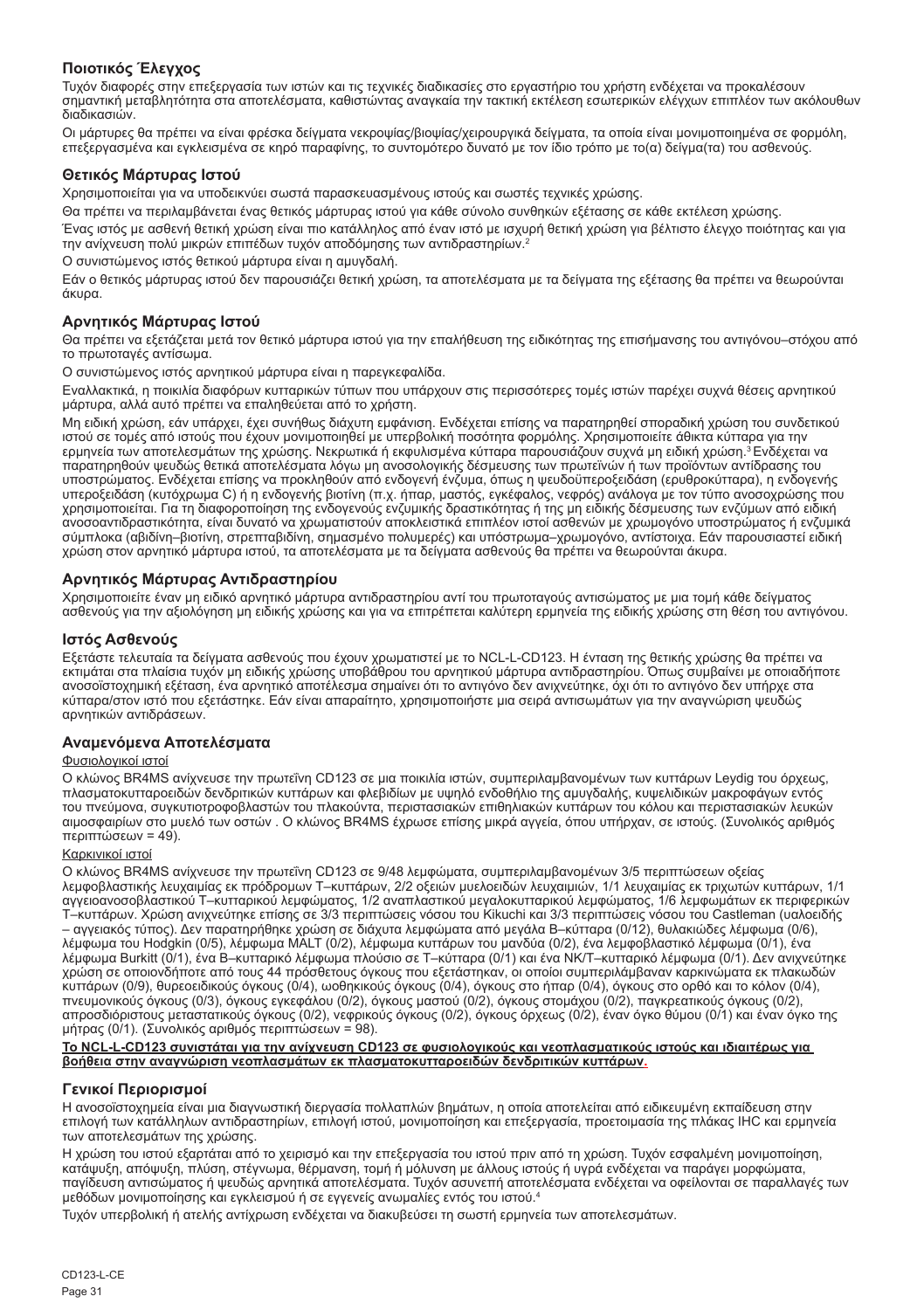Η κλινική ερμηνεία οποιασδήποτε χρώσης ή της απουσίας της θα πρέπει να συμπληρώνεται με μορφολογικές μελέτες που χρησιμοποιούν σωστούς μάρτυρες και θα πρέπει να αξιολογείται στα πλαίσια του κλινικού ιστορικού του ασθενούς και άλλων διαγνωστικών εξετάσεων από ειδικευμένο παθολογοανατόμο.

Τα αντισώματα που παρέχονται από την Leica Biosystems Newcastle Ltd προορίζονται για χρήση, όπως υποδεικνύεται, είτε σε κατεψυγμένες είτε σε εγκλεισμένες σε παραφίνη τομές, με ειδικές απαιτήσεις μονιμοποίησης. Ενδέχεται να παρουσιαστεί μη<br>αναμενόμενη έκφραση αντιγόνου, ειδικά σε νεοπλάσματα. Η κλινική ερμηνεία οποιασδήποτε χρωματισμένης περιλαμβάνει μορφολογική ανάλυση και την αξιολόγηση των κατάλληλων μαρτύρων.

## **Βιβλιογραφία – Γενική**

- 1. National Committee for Clinical Laboratory Standards (NCCLS). Protection of laboratory workers from infectious diseases transmitted by blood and tissue; proposed guideline. Villanova, P.A. 1991; 7(9). Order code M29–P.
- 2. Battifora H. Diagnostic uses of antibodies to keratins: a review and immunohistochemical comparison of seven monoclonal and three polyclonal antibodies. Progress in Surgical Pathology. 6:1–15. eds. Fenoglio–Preiser C, Wolff CM, Rilke F. Field & Wood, Inc., Philadelphia.
- 3. Nadji M, Morales AR. Immunoperoxidase, part I: the techniques and pitfalls. Laboratory Medicine. 1983; 14:767.
- 4. Omata M, Liew CT, Ashcavai M, Peters RL. Nonimmunologic binding of horseradish peroxidase to hepatitis B surface antigen: a possible source of error in immunohistochemistry. American Journal of Clinical Pathology. 1980; 73:626.
- 5. Garnache–Ottou F, Feuillard J and Saas P. Plasmacytoid dendritic cell leukaemia/lymphoma: towards a well defined entity? British Journal of Haematology. 2007; 136:539–548.
- 6. Moretti S, Lanza F and Dabusti M et al. CD123 (Interleukin 3 receptor α chain). Journal of Biological Regulators and Homeostatic Agents. 2001; 15:98–100.

## **Τροποποιήσεις Στην Προηγούμενη Έκδοση**

Ολική Συγκέντρωση Πρωτεΐνης.

#### **Ημερομηνία Έκδοσης**

01 Μαρτίου 2019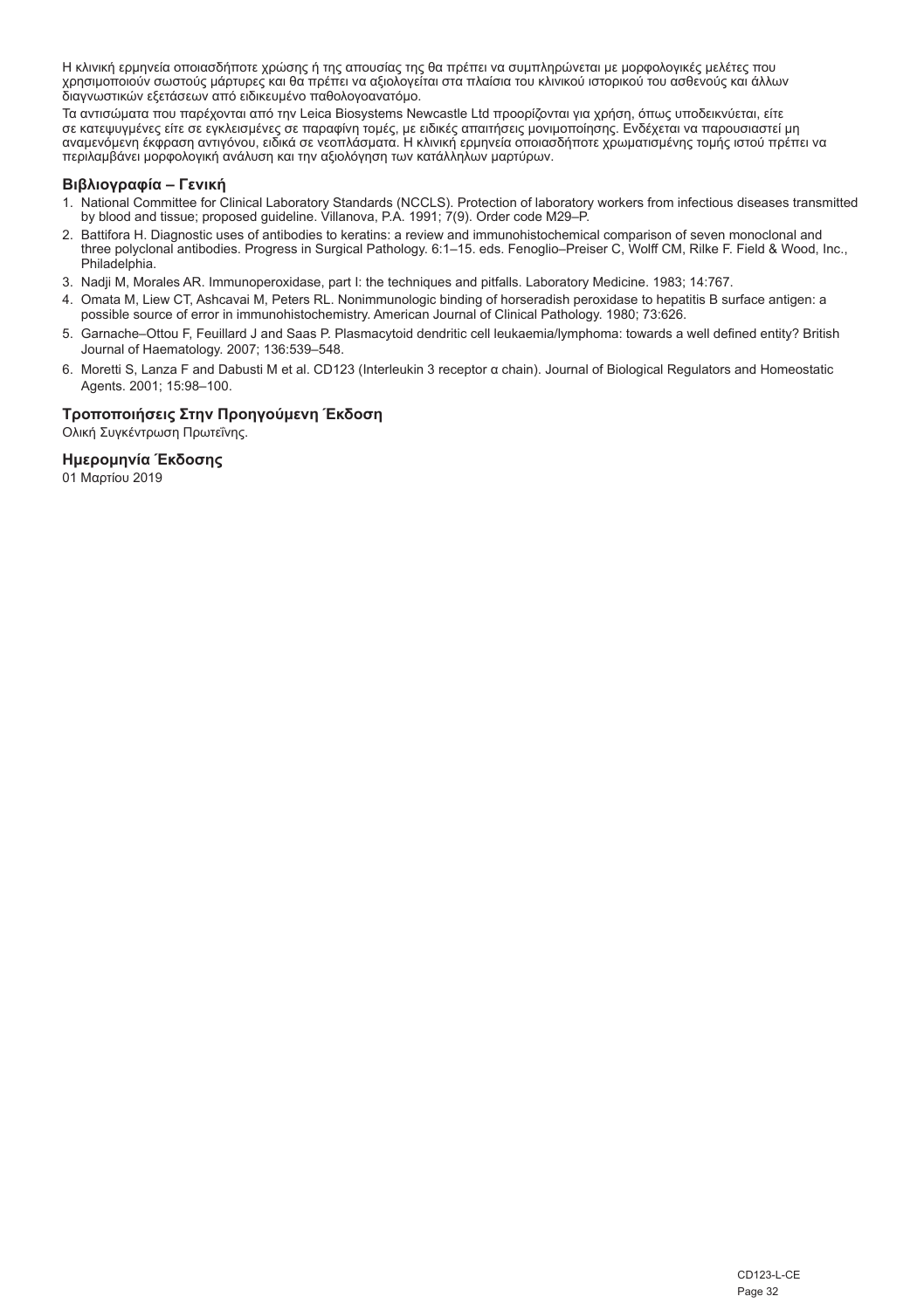## **Μεθοδολογία ανοσοϊστοχημείας για χρήση αντισωμάτων Novocastra™ σε ιστό εγκλεισμένο σε παραφίνη με χρήση της τεχνικής θερμικά επαγόμενης ανάκτησης επιτόπου.**

## **Αντιδραστήρια που απαιτούνται αλλά δεν παρέχονται**

- 1. Πρότυποι διαλύτες που χρησιμοποιούνται στην ανοσοϊστοχημεία
- 2. 50 mM αλατούχου ρυθμιστικού διαλύματος Tris (TBS) με pH 7,6.
- 3. Διάλυμα ανάκτησης επιτόπου (δείτε την ενότητα Γ)
- 4. Αραιωτικό αντισώματος, Novocastra™ IHC Diluent, RE7133.
- 5. Σύστημα απεικόνισης, NovolinkTM Polymer Detection Systems, RE7280–K (1250 tests), RE7150–K (500 tests), RE7140–K (250 tests) ή RE7290–K (50 tests).
- 6. Μέσο στερέωσης χρησιμοποιείτε σύμφωνα με τις συστάσεις του κατασκευαστή.

## **Εξοπλισμός που απαιτείται αλλά δεν παρέχεται**

- 1. Θάλαμος επώασης ρυθμισμένος στους 25 ℃.
- 2. Συσκευή θέρμανσης για ανάκτηση επιτόπου: υδατόλουτρο ή συσκευή ατμού, ατμοκλίβανος ή άλλος εργαστηριακός εξοπλισμός ελεγχόμενης θερμοκρασίας.
- 3. Γενικός εργαστηριακός εξοπλισμός ανοσοϊστοχημείας.

## **Διαλύματα ανάκτησης επιτόπου (δείτε την ενότητα "Συστάσεις για τη χρήση" για ένα από τα ακόλουθα)**

| RE7113 Epitope Retrieval Solution pH 6 (x10 Concentrate) 1 L       | Ρυθμιστικό διάλυμα με βάση κιτρικά που περιέχει<br>επιφανειοδραστικό παράγοντα      |
|--------------------------------------------------------------------|-------------------------------------------------------------------------------------|
| RE7114 Epitope Retrieval Solution pH 6 (x10 Concentrate)<br>500 mL |                                                                                     |
| RE7115 Epitope Retrieval Solution pH 6 (Ready to Use) 1 L          |                                                                                     |
| RE7116 Epitope Retrieval Solution pH 8 (x10 Concentrate) 1 L       | Ρυθμιστικό διάλυμα με βάση το ΕDTA που περιέχει<br>επιφανειοδραστικό παράγοντα      |
| RE7118 Epitope Retrieval Solution pH 8 (Ready to Use) 1 L          |                                                                                     |
| RE7119 Epitope Retrieval Solution pH 9 (x10 Concentrate) 1 L       | Ρυθμιστικό διάλυμα με βάση το Tris/EDTA που περιέχει<br>επιφανειοδραστικό παράγοντα |
| RE7122 Epitope Retrieval Solution pH 9 (Ready to Use) 1 L          |                                                                                     |

## **Μεθοδολογία**

#### **Πριν από την εφαρμογή της μεθοδολογίας αυτής, οι χρήστες πρέπει να εκπαιδευτούν σε ανοσοϊστοχημικές τεχνικές.**

Οι πελάτες θα πρέπει να προσδιορίσουν τις βέλτιστες αραιώσεις για αντισώματα. Εκτός εάν υποδεικνύεται διαφορετικά, όλα τα βήματα εκτελούνται σε θερμοκρασία δωματίου (25 °C).

## Ανάκτηση επιτόπου

Παρακαλούμε ακολουθήστε τις οδηγίες χρήσης στα Epitope Retrieval Solutions, RE7113, RE7114, RE7115, RE7116, RE7118, RE7119, RE7122.

## Απεικόνιση

Παρακαλούμε ακολουθήστε τις οδηγίες χρήσης στα NovolinkTM Polymer Detection Systems, RE7280–K (1250 tests), RE7150–K (500 tests), RE7140–K (250 tests) ή RE7290–K (50 tests).

## **Τροποποιήσεις στην προηγούμενη έκδοση**

Δεν έχει εφαρμογή.

## **Ημερομηνία έκδοσης**

23 Απρίλιος 2008 (CEprotocol/HTAUT+Novolink).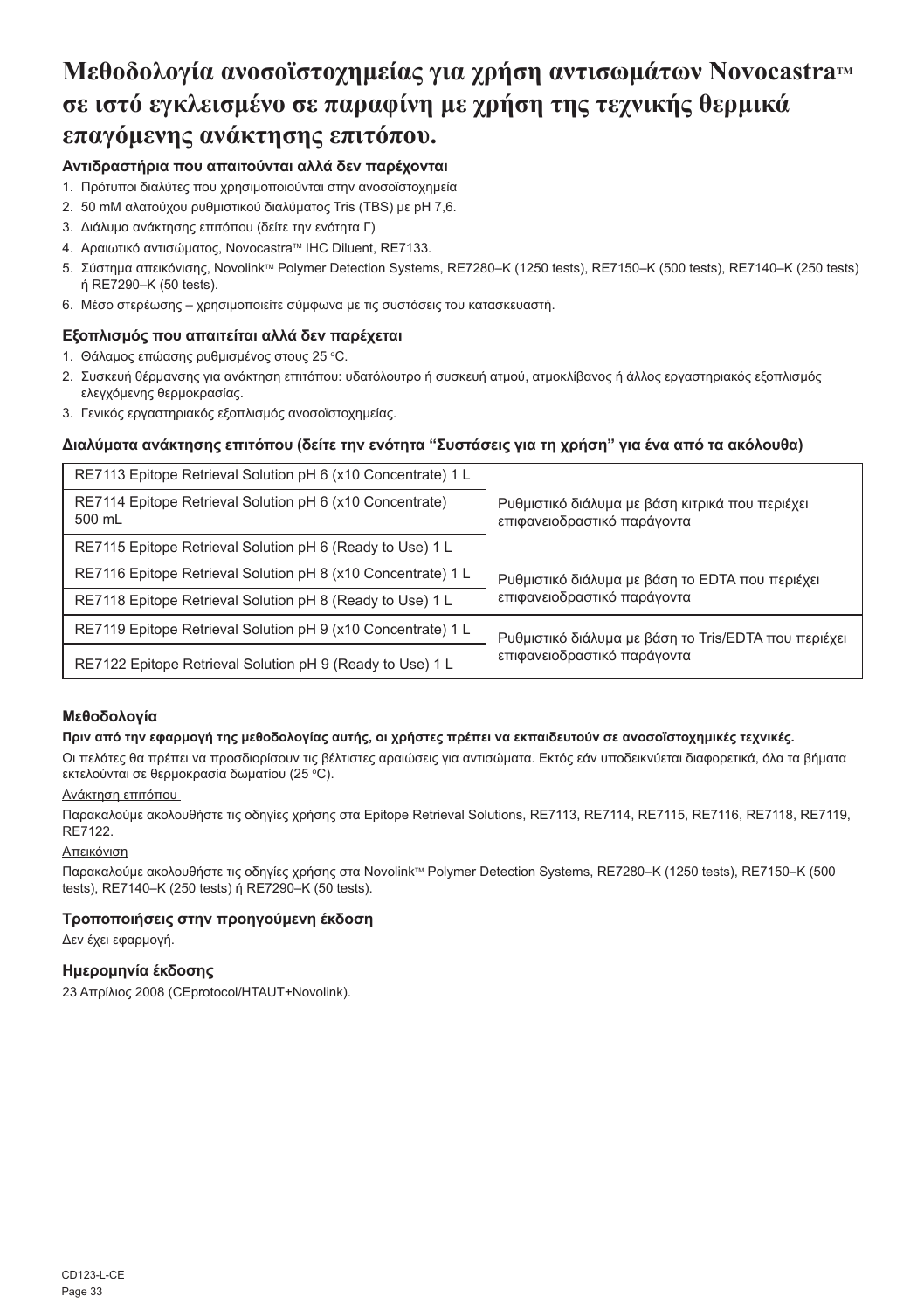## <span id="page-34-0"></span>**NovocastraTM Væskeformigt Monoklonalt Museantistof CD123 Produktkode: NCL-L-CD123**

## **Tilsigtet Anvendelse**

## *Til in vitro diagnostisk anvendelse*.

NCL-L-CD123 er beregnet til kvalitativ identifikation af CD123–molekyler i paraffinsnit ved lysmikroskopi. Klinisk fortolkning af farvning eller mangel derpå skal suppleres med morfologiske undersøgelser under anvendelse af passende kontroller og bør evalueres i sammenhæng med patientens kliniske historie og andre diagnostiske tests af en kvalificeret patolog.

## **Procedureprincip**

Immunhistokemiske (IHC) farvningsteknikker muliggør visualisering af antigener via sekventiel tilsætning af et specifikt antistof mod antigenet (primært antistof), et sekundært antistof mod det primære antistof og et enzym kompleksbundet til et kromogent substrat med indskudte vasketrin. Den enzymatiske aktivering af kromogenet resulterer i et synligt reaktionsprodukt på antigenstedet. Prøven kan derefter kontrastfarves og dækkes med et dækglas. Resultaterne fortolkes ved anvendelse af et lysmikroskop og medvirker til differentiel diagnose af patofysiologiske processer, som muligvis kan være associeret med et bestemt antigen.

## **Klon**

BR4MS

## **Immunogen**

Prokaryot rekombinant protein svarende til 101 aminosyrer fra det eksterne domæne af det humane CD123–molekyle.

## **Specificitet**

Humane CD123

#### **Reagenssammensætning**

NCL-L-CD123 er en flydende vævskultursupernatant indeholdende 15 mM natriumazid som konserveringsmiddel.

#### **Ig–klasse**

IgG2b

## **Totalproteinkoncentration Total Protein**

Se etiketten på hætteflasken for lotspecifik totalproteinkoncentration.

## **Antistofkoncentration**

Større end eller lig med 90 mg/L som bestemt ved ELISA. Se etiketten på hætteflasken for lotspecifik Ig–koncentration.

### **Anbefalinger Vedrørende Anvendelse**

Immunhistokemi (se **Metodologi**) på paraffinsnit. Foreslået fortynding: 1:100 ved 30 minutter ved 25 °C. Varmeinduceret epitopgenfinding ved brug af Epitope Retrieval Solution pH9.0 (RE7119). Visualisering. Novolink™ Polymer Detection System RE7280–K (1250 tests), RE7150–K (500 tests), RE7140–K (250 tests) eller RE7290–K (50 tests). Disse retningslinier er vejledende, og brugeren bør selv bestemme egne optimale brugsopløsninger.

## **Opbevaring Og Holdbarhed**

Opbevares ved 2–8 °C. Må ikke fryses. Sættes tilbage til 2–8 °C umiddelbart efter brug. Må ikke anvendes efter udløbsdatoen angivet på hætteflaskens etikette. Andre opbevaringsbetingelser end de ovenfor angivne skal verificeres af brugeren.

## **Prøveklargøring**

Det anbefalede fiksativ er 10% neutralbufferjusteret formalin til paraffinindstøbte vævssnit.

## **Advarsler Og Forholdsregler**

Dette reagens er fremstillet ud fra supernatanten af en cellekultur. Da det er et biologisk produkt, skal der tages fornuftige sikkerhedsforanstaltninger ved dets håndtering.

Molariteten af natriumazid i dette reagens er 15 mM. Der kan efter anmodning leveres et datablad for materialesikkerhed (MSDS) for natriumazid.

Konsulter landsdækkende og lokale love og regler vedrørende bortskaffelse af alle potentielt toksiske komponenter.

Prøver skal før og efter fiksering, lige som alle materialer eksponeret mod prøverne, håndteres som potentielt smittefarlige og bortskaffes under iagttagelse af passende forholdsregler<sup>1</sup>. Pipetter aldrig reagenser med munden og undgå, at reagenser og prøver kommer i kontakt med huden eller slimhinder. Hvis reagenser eller prøver kommer i kontakt med følsomme områder, skal der skylles efter med rigelige mængder vand. Søg læge.

Minimer mikrobiel kontaminering af reagenserne, da der ellers kan forekomme øget uspecifik farvning.

Inkubationstider eller –temperaturer andre end de specificerede kan give fejlagtige resultater. Alle sådanne ændringer skal valideres af brugeren.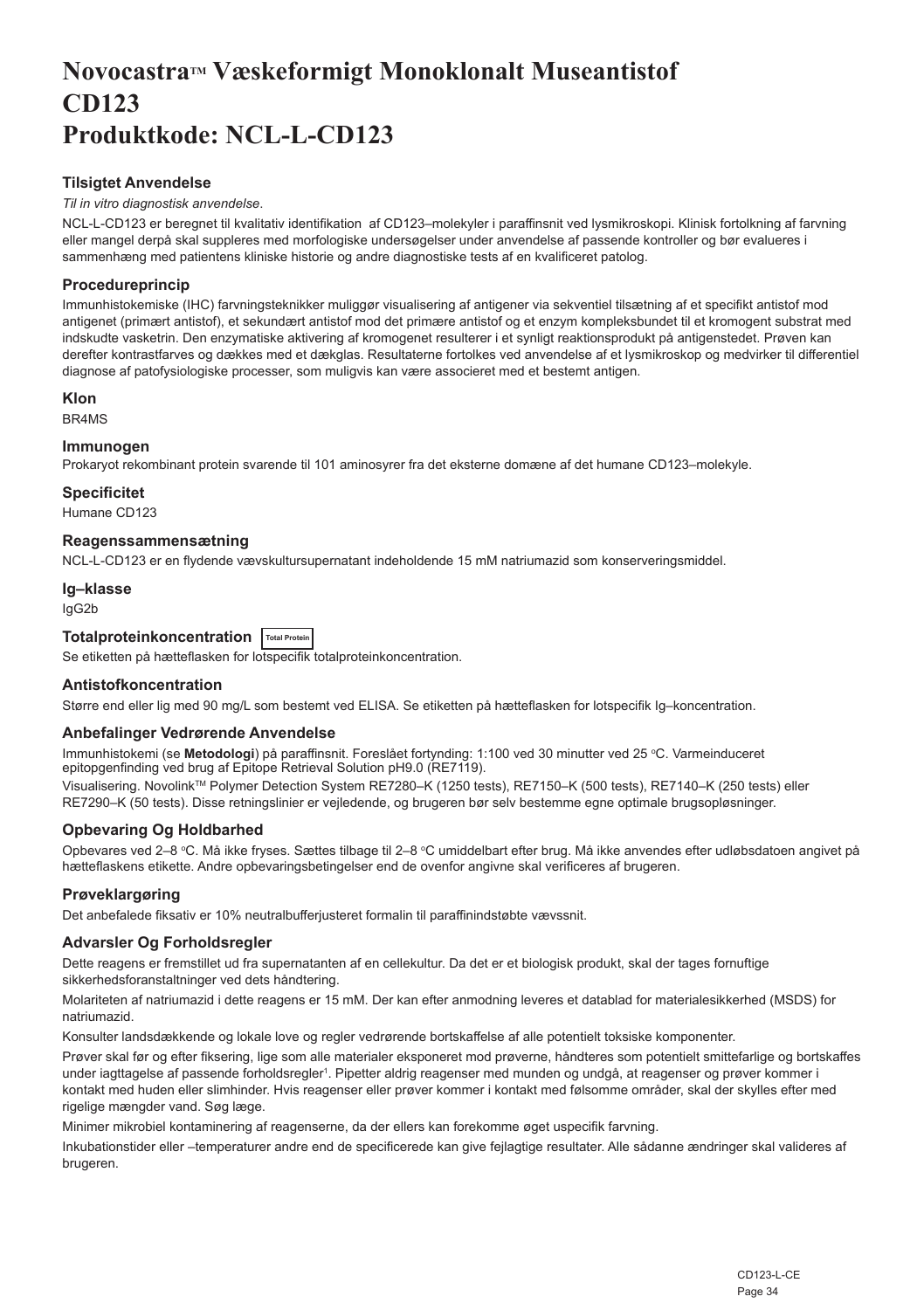## **Kvalitetskontrol**

Forskelle i behandlingen af væv og forskelle i tekniske procedurer i brugerens laboratorium kan frembringe betydeligt varierende resultater og nødvendiggøre regelmæssig udførelse af kontroller på stedet ud over nedenstående procedurer. Kontrollerne skal være friske autopsier/biopsier/kirurgiske prøver fikseret i formalin og behandlet og indstøbt i paraffin så hurtigt som muligt på samme måde som patientprøver.

## **Positiv Vævskontrol**

Anvendes til påvisning af, at vævet er fremstillet korrekt, og at der er anvendt korrekte farvningsteknikker.

Der bør inkluderes en positiv vævskontrol for hvert sæt testbetingelser i hver farvekørsel.

Svagt positivt farvet væv er mere egnet end kraftigt positivt farvet væv til optimal kvalitetskontrol og påvisning af små niveauer af reagensnedbrydning.<sup>2</sup>

Anbefalet positivt kontrolvæv er tonsil.

Hvis den positive vævskontrol ikke udviser positiv farvning, skal resultater af testprøverne kasseres.

## **Negativ Vævskontrol**

Skal undersøges efter den positive vævskontrol for at sikre, at det primære antistof mærker målantigenet specifikt.

Anbefalet negativt kontrolvæv er cerebellum.

Alternativt frembyder de mange forskellige celletyper, der er til stede i de fleste vævssnit, ofte negative kontrolsteder, men dette skal verificeres af brugeren.

Uspecifik farvning har, hvis til stede, ofte et diffust udseende. Sporadisk farvning af bindevæv kan ligeledes observeres i vævssnit af væv, der er fikseret for kraftigt i formalin. Anvend intakte celler til fortolkning af farvningsresultaterne. Nekrotiske eller degenererede celler farves ofte mere uspecifikt.<sup>3</sup>Der kan eventuelt ses falske positive resultater, der skyldes non–immunologisk binding af proteiner eller substratreaktionsprodukter. Dette kan ligeledes skyldes endogene enzymer, såsom pseudoperoxidase (erytrocytter), endogen peroxidase (cytochrom C) eller endogent biotin (f.eks. lever, bryst, hjerne, nyre) afhængigt af den anvendte type immunfarve. For at differentiere mellem endogen enzymaktivitet eller uspecifik enzymbinding og specifik immunreaktivitet kan yderligere patientvæv eventuelt farves udelukkende med henholdsvis substratkromogen eller enzymkomplekser (avidin–biotin, streptavidin, mærket polymer) og substratkromogen. Hvis der optræder specifik farvning i den negative vævskontrol, skal resultaterne af patientprøverne kasseres.

## **Negativ Reagenskontrol**

Anvend en uspecifik negativ reagenskontrol i stedet for det primære antistof på et vævssnit af hver patientprøve for at vurdere uspecifik farvning og muliggøre bedre fortolkning af specifik farvning på antigenstedet.

## **Patientvæv**

Eksaminer patientprøver farvet med NCL-L-CD123 sidst. Intensiteten af positiv farvning bør vurderes i sammenhæng med eventuel uspecifik baggrundsfarvning af den negative reagenskontrol. Som med alle immunhistokemiske tests betyder et negativt resultat, at antigenet ikke blev påvist. Ikke at antigenet var fraværende i de analyserede celler eller det analyserede væv. Om nødvendigt anvendes et panel af antistoffer til identifikation af falske negative reaktioner.

## **Forventede Resultater**

#### Normalt væv

Klon BR4MS påviste CD123–proteinet i en række væv inklusive Leydig–celler fra testis, plasmacytoide dendritiske celler og høje endotelvenoler fra tonsil, alveolære makrofager i lunge, syncytiotrofoblaster fra placenta, lejlighedsvise epitelceller fra colon og lejlighedsvise hvide blodceller i knoglemarv. Klon BR4MS farvede ligeledes små kar, ved tilstedeværelse heraf, i væv. (Antal tilfælde i alt = 49).

## Tumorvæv

Klon BR4MS påviste CD123–proteinet i 9/48 lymfomer, inklusive 3/5 forstadier til T–celle akut lymfoblastiske leukæmier, 2/2 akutte myeloide leukæmier, 1/1 hårcelleleukæmi, 1/1 angioimmunoblastisk T–celle–lymfom, 1/2 anaplastiske storcellede lymfomer, 1/6 perifere T–celle–lymfomer. Der blev ligeledes påvist farvning i 3/3 tilfælde af Kikuchis sygdom og 3/3 tilfælde af Castlemans sygdom (hyalin vaskulær type). Der blev ikke observeret farvning i diffuse store B–celle–lymfomer (0/12), follikulære lymfomer (0/6), Hodgkins lymfomer (0/5), MALTomer (0/2), mantlecellerlymfomer (0/2), et lymfoblastisk lymfom (0/1), et Burkitts lymfom (0/1), et T–celle rigt B–celle–lymfom (0/1) og et NK/T–celle–lymfom (0/1). Der blev ikke påvist farvning i en række forskellige testede tumorer inklusive pladecellecarcinomer (0/9), thyreoideatumorer (0/4), ovarietumorer (0/4), levertumorer (0/4), colorektale tumorer 0/4), lungetumorer (0/3), hjernetumorer (0/2), brysttumorer (0/2), mavetumorer (0/2), pankreastumorer (0/2), uspecificerede metastaserende tumorer (0/2), nyretumorer (0/2), testistumorer (0/2), en thymustumor (0/1) og en livmodertumor (0/1). (Antal tilfælde i alt = 98). **NCL-L-CD123 anbefales til påvisning af CD123 i normalt og neoplastisk væv, især til hjælp til identifikation af plasmacytoide dendritiske celleneoplasmer.**

## **Generelle Begrænsninger**

Immunhistokemi er en diagnostisk proces bestående af mange trin, der omfatter specialiseret uddannelse i valg af passende reagenser, vævsselektion, –fiksering og –behandling samt fremstilling af IHC–objektglas og fortolkning af farvningsresultaterne.

Vævsfarvning er afhængig af håndteringen og behandlingen af vævet inden farvning. Forkert fiksering, frysning, optøning, vask, tørring, opvarmning, sektionering eller kontaminering med andet væv eller andre væsker kan frembringe artefakter, indfangning af antistof eller falske negative resultater. Inkonsistente resultater kan skyldes variationer i fikserings– og indstøbningsmetoder eller irregulariteter indeholdt i vævet.4

For kraftig eller ukomplet kontrastfarvning kan gøre korrekt fortolkning af resultaterne vanskelig.

Klinisk fortolkning af farvning eller mangel derpå skal suppleres med morfologiske undersøgelser under anvendelse af passende kontroller og bør evalueres i sammenhæng med patientens kliniske historie og andre diagnostiske tests af en kvalificeret patolog.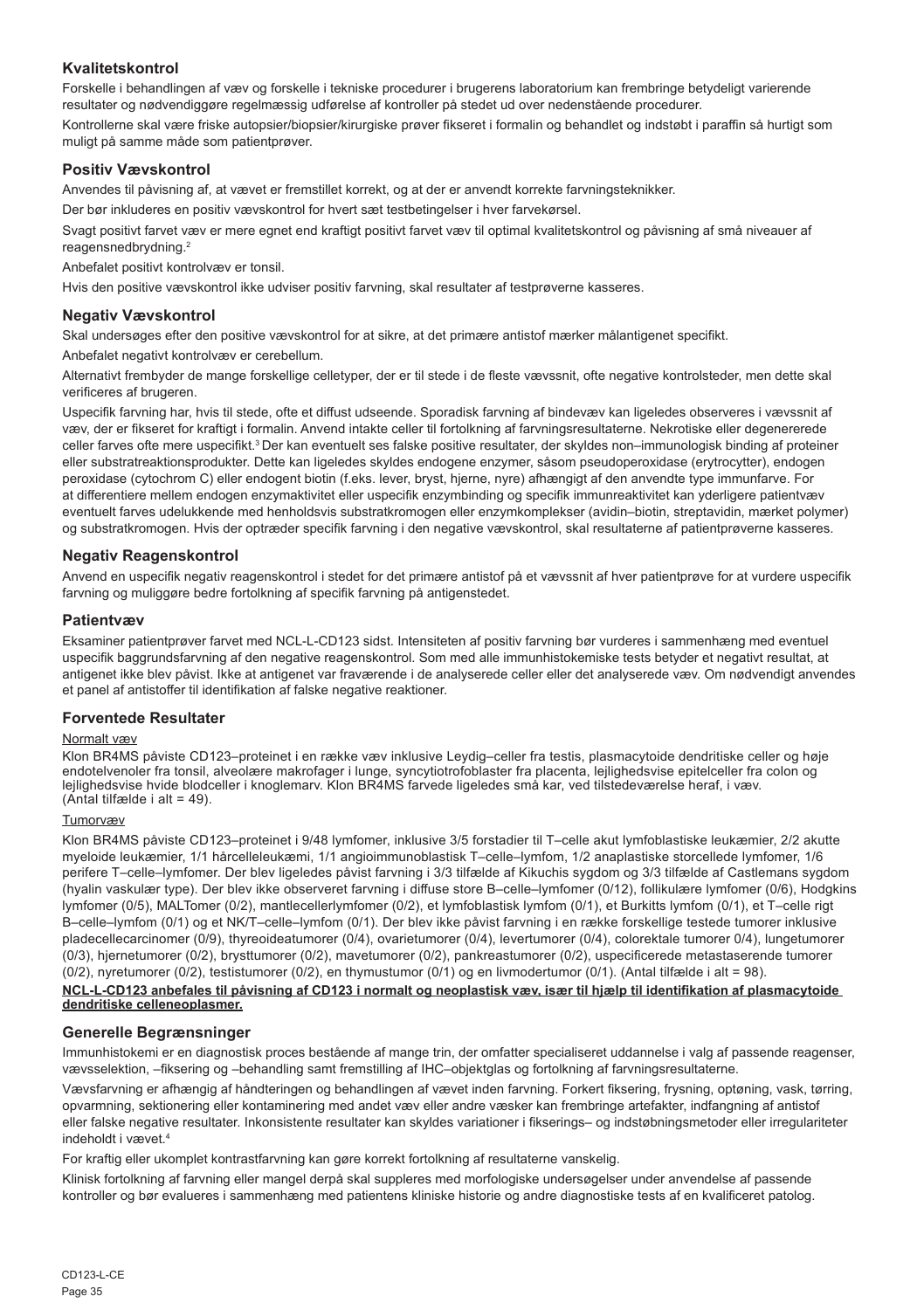Antistoffer fra Leica Biosystems Newcastle Ltd er som angivet beregnet til anvendelse på enten frosne eller paraffinindstøbte vævssnit med specifikke krav til fiksering. Der kan forekomme uventet antigenekspression, navnlig i neoplasmer. Den kliniske fortolkning af alle farvede vævssnit skal indbefatte morfologisk analyse og evaluering af passende kontroller.

### **Bibliografi – Generelt**

- 1. National Committee for Clinical Laboratory Standards (NCCLS). Protection of laboratory workers from infectious diseases transmitted by blood and tissue; proposed guideline. Villanova, P.A. 1991;7(9). Order code M29–P.
- 2. Battifora H. Diagnostic uses of antibodies to keratins: a review and immunohistochemical comparison of seven monoclonal and three polyclonal antibodies. Progress in Surgical Pathology. 6:1–15. eds. Fenoglio–Preiser C, Wolff CM, Rilke F. Field & Wood, Inc., Philadelphia.
- 3. Nadji M, Morales AR. Immunoperoxidase, part I: the techniques and pitfalls. Laboratory Medicine. 1983; 14:767.
- 4. Omata M, Liew CT, Ashcavai M, et al. Nonimmunologic binding of horseradish peroxidase to hepatitis B surface antigen: a possible source of error in immunohistochemistry. American Journal of Clinical Pathology. 1980; 73:626.
- 5. Garnache–Ottou F, Feuillard J and Saas P. Plasmacytoid dendritic cell leukaemia/lymphoma: towards a well defined entity? British Journal of Haematology. 2007; 136:539–548.
- 6. Moretti S, Lanza F and Dabusti M et al. CD123 (Interleukin 3 receptor α chain). Journal of Biological Regulators and Homeostatic Agents. 2001; 15:98–100.

# **Rettelser Til Tidligere Udgave**

Totalproteinkoncentration.

# **Udgivelsesdato**

01 marts 2019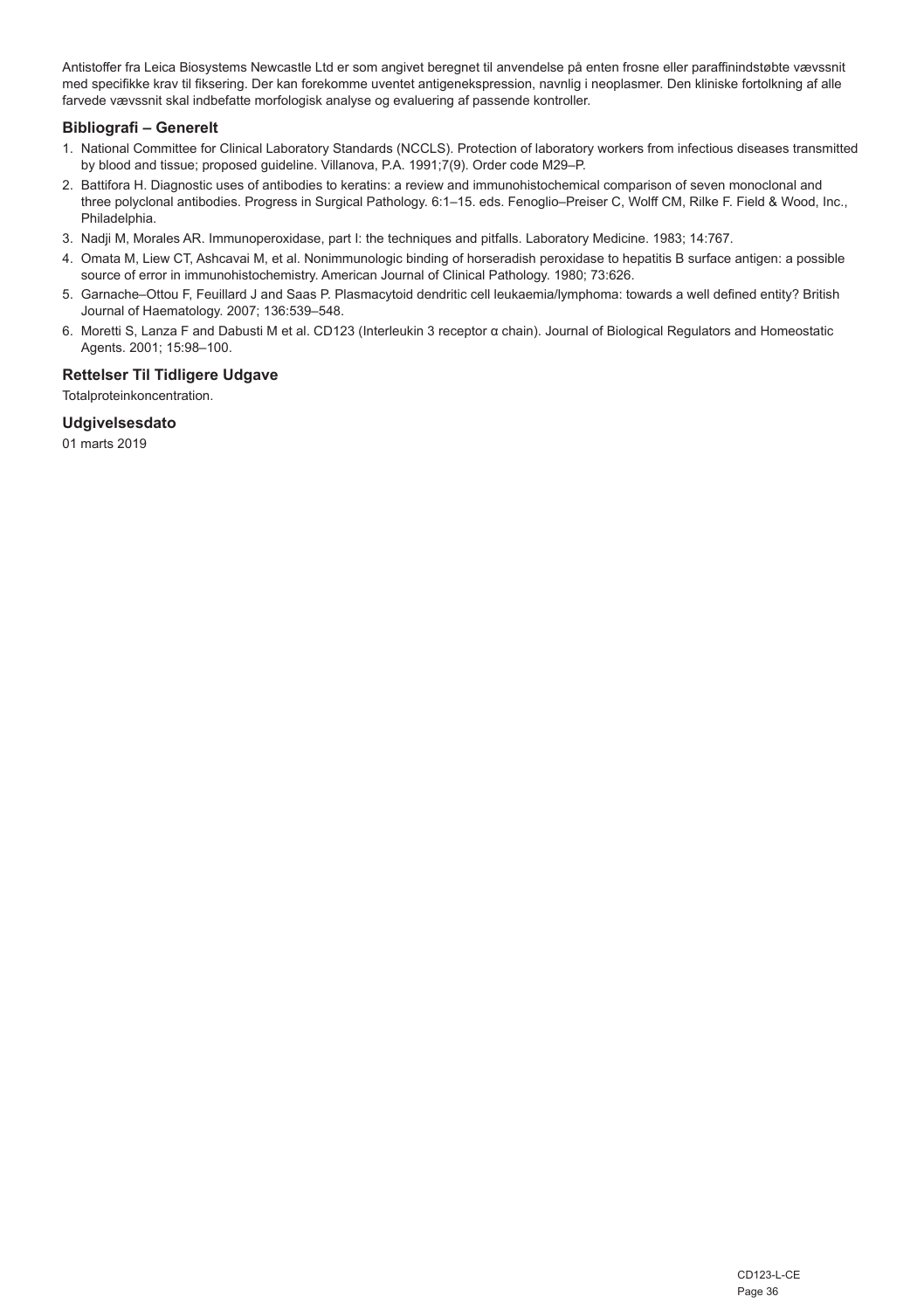# **Immunhistokemisk fremgangsmåde til anvendelse af Novocastra™ antistoffer på paraffinindstøbte væv ved anvendelse af varmeinduceret epitopgenfindingsteknik.**

# **Nødvendige reagenser, der ikke medfølger**

- 1. Standardopløsningsmidler anvendt i immunhistokemi
- 2. 50 mM tris–bufferjusteret saltvandsopløsning (TBS) pH 7,6
- 3. Epitopgenfindingsopløsning (se afsnit C Antigengenfindingsopløsninger).
- 4. Antistofdiluent, Novocastra™ IHC Diluent, RE7133.
- 5. Visualiseringssystem, Novolink™ Polymer Detection Systems, RE7280–K (1250 tests), RE7150–K (500 tests), RE7140–K (250 tests) eller RE7290-K (50 tests).
- 6. Monteringsmedium fremstilles ifølge producentens anbefalinger.

# **Nødvendigt udstyr, der ikke medfølger**

- 1. Inkubator sat til 25 °C.
- 2. Opvarmningsapparat til epitopgenfinding: vandbad eller dampbad, trykkoger eller andet temperaturkontrolleret laboratorieudstyr.
- 3. Almindeligt laboratorieudstyr til immunhistokemi.

# **Antigengenfindingsopløsninger (se Anbefalinger vedrørende anvendelse for en af følgende)**

| RE7113 Epitope Retrieval Solution pH 6 (x10 Concentrate) 1 L       |                                                                 |
|--------------------------------------------------------------------|-----------------------------------------------------------------|
| RE7114 Epitope Retrieval Solution pH 6 (x10 Concentrate)<br>500 mL | Citratbaseret buffer indeholdende overfladeaktivt<br>middel     |
| RE7115 Epitope Retrieval Solution pH 6 (Ready to Use) 1 L          |                                                                 |
| RE7116 Epitope Retrieval Solution pH 8 (x10 Concentrate) 1 L       | EDTA-baseret buffer indeholdende overfladeaktivt                |
| RE7118 Epitope Retrieval Solution pH 8 (Ready to Use) 1 L          | middel                                                          |
| RE7119 Epitope Retrieval Solution pH 9 (x10 Concentrate) 1 L       | Tris/EDTA-baseret buffer indeholdende overfladeaktivt<br>middel |
| RE7122 Epitope Retrieval Solution pH 9 (Ready to Use) 1 L          |                                                                 |

#### **Fremgangsmåde**

#### **Inden ibrugtagning af denne metodologi, skal brugere være oplært i immunhistokemiske teknikker.**

Kunden skal fastlægge optimale fortyndinger for antistoffer. Med mindre andet er anført, skal alle trin udføres ved stuetemperatur (25 <sup>o</sup> C).

# Epitopgenfinding

Følg venligst vejledningen i Epitope Retrieval Solutions, RE7113, RE7114, RE7115, RE7116, RE7118, RE7119, RE7122.

#### Visualisering

Følg venligst vejledningen i Novolink™ Polymer Detection Systems, RE7280-K (1250 tests), RE7150-K (500 tests), RE7140-K (250 tests) eller RE7290–K (50 tests).

#### **Rettelser til tidligere udgave**

Ingen rettelser.

### **Udgivelsesdato**

23 April 2008 (CEprotocol/HTAUT+Novolink).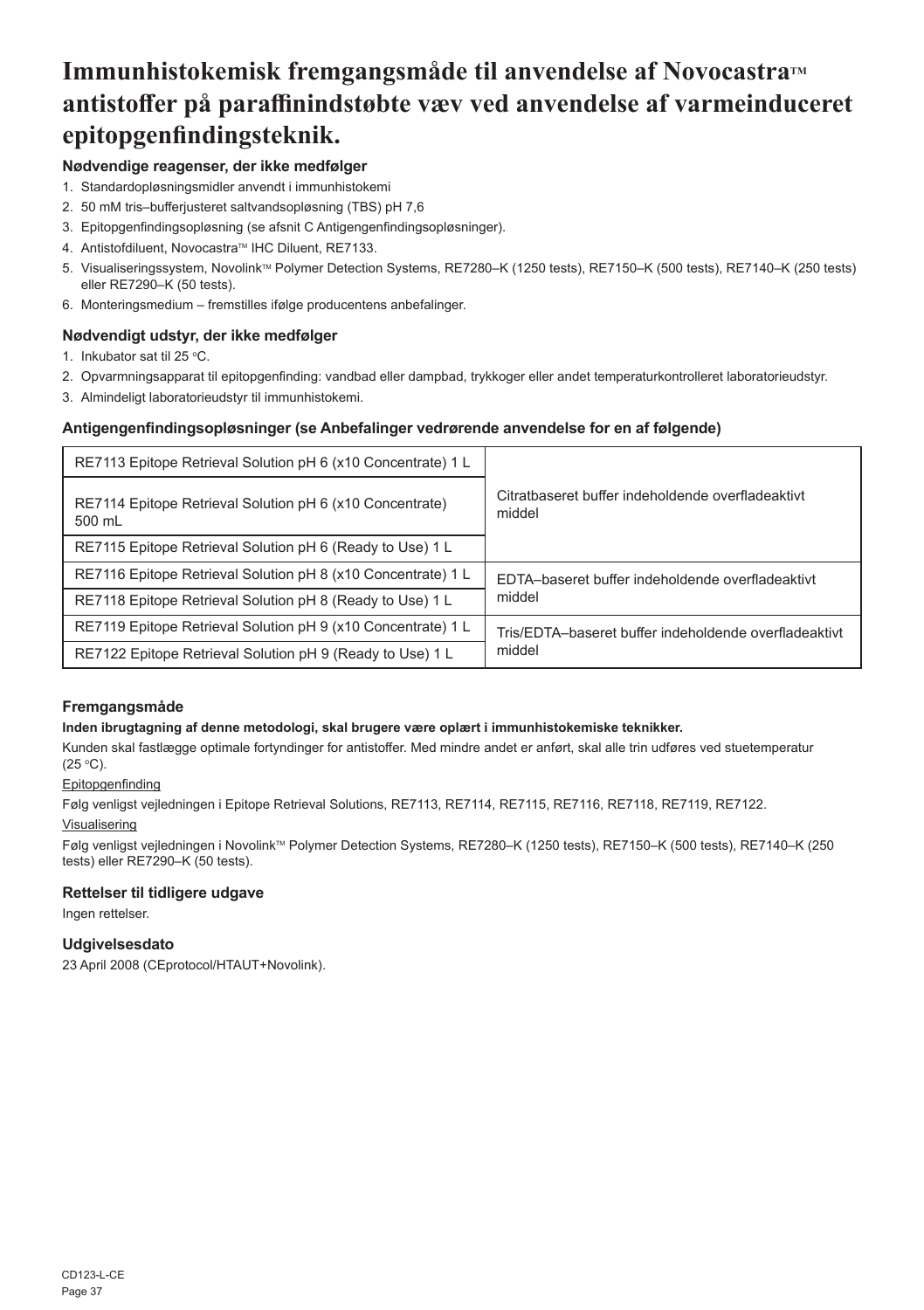# **NovocastraTM vloeibaar monoklonaal muisantilichaam CD123**

# **Productcode: NCL-L-CD123**

# **Beoogd gebruik**

#### *Voor gebruik bij in-vitrodiagnostiek*

NCL-L-CD123 is bedoeld voor de kwalitatieve identificatie van humane CD123-moleculen in paraffinecoupes door middel van lichtmicroscopie. De klinische interpretatie van elke kleuring of het ontbreken hiervan moet worden aangevuld door morfologische studies met de juiste controles en moet binnen de context van de klinische voorgeschiedenis van de patiënt en andere diagnostische tests worden geëvalueerd door een bevoegd patholoog.

#### **Principe van de procedure**

Immunohistochemische (IHC) kleuringstechnieken maken het mogelijk om antigenen te visualiseren via de sequentiële toepassing van een specifiek antilichaam op het antigeen (primair antilichaam), een secundair antilichaam op het primaire antilichaam en een enzymcomplex met een chromogeen substraat met ingevoegde wasstappen. De enzymatische activering van het chromogeen resulteert in een zichtbaar reactieproduct op de antigeenplaats. Het monster kan dan worden tegengekleurd en met een dekglaasje worden bedekt. De resultaten worden geïnterpreteerd met behulp van een lichtmicroscoop en helpen bij de differentiële diagnose van pathofysiologische processen, die al dan niet met een bepaald antigeen kunnen worden geassocieerd.

#### **Kloon**

BR4MS

#### **Immunogeen**

Prokaryotisch recombinant eiwit, overeenkomend met 101 aminozuren van het externe domein van het humane CD123-eiwit.

# **Specificiteit**

Menselijk CD123.

# **Reagenssamenstelling**

NCL-L-CD123 is een vloeibaar supernatant uit weefselkweek met 15 mM natriumazide als conserveermiddel.

#### **Ig-klasse**

IgG2b

# **Totale eiwitconcentratie Total Protein**

Zie het etiket van de flacon voor de totale eiwitconcentratie van de partij.

#### **Antilichaamconcentratie**

Groter dan of gelijk aan 90 mg/L zoals bepaald door ELISA. Zie het flaconlabel voor specifieke Ig-concentratie van de partij.

#### **Aanbevelingen voor het gebruik**

lmmunohistochemie (zie **Methodologie**) op paraffinecoupes. Voorgestelde verdunning: 1:100 gedurende 30 minuten bij 25ºC. Warmtegeïnduceerd epitoopherstel met Epitope Retrieval Solution pH 9.0 (RE7119).

Visualisatie. Volg de instructies voor gebruik in de Novolink™ Polymer Detection Systems, RE7280–K (1250 tests), RE7150–K (500 tests), RE7140–K (250 tests) of RE7290–K (50 tests).

#### **Opslag en stabiliteit**

Bewaar bij 2–8℃. Niet invriezen. Direct na gebruik weer bij 2–8℃ opslaan. Niet gebruiken na de vervaldatum die op het etiket van de flacon staat. Andere dan de hierboven genoemde opslagcondities moeten door de gebruiker worden geverifieerd.

#### **Monsterpreparatie**

Het aanbevolen fixeermiddel is 10% neutraal gebufferde formaline voor in paraffine ingebedde weefselcoupes.

#### **Waarschuwingen en voorzorgsmaatregelen**

Dit reagens is bereid uit het supernatant van celkweek. Aangezien dit een biologisch product is, moet redelijke voorzichtigheid worden betracht bij het hanteren ervan.

De molariteit van natriumazide in dit reagens is 15 mM. Er is op verzoek een veiligheidsinformatieblad (VIB) beschikbaar voor natriumazide.

Raadpleeg de nationale, regionale en plaatselijke voorschriften voor het afvoeren van potentieel giftige componenten.

Specimens, zowel voor als na de fixatie, en alle materialen die eraan worden blootgesteld, moeten worden behandeld als potentiële overdragers van infecties en met inachtneming van de juiste voorzorgsmaatregelen worden afgevoerd.<sup>1</sup> Pipetteer reagentia nooit met de mond en vermijd dat de huid en slijmvliezen in aanraking komen met reagentia en specimens. Indien reagentia of monsters in aanraking komen met gevoelige gebieden, moet u deze wassen met een overvloedige hoeveelheid water. Raadpleeg een arts.

Minimaliseer de kans op microbiële contaminatie van reagentia omdat hierdoor de niet-specifieke kleuring kan toenemen.

Andere incubatietijden of temperaturen dan hierin vermeld, kunnen onjuiste resultaten opleveren. Dergelijke wijzigingen moeten door de gebruiker worden gevalideerd.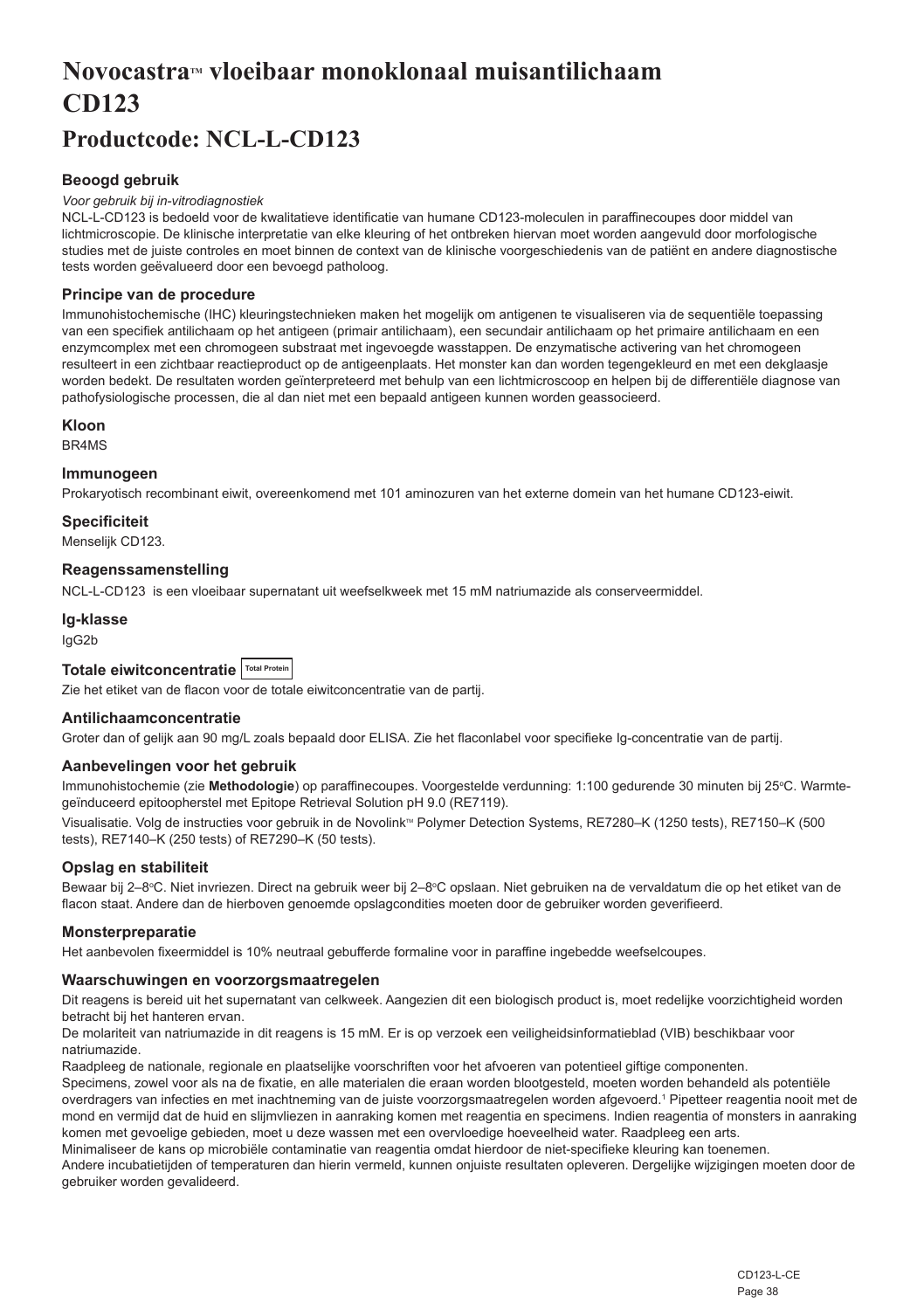# **Kwaliteitscontrole**

Verschillen in weefselbewerking en technische procedures in het laboratorium van de gebruiker kunnen tot aanzienlijke variabiliteit in de resultaten leiden, waardoor het nodig is om regelmatig interne controles uit te voeren als aanvulling op de volgende procedures. Controles zijn verse autopsie-/biopsie-/chirurgische specimens die zo snel mogelijk en op dezelfde manier als het monster of de monsters van de patiënt zijn gefixeerd in formaline, bewerkt en ingebed in paraffinewas.

#### **Positieve weefselcontrole**

Wordt gebruikt om aan te geven dat weefsels correct geprepareerd zijn en dat passende kleuringstechnieken zijn gebruikt. Voor elke set testvoorwaarden in elke kleuringsrun moet één positieve weefselcontrole worden opgenomen. Voor optimale kwaliteitscontrole en detectie van lichte degeneratie van het reagens is een weefsel met zwakke positieve kleuring meer geschikt dan een weefsel met sterke positieve kleuring.<sup>2</sup>

Aanbevolen positief controleweefsel is tonsil.

Als de positieve weefselcontrole geen positieve kleuring vertoont, moeten de resultaten die met testmonsters zijn verkregen als ongeldig worden beschouwd.

#### **Negatieve weefselcontrole**

De negatieve weefselcontrole moet na de positieve weefselcontrole worden onderzocht om de specificiteit van de labeling van het doelantigeen door het primaire antilichaam te verifiëren.

Aanbevolen negatief controleweefsel is cerebellum.

Aan de andere kant levert de verscheidenheid aan diverse celtypen die in de meeste weefselcoupes aanwezig zijn, vaak negatieve controlelocaties op, maar dit moet wel worden geverifieerd door de gebruiker.

Niet-specifieke kleuring, indien aanwezig, ziet er doorgaans diffuus uit. Een sporadische kleuring van bindweefsel kan ook worden waargenomen in coupes van overmatig in formaline gefixeerde weefsels. Gebruik intacte cellen voor het interpreteren van kleuringsresultaten. Necrotische of gedegenereerde cellen kleuren vaak niet-specifiek.<sup>3</sup> Fout-positieve resultaten kunnen optreden als gevolg van niet-immunologische binding van eiwitten of substraatreactieproducten. Ze kunnen ook worden veroorzaakt door endogene enzymen zoals pseudoperoxidase (erytrocyten), endogene peroxidase (cytochroom c) of endogeen biotine (bv. lever, borst, hersenen, nier), afhankelijk van het gebruikte type immunokleuring. Om activiteit van endogene enzymen of niet-specifieke binding van enzymen te onderscheiden van specifieke immunoreactiviteit, kunnen aanvullende patiëntweefsels worden gekleurd met respectievelijk uitsluitend substraatchromogeen of enzymcomplexen (avidine-biotine, streptavidine, gelabeld polymeer) en substraatchromogeen. Als er specifieke kleuring optreedt in de negatieve weefselcontrole, moeten resultaten met de patiëntmonsters als ongeldig worden beschouwd.

#### **Negatieve reagenscontrole**

Gebruik een niet-specifieke negatieve reagenscontrole van het primaire antilichaam met een coupe van elk patiëntspecimen om nietspecifieke kleuring te evalueren en specifieke kleuring op de antigeenlocatie beter te kunnen interpreteren.

#### **Patiëntweefsel**

Onderzoek de patiëntmonsters die met NCL-L-CD123 zijn gekleurd als laatste. De intensiteit van de positieve kleuring moet worden geëvalueerd binnen de context van niet-specifieke achtergrondkleuring van de negatieve reagenscontrole. Zoals bij elke immunohistochemische test betekent een negatief resultaat dat het antigeen niet is gedetecteerd. Het betekent niet dat het antigeen afwezig was in de onderzochte cellen of het onderzochte weefsel. Gebruik zo nodig een panel antilichamen om fout-negatieve reacties te identificeren.

#### **Verwachte resultaten**

# Normale weefsels

Kloon BR4MS detecteerde het CD123-eiwit in verschillende weefsels inclusief Leydig-cellen van de testis, plasmacytoïde dendritische cellen en veel endotheelcellen van de tonsil, alveolaire macrofagen in de long, syncytiotrofoblasten van de placenta, incidentele epitheelcellen van de dikke darm en incidentele witte bloedcellen in het beenmerg. Kloon BR4MS kleurde tevens kleine vaten, indien aanwezig, in weefsels. (Totaal aantal gevallen = 49).

#### Afwijkende weefsels

Kloon BR4MS detecteerde het CD123-eiwit in 9/48 lymfomen, inclusief 3/5 voorloper T-cel acute lymfoblastaire leukemieën, 2/2 acute myeloïde leukemieën, 1/1 haarcelleukemie, 1/1 angioimmunoblastisch T-cellymfoom, 1/2 anaplastische grootcellige lymfomen en 1/6 perifere T-cellymfomen. Er werd tevens kleuring gedetecteerd in 3/3 ziekte van Kikuchi en 3/3 ziekte van Castleman (hyalien vasculair type). Er werd geen kleuring waargenomen in diffuse grootcellige B-cellymfomen (0/12), folliculaire lymfomen (0/6), Hodgkin-lymfomen (0/5), MALTomas (0/2), mantelcellymfomen (0/2), lymfoblastair lymfoom (0/1), Burkitt-lymfoom (0/1), T-cel rijke B-cellymfomen (0/1) en NK/T cellymfomen (0/1). Er werd geen kleuring gedetecteerd in 44 extra geteste tumoren inclusief plaveiselcelcarcinomen (0/9), schildkliertumoren (0/4), eierstoktumoren (0/4), levertumoren (0/4), colorectale tumoren (0/4), longtumoren (0/3), hersentumoren (0/2), borsttumoren (0/2), maagtumoren (0/2), pancreastumoren (0/2), ongespecificeerde gemetastaseerde tumoren (0/2), niertumoren (0/2), testistumoren (0/2), thymustumor (0/1) en een baarmoedertumor (0/1). (Totaal aantal gevallen = 98).

#### **NCL-L-CD123 wordt aanbevolen voor het detecteren van CD123 in normale en neoplastische weefsels, met name voor de waarneming van plasmacytoïde dendritische celneoplasma's.**

#### **Algemene beperkingen**

Immunohistochemie (IHC) is een diagnostisch meerstapsproces waarvoor een gespecialiseerde opleiding nodig is in het kiezen van de juiste reagentia, het selecteren, fixeren en bewerken van weefsel, het prepareren van IHC-objectglaasjes en het interpreteren van de kleuringsresultaten.

Weefselkleuring is afhankelijk van de manier waarop het weefsel vóór de kleuring wordt behandeld en bewerkt. Verkeerd fixeren, invriezen, ontdooien, wassen, drogen, verwarmen, snijden, of contaminatie met andere weefsels of vloeistoffen kan tot artefacten, insluiting van antilichamen of fout-negatieve resultaten leiden. Inconsistente resultaten kunnen te wijten zijn aan variaties in de fixatie- en inbeddingsmethodes, of aan intrinsieke onregelmatigheden in het weefsel.<sup>4</sup>

Een te sterke of onvolledige tegenkleuring kan een juiste interpretatie van de resultaten bemoeilijken of onmogelijk maken.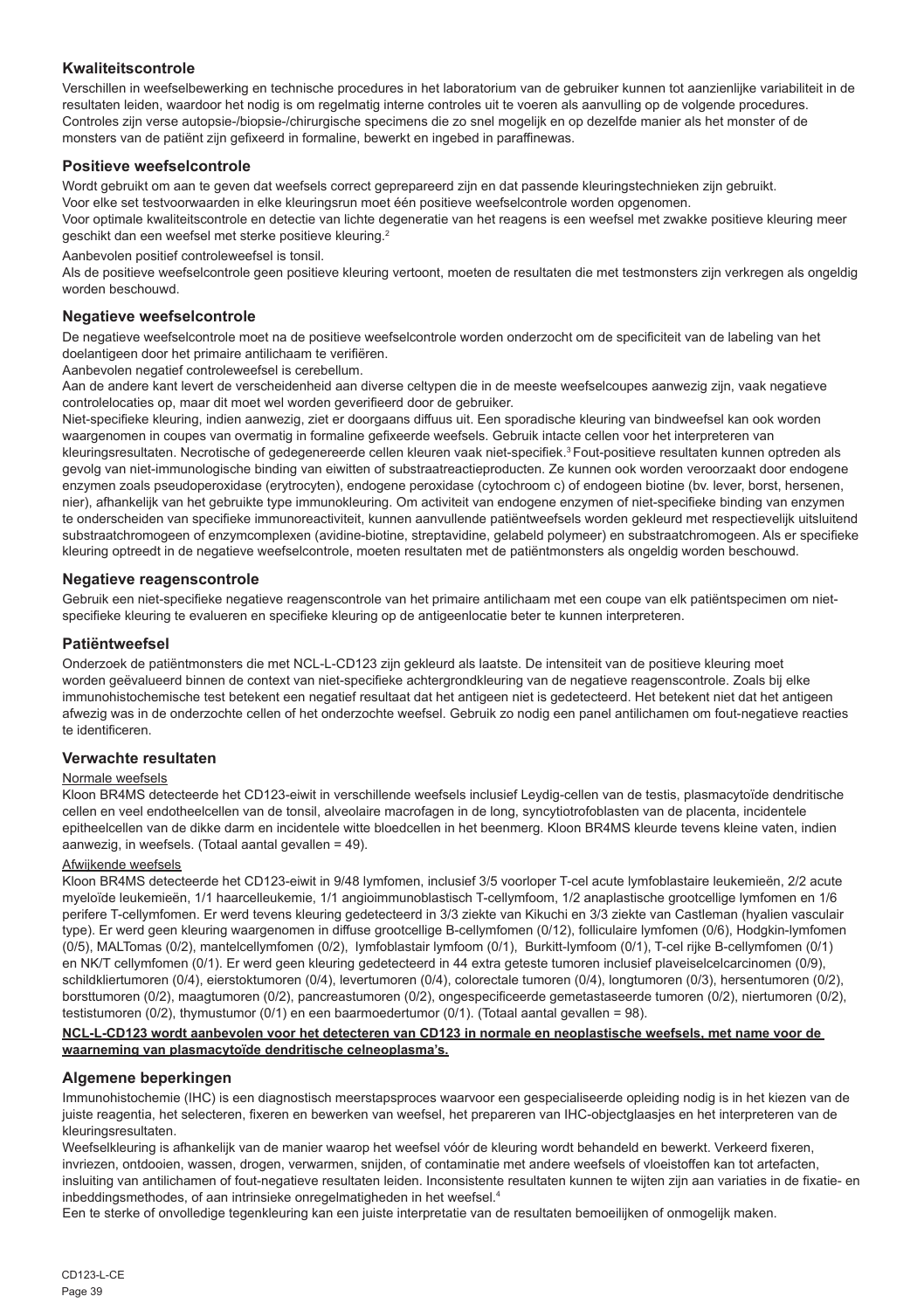De klinische interpretatie van elke kleuring of het ontbreken hiervan moet worden aangevuld door morfologische studies met de juiste controles en moet binnen de context van de klinische voorgeschiedenis van de patiënt en andere diagnostische tests worden geëvalueerd door een bevoegd patholoog.

Antilichamen van Leica Biosystems Newcastle Ltd zijn bedoeld voor gebruik, zoals aangegeven, op bevroren of in paraffine ingebedde coupes die een specifieke fixatie vereisen. Er kan onverwachte antigeenexpressie optreden, met name bij neoplasmata. De klinische interpretatie van gekleurde weefselcoupes moet een morfologische analyse en de evaluatie van overeenkomstige controles bevatten.

#### **Literatuurlijst – algemeen**

- 1. National Committee for Clinical Laboratory Standards (NCCLS). Protection of laboratory workers from infectious diseases transmitted by blood and tissue; proposed guideline. Villanova, P.A. 1991; 7(9). Order code M29–P.
- 2. Battifora H. Diagnostic uses of antibodies to keratins: a review and immunohistochemical comparison of seven monoclonal and three polyclonal antibodies. Progress in Surgical Pathology. 6:1–15. eds. Fenoglio–Preiser C, Wolff CM, Rilke F. Field & Wood, Inc., Philadelphia.
- 3. Nadji M, Morales AR. Immunoperoxidase, part I: the techniques and pitfalls. Laboratory Medicine. 1983; 14:767.
- 4. Omata M, Liew CT, Ashcavai M, Peters RL. Nonimmunologic binding of horseradish peroxidase to hepatitis B surface antigen: a possible source of error in immunohistochemistry. American Journal of Clinical Pathology. 1980; 73:626.
- 5. Garnache–Ottou F, Feuillard J and Saas P. Plasmacytoid dendritic cell leukaemia/lymphoma: towards a well defined entity? British Journal of Haematology. 2007; 136:539–548.
- 6. Moretti S, Lanza F and Dabusti M et al. CD123 (Interleukin 3 receptor α chain). Journal of Biological Regulators and Homeostatic Agents. 2001; 15:98–100.

#### **Aanpassingen ten opzichte van de vorige uitgave**

Totale eiwitconcentratie

**Datum uitgave**

01 maart 2019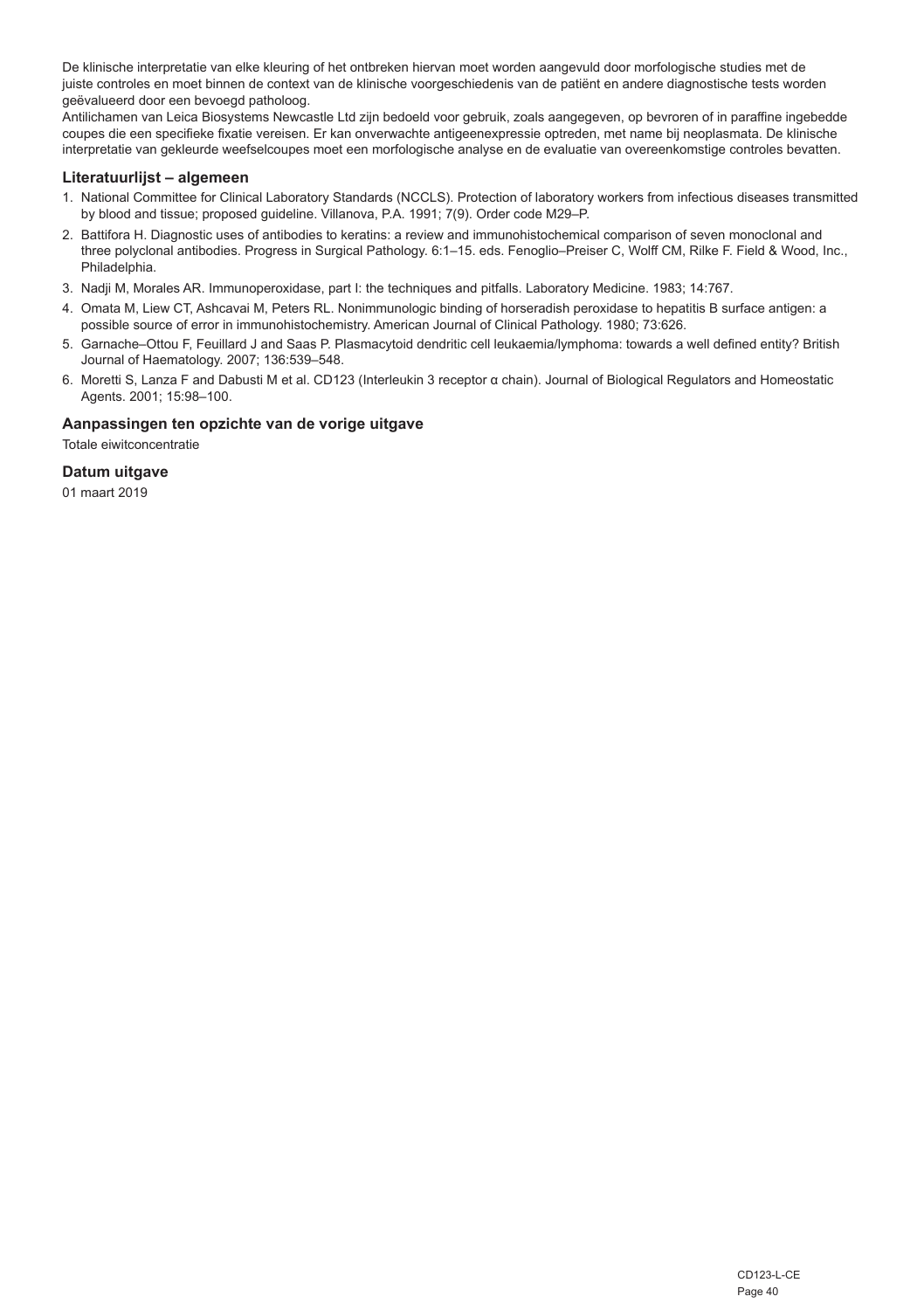# Immunohistochemische methodologie voor Novocastra<sup>m</sup>-antilichamen **op in paraffine ingebed weefsel met de warmte-geïnduceerd epitoophersteltechniek.**

# **Benodigde, maar niet inbegrepen reagentia**

- 1. Standaard oplossingen gebruikt in de immunohistochemie.
- 2. 50 mM tris-gebufferde zoutoplossing (TBS), pH 7,6.
- 3. Epitope Retrieval Solution (zie C. Epitope Retrieval Solutions).
- 4. Antilichaam-verdunningsmiddel, Novocastra IHC Diluent, RE7133.
- 5. Visualisatiesysteem, NovolinkTM Polymer Detection Systems, RE7280–K (1250 tests), RE7150–K (500 tests), RE7140–K (250 tests) of RE7290–K (50 tests).
- 6. Inbedmiddel gebruiken volgens de aanbevelingen van de fabrikant.

# **Benodigde, maar niet inbegrepen apparatuur**

- 1. Incubator ingesteld op 25°C.
- 2. Verwarmingsapparaat voor epitoopherstel: waterbad, stomer, snelkoker of andere temperatuurgecontroleerde laboratoriumapparatuur.
- 3. Algemene uitrusting van immunohistochemisch laboratorium.

# **Epitope Retrival Solutions (zie gebruiksaanwijzingen voor één van de volgende)**

| RE7113 Epitope Retrieval Solution pH 6 (x10 Concentrate) 1         | Oppervlakte-actieve stof met buffer op basis van citraat              |
|--------------------------------------------------------------------|-----------------------------------------------------------------------|
| RE7114 Epitope Retrieval Solution pH 6 (x10 Concentrate)<br>500 ml |                                                                       |
| RE7115 Epitope Retrieval Solution pH 6 (Ready to Use) 1            |                                                                       |
| RE7116 Epitope Retrieval Solution pH 8 (x10 Concentrate) 1         | Oppervlakte-actieve stof met buffer op basis van EDTA                 |
| RE7118 Epitope Retrieval Solution pH 8 (Ready to Use) 1            |                                                                       |
| RE7119 Epitope Retrieval Solution pH 9 (x10 Concentrate) 1         | Oppervlakte-actieve stof met buffer op basis van Tris/<br><b>EDTA</b> |
| RE7122 Epitope Retrieval Solution pH 9 (Ready to Use) 1            |                                                                       |

#### **Methodologie**

#### **Gebruikers moeten vóór het ondernemen van deze methodologie worden opgeleid in immunohistochemische technieken.**

Gebruikers moeten de optimale verdunning voor antilichamen bepalen. Tenzij anders vermeld worden alle stappen uitgevoerd bij kamertemperatuur (25ºC).

#### Epitoopherstel

Volg de instructies voor gebruik in Epitope Retrival Solutions RE7113, RE7114, RE7115, RE7116, RE7118, RE7119 of RE7122. Visualisatie

Volg de instructies voor gebruik in de Novolink Polymer Detection Systems, RE7280–K (1250 tests), RE7150–K (500 tests), RE7140–K (250 tests) of RE7290–K (50 tests).

#### **Aanpassingen ten opzichte van de vorige uitgave**

Niet van toepassing

# **Datum uitgave**

23 April 2008 (CEprotocol/HTAUT+Novolink).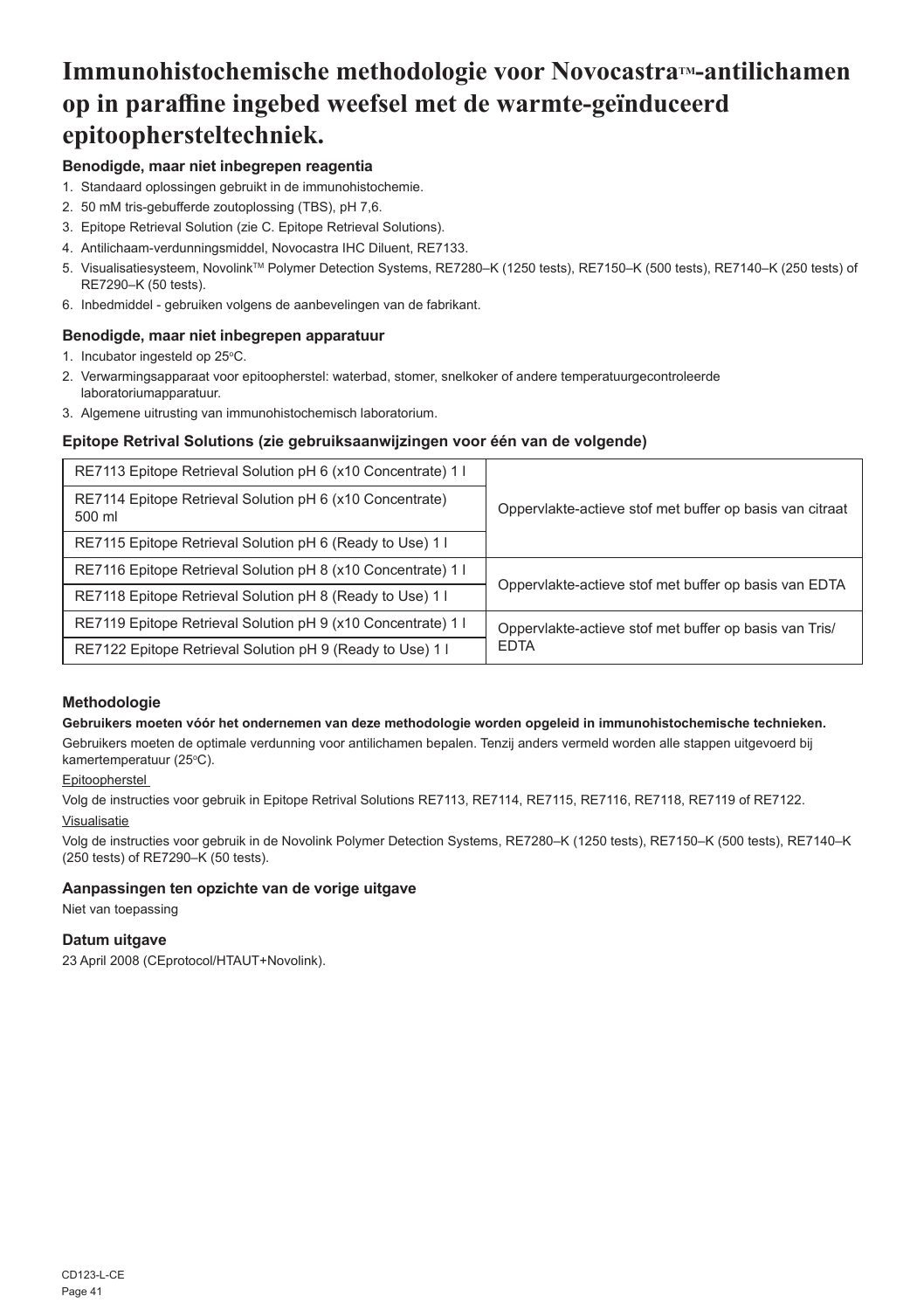# Novocastra<sup>*M*</sup> flytende murint monoklonalt antistoff **CD123**

# **Produktkode: NCL-L-CD123**

# **Tiltenkt bruk**

#### *Til in vitro-diagnostisk bruk.*

NCL-L-CD123 skal brukes til kvalitativ identifikasjon av CD123-molekyler i parafinsnitt ved lysmikroskopi. Den kliniske tolkningen av en farging eller uteblitt farging skal suppleres av morfologiske studier ved bruk av riktige kontroller og skal evalueres av en kvalifisert patolog innenfor sammenhengen av pasientens kliniske historie og andre diagnostiske tester.

# **Prinsipp for prosedyren**

Teknikker for immunhistokjemisk (IHC) farging muliggjør visualisering av antigener via sekvensiell applikasjon av et spesifikt antistoff på antigenet (primært antistoff), et sekundært antistoff på det primære antistoffet og et enzymkompleks med et kromogensubstrat med mellomliggende vasketrinn. Den enzymatiske aktiveringen av kromogenet resulterer i et synlig reaksjonsprodukt på antigenstedet. Prøven kan deretter kontrastfarges og påføres dekkglass. Resultatene tolkes ved hjelp av lysmikroskop og bidrar til differensialdiagnosen for patofysiologiske prosesser, som kan være tilknyttet et spesielt antigen eller ikke.

#### **Klon**

BR4MS

## **Immunogen**

Prokaryotisk, rekombinant protein svarende til 101 aminosyrer på det eksterne domenet av humant CD123-molekyl.

# **Spesifisitet**

Humant CD123.

#### **Reagenssammensetning**

NCL-L-CD123 er en flytende vevkultursupernatant som inneholder 15 mm natriumazid som konserveringsmiddel.

#### **Ig-klasse**

IgG2b

# **Totalproteinkonsentrasjon Total Protein**

Se etiketten på hetteglasset for partispesifikk totalproteinkonsentrasjon.

#### **Antistoffkonsentrasjon**

Større enn eller lik 90 mg/l som fastslått av ELISA. Se etiketten på hetteglasset for batchspesifikk Ig-konsentrasjon.

#### **Anbefalinger for bruk**

Immunhistokjemi (se **Metode**) på parafinsnitt. Foreslått fortynning: 1:100 i 30 minutter ved 25 <sup>o</sup> C. Varmeindusert epitop demaskering med Epitope Retrieval Solution pH 9,0 (RE7119).

Visualisering. Følg bruksanvisningen for Novolink™ polymerdeteksjonssystemer, RE7280–K (1250 tester), RE7150–K (500 tester), RE7140–K (250 tester) eller RE7290–K (50 tester).

# **Oppbevaring og stabilitet**

Oppbevar ved 2–8 °C. Må ikke fryses. Returner til 2–8 °C umiddelbart etter bruk. Må ikke brukes etter utløpsdatoen som er angitt på etiketten på hetteglasset. Andre oppbevaringsforhold enn de som er angitt ovenfor, må verifiseres av brukeren.

# **Prøveklargjøring**

Anbefalt fiksativ er 10 % nøytralbufret formalin for parafininnstøpte vevsnitt.

# **Advarsler og forholdsregler**

Dette reagenset ble fremstilt fra supernatanten fra cellekultur. Ettersom det er et biologisk produkt, må det utvises rimelig forsiktighet når det håndteres.

Molariteten av natriumazid er 15 mM. Et sikkerhetsdatablad (SDS) er tilgjengelig på forespørsel for natriumazid.

Se lokale, regionale eller statlige forskrifter for avhending av potensielt toksiske komponenter.

Prøver, før og etter fiksering, og alle materialer som utsettes for dem, skal håndteres som smittefarlige og avhendes etter egnede forholdsregler.<sup>1</sup> Pipetter aldri reagenser via munnen og unngå kontakt med hud og slimhinner med reagenser og prøver. Hvis reagenser eller prøver kommer i kontakt med følsomme områder, skyll med rikelige mengder vann. Oppsøk lege.

Minimer mikrobiell kontaminering av reagenser, ellers kan det forekomme en økning i uspesifikk farging.

Andre inkubasjonstider eller temperaturer enn de som er spesifisert, kan gi feilaktige resultater. Enhver slik endring må valideres av brukeren.

#### **Kvalitetskontroll**

Forskieller i vevprosessering og tekniske prosedyrer i brukerens laboratorium kan frembringe signifikant variasion i resultatene og gjør det påkrevd med regelmessige interne ytelseskontroller i tillegg til følgende prosedyrer.

Kontroller skal være ferske prøver fra obduksjon/biopsi/kirurgi, som er formalinfiksert, behandlet og parafinvoksinnstøpt så snart som mulig på samme måte som pasientprøven(e).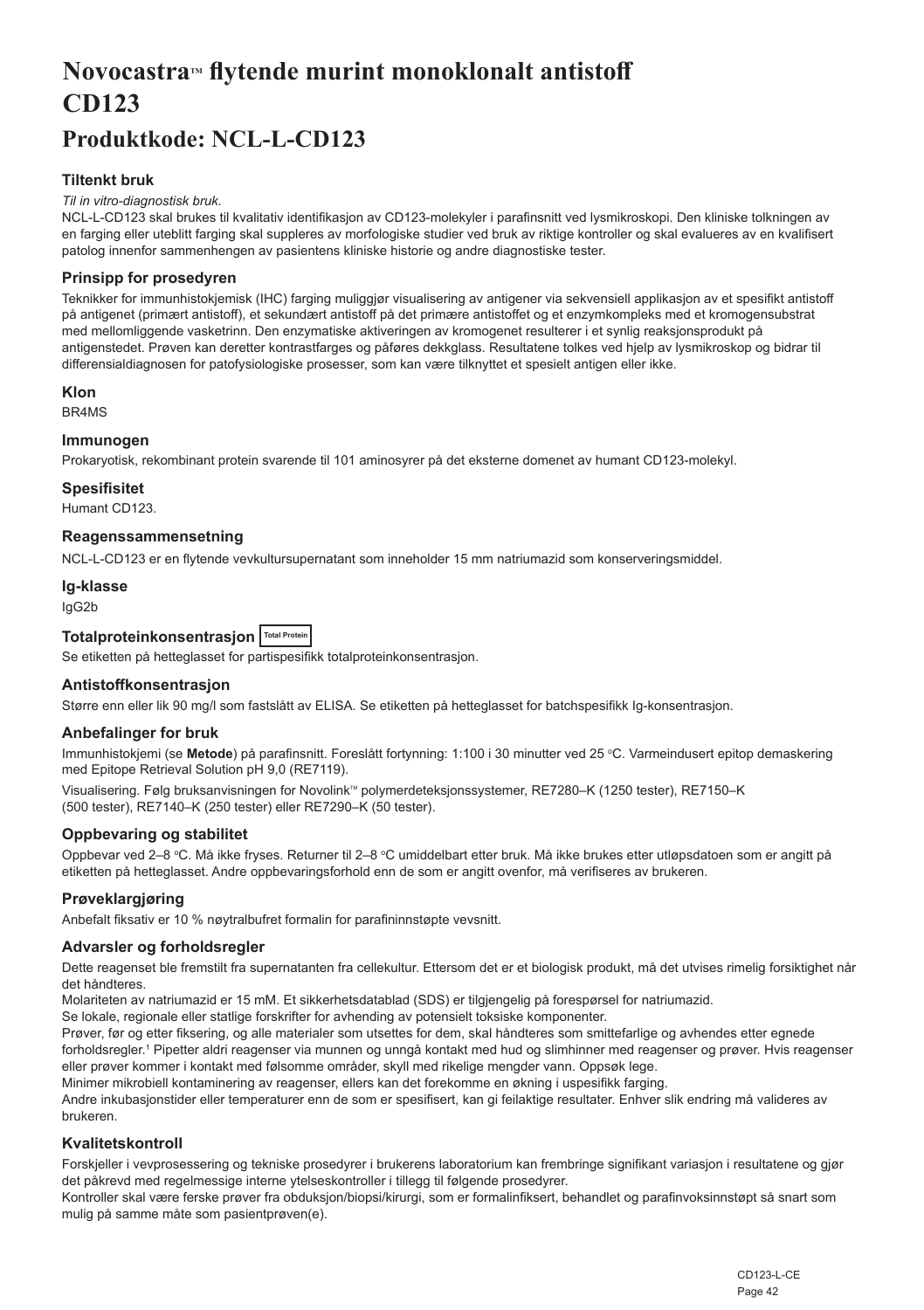# **Positiv vevkontroll**

Brukes for å indikere riktig klargjorte vev og riktige fargingsteknikker.

Én positiv vevkontroll bør inkluderes for hvert sett med testbetingelser i hver fargerunde.

Svakt positivt farget vev er mer egnet enn kraftig positivt farget vev til optimal kvalitetskontroll og påvisning av små nivåer reagensnedbrytning.<sup>2</sup>

Anbefalt positivt kontrollvev er mandel.

Hvis den positive vevkontrollen ikke gir positiv farging, skal resultater med testprøvene betraktes som ugyldige.

#### **Negativ vevkontroll**

Skal undersøkes etter den positive vevkontrollen for å verifisere spesifisiteten i merkingen av målantigenet med det primære antistoffet. Anbefalt negativt kontrollvev er cerebellumvev.

Alternativt gir variasjonen av forskjellige celletyper som kan finnes i de fleste vevsnitt ofte rom for negativ kontroll, men dette må verifiseres av brukeren.

Uspesifikk farging, hvis dette forekommer, har vanligvis et diffust utseende. Sporadisk farging av bindevev vil også kunne observeres i vevsnitt som er fiksert i for mye formalin. Bruk intakte celler til tolkning av fargingsresultater. Nekrotiske eller degenererte celler farger ofte ikke-spesifikt.<sup>3</sup> Falske positive resultater kan sees på grunn av ikke-immunologisk binding av proteiner eller substratreaksjonsprodukter. De kan også forårsakes av endogene enzymer slik som pseudoperoksidase (erytrocytter), endogen peroksidase (cytokrom C) eller endogent biotin (f.eks. lever, bryst, hjerne, nyre) avhengig av type immunfarging som brukes. For å differensiere endogen enzymaktivitet eller ikke-spesifikk binding av enzymer fra spesifikk immunreaktivitet kan ekstra pasientvev farges eksklusivt med henholdsvis substratkromogen eller enzymkomplekser (avidin-biotin, streptavidin, merket polymer) og substratkromogen. Hvis det forekommer spesifikk farging i de negative vevkontrollene, skal resultater med pasientprøvene betraktes som ugyldige.

#### **Negativ reagenskontroll**

Bruk en uspesifikk negativ reagenskontroll i stedet for det primære antistoffet med et snitt av hver pasientprøve for å evaluere uspesifikk farging og gi bedre mulighet for tolkning av den spesifikke fargingen på antigenstedet.

#### **Pasientvev**

Undersøk pasientprøver farget med NCL-L-CD123 sist. Positiv fargingsintensitet skal vurderes i lys av eventuell ikke-spesifikk bakgrunnsfarging i den negative reagenskontrollen. På samme måte som for alle andre immunhistokjemiske tester betyr et negativt resultat at antigenet ikke ble påvist, ikke at antigenet ikke var til stede i cellene / det analyserte vevet. Om nødvendig, skal det brukes et panel med antistoffer til å identifisere falske negative reaksjoner.

#### **Forventede resultater**

#### Normale vev

Klon BR4MS påviste CD123-proteinet i en rekke vev, inkludert Leydig-celler i testikler, plasmacytoide dendritiske celler og høy endotelvenuler av mandel, alveolære makrofager i lunger, syncytiotrofoblaster av placenta, sporadiske epitelceller i tykktarm og sporadiske hvite blodceller i beinmarg. Klon BR4MS farget også små blodkar der tilstede i vev. (Totalt antall tilfeller = 49).

#### Unormale vev

Klon BR4MS påviste CD123-proteinet i 9/48 lymfomer, inkludert 3/5 forløpende T-celle akutt lymfoblastisk leukemi, 2/2 akutte myeloide leukemier, 1/1 hårete celleleukemi, 1/1 angioimmunoblastisk T-cellelymfom, 1/2 anaplastiske store cellelymfomer og 1/6 perifere T-cellelymfomer. Farging ble også påvist i 3/3 Kikuchi's lidelse og 3/3 Castlemans lidelse (hyalin vaskulær type). Ingen farging ble observert i diffuse store B-cellelymfomer (0/12), follikulære lymfomer (0/6), Hodgkins lymfomer (0/5), MALTomer (0/2), mantelcellelymfomer (0/2), lymfoblastiske lymfomer (0/1), Burkitt's lymfom (0/1), T-cellerikt B-cellelymfom (0/1) og NK/T-cellelymfom (0/1). Ingen farging ble påvist i 44 ekstra tumorer som ble testet, inkludert skvamøse cellekarsinomer (0/9), skjoldbrusktumorer (0/4), eggstokkumorer (0/4), levertumorer (0/4), kolorektale tumorer (0/4) lungetumorer (0/3), hjernetumorer (0/2), brysttumorer (0/2), magetumorer (0/2), bukspyttkjerteltumorer (0/2), uspesifiserte metastaserende tumorer (0/2), nyretumorer (0/2), testikkeltumorer (0/2), tymustumor (0/1) og en livmortumor (0/1). (Totalt antall tilfeller = 98).

#### **NCL-L-CD123 anbefales for påvisning av CD123 i normalt og neoplastisk vev, spesielt for å hjelpe til med identifisering av plasmacytoid dendrittiske celle-neoplasmer.**

#### **Generelle begrensninger**

Immunhistokjemi er en flertrinns diagnostisk prosess som krever spesialisert opplæring i valg av egnede reagenser, valg, fiksering og behandling av vev, klargjøring av IHC-objektglass og tolkning av fargingsresultater.

Vevfargingen er avhengig av håndteringen og behandlingen av vevet før det farges. Uriktig fiksering, dypfrysing, opptining, vasking, tørking, oppvarming, snitting eller kontaminering med annet vev eller væsker kan frembringe artefakter, fanging av antistoff eller falske negative resultater. Inkonsistente resultater kan skyldes variasjoner i fikserings- og innstøpingsmetoder eller uregelmessigheter i vevet.4 Overdreven eller ufullstendig kontrastfarging kan hindre riktig tolkning av resultater.

Den kliniske tolkningen av en farging eller uteblitt farging skal suppleres av morfologiske studier ved bruk av riktige kontroller og skal evalueres av en kvalifisert patolog innenfor sammenhengen av pasientens kliniske historie og andre diagnostiske tester. Antistoffer fra Leica Biosystems Newcastle Ltd er til bruk, som indisert, på enten frosne eller parafininnstøpte snitt med spesifikke fikseringskrav. Det kan forekomme uventet antigenuttrykk, spesielt i neoplasmer. Den kliniske tolkningen av ethvert farget vevsnitt må inkludere morfologisk analyse og evaluering av egnede kontroller.

### **Bibliografi – generell**

- 1. National Committee for Clinical Laboratory Standards (NCCLS). Protection of laboratory workers from infectious diseases transmitted by blood and tissue; proposed guideline. Villanova, P.A. 1991; 7(9). Order code M29–P.
- 2. Battifora H. Diagnostic uses of antibodies to keratins: a review and immunohistochemical comparison of seven monoclonal and three polyclonal antibodies. Progress in Surgical Pathology. 6:1–15. eds. Fenoglio–Preiser C, Wolff CM, Rilke F. Field & Wood, Inc., Philadelphia.
- 3. Nadji M, Morales AR. Immunoperoxidase, part I: the techniques and pitfalls. Laboratory Medicine. 1983; 14:767.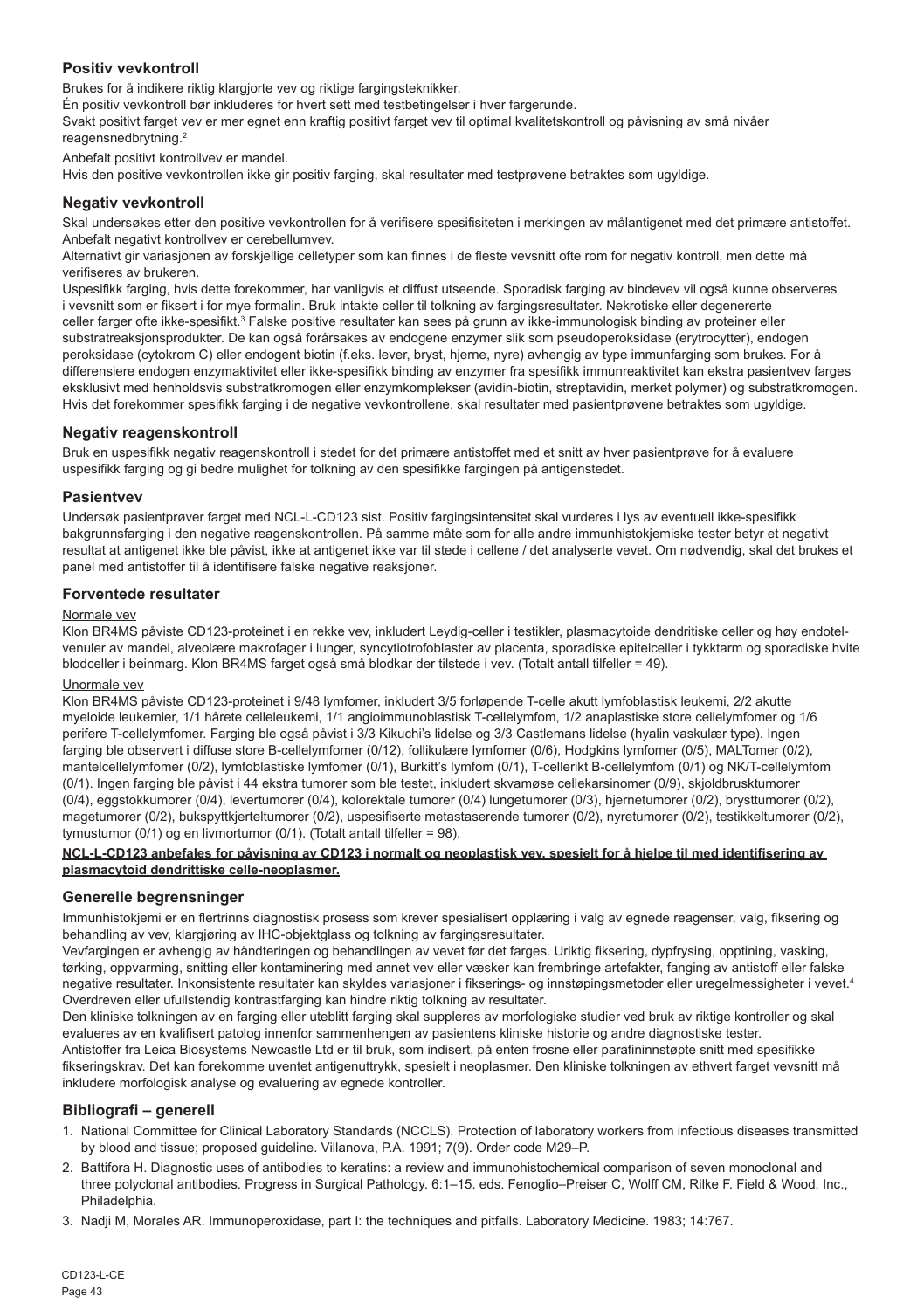- 4. Omata M, Liew CT, Ashcavai M, Peters RL. Nonimmunologic binding of horseradish peroxidase to hepatitis B surface antigen: a possible source of error in immunohistochemistry. American Journal of Clinical Pathology. 1980; 73:626.
- 5. Garnache–Ottou F, Feuillard J and Saas P. Plasmacytoid dendritic cell leukaemia/lymphoma: towards a well defined entity? British Journal of Haematology. 2007; 136:539–548.
- 6. Moretti S, Lanza F and Dabusti M et al. CD123 (Interleukin 3 receptor α chain). Journal of Biological Regulators and Homeostatic Agents. 2001; 15:98–100.

# **Endringer på tidligere utgave**

Totalproteinkonsentrasjon

#### **Utstedelsesdato**

01 mars 2019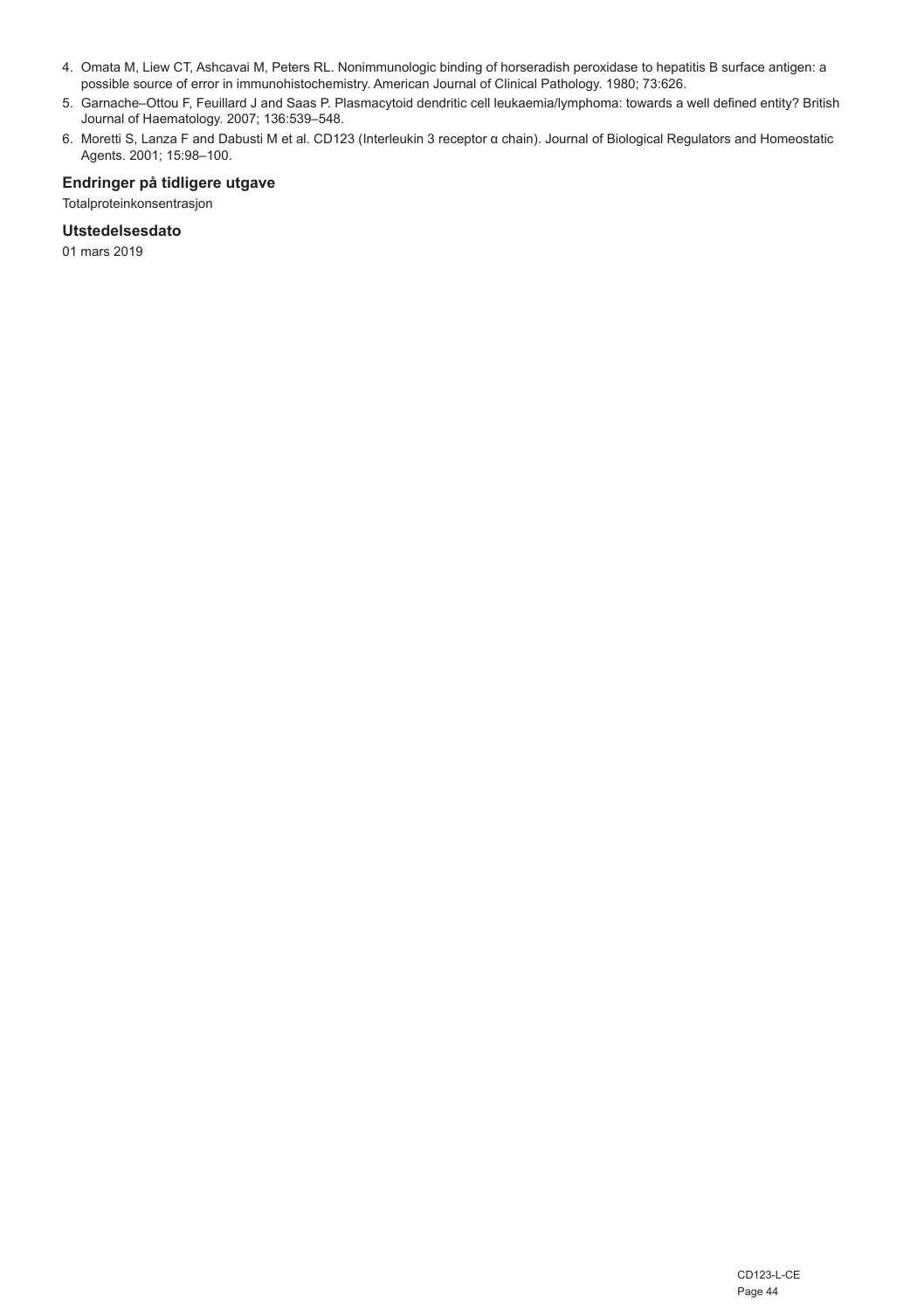# **Immunhistokjemisk metode for NovocastraTM-antistoffer på parafininnstøpt vev gjennom varmeindusert epitop demaskeringsteknikk.**

# **Nødvendige reagenser som ikke følger med**

- 1. Standard løsemidler som brukes innen immunhistokjemi.
- 2. 50 mM tris-bufret saltvann (TBS) pH 7,6.
- 3. Epitope Retrieval Solution (se C. Løsninger for epitop demaskering).
- 4. Antistoffortynner, Novocastra IHC Diluent, RE7133.
- 5. Visualiseringssystem, NovolinkTM Polymer Detection Systems, RE7280–K (1250 tester), RE7150–K (500 tester), RE7140–K (250 tester) eller RE7290–K (50 tester).
- 6. Monteringsmedium bruk som anbefalt av produsenten.

# **Nødvendig utstyr som ikke følger med**

- 1. Inkubator stilt til 25 °C.
- 2. Oppvarmingsutstyr for epitop demaskering: vannbad, dampkoker, trykkoker eller annet laboratorieutstyr med temperaturkontroll.
- 3. Generelt immunhistokjemisk laboratorieutstyr.

# **Løsninger for epitop demaskering (se anbefalinger for bruk for en av følgende)**

| RE7113 Epitope Retrieval Solution pH 6 (x10 Concentrate) 1 I       |                                                                      |
|--------------------------------------------------------------------|----------------------------------------------------------------------|
| RE7114 Epitope Retrieval Solution pH 6 (x10 Concentrate)<br>500 ml | Sitratbasert buffer som inneholder et overflateaktivt<br>stoff       |
| RE7115 Epitope Retrieval Solution pH 6 (klar til bruk) 1 L         |                                                                      |
| RE7116 Epitope Retrieval Solution pH 8 (x10 Concentrate) 1         | EDTA-basert buffer som inneholder et overflateaktivt                 |
| RE7118 Epitope Retrieval Solution pH 8 (klar til bruk) 1 L         | stoff                                                                |
| RE7119 Epitope Retrieval Solution pH 9 (x10 Concentrate) 1         | Tris/EDTA-basert buffer som inneholder et overflate-<br>aktivt stoff |
| RE7122 Epitope Retrieval Solution pH 9 (klar til bruk) 1 L         |                                                                      |

### **Metodikk**

#### **Før bruk av denne metoden må brukerne være opplært i immunhistokjemiske teknikker.**

Brukerne skal fastslå optimale fortynninger for antistoffer. Med mindre annet er angitt, utføres alle trinn ved romtemperatur (25 °C). Epitop demaskering

Følg bruksanvisningen for Epitope Retrieval Solutions, RE7113, RE7114, RE7115, RE7116, RE7118, RE7119 eller RE7122. Visualisering

Følg bruksanvisningen for NovolinkTM polymerdeteksjonssystemer, RE7280–K (1250 tester), RE7150–K (500 tester), RE7140–K (250 tester) eller RE7290–K (50 tester).

#### **Endringer på tidligere utgave**

Ikke relevant

#### **Utstedelsesdato**

23. april 2008 (CEprotocol/HTAUT+Novolink).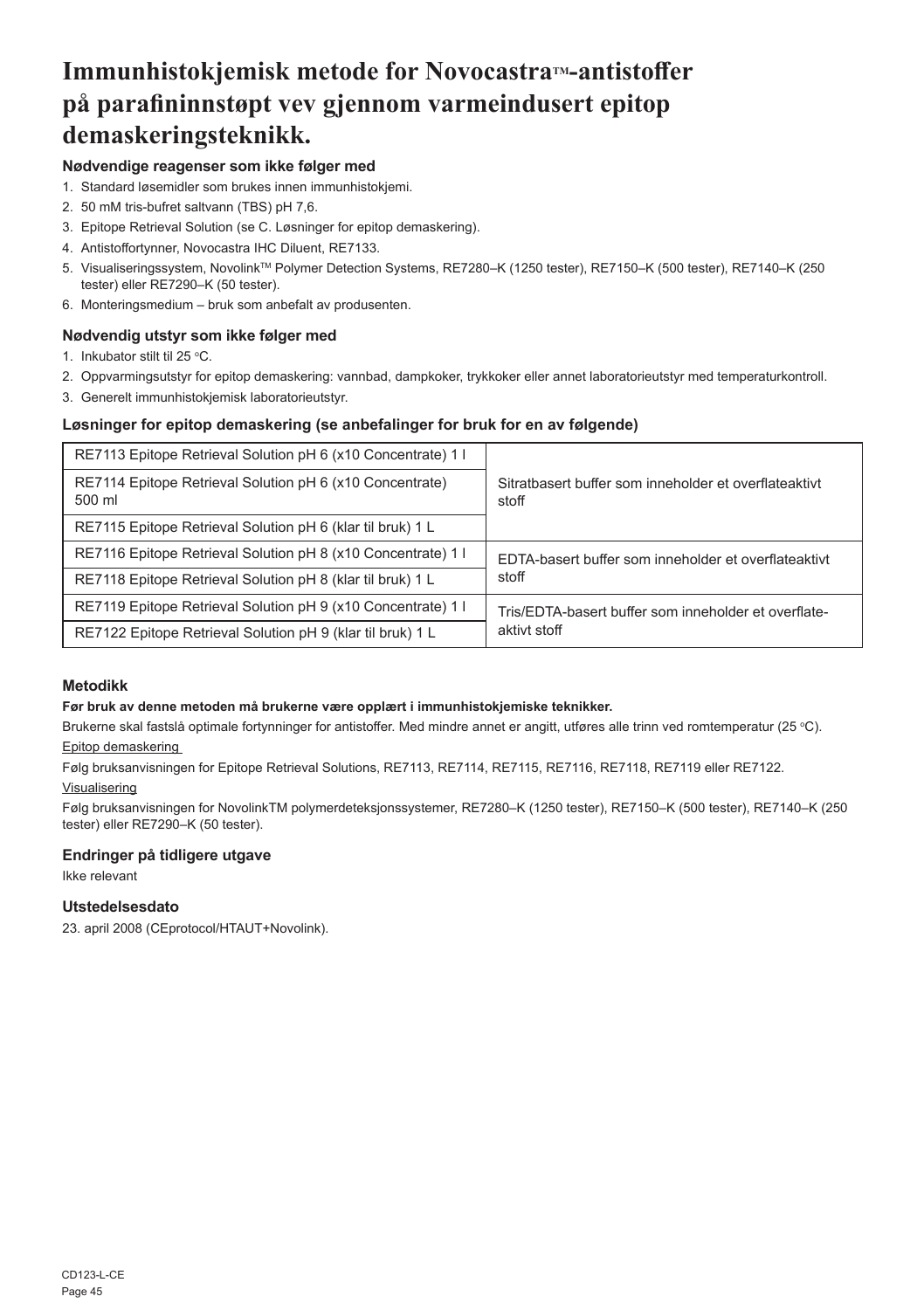# **Novocastra™ Likit Monoklonal Fare Antikoru CD123 Ürün Kodu: NCL-L-CD123**

# **Kullanım Amacı**

#### *İn vitro diagnostik kullanım içindir.*

NCL-L-CD123, parafin bölümlerindeki CD123 moleküllerinin ışık mikroskopisi ile nitel tanımlanması için öngörülmüştür. Herhangi bir boyanmanın veya yokluğunun klinik yorumlaması hastanın klinik öyküsü ve diğer tanısal testler bağlamında nitelikli bir patoloji uzmanı tarafından değerlendirilmeli ve uygun kontroller kullanılarak morfolojik çalışmalarla desteklenmelidir.

# **İşlem Prensibi**

İmmünohistokimyasal (İHK) boyama teknikleri, antijene ardışık olarak belirli bir antikorun uygulanması (birincil antikor), birincil antikora ikincil bir antikorun uygulanması ve aralardaki yıkama adımları ile, antijenlerin kromojenik substratlı bir enzim kompleksi yoluyla görselleştirilmesine olanak tanır. Kromojenin enzimle etkinleştirilmesi, antijen alanında gözle görülür bir tepkiye yol açar. Numune daha sonra karşıt boyanabilir ve lamelle örtülebilir. Sonuçlar bir ışık mikroskobu kullanılarak yorumlanır ve belirli bir antijen ile ilişkili olabilecek veya olmayabilecek patofizyolojik süreçlerin ayırıcı tanısına yardımcı olur.

#### **Clone**

BR4MS

#### **İmmünojen**

İnsan CD123 molekülünün dış alanındaki 101 aminoaside karşılık gelen prokaryotik rekombinant protein.

#### **Özgüllük**

İnsan CD123.

#### **Reaktif Bileşimi**

NCL-L-CD123, koruyucu olarak 15 mM sodyum azit içeren bir sıvı doku kültürü süpernatantıdır.

#### **Ig Sınıfı**

IgG2b

# **Toplam Protein Konsantrasyonu Total Protein**

Lota özgü toplam protein konsantrasyonu için flakon etiketine başvurun.

#### **Antikor Konsantrasyonu**

ELISA tarafından belirlendiği gibi 90 mg/L'ye eşit veya bu değerden yüksek. Seriye özgü Ig konsantrasyonu için flakon etiketine bakın.

#### **Kullanım Önerileri**

Parafin kesitlerinde immünohistokimya (bkz **Metodoloji**).parafin bölümü Onerilen dilüsyon: 25ºC'de 30 dakika boyunca 1:100. Epitope Retrieval Solution pH 9,0 (RE7119) kullanılarak ısı indüklü epitop geri kazanımı.

Görüntüleme. Novolink™ Polymer Detection Systems, RE7280–K (1250 test), RE7150–K (500 test), RE7140–K (250 test) veya RE7290–K'de (50 test) kullanım için lütfen talimatları izleyin.

#### **Saklama ve Stabilite**

2-8ºC'de saklayın. Dondurmayın. Kullanımdan hemen sonra 2-8ºC'ye geri alın. Flakon etiketinde belirtilen son kullanma tarihinden sonra kullanmayın. Yukarıda belirtilenler dışında saklama koşulları kullanıcı tarafından doğrulanmalıdır.

#### **Numune Hazırlama**

Önerilen fiksatif, parafine gömülmüş doku kesitleri için %10 nötr tamponlu formalindir.

# **Uyarılar ve Önlemler**

Bu reaktif hücre kültürü süpernatanından hazırlanmıştır. Biyolojik bir ürün olduğundan, elleçleme sırasında makul düzeyde dikkatli olunmalıdır.

Sodyum azitin molaritesi bu reaktifte 15 mM'dir. Sodyum azit için Malzeme Güvenlik Bilgileri Formu (MSDS), talep üzerine sağlanmaktadır.

Olası toksik bileşenlerin atılması ile ilgili yerel, bölgesel veya ulusal düzenlemelere başvurun.

Fiksasyondan önce ve sonra örnekler ve onlara maruz kalmış bütün materyaller, enfeksiyon yayabilecekmiş gibi işlem görmelidir ve gerekli önlemler alınarak atılmalıdır.<sup>1</sup>Reaktifleri hiçbir zaman ağızla pipetlemeyin. Cildin ve mukoz membranların reaktifler ve örneklerle temas etmesini önleyin. Reaktifler veya numuneler hassas bölgelere temas ederse bol miktarda suyla yıkayın. Tıbbi yardım isteyin. Reaktiflerin mikrobik kontaminasyonunu minimize edin, aksi takdirde spesifik olmayan boyamada bir artış meydana gelebilir. Belirtilenler dışındaki inkübasyon süreleri veya sıcaklıklar hatalı sonuçlara yol açabilir. Bu tür değişiklikler kullanıcı tarafından doğrulanmalıdır.

#### **Kalite Kontrol**

Kullanıcı laboratuvarında doku işleme ve teknik prosedürlerindeki farklılıklar, sonuçlarda değişkenliğe yol açabilir, bu sebeple aşağıdaki prosedürlere ek olarak kurum içi kontrollerin düzenli şekilde gerçekleştirilmesini gerektirir.

Kontroller, hasta numunesinde/numunelerinde yapıldığı gibi mümkün olan en kısa sürede formalinle fikse edilmiş, işlenmiş ve parafin mumuna gömülmüş taze otopsi/biyopsi/cerrahi örnekler olmalıdır.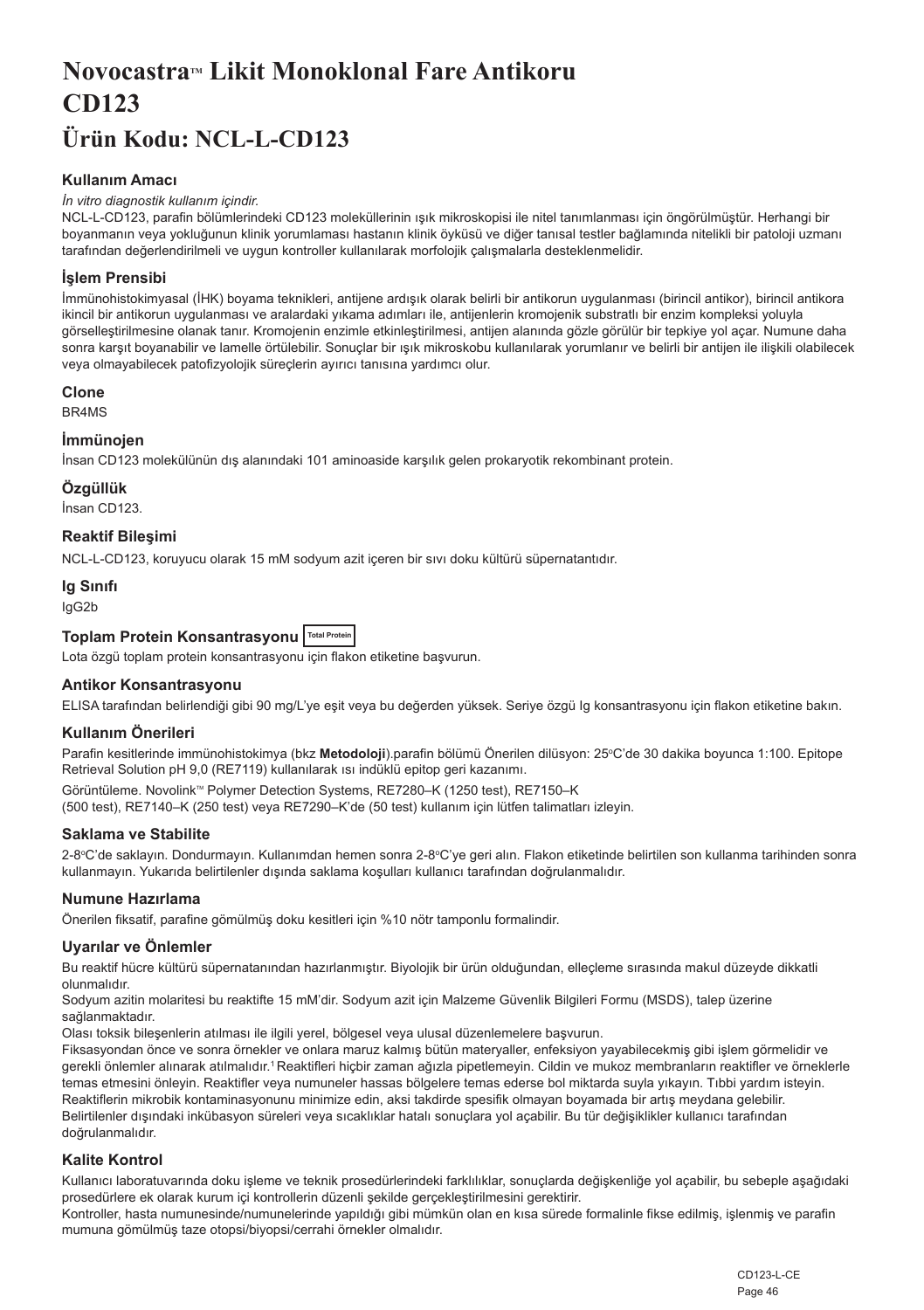# **Pozitif Doku Kontrolü**

Doğru hazırlanmış dokuları ve uygun boyama tekniklerini belirtmek için kullanılır.

Her boyama döngüsünde her test koşulu setine bir pozitif doku kontrolü dahil edilmelidir.

Zayıf pozitif boyama yapılmış doku, optimal kalite kontrolü ve minör reaktif bozunma düzeylerini saptamak için güçlü pozitif boyama yapılmış dokudan daha uygundur.<sup>2</sup>

Önerilen pozitif kontrol dokusu bademciktir.

Eğer pozitif doku kontrolü pozitif boyanma göstermezse, test numunelerinin sonuçları geçersiz kabul edilmelidir.

### **Negatif Doku Kontrolü**

Primer antikor tarafından hedef antijenin etiketlenmesinin spesifikliğini doğrulamak için, pozitif doku kontrolünden sonra incelenmelidir. Önerilen negatif kontrol dokusu serebellumdur.

Alternatif olarak çoğu doku kesitinde bulunan farklı hücre tiplerinin çeşitliliği sıklıkla negatif kontrol bölgeleri sunar ama bu durum kullanıcı tarafından doğrulanmalıdır.

Spesifik olmayan boyama varsa, boyamanın görünümü genelde diffüzdür. Aşırı formalin fiksasyonlu dokulardan alınan kesitlerde bağ dokusunun sporadik boyanması da görülebilir. Boyanma sonuçlarının yorumlanması için sağlam hücreler kullanın. Nekrotik ve dejenere hücreler genellikle nonspesifik boyanır.<sup>3</sup> Proteinlerin veya substrat reaksiyon ürünlerinin immünolojik olmayan bağlanması nedeniyle yanlış pozitif sonuçlar görülebilir. Bu sonuçlar ayrıca, kullanılan immün-boyaya bağlı olarak psödoperoksidaz (eritrositler), endojen peroksidaz (sitokrom C) veya endojen biotin (örn. karaciğer, meme, beyin, böbrek) gibi endojen enzimlerden de kaynaklanabilir. Endojen enzim aktivitesini veya nonspesifik enzim bağlanmasını spesifik immünoreaktiviteden ayırmak için ek hasta dokuları sırasıyla sadece substrat kromojen ya da enzim kompleksleri (avidin-biotin, streptavidin, etiketli polymer) ve substrat kromojen ile boyanabilir. Negatif doku kontrolünde spesifik boyanma oluşursa hasta numunelerinin sonuçları geçersiz kabul edilmelidir.

# **Negatif Reaktif Kontrolü**

Spesifik olmayan boyamayı değerlendirmek ve antijen bölgesinde spesifik boyanmayı daha iyi yorumlayabilmek için her hasta örneği kesitinde primer antikor yerine spesifik olmayan bir negatif reaktif kontrolü kullanın.

#### **Hasta Dokusu**

NCL-L-CD123 ile boyanmış hasta numunelerini en son inceleyin. Pozitif boyama yoğunluğu, negatif reaktif kontrolünün spesifik olmayan herhangi bir arka plan boyaması bağlamında değerlendirilmelidir. Her immünohistokimyasal testle olduğu gibi negatif bir sonuç antijenin saptanmadığı anlamına gelir ve antijenin çalışılan hücrelerde/dokuda bulunmadığı anlamına gelmez. Gerekirse yanlış negatif reaksiyonların belirlenmesi için antikor paneli kullanın.

# **Öngörülen Sonuçlar**

#### Normal Dokular

Klon BR4MS testisin Leydig hücreleri, tonsilin plazmasitoid dendritik hücreleri ve yüksek endotelyal venülleri, akciğerdeki alveolar makrofajlar, plasentanın sinsitiyotrofoblastları, zaman zaman kolonun epitelyal hücreleri ve zaman zaman kemik iliğindeki beyaz kan hücreleri dahil çeşitli dokulardaki CD123 proteinini saptamıştır. Klon BR4MS dokulardaki küçük damarları da boyamıştır. (Toplam vaka  $savısı = 49$ ).

### Anormal Dokular

Klon BR4MS 3/5 prekürsör T hücreli akut lenfoblastik lösemisi, 2/2 akut miyeloid lösemi, 1/1 tüylü hücreli lösemi, 1/1 anjiyoimmunoblastik T hücreli lenfoma, 1/2 anaplastik büyük hücre lenfomaları ve 1/6 periferik T hücreli lenfomalar dahil olmak üzere 9/48 lenfomada CD123 proteini saptamıştır. 3/3 Kikuchi hastalığı ve 3/3 Castleman hastalığında da (hiyalin vasküler tip) boyama saptanmıştır. Diffüz büyük B hücreli lenfomalar (0/12), foliküler lenfomalar (0/6), Hodgkin lenfomaları (0/5), MALTomalar (0/2), mantle hücresi lenfomaları (0/2), lenfoblastik lenfoma (0/1), Burkitt lenfoması (0/1), T hücreli zengin B hücreli lenfoma (0/1) ve NK/T hücresi lenfomasında (0/1) boyama gözlenmemiştir. Skuamöz hücreli karsinom (0/9), tiroid tümörleri (0/4), yumurtalık tümörleri (0/4), karaciğer tümörleri (0/4), kolorektal tümörler (0/4), akciğer tümörleri (0/3), beyin tümörleri (0/2), meme tümörleri (0/2), mide tümörleri (0/2), pankreatik tümörler (0/2), belirtilmemiş tümörler (0/2), böbrek tümörleri (0/2), testis tümörleri (0/2), timus tümörleri (0/1) ve üterin tümörleri (0/1) dahil olmak üzere test edilmiş 44 ek tümörde boyama tespit edilmemiştir. (Toplam vaka sayısı = 98).

#### **NCL-L-CD123, başta plazmasitoid dentritik hücre neoplazmalarının tanımlanmasına yardımcı olmak için, CD123'ün normal ve neoplastik dokularda saptaması için önerilmektedir.**

#### **Genel Sınırlamalar**

İmmünohistokimya; uygun reaktiflerin seçimi, doku seçimi, fiksasyonu ve işlenmesi, IHC slaytının hazırlanması ve boyama sonuçlarının yorumlanması alanlarında özel eğitimden oluşan, çok adımlı bir diagnostik süreçtir.

Doku boyama, boyama öncesinde dokunun kullanımına ve işlenmesine bağlıdır. Uygun olmayan fiksasyon, dondurma, çözme, yıkama, kurutma, ısıtma, kesit alma veya diğer dokular veya sıvılarla kontaminasyon artefaktlara, antikor tutulmasına veya yalancı negatif sonuçlara yol açabilir. Tutarsız sonuçlar, fiksasyon ve gömme yöntemlerindeki değişikliklerden ya da dokunun yapısından kaynaklanan düzensizliklerden kaynaklanabilir.4

Aşırı ya da tam olmayan karşıt boyama, sonuçların düzgün yorumlanmasını olumsuz etkileyebilir.

Herhangi bir boyanmanın veya yokluğunun klinik yorumlaması hastanın klinik öyküsü ve diğer tanısal testler bağlamında nitelikli bir patoloji uzmanı tarafından değerlendirilmeli ve uygun kontroller kullanılarak morfolojik çalışmalarla desteklenmelidir. Leica Biosystems Newcastle Ltd'in antikorları, belirtilen şekilde, özel fiksasyon gereklilikleriyle parafine gömülü veya dondurulmuş

kesitler üzerinde kullanılır. Özellikle neoplazmlarda beklenmeyen antijen ekspresyonu oluşabilir. Herhangi bir boyanmış doku kesitinin klinik yorumu morfolojik analizi ve uygun kontrollerin değerlendirilmesini içermelidir.

#### **Kaynakça - Genel**

- 1. National Committee for Clinical Laboratory Standards (NCCLS). Protection of laboratory workers from infectious diseases transmitted by blood and tissue; proposed guideline. Villanova, P.A. 1991; 7(9). Order code M29–P.
- 2. Battifora H. Diagnostic uses of antibodies to keratins: a review and immunohistochemical comparison of seven monoclonal and three polyclonal antibodies. Progress in Surgical Pathology. 6:1–15. eds. Fenoglio–Preiser C, Wolff CM, Rilke F. Field & Wood, Inc., Philadelphia.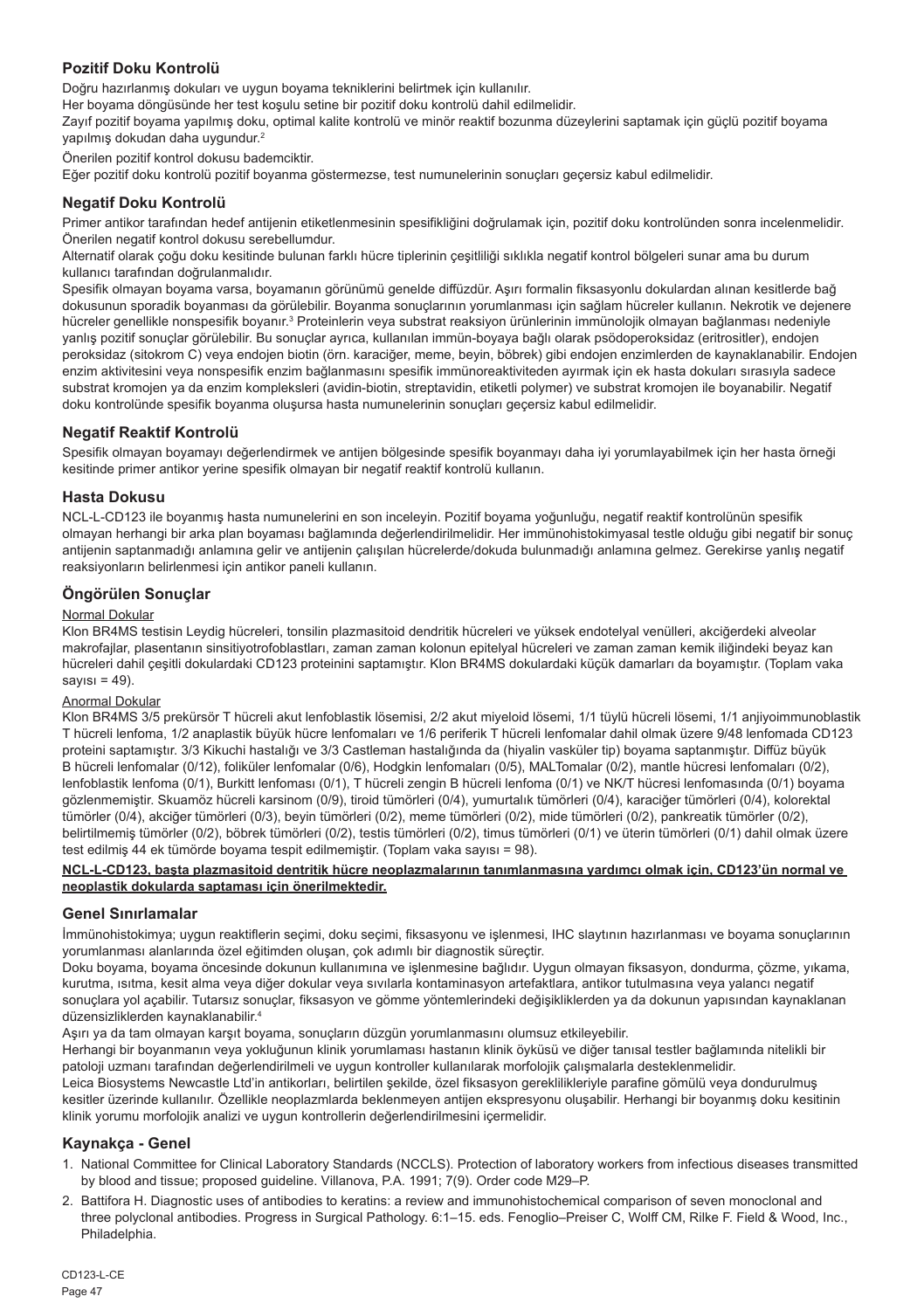- 3. Nadji M, Morales AR. Immunoperoxidase, part I: the techniques and pitfalls. Laboratory Medicine. 1983; 14:767.
- 4. Omata M, Liew CT, Ashcavai M, Peters RL. Nonimmunologic binding of horseradish peroxidase to hepatitis B surface antigen: a possible source of error in immunohistochemistry. American Journal of Clinical Pathology. 1980; 73:626.
- 5. Garnache–Ottou F, Feuillard J and Saas P. Plasmacytoid dendritic cell leukaemia/lymphoma: towards a well defined entity? British Journal of Haematology. 2007; 136:539–548.
- 6. Moretti S, Lanza F and Dabusti M et al. CD123 (Interleukin 3 receptor α chain). Journal of Biological Regulators and Homeostatic Agents. 2001; 15:98–100.

#### **Önceki Sayıya Göre Değişiklikler**

Toplam Protein Konsantrasyonu

# **Yayın Tarihi**

01 Mart 2019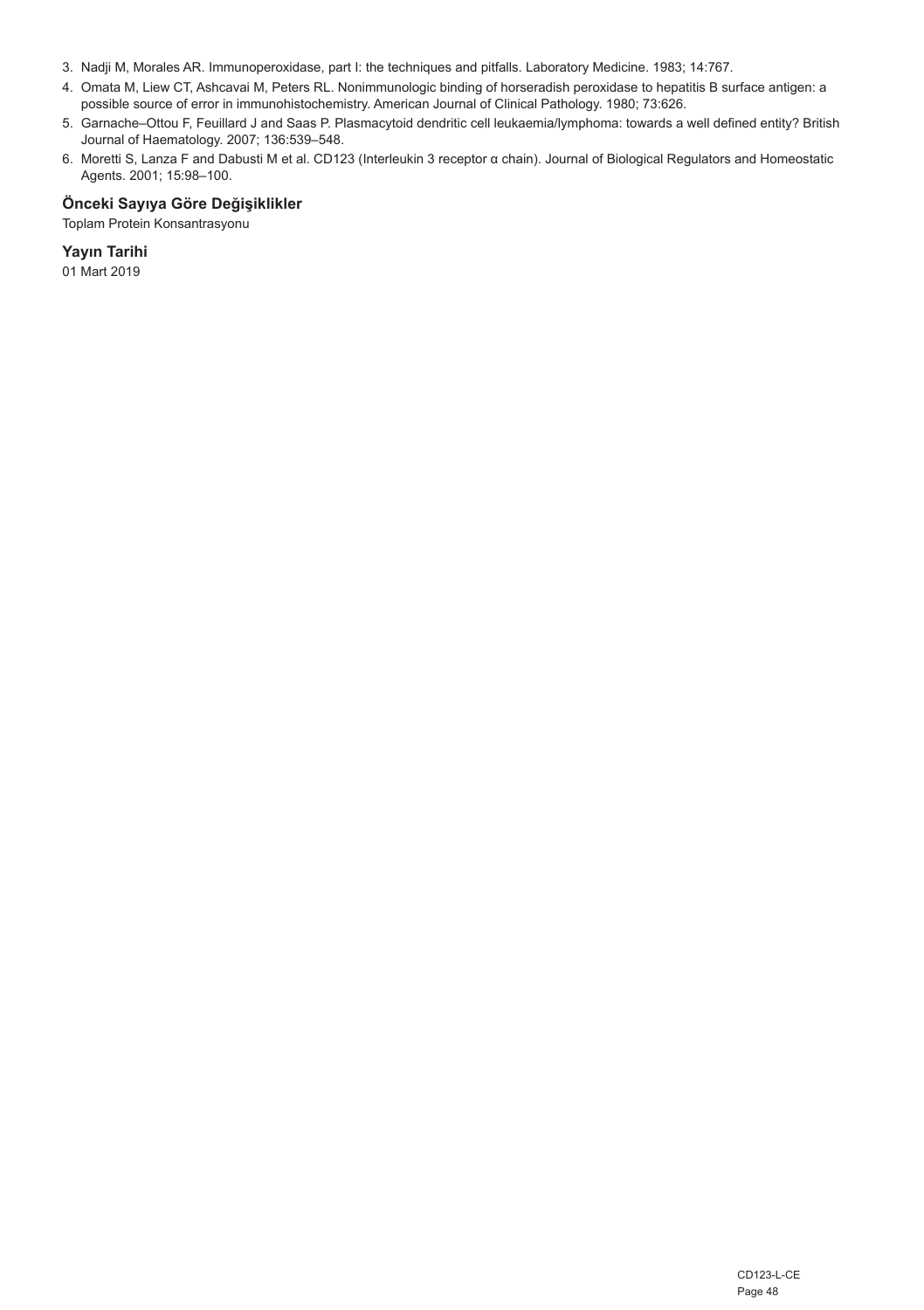# **Isı İndüklü Epitop Alımı Tekniğinden faydalanılarak Parafine Gömülmüş Dokuda NovocastraTM Antikorları İçin İmmünohistokimya Yöntemi.**

# **Gereken ancak sağlanmayan reaktifler**

- 1. İmmünohistokimyada kullanılan standart çözücüler.
- 2. 50 mM Tris Tamponlu Salin (TBS) pH 7,6.
- 3. Epitop Geri Kazanım Çözeltisi (bkz. Epitop Geri Kazanım Çözeltileri).
- 4. Antikor seyreltici, Novocastra IHC Diluent, RE7133.
- 5. Görüntüleme sistemi, Novolink™ Polymer Detection Systems, RE7280–K (1250 test), RE7150–K (500 test), RE7140–K (250 test) veya RE7290–K (50 test).
- 6. Monte etme solüsyonu üreticinin önerdiği şekilde kullanın.

# **Gereken ancak sağlanmayan ekipman**

- 1. 25°C'ye ayarlı inkübatör.
- 2. Epitop geri kazanımı için ısıtıcı cihaz: Su banyosu, buhar makinesi, basınçlı pişirici veya diğer sıcaklık kontrollü laboratuvar ekipmanı.
- 3. Genel immünohistokimya laboratuvar ekipmanı.

#### **Epitop Geri Kazanım Çözeltileri (bkz. aşağıdakilerden birinin Kullanım Önerileri)**

| RE7113 Epitope Retrieval Solution pH 6 (x10 Concentrate) 1 L       |                                         |
|--------------------------------------------------------------------|-----------------------------------------|
| RE7114 Epitope Retrieval Solution pH 6 (x10 Concentrate)<br>500 ml | Sürfaktan içeren sitrat bazlı tampon    |
| RE7115 Epitope Retrieval Solution pH 6 (Ready to Use) 1 L          |                                         |
| RE7116 Epitope Retrieval Solution pH 8 (x10 Concentrate) 1 L       |                                         |
| RE7118 Epitope Retrieval Solution pH 8 (Ready to Use) 1 L          | Sürfaktan içerek EDTA bazlı tampon      |
| RE7119 Epitope Retrieval Solution pH 9 (x10 Concentrate) 1 L       | Sürfaktan içerek Tirs/EDTA bazlı tampon |
| RE7122 Epitope Retrieval Solution pH 9 (Ready to Use) 1 L          |                                         |

#### **Metodoloji**

#### **Kullanıcılar, bu yöntemi uygulamadan önce, immünohistokimya teknikleri konusunda gerekli eğitimi almış olmalıdır.**

Antikorlar için optimal dilüsyonları kullanıcıların kendileri belirlemelidir. Aksi belirtilmedikçe tüm adımlar oda sıcaklığında (25°C) gerçekleştirilir.

#### Epitop Geri Kazanımı

Epitope Retrieval Solutions, RE7113, RE7114, RE7115, RE7116, RE7118, RE7119 veya RE7122'de kullanım için lütfen talimatları izleyin.

#### Görüntüleme

Novolink Polymer Detection Systems, RE7280–K (1250 test), RE7150–K (500 test), RE7140–K (250 test) veya RE7290–K'de (50 test) kullanım için lütfen talimatları izleyin.

#### **Önceki Sayıya Göre Değişiklikler**

Geçerli değildir

# **Yayın Tarihi**

23 Nisan 2008 (CEprotocol/HTAUT+Novolink).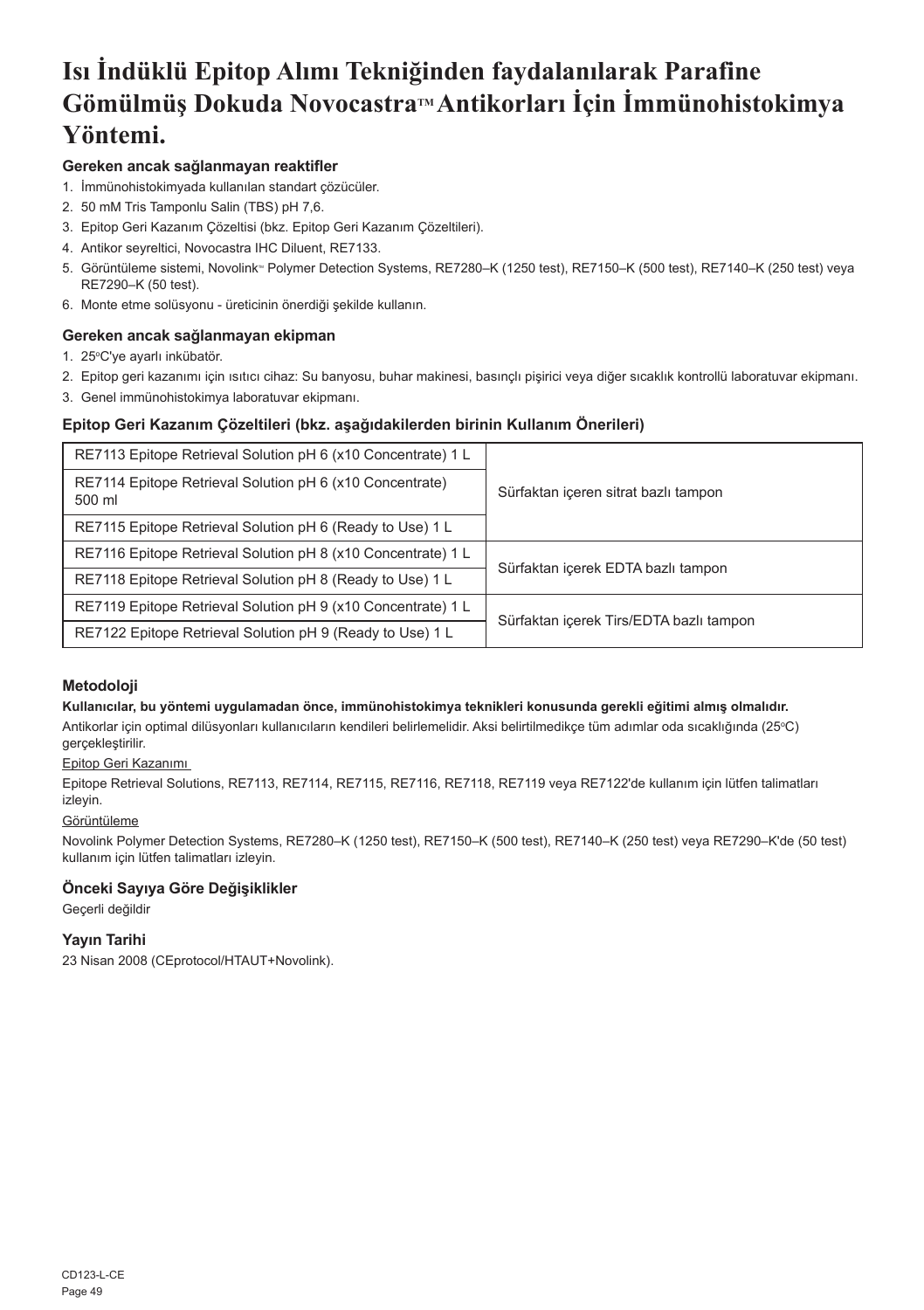# **Течно мише моноклонално антитяло Novocastra**™ **CD123**

# **Код на продукта: NCL-L-CD123**

### **Предназначение**

#### *За употреба при in vitro диагностика.*

NCL-L-CD123 е предназначен за качествено определяне с оптична микроскопия на CD123 молекули в парафинови срези. Клиничната интерпретация на всяко оцветяване или неговата липса следва да бъде допълнена от морфологични проучвания с помощта на подходящи контроли и трябва да се оценява в контекста на клиничната история на пациента и други диагностични изследвания от квалифициран патолог.

#### **Принцип на процедурата**

Техниките на имунохистохимично (IHC) оцветяване позволяват визуализация на антигени чрез последователно приложение на специфично антитяло на антигена (първично антитяло), вторично антитяло на първичното антитяло и ензимен комплекс с хромогенен субстрат, с междинни стъпки на промиване. Ензимното активиране на хромогена води до видим реакционен продукт на мястото на антигена. След това може да се направи контраоцветяване на спесимена и да се постави покривно стъкло. Резултатите се интерпретират с използване на оптичен микроскоп и са в помощ при диференциалната диагностика на патофизиологични процеси, които може да са или да не са свързани с определен антиген.

#### **Клонинг**

BR4MS

#### **Имуноген**

Прокариотен рекомбинантен протеин, съответстващ на 101 аминокиселини във външен домен на молекулата човешки CD123.

# **Специфичност**

Човешки CD123.

#### **Състав на реагента**

NCL-L-CD123 е течен супернатант от тъканна култура, съдържащ 15 mM натриев азид като консервант.

#### **Имуноглобулинов клас**

IgG2b

# **Концентрация на общ протеин Total Protein**

Вижте етикета на флакона относно специфичната за партидата концентрация на общ протеин.

#### **Концентрация на антитела**

По-висока или равна на 90 mg/L, както е определено от ELISA. Вижте етикета на флакона относно специфичната за партидата концентрация на имуноглобулин.

#### **Препоръки за употреба**

Имунохистохимия (вж **Методология**) върху парафинови срези. Предложение за разреждане: 1:100 за 30 минути при температура 25ºС. Термично индуцирано извличане на епитоп с използване на Epitope Retrieval Solution pH 9,0 (RE7119). Визуализация. Следвайте инструкциите за употреба в Novolink™ Polymer Detection Systems, RE7280–K (1250 теста), RE7150–K (500 теста), RE7140–K (250 теста) или RE7290–K (50 теста).

#### **Съхранение и стабилност**

Съхранявайте при температура 2 – 8 °С. Не замразявайте. Да се върне на температура 2 – 8 °С веднага след употреба. Да не се използва след срока на годност, отбелязан върху етикета на флакона. Други условия на съхранение, освен посочените по-горе, трябва да бъдат проверени от потребителя.

#### **Подготовка на спесимени**

Препоръчителният фиксиращ разтвор е неутрален буфериран формалин 10% за тъканни срези, вградени в парафин.

### **Предупреждения и предпазни мерки**

Този реагент е приготвен от супернатант от клетъчна култура. Тъй като е биологичен продукт, необходимо е повишено внимание при работа с него.

Моларността на натриевия азид в този реагент е 15 mM. При поискване е налице информационен лист за безопасност на материалите (MSDS) за натриевия азид.

Консултирайте се с федералните, държавните или местните регламенти относно изхвърлянето на потенциално токсични компоненти.

Всички спесимени преди и след фиксация, както и всички материали, изложени на тях, трябва да се третират като възможни преносители на инфекция и да се изхвърлят, като се вземат правилни предпазни мерки.1 Никога не пипетирайте реагенти с уста и избягвайте контакт на кожата и лигавиците с реагенти и спесимени. При контакт на реагенти или спесимени с чувствителни зони измийте зоните с обилно количество вода. Потърсете медицинска помощ.

Свеждайте до минимум микробната контаминация на реагентите, иначе може да се появи увеличаване на неспецифичното оцветяване.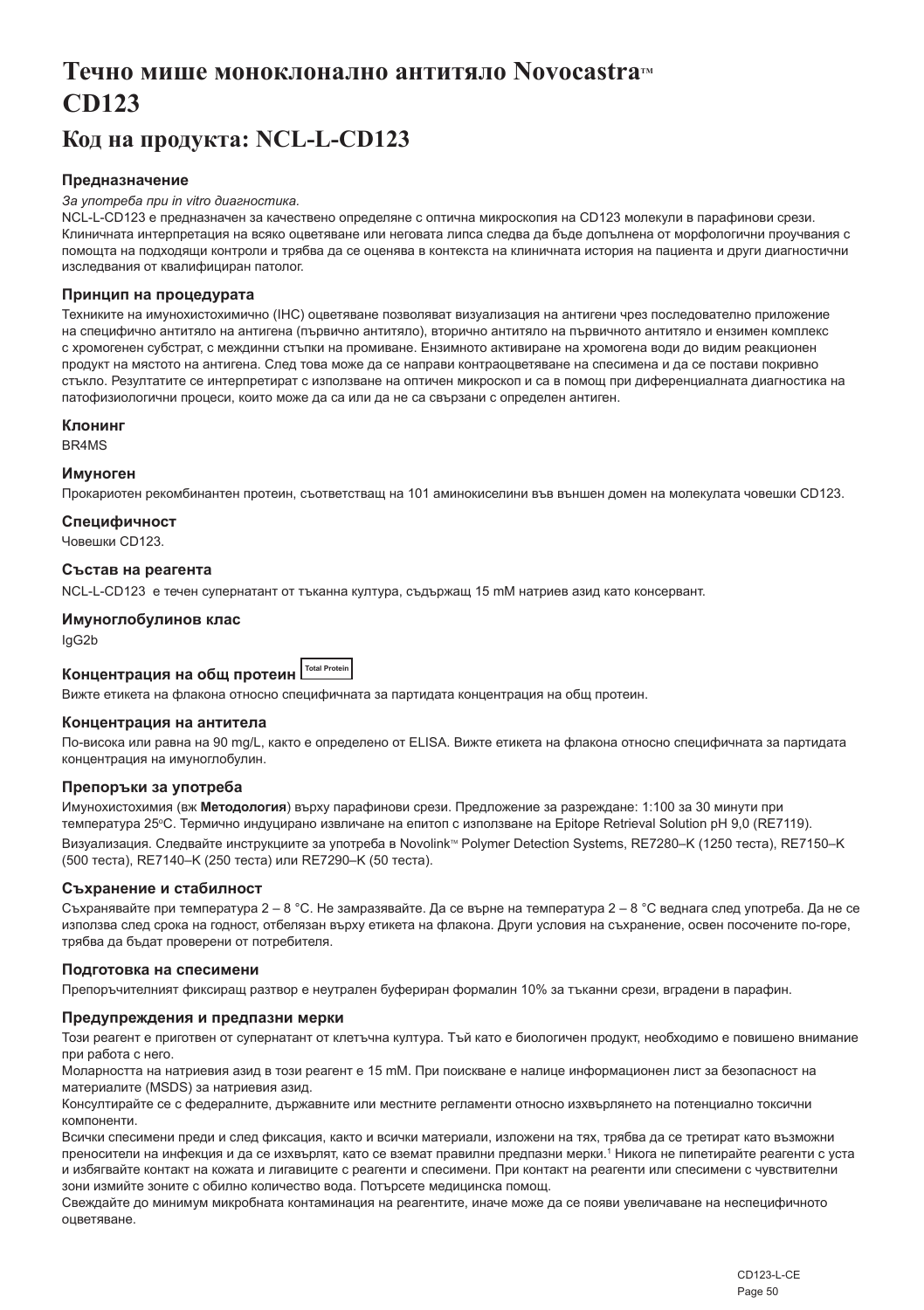Инкубационни времена или температури, различни от посочените, могат да доведат до грешни резултати. Всички подобни промени трябва да бъдат валидирани от потребителя.

#### **Качествен контрол**

Различията в обработката на тъканите и техническите процедури в лабораторията на потребителя могат да доведат до значително вариране на резултатите, налагащо редовно извършване на вътрешен контрол в допълнение към следните процедури.

Контролите трябва да са свежи спесимени, взети по време на аутопсия/биопсия/операция, фиксирани във формалин, обработени и вградени в парафинов восък, възможно най-бързо, по същия начин, като пробата(ите) на пациента(ите).

#### **Позитивна тъканна контрола**

Използва се, за да се покажат правилно приготвени тъкани и правилни техники на оцветяване.

Една позитивна тъканна контрола трябва да бъде включена за всеки сет с тестови условия при всяка серия проби за оцветяване.

Тъкан със слабо позитивно оцветяване е по-подходяща от тъкан със силно позитивно оцветяване за оптимален качествен контрол и за откриване на по-малки нива на деградация на реагента.<sup>2</sup>

Препоръчителната позитивна тъканна контрола е сливица.

Ако позитивната тъканна контрола не показва позитивно оцветяване, резултатите от спесимените, включени в теста, трябва да се считат за невалидни.

#### **Негативна тъканна контрола**

Трябва да се изследва след позитивната тъканна контрола, за да се провери специфичността на белязването на таргетния антиген от първичното антитяло.

Препоръчителната тъкан за негативна контрола е малкият мозък.

Алтернативно, разнообразието от различни видове клетки, присъстващи в повечето тъканни срези, често предлага места за негативна контрола, но това трябва да се провери от потребителя.

Неспецифичното оцветяване, ако присъства, обикновено е дифузно на вид. Спорадично оцветяване на съединителна тъкан може да се наблюдава и в части от прекомерно фиксирани във формалин тъкани. Използвайте интактни клетки за интерпретация на резултатите от оцветяването. Некротичните или дегенериралите клетки често се оцветяват неспецифично.<sup>3</sup> Може да се видят неверни позитивни резултати поради неимунологично свързване на протеини или реакционни продукти на субстрата. Те може да са причинени и от ендогенни ензими, като например псевдопероксидаза (еритроцити), ендогенна пероксидаза (цитохром C) или ендогенен биотин (напр. черен дроб, гърда, мозък, бъбрек) в зависимост от типа на използваното имунно оцветяване. За диференциране на ендогенна ензимна активност или неспецифично ензимно свързване от специфична имунна реактивност ексклузивно може да се оцветят допълнителни тъкани от пациента, съответно със субстрат-хромоген или с ензимни комплекси (авидин-биотин, стрептавидин, маркиран полимер) и субстрат-хромоген. Ако се появи специфично оцветяване в негативната тъканна контрола, резултатите от спесимените на пациентите трябва да се считат за невалидни.

#### **Негативна контрола на реагента**

Използвайте неспецифична негативна контрола на реагента вместо първичното антитяло със срез от всеки спесимен на пациента, за да се направи оценка на неспецифичното оцветяване и да се даде по-добра интерпретация на специфичното оцветяване на мястото на антигена.

#### **Тъкан от пациента**

Изследвайте спесимените на пациенти, оцветени последно с NCL-L-CD123. Наситеността на позитивното оцветяване трябва да бъде оценена в контекста на всяко неспецифично фоново оцветяване на негативната контрола на реагента. Както при всеки имунохистохимичен тест, един отрицателен резултат означава, че антигенът не е открит, а не че антигенът отсъства в анализираните клетки/тъкан. Ако се налага, използвайте панел от антитела за идентифициране на фалшиво негативни реакции.

#### **Очаквани резултати**

#### Нормални тъкани

Клонинг BR4MS открива протеина CD123 в редица тъкани, включително клетки на Лайдиг на тестисите, плазмацитоидни дендритни клетки и посткапилярни венули на сливицата, алвеоларни макрофаги в белия дроб, синцитиотрофобластите в плацентата, отделни епителни клетки на ободното черво и отделни бели кръвни клетки в костния мозък. Клонинг BR4MS също така оцветява малки съдове, където има такива, в тъканите. (Общ брой на случаите = 49).

#### Абнормни тъкани

Клонинг BR4MS открива протеина CD123 в 9/48 лимфоцита, включително 3/5 прекурсорни Т-клетъчни остри лимфобластни левкемии, 2/2 остри миелоидни левкемии, 1/1 косматоклетъчна левкемия, 1/1 ангиоимунобластен T-клетъчен лимфом, 1/2 анапластични едроклетъчни лимфома, и 1/6 периферни T-клетъчни лимфома. Оцветяване се забелязва също и при 3/3 болести на Кикучи и 3/3 болести на Кастелман (хиалиново-васкуларен тип). Не се наблюдава оцветяване при дифузни едроклетъчни B-клетъчни лимфоми (0/12), фоликуларни лимфоми (0/6), лимфоми на Ходжкин (0/5), MALTomas (0/2), мантелоклетъчни лимфоми (0/2), лимфобластен лимфом (0/1), лимфом на Бъркит (0/1), B-клетъчен лимфом, богат на T-клетки (0/1) и NK/Tклетъчен лимфом (0/1). Не се открива оцветяване при 44 тествани допълнителни тумора, включително плоскоклетъчни карциноми (0/9), тумори на щитовидната жлеза (0/4), тумори на яйчниците (0/4), чернодробни тумори (0/4), колоректални тумори (0/4), белодробни тумори (0/3), мозъчни тумори (0/2), тумори на гърдата (0/2), тумори на стомаха (0/2), тумори на панкреаса (0/2), неуточнени метастатични тумори (0/2), тумори на бъбреците (0/2), тумори на тестисите (0/2), тумори на тимуса (0/1) и тумори на матката (0/1). (Общ брой на случаите = 98).

**Продуктът NCL-L-CD123 се препоръчва за откриване на CD123 в нормални и неопластични тъкани, особено в помощ при идентифицирането на неоплазми на плазмацитоидни дендритни клетки.**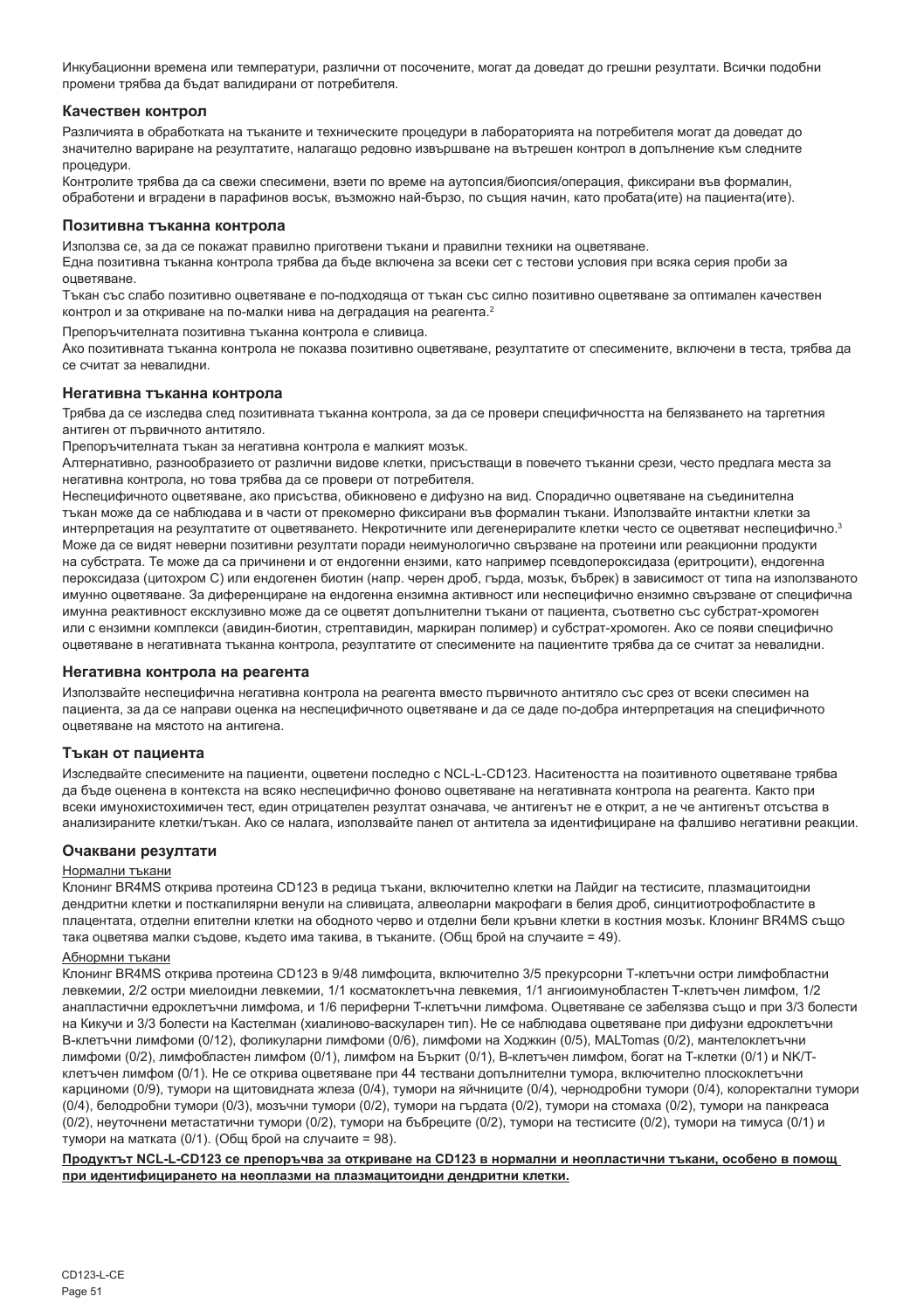### **Общи ограничения**

Имунохистохимията е многостъпков диагностичен процес, който се състои от специализирано обучение за избор на подходящи реагенти, избор на тъкани, фиксация и обработка, подготовка на IHC предметно стъкло и интерпретация на резултатите от оцветяването.

Тъканното оцветяване зависи от боравенето с тъканта и нейната обработка преди оцветяването. Неправилната фиксация, замразяване, размразяване, промиване, изсушаване, затопляне, срязване или контаминацията с други тъкани или течности може да причини поява на артефакти, блокиране на антителата или фалшиво отрицателни резултати. Несъответстващите резултати може да се дължат на вариации в методите на фиксация и вграждане или на присъща нерегулярност в тъканта.4 Прекомерното или непълно контраоцветяване може да попречи на правилната интерпретация на резултатите.

Клиничната интерпретация на всяко оцветяване или неговата липса следва да бъде допълнена от морфологични проучвания с помощта на подходящи контроли и трябва да се оценява в контекста на клиничната история на пациента и други диагностични изследвания от квалифициран патолог.

Антителата от Leica Biosystems Newcastle Ltd са предназначени за употреба, както е указано, върху замразени или вградени в парафин срези със специфични изисквания за фиксация. Възможно е да настъпи неочаквана антигенна експресия, особено при неоплазми. Клиничната интерпретация на всеки оцветен тъканен срез трябва да включва морфологичен анализ и оценката на подходящи контроли.

#### **Библиография – обща**

- 1. National Committee for Clinical Laboratory Standards (NCCLS). Protection of laboratory workers from infectious diseases transmitted by blood and tissue; proposed guideline. Villanova, P.A. 1991; 7(9). Order code M29–P.
- 2. Battifora H. Diagnostic uses of antibodies to keratins: a review and immunohistochemical comparison of seven monoclonal and three polyclonal antibodies. Progress in Surgical Pathology. 6:1–15. eds. Fenoglio–Preiser C, Wolff CM, Rilke F. Field & Wood, Inc., Philadelphia.
- 3. Nadji M, Morales AR. Immunoperoxidase, part I: the techniques and pitfalls. Laboratory Medicine. 1983; 14:767.
- 4. Omata M, Liew CT, Ashcavai M, Peters RL. Nonimmunologic binding of horseradish peroxidase to hepatitis B surface antigen: a possible source of error in immunohistochemistry. American Journal of Clinical Pathology. 1980; 73:626.
- 5. Garnache–Ottou F, Feuillard J and Saas P. Plasmacytoid dendritic cell leukaemia/lymphoma: towards a well defined entity? British Journal of Haematology. 2007; 136:539–548.
- 6. Moretti S, Lanza F and Dabusti M et al. CD123 (Interleukin 3 receptor α chain). Journal of Biological Regulators and Homeostatic Agents. 2001; 15:98–100.

#### **Изменения на предишно издание**

Концентрация на общ протеин.

#### **Дата на издаване**

01 Март 2019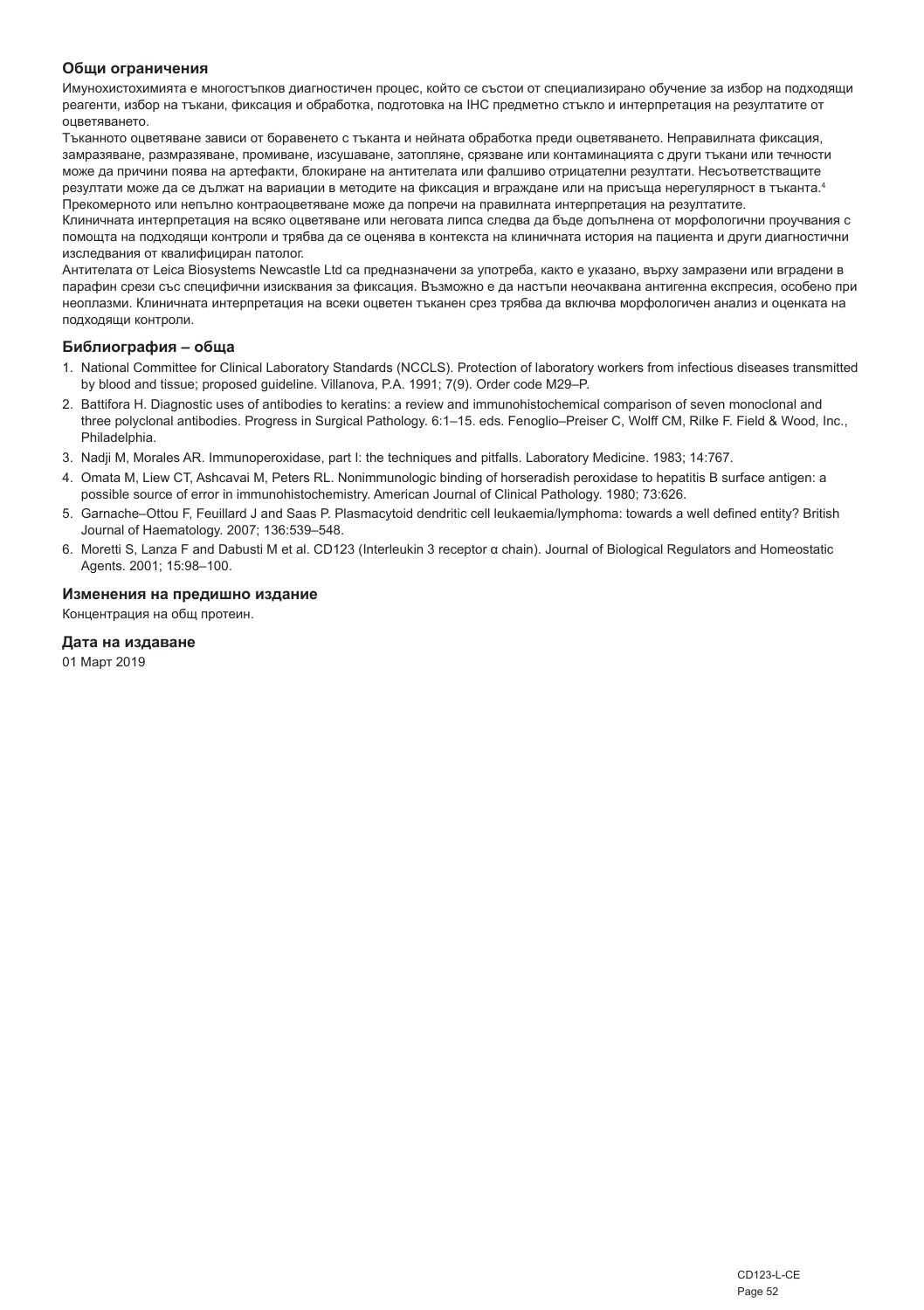# **Имунохистохимична методология за антитела NovocastraTM върху вградени в парафин тъкани, използвайки техниката за термично индуцирано извличане на епитоп.**

#### **Необходими, но непредоставени реагенти**

- 1. Стандартни разтворители, използвани с имунохистохимията.
- 2. 50 mM трометамин-буфериран физиологичен разтвор (TBS) pH 7,6.
- 3. Разтвор за извличане на епитоп (вж. C. Разтвори за извличане на епитоп).
- 4. Разредител за антитела, Novocastra IHC Diluent, RE7133.
- 5. Система за визуализация, Novolink<sup>®</sup>Polymer Detection Systems, RE7280–K (1250 теста), RE7150–K (500 теста), RE7140–K (250 теста) или RE7290–K (50 теста).
- 6. Микроскопски препарат използвайте според препоръките на производителя.

# **Необходимо, но непредоставено оборудване**

- 1. Инкубатор, настроен на температура 25℃.
- 2. Загряващ уред за извличане на епитоп: водна вана, изпарител, съд за загряване под налягане или друго лабораторно оборудване с контролирана температура.
- 3. Общо имунихистохимично лабораторно оборудване.

# **Разтвори за извличане на епитоп (вж. Препоръки за употреба за един от следните)**

| RE7113 Epitope Retrieval Solution pH 6 (x10 Concentrate) 1 L                 | Базиран на цитрат буфер, съдържащ повърхностно<br>активно вешество                                                                        |  |
|------------------------------------------------------------------------------|-------------------------------------------------------------------------------------------------------------------------------------------|--|
| RE7114 Epitope Retrieval Solution pH 6 (x10 Concentrate)<br>500 mL           |                                                                                                                                           |  |
| RE7115 Epitope Retrieval Solution pH 6 (готов за употреба)<br>1 L            |                                                                                                                                           |  |
| RE7116 Epitope Retrieval Solution pH 8 (x10 Concentrate) 1 L                 |                                                                                                                                           |  |
| RE7118 Epitope Retrieval Solution pH 8 (готов за употреба)<br>1 L            | Базиран на етилендиаминтетраоцетна киселина<br>буфер, съдържащ повърхностно активно вещество                                              |  |
| RE7119 Epitope Retrieval Solution pH 9 (x10 Concentrate) 1 L                 | Базиран на трометамин-буфериран физиологичен<br>разтвор/Етилендиаминтетраоцетна киселина буфер,<br>съдържащ повърхностно активно вещество |  |
| RE7122 Epitope Retrieval Solution pH 9 (готов за употреба)<br>1 <sub>L</sub> |                                                                                                                                           |  |

### **Методология**

#### **Преди прилагането на тази методология потребителите трябва да бъдат обучени за имунохистохимичните техники.**

Потребителите трябва да определят оптималните разтвори за антитела. Освен ако не е указано друго, всички стъпки се извършват при стайна температура (25 ° C).

#### Извличане на епитоп

Моля, следвайте инструкциите за употреба в Разтвори за извличане на епитоп RE7113, RE7114, RE7115, RE7116, RE7118, RE7119 или RE7122.

# Визуализация

Моля, следвайте инструкциите за употреба в Novolink Polymer Detection Systems, RE7280–K (1250 теста), RE7150–K (500 теста), RE7140–K (250 теста) или RE7290–K (50 теста).

#### **Изменения на предишно издание**

Не е приложимо

#### **Дата на издаване**

23 април 2008 г. (CEprotocol/HTAUT+Novolink).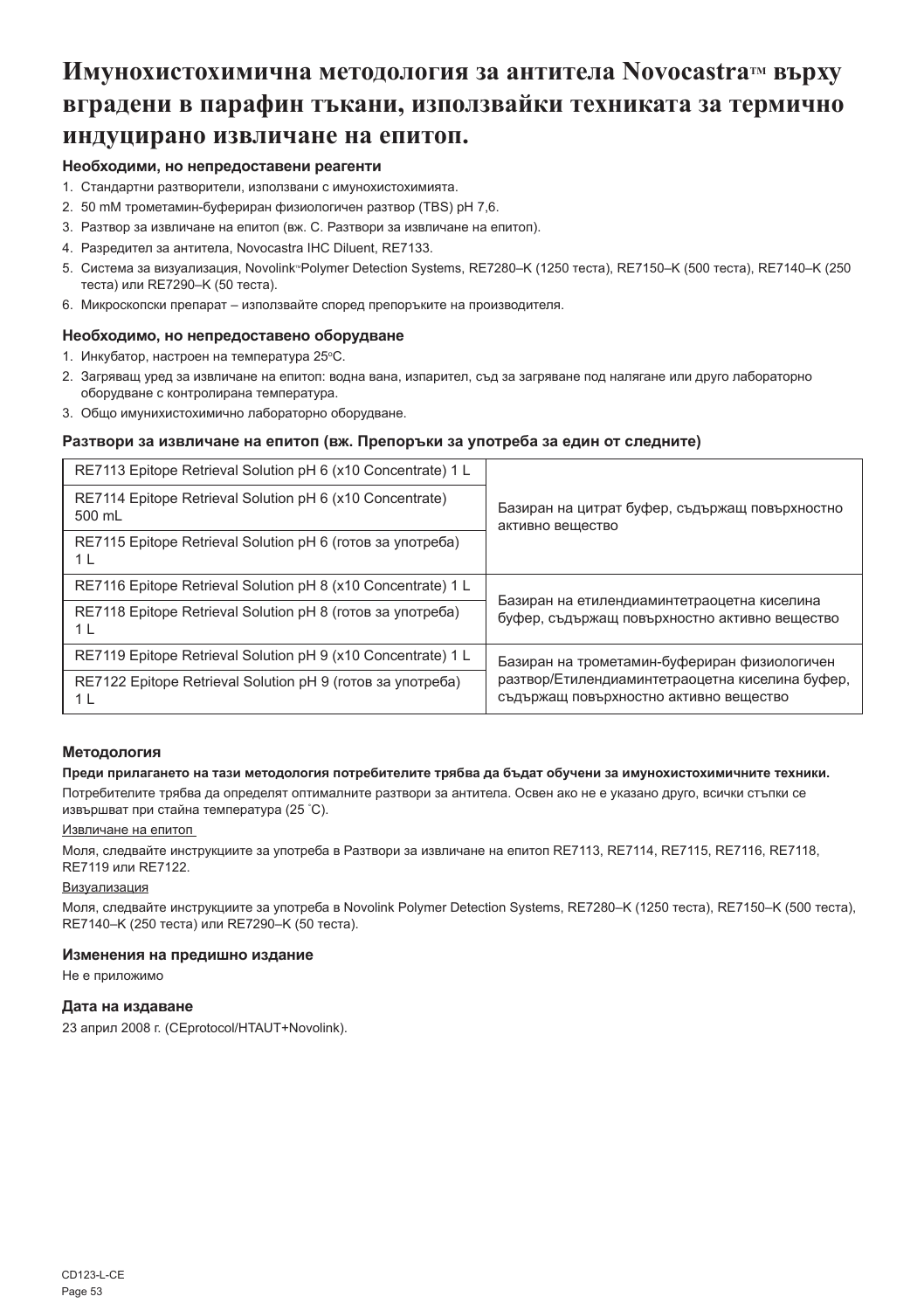# Novocastra™ folyékony egér monoklonális antitest **CD123**

# **Termékkód: NCL-L-CD123**

# **Alkalmazási terület**

#### *In vitro diagnosztikai használatra.*

Az NCL-L-CD123 a CD123 molekulák fénymikroszkóppal végzett kvalitatív azonosítására szolgál paraffinos metszetekben. Minden festődés meglétének vagy hiányának klinikai értelmezését morfológiai vizsgálatokkal és megfelelő kontrollokkal kell kiegészíteni, valamint az értékelést a beteg klinikai kórtörténete és egyéb diagnosztikai vizsgálatok figyelembevételével, képzett patológusnak kell elvégeznie.

# **Az eljárás elve**

Az immunhisztokémiai (immunohistochemical, IHC) megfestési technikák az antigén elleni specifikus antitest (elsődleges antitest), az elsődleges antitest elleni másodlagos antitest és egy enzim kromogén szubsztráttal alkotott komplexének egymás után következő alkalmazásán keresztül, közbeiktatott mosási lépések mellett lehetővé teszik az antigének megjelenítését. A kromogén enzimaktiválása látható reakcióterméket eredményez az antigén helyén. Ezután a minta kontrasztfesthető és lefedhető. Az eredmények fénymikroszkóp használatával értelmezhetők, majd segítségül használhatók a patofiziológiás folyamatok differenciáldiagnózisa során, amely folyamatok az esetek egy részében konkrét antigénhez kapcsolódnak.

# **Klón**

BR4MS

#### **Immunogén**

A humán CD123 molekula külső doménjében található, 101 aminosavból álló fragmentumnak megfelelő prokarióta eredetű rekombináns fehérje.

# **Specificitás**

Humán CD123.

### **A reagens összetétele**

Az NCL-L-CD123 egy tartósítószerként 15 mM nátrium-azidot tartalmazó folyékony szövetkultúra felülúszó.

# **Ig-osztály**

IgG2b

# **Összfehérje-koncentráció Total Protein**

A sarzsspecifikus összfehérje-koncentrációt lásd az üveg címkéjén.

# **Antitest-koncentráció**

Legalább 90 mg/l ELISA módszerrel meghatározva. A sarzsspecifikus Ig-koncentrációt lásd az üveg címkéjén.

#### **Felhasználási javaslatok**

Immunhisztokémia (lásd **Módszer**) paraffinos metszeteken. Javasolt hígítás: 1:100, 30 percen át, 25 °C-on. Hőindukált epitópfeltárás Epitope Retrieval Solution pH 9,0 (RE7119) alkalmazásával.

Megielenítés. Kövesse a Novolink™ Polymer Detection System RE7280–K (1250 teszt), RE7150–K (500 teszt), RE7140–K (250 teszt), illetve RE7290–K (50 teszt) használati útmutatóját.

#### **Tárolás és stabilitás**

2–8 °C-on tárolandó. Tilos fagyasztani. Felhasználás után azonnal tegye vissza 2–8 °C közötti hőmérsékletre. Ne használja az üveg címkéjén feltüntetett lejárati dátum után. A fentiekben előírtaktól eltérő tárolási feltételeket a felhasználónak ellenőriznie kell.

### **A minták előkészítése**

A javasolt fixálószer a paraffinba ágyazott szövetmetszeteknél 10%-os, semleges pufferolású formalin.

#### **Figyelmeztetések és óvintézkedések**

Ez a reagens a sejtkultúra felülúszójából készült. Mivel biológiai termék, kezelésekor észszerű körültekintéssel kell eljárni. A reagensben lévő nátrium-azid molaritása 15 mM. A nátrium-azidra vonatkozó anyagbiztonsági adatlapot (Material Safety Data Sheet, MSDS) igény esetén rendelkezésre bocsátjuk.

Minden potenciálisan toxikus összetevő ártalmatlanításával kapcsolatban kövesse a szövetségi, állami és helyi előírásokat. A mintákat fixálás előtt és után, valamint a velük érintkező összes anyagot fertőzések terjesztésére képes anyagként kell kezelni, és megfelelő körültekintéssel kell ártalmatlanítani.1 Soha ne pipettázza szájjal a reagenseket, továbbá kerülje a bőr és a nyálkahártyák érintkezését a reagensekkel és a mintákkal. Ha a reagensek vagy minták érzékeny területtel érintkeznek, bő vízzel mossa le az érintett területet. Forduljon orvoshoz.

Minimálisra kell csökkenteni a reagensek mikrobiális szennyeződését, különben megnövekedhet a nem specifikus festődés. A megadottaktól eltérő inkubációs idők és hőmérsékletek hibás eredményekhez vezethetnek. A felhasználónak minden ilyen jellegű változtatást validálnia kell.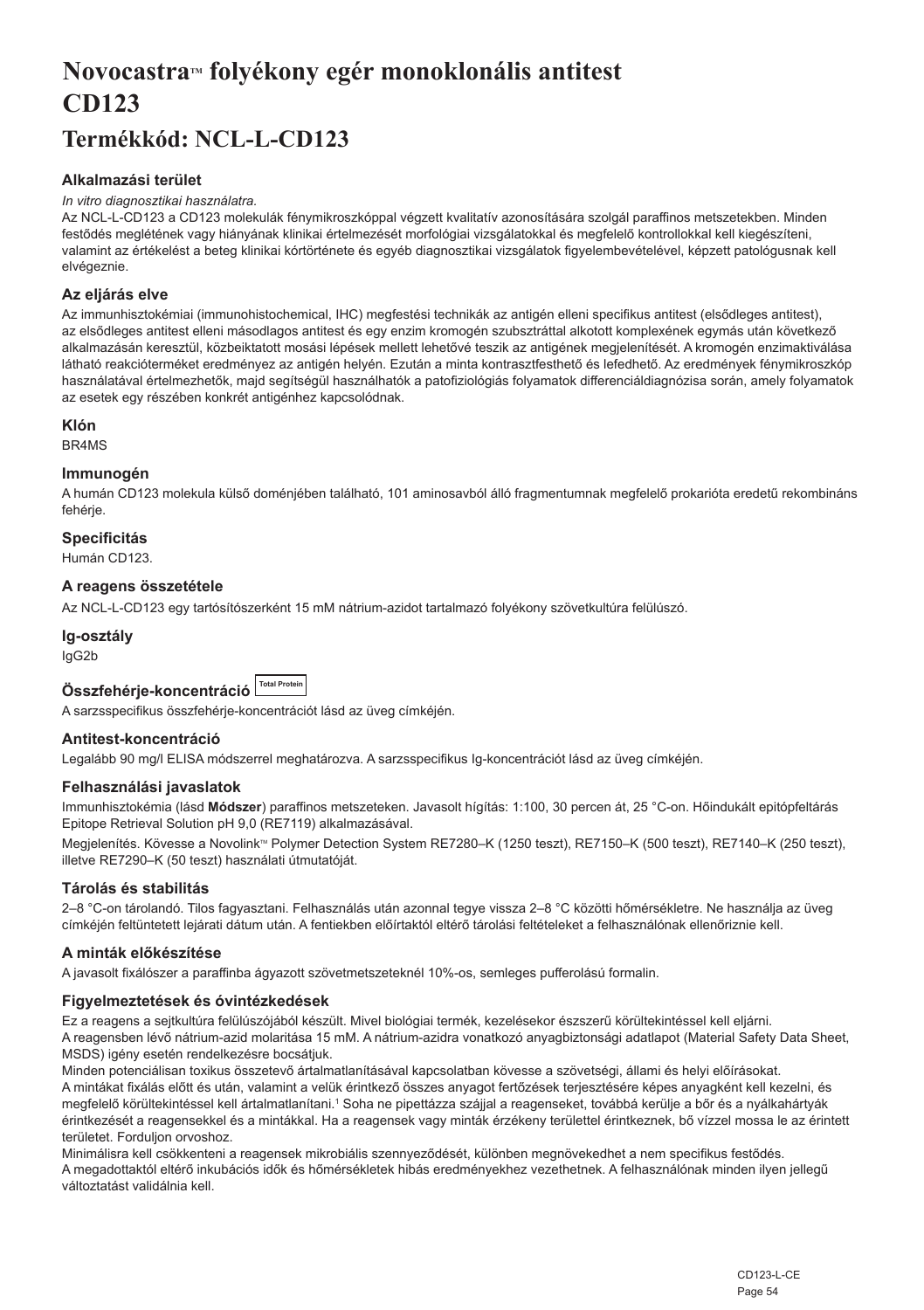# **Minőség-ellenőrzés**

A felhasználó laboratóriumában alkalmazott szövetfeldolgozási és technikai eljárások eltérései jelentős különbséget okozhatnak az eredményekben, ami az alábbi eljárásokon túl belső kontrollok rendszeres futtatását teszi szükségessé. Kontrollként friss boncolási/biopsziás/sebészeti mintákat kell használni, amelyeket a lehető leghamarabb a betegmintákkal megegyező módon kell formalinban fixálni, feldolgozni és paraffinviaszba ágyazni.

### **Pozitív szövetkontroll**

A megfelelő szövet-előkészítés és festési technikák ellenőrzésére használatos.

Minden tesztelési körülményegyüttes esetében és minden megfestési sorozatban kell alkalmazni egy pozitív szövetkontrollt. A gyengén pozitív festődésű szövet alkalmasabb az erősebben pozitív festődésű szövetnél az optimális minőség-ellenőrzéshez, valamint a kismértékű reagensbomlás észleléséhez.<sup>2</sup>

A javasolt pozitív kontrollszövet a tonsilla.

Ha a pozitív szövetkontroll nem mutat pozitív festődést, a vizsgált minták eredményeit érvénytelennek kell tekinteni.

#### **Negatív szövetkontroll**

A pozitív szövetkontroll után azért kell megvizsgálni, hogy a vizsgált antigén elsődleges antitest segítségével történő jelölésének specificitását ellenőrizni lehessen.

A javasolt negatív kontrollszövet a kisagy.

Ezenkívül a legtöbb szövetmetszetben jelen lévő különböző sejttípusok gyakran használhatók negatív kontrollként, de ezeket a felhasználónak kell ellenőriznie.

Ha van nem specifikus festődés, az rendszerint diffúz megjelenésű. A formalinban túlfixált szövetekből származó metszeteknél a kötőszövet szórványos festődése is megfigyelhető. A festési eredmények értelmezésére ép sejteket használjon. A nekrotizált vagy degenerálódott sejtek gyakran nem specifikusan festődnek meg.<sup>3</sup> A fehérjék vagy a szubsztrát reakciótermékeinek nem immunológiai kötődése miatt álpozitív eredmények jelentkezhetnek. Okozhatják ezt olyan endogén enzimek is, mint a pszeudoperoxidáz (eritrociták), endogén peroxidáz (citokróm C), illetve endogén biotin (pl. máj, mell, agy, vese), az alkalmazott immunmegfestés típusától függően. Az endogén enzim aktivitásának vagy az enzimek nem specifikus kötődésének a specifikus immunreakciótól való megkülönböztetésére további betegszövetek festhetők kizárólag szubsztrát–kromogén oldattal vagy enzimkomplexekkel (avidin-biotin, sztreptavidin, jelölt polimer) és szubsztrát–kromogénnel. Ha a negatív szövetkontroll specifikus festődést mutat, a betegminták eredményeit érvénytelennek kell tekinteni.

# **Negatív reagenskontroll**

A nem specifikus festődés kiértékeléséhez és az antigén helyén létrejövő specifikus festődés jobb értelmezéséhez minden betegminta esetén egy metszeten alkalmazzon az elsődleges antitest helyett nem specifikus negatív reagenskontrollt.

#### **Betegszövet**

Az NCL-L-CD123 reagenssel festett betegmintákat vizsgálja meg utolsóként. A pozitív festődés intenzitását a negatív reagenskontroll esetleges nem specifikus háttérfestődésének viszonylatában értékelje. Mint minden immunhisztokémiai vizsgálatnál, a negatív eredmény azt jelenti, hogy az antigén nem volt kimutatható, nem pedig azt, hogy az antigén nem volt jelen a vizsgált sejtekben/ szövetben. Szükség esetén az álnegatív reakciók azonosítására használjon antitestpanelt.

#### **Várható eredmények**

#### Normál szövetek

A BR4MS klón kimutatta a CD123 fehérjét különféle szövetekben, beleértve a here Leydig-sejtjeit, a plazmacitoid dendritikus sejteket és a tonsilla felszíni epiteliális venuláit, a tüdő alveoláris makrofágjait, a placenta szinciciotrofoblasztjait és esetenként a vastagbél hámsejtjeit, valamint a csontvelő fehérvérsejtjeit. A BR4MS klón megfestette továbbá a kis ereket a szövetekben, ha voltak. (Összesített esetszám = 49).

#### Kóros szövetek

A BR4MS klón kimutatta a CD123 fehérjét 9/48 limfómában, beleértve az alábbiakat: 3/5 prekurzor T-sejtes akut limfoblasztos leukémia, 2/2 akut mieloid leukémia, 1/1 hajas sejtes leukémia, 1/1 angioimmunoblasztos T-sejtes limfóma, 1/2 anaplasztikus nagysejtes limfóma és 1/6 perifériás T-sejtes limfóma. Festődés volt kimutatható továbbá 3/3 Kikuchi-kór és 3/3 Castleman-kór (hialin-vaszkuláris típus) esetében. Nem volt festődés megfigyelhető diffúz nagy B-sejtes limfómák (0/12), follikuláris limfómák (0/6), Hodgkin-limfómák (0/5), MALTómák (0/2), köpenysejtes limfómák (0/2), limfoblasztos limfóma (0/1), Burkitt-limfóma (0/1), T-sejt-gazdag B-sejtes limfóma (0/1) és NK/T-sejtes limfóma (0/1) esetében. Nem volt festődés megfigyelhető a további 44 vizsgált daganatban, részletezve: laphámsejtes karcinómák (0/9), pajzsmirigydaganatok (0/4), petefészek-daganatok (0/4), májdaganatok (0/4), kolorektális daganatok (0/4), tüdődaganatok (0/3), agydaganatok (0/2), emlődaganatok (0/2), gyomordaganatok (0/2), hasnyálmirigy-daganatok (0/2), közelebbről meg nem határozott metasztatikus daganatok (0/2), vesedaganatok (0/2), heredaganatok (0/2), csecsemőmirigy-daganatok (0/1) és méhdaganat (0/1). (Összesített esetszám = 98).

#### **Az NCL-L-CD123 a CD123 detektálására ajánlott normál és daganatos szövetekben, főként a plazmacitoid dendritikussejtes daganatok azonosításának elősegítésére.**

#### **Általános korlátozások**

Az immunhisztokémia több lépésből álló diagnosztikai folyamat, amely a következőket foglalja magában: speciális képzés alapján a megfelelő reagensek kiválasztása; a szövetek kiválasztása, fixálása és feldolgozása; az IHC tárgylemez előkészítése; és a festési eredmények értelmezése.

A szövet festődése függ a szövet festés előtti kezelésétől és feldolgozásától. A nem megfelelő fixálás, a fagyasztás, olvasztás, mosás, szárítás, melegítés, metszetkészítés, illetve a más szövetekkel vagy folyadékokkal történő szennyezés műtermékeket, az antitestek befogását, illetve álnegatív eredményeket okozhat. Ellentmondó eredményekhez vezethetnek a fixálási vagy beágyazási módszerek eltérései, illetve a szövet eredendő rendellenességei.4

A túlzott vagy hiányos kontrasztfestés ronthatja az eredmények megfelelő értelmezését.

Minden festődés meglétének vagy hiányának klinikai értelmezését morfológiai vizsgálatokkal és megfelelő kontrollokkal kell kiegészíteni, valamint az értékelést a beteg klinikai kórtörténete és egyéb diagnosztikai vizsgálatok figyelembevételével, képzett patológusnak kell elvégeznie.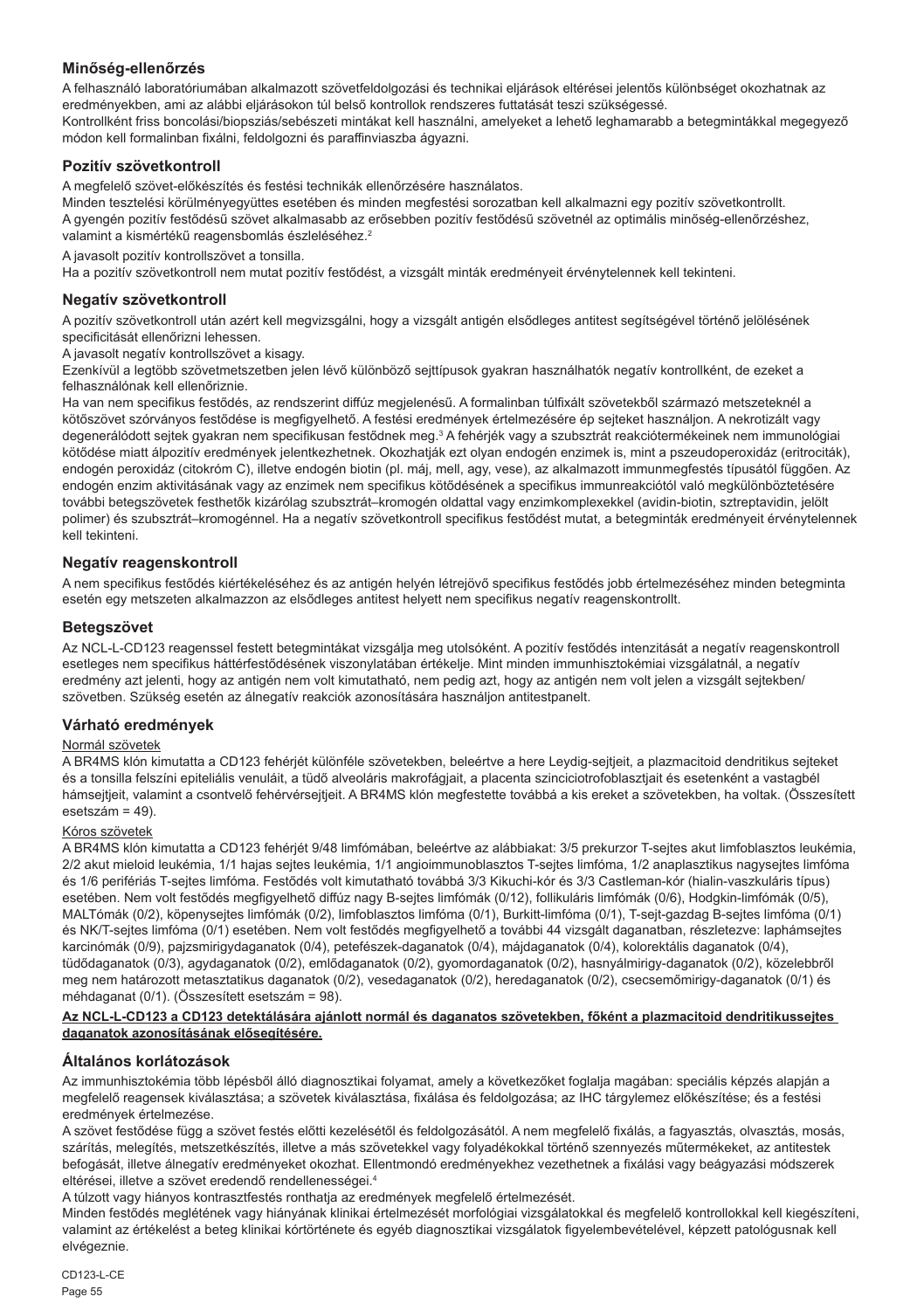A Leica Biosystems Newcastle Ltd által biztosított antitestek specifikus fixálási követelmények mellett, az utasításoknak megfelelően fagyasztott vagy paraffinba ágyazott metszeteken történő felhasználásra szolgálnak. Időnként váratlan antigén-expresszió fordulhat elő, különösen daganatok esetében. Bármely festett szövetmetszet klinikai értelmezéséhez morfológiai elemzést is kell végezni, és ki kell értékelni a megfelelő kontrollokat.

#### **Bibliográfia – általános**

- 1. National Committee for Clinical Laboratory Standards (NCCLS). Protection of laboratory workers from infectious diseases transmitted by blood and tissue; proposed guideline. Villanova, P.A. 1991; 7(9). Order code M29–P.
- 2. Battifora H. Diagnostic uses of antibodies to keratins: a review and immunohistochemical comparison of seven monoclonal and three polyclonal antibodies. Progress in Surgical Pathology. 6:1–15. eds. Fenoglio–Preiser C, Wolff CM, Rilke F. Field & Wood, Inc., Philadelphia.
- 3. Nadji M, Morales AR. Immunoperoxidase, part I: the techniques and pitfalls. Laboratory Medicine. 1983; 14:767.
- 4. Omata M, Liew CT, Ashcavai M, Peters RL. Nonimmunologic binding of horseradish peroxidase to hepatitis B surface antigen: a possible source of error in immunohistochemistry. American Journal of Clinical Pathology. 1980; 73:626.
- 5. Garnache–Ottou F, Feuillard J and Saas P. Plasmacytoid dendritic cell leukaemia/lymphoma: towards a well defined entity? British Journal of Haematology. 2007; 136:539–548.
- 6. Moretti S, Lanza F and Dabusti M et al. CD123 (Interleukin 3 receptor α chain). Journal of Biological Regulators and Homeostatic Agents. 2001; 15:98–100.

# **Módosítások az előző változathoz képest**

Összfehérje-koncentráció.

# **Kiadás dátuma**

01 március 2019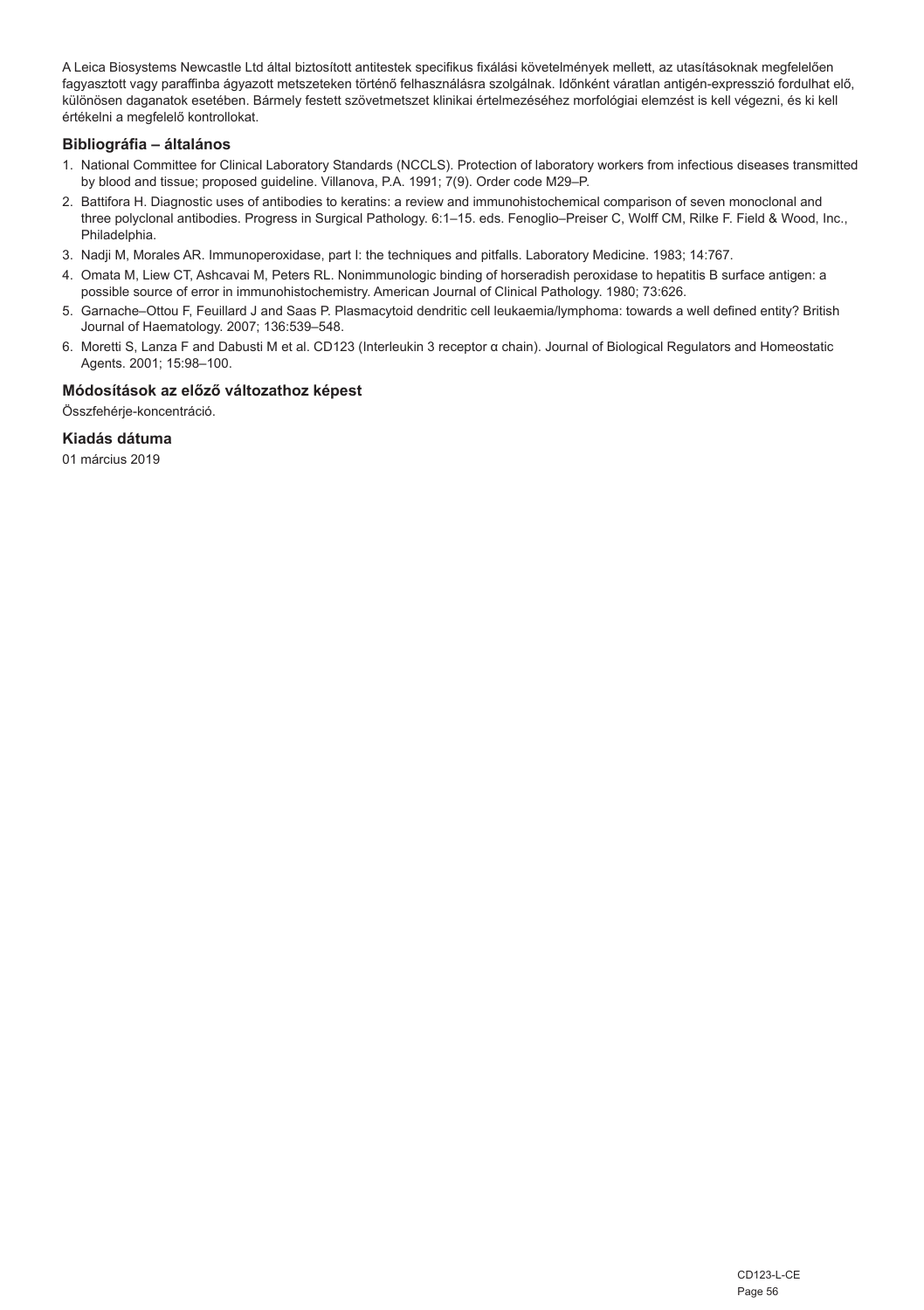# **A NovocastraTM antitestek paraffinba ágyazott szöveten történő felhasználásának immunhisztokémiai módszere hőindukált epitópfeltárással.**

# **Szükséges, de nem biztosított reagensek**

- 1. Az immunhisztokémiában alkalmazott standard oldószerek.
- 2. 50 mM tris-pufferelt sóoldat (Tris-buffered saline, TBS), pH 7,6.
- 3. Epitópfeltáró oldat (lásd C. Epitópfeltáró oldatok).
- 4. Antitesthígító, Novocastra IHC Diluent, RE7133.
- 5. Megjelenítő rendszer: Novolink™ Polymer Detection Systems, RE7280–K (1250 teszt), RE7150–K (500 teszt), RE7140–K (250 teszt), illetve RE7290–K (50 teszt).
- 6. Fedőanyag a gyártó javaslatának megfelelően használandó.

# **Szükséges, de nem biztosított felszerelés**

- 1. 25 °C-ra beállított inkubátor.
- 2. Melegítő készülék az epitópfeltáráshoz: vízfürdő, gőzölő, kukta vagy egyéb szabályozott hőmérsékletű laboratóriumi eszköz.
- 3. Általános immunhisztokémiai laboratóriumi felszerelés.

# **Epitópfeltáró oldatok (lásd Felhasználási javaslatok az adott oldat esetében)**

| RE7113 Epitope Retrieval Solution pH 6 (x10 Concentrate) 1 I       |                                                         |
|--------------------------------------------------------------------|---------------------------------------------------------|
| RE7114 Epitope Retrieval Solution pH 6 (x10 Concentrate)<br>500 mL | Felületaktív anyagot tartalmazó, citrátalapú puffer     |
| RE7115 Epitope Retrieval Solution pH 6 (Ready to Use) 1            |                                                         |
| RE7116 Epitope Retrieval Solution pH 8 (x10 Concentrate) 1 I       |                                                         |
| RE7118 Epitope Retrieval Solution pH 8 (Ready to Use) 1            | Felületaktív anyagot tartalmazó, EDTA-alapú puffer      |
| RE7119 Epitope Retrieval Solution pH 9 (x10 Concentrate) 1         | Felületaktív anyagot tartalmazó, tris/EDTA-alapú puffer |
| RE7122 Epitope Retrieval Solution pH 9 (Ready to Use) 1 I          |                                                         |

#### **Módszertan**

#### **A módszer végrehajtása előtt a felhasználóknak képzésben kell részesülniük az immunhisztokémiai módszerekkel kapcsolatban.**

A felhasználóknak kell meghatározniuk az optimális antitesthígításokat. Ha nincs másként feltüntetve, minden lépést szobahőmérsékleten (25 °C) kell végrehajtani.

#### Epitópfeltárás

Kövesse az RE7113, RE7114, RE7115, RE7116, RE7118, RE7119, illetve RE7122 számú epitópfeltáró oldatok használati útmutatóját.

#### Megjelenítés

Kövesse a Novolink Polymer Detection Systems, RE7280–K (1250 tests), RE7150–K (500 tests), RE7140–K (250 tests), illetve RE7290–K (50 tests) használati útmutatóját.

### **Előző kiadás módosításai**

Nem alkalmazható

# **Kiadás időpontja**

2008. április 23. (CE-protokoll/HTAUT+Novolink).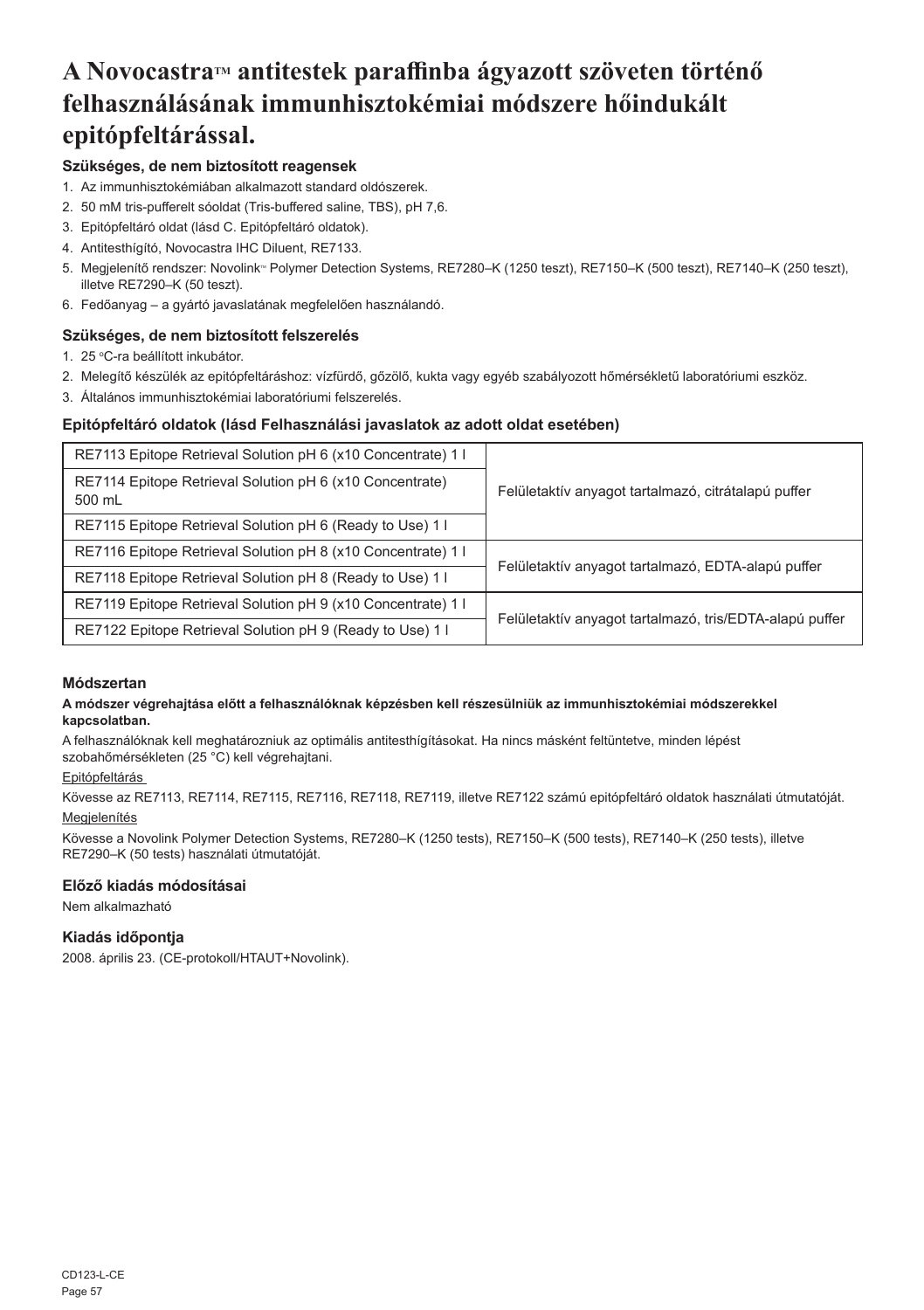# **NovocastraTM Anticorp monoclonal lichid de șoarece CD123**

# **Cod produs: NCL-L-CD123**

# **Utilizare prevăzută**

#### *Pentru diagnosticare in vitro.*

NCL-L-CD123 este destinat identificării calitative, prin intermediul microscopiei optice, a moleculelor de CD123 în secțiunile de parafină. Interpretarea clinică a oricărei colorări sau a absenței acesteia trebuie completată cu studii morfologice utilizând controale adecvate și trebuie evaluată în contextul antecedentelor clinice ale pacientului, precum și al altor teste de diagnosticare efectuate de către un patolog calificat.

#### **Principiul de procedură**

Tehnicile de colorare imunohistochimică (IHC) permit vizualizarea antigenilor prin aplicarea secvențială a unui anumit anticorp pe antigen (anticorp primar), a unui anticorp secundar pe anticorpul primar și a unui complex enzimatic cu un substrat cromogen, cu etape de spălare intercalate. Activarea enzimatică a cromogenului duce la un produs de reacție vizibil la locul aplicării antigenului. Specimenul poate fi apoi contracolorat și acoperit cu lamelă. Rezultatele sunt interpretate folosind un microscop optic și ajută la diagnosticul diferențial al proceselor patofiziologice, care pot sau nu să fie asociate cu un anumit antigen.

#### **Clonă**

BR4MS

#### **Imunogen**

Proteină recombinantă procariotică, corespunzând la 101 aminoacizi ai domeniului extern al moleculei CD123 umane.

#### **Specificitate**

CD123 uman.

#### **Compoziția reactivului**

NCL-L-CD123 este un supernatant de cultură tisulară liofilizat, care conține 15 mM azidă de sodiu drept conservant.

#### **Clasa Ig**

IgG2b

| Concentrație proteină totală Total Protein |  |
|--------------------------------------------|--|
|                                            |  |

Consultați eticheta flaconului pentru concentrația proteinelor totale specifică lotului.

#### **Concentrație anticorpi**

Mai mare sau egală cu 90 mg/L, asa cum este determinată prin ELISA. Consultati eticheta flaconului pentru concentratia Ig specifică lotului.

#### **Recomandări privind utilizarea**

lmunohistochimie (a se vedea **Metodologie**) pe secțiuni în parafină. Diluție sugerată: 1:100 timp de 30 de minute la 25 °C. Recuperarea indusă de căldură a epitopilor utilizând Soluție de recuperare a epitopilor pH 9,0 (RE7119).

Vizualizare. Urmați instrucțiunile de utilizare pentru Novolink™ Polymer Detection System RE7280–K (1250 teste), RE7150–K (500 teste), RE7140–K (250 teste) sau RE7290–K (50 teste).

#### **Depozitare și stabilitate**

A se depozita la 2–8 °C. A nu se congela. A se returna la 2–8 °C imediat după utilizare. A nu se utiliza după data expirării indicată pe eticheta flaconului. Alte condiții de depozitare decât cele specificate mai sus trebuie verificate de către utilizator.

#### **Pregătirea specimenului**

Fixativul recomandat este formalină tamponată neutru 10% pentru secțiunile de țesut încorporate în parafină.

#### **Avertismente și precauții**

Acest reactiv a fost pregătit din supernatantul culturii celulare. Întrucât este un produs biologic, trebuie să se acționeze cu prudență rezonabilă la manipularea sa.

Molaritatea azidei de sodiu din acest reactiv este 15 mM. Fișa tehnică de securitate a materialului (FTSM) referitoare la azida de sodiu este disponibilă la cerere.

Consultați reglementările naționale, județene sau locale pentru informații privind eliminarea la deșeuri a oricăror componente cu potențial toxic.

Specimenele, înainte și după fixare, precum și toate materialele expuse la acestea, trebuie manevrate ca și când ar avea potentialul de a transmite infecții și trebuie eliminate luând măsurile de precauție adecvate.1 Nu pipetați niciodată reactivii pe gură și evitați contactul reactivilor și specimenelor cu pielea și mucoasele. Dacă reactivii sau probele vin în contact cu suprafețele sensibile, spălați cu apă din abundență. Solicitați asistență medicală.

Reduceți la minim contaminarea microbiană a reactivilor, în caz contrar poate apărea o creștere a colorării nespecifice.

Timpii sau temperaturile de incubație care diferă de valorile specificate pot genera rezultate eronate. Orice astfel de modificări trebuie validate de către utilizator.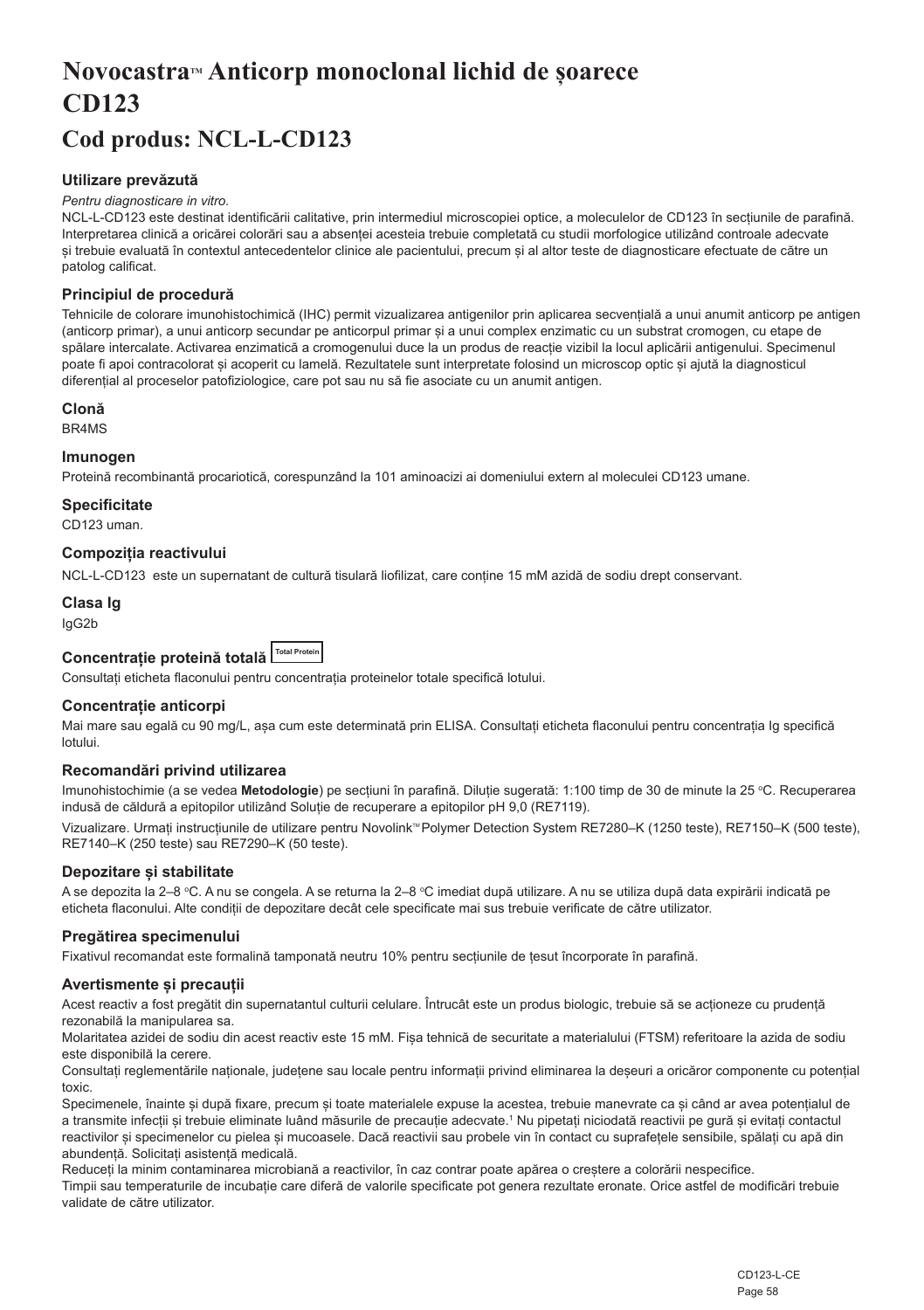# **Controlul calității**

Diferențele în ceea ce privește procesarea țesutului și procedurile tehnice în laboratorul utilizatorului pot cauza o variabilitate semnificativă a rezultatelor, necesitând efectuarea cu regularitate de controale interne, în plus față de următoarele proceduri. Probele de control trebuie să fie probe proaspete de autopsie/biopsie/chirurgicale, fixate în formalină, procesate și încorporate în ceară de parafină cât mai curând posibil și în aceeași manieră ca și probele pacientului.

# **Țesutul de control pozitiv**

Folosit pentru a indica țesuturile pregătite corect și tehnicile de colorare adecvate.

O probă de țesut de control pozitiv trebuie să fie inclusă pentru fiecare set de condiții de testare în fiecare etapă de colorare. Un țesut cu colorare pozitivă slabă este mai adecvat decât un țesut cu colorare pozitivă puternică în vederea unui control optim al calității și pentru a detecta nivelurile minore de degradare a reactivului.<sup>2</sup>

Țesutul de control pozitiv recomandat este de amigdale.

Dacă țesutul de control pozitiv nu demonstrează colorația pozitivă, rezultatele obținute cu acele probe de testare trebuie considerate nevalide.

# **Țesutul de control negativ**

Trebuie examinat după țesutul de control pozitiv pentru a verifica specificitatea informațiilor de etichetare ale antigenului țintă în funcție de anticorpul primar.

Țesutul de control negativ recomandat este cerebelul.

Ca alternativă, varietatea de tipuri diferite de celule prezente în majoritatea secțiunilor tisulare oferă frecvent locuri de control negativ, dar acest lucru trebuie verificat de către utilizator.

Colorația nespecifică, dacă este prezentă, are de obicei un aspect difuz. Colorația sporadică a țesutului conjunctiv poate fi observată, de asemenea, în secțiuni de țesuturi fixate în mod excesiv în formalină. Folosiți celule intacte pentru interpretarea rezultatelor de colorare. Celulele necrotice sau degenerate se colorează deseori într-un mod nespecific.<sup>3</sup> Se pot observa rezultate fals pozitive ca urmare a legării non-imunologice a proteinelor sau produșilor de reacție ai substratului. Acestea pot fi cauzate, de asemenea, de enzimele endogene precum pseudoperoxidaza (eritrocite), peroxidaza endogenă (citocromul C) sau biotina endogenă (de exemplu, ficat, sân, creier, rinichi), în funcție de tipul de imunocolorație folosit. Pentru a diferenția activitatea enzimelor endogene sau legarea nespecifică a enzimelor de imunoreactivitatea specifică, pot fi colorate țesuturi suplimentare de la pacient numai cu substrat-cromogen sau, respectiv, complexe enzimatice (avidină-biotină, streptavidină, polimer etichetat) și substrat-cromogen. În cazul în care colorația specifică are loc în țesutul de control negativ, rezultatele obținute pe probele pacientului trebuie să fie considerate nevalide.

# **Reactivul de control negativ**

Folosiți un reactiv de control negativ nespecific în locul anticorpului primar cu o parte din fiecare specimen a pacientului pentru a evalua colorația nespecifică și a permite o mai bună interpretare a colorației specifice la locul antigenului.

# **Țesutul pacientului**

Examinați specimenele pacientului colorate cu NCL-L-CD123 ultimele. Intensitatea colorației pozitive trebuie evaluată în contextul oricărei colorații de fond nespecifice a reactivului de control negativ. La fel ca în cazul oricărui test imunohistochimic, un rezultat negativ înseamnă că antigenul nu a fost detectat, și nu că antigenul a fost absent în celulele/țesuturile analizate. Dacă este necesar, folosiți un panel pentru anticorpi pentru identificarea reacțiilor fals negative.

#### **Rezultate așteptate**

#### Țesuturi normale

Clona BR4MS a detectat proteina CD123 într-o varietate de țesuturi incluzând celulele Leydig din testicul, celulele dendritice plasmacitoide și venulele endoteliale înalte ale amigdalei, macrofagele alveolare din plămân, sincitiotrofoblastele din placentă, ocazional în celulele epiteliale ale colonului și ocazional în leucocitele din măduva osoasă. Clona BR4MS a colorat de asemenea vasele micidin țesuturi, acolo unde sunt prezente. (Numărul total al cazurilor = 49).

#### Țesuturi anormale

Clona BR4MS a detectat proteina CD123 în 9/48 limfoame, incluzând 3/5 leucemii acute limfoblastice cu celule T precursoare, 2/2 leucemii acute mieloide, 1/1 leucemie cu celule păroase, 1/1 limfom angioimunoblastic cu celule T, 1/2 limfoame anaplastice cu celule mari și 1/6 limfoame periferice cu celule T. A fost de asemenea detectată colorare în 3/3 boala lui Kikuchi și 3/3 boala lui Castleman (tip vascular hialin). Nu s-a observat vreo colorare în limfoame difuze cu celule B mari (0/12), limfoame foliculare (0/6), limfoame Hodgkin (0/5), limfoame MALT (0/2), limfoame cu celule de manta (0/2), limfom limfoblastic (0/1), limfom Burkitt (0/1), limfom cu celule B bogat în celule T (0/1) și limfom cu celule NK/T (0/1). Nu a fost detectată vreo colorare în 44 de alte tumori testate, incluzând carcinoame cu celule scuamoase (0/9), tumori tiroidiene (0/4), tumori ovariene (0/4), tumori hepatice (0/4), tumori colorectale (0/4), tumori pulmonare (0/3), tumori cerebrale (0/2), tumori mamare (0/2), tumori ale stomacului (0/2), tumori pancreatice (0/2), tumori metastatice nespecificate (0/2), tumori renale (0/2), tumori testiculare (0/2), tumoare a timusului (0/1) și o tumoare uterină (0/1). (Numărul total al cazurilor = 98).

#### **NCL-L-CD123 este recomandat pentru detectarea CD123 în țesuturi normale și neoplazice, în special pentru a ajuta la identificarea neoplasmelor cu celule dendritice plasmacitoide.**

#### **Limitări generale**

Imunohistochimia este un proces de diagnostic cu mai multe etape, care constă din instruirea specializată în ceea ce privește alegerea reactivilor adecvați; alegerea, fixarea și procesarea țesutului; prepararea lamei IHC; și interpretarea rezultatelor de colorare. Colorarea tisulară depinde de manipularea și procesarea țesutului înainte de colorare. Fixarea, congelarea, dezghețarea, spălarea, uscarea, încălzirea, secționarea necorespunzătoare sau contaminarea cu alte țesuturi ori fluide pot cauza artefacte, captura anticorpilor sau rezultate fals negative. Rezultatele inconsecvente pot fi atribuite diferentelor în ceea ce privește metodele de fixare și încorporare. ori neregularităților inerente ale țesutului.4

Contracolorația excesivă sau incompletă poate compromite interpretarea adecvată a rezultatelor.

Interpretarea clinică a oricărei colorări sau a absenței acesteia trebuie completată cu studii morfologice utilizând controale adecvate și trebuie evaluată în contextul antecedentelor clinice ale pacientului, precum și al altor teste de diagnosticare efectuate de către un patolog calificat.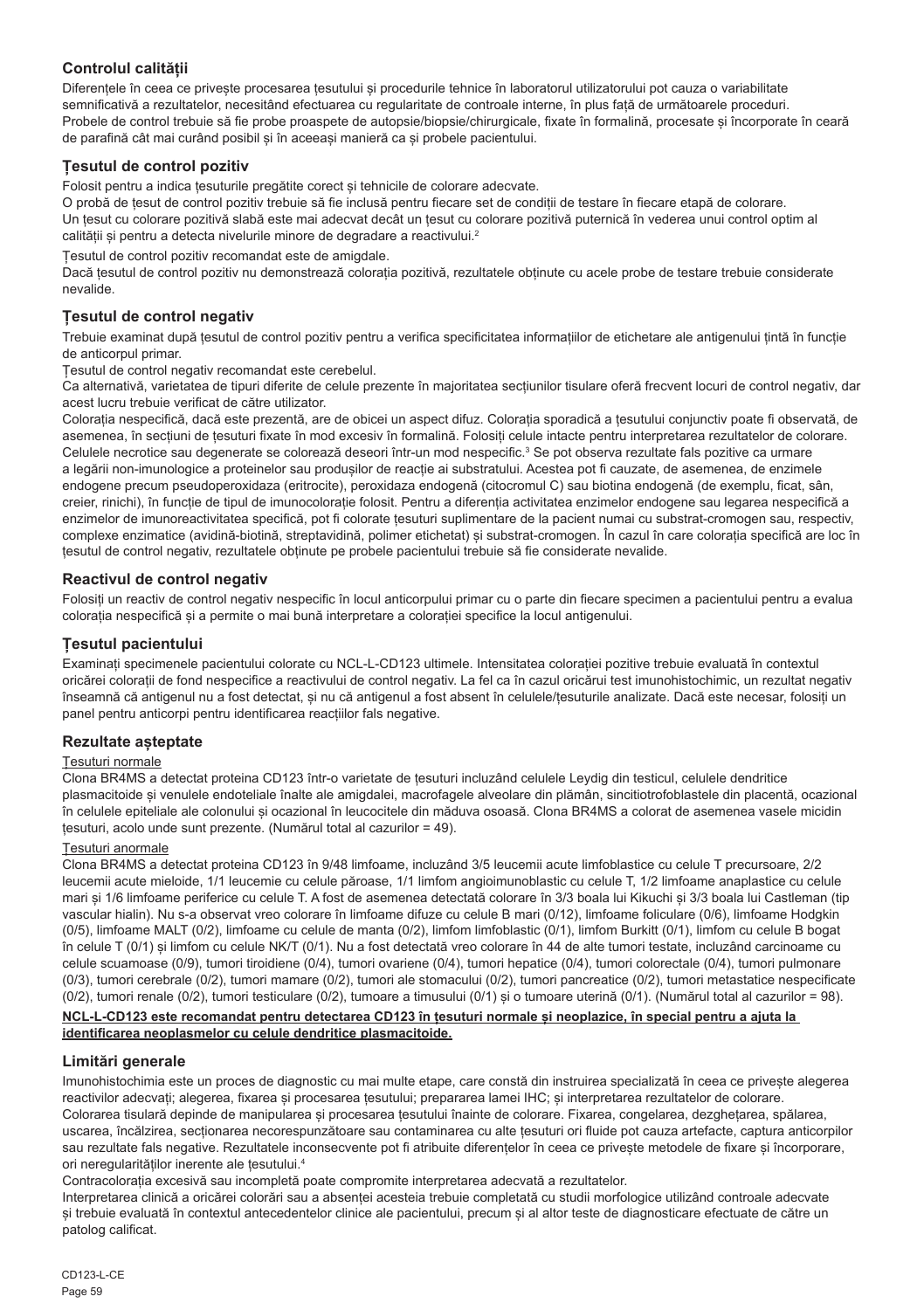Anticorpii de la Leica Biosystems Newcastle Ltd sunt destinați utilizării, conform indicațiilor, fie pe secțiuni congelate, fie pe secțiuni încorporate în parafină cu cerințe de fixare specifice. Poate apărea exprimarea neașteptată a antigenului, în special în neoplasme. Interpretarea clinică a oricărei secțiuni tisulare colorate trebuie să includă analiza morfologică și evaluarea probelor de control adecvate.

#### **Bibliografie - General**

- 1. National Committee for Clinical Laboratory Standards (NCCLS). Protection of laboratory workers from infectious diseases transmitted by blood and tissue; proposed guideline. Villanova, P.A. 1991; 7(9). Order code M29–P.
- 2. Battifora H. Diagnostic uses of antibodies to keratins: a review and immunohistochemical comparison of seven monoclonal and three polyclonal antibodies. Progress in Surgical Pathology. 6:1–15. eds. Fenoglio–Preiser C, Wolff CM, Rilke F. Field & Wood, Inc., Philadelphia.
- 3. Nadji M, Morales AR. Immunoperoxidase, part I: the techniques and pitfalls. Laboratory Medicine. 1983; 14:767.
- 4. Omata M, Liew CT, Ashcavai M, Peters RL. Nonimmunologic binding of horseradish peroxidase to hepatitis B surface antigen: a possible source of error in immunohistochemistry. American Journal of Clinical Pathology. 1980; 73:626.
- 5. Garnache–Ottou F, Feuillard J and Saas P. Plasmacytoid dendritic cell leukaemia/lymphoma: towards a well defined entity? British Journal of Haematology. 2007; 136:539–548.
- 6. Moretti S, Lanza F and Dabusti M et al. CD123 (Interleukin 3 receptor α chain). Journal of Biological Regulators and Homeostatic Agents. 2001; 15:98–100.

# **Amendamente la ediția anterioară**

Concentrație proteină totală

# **Data publicării**

01 martie 2019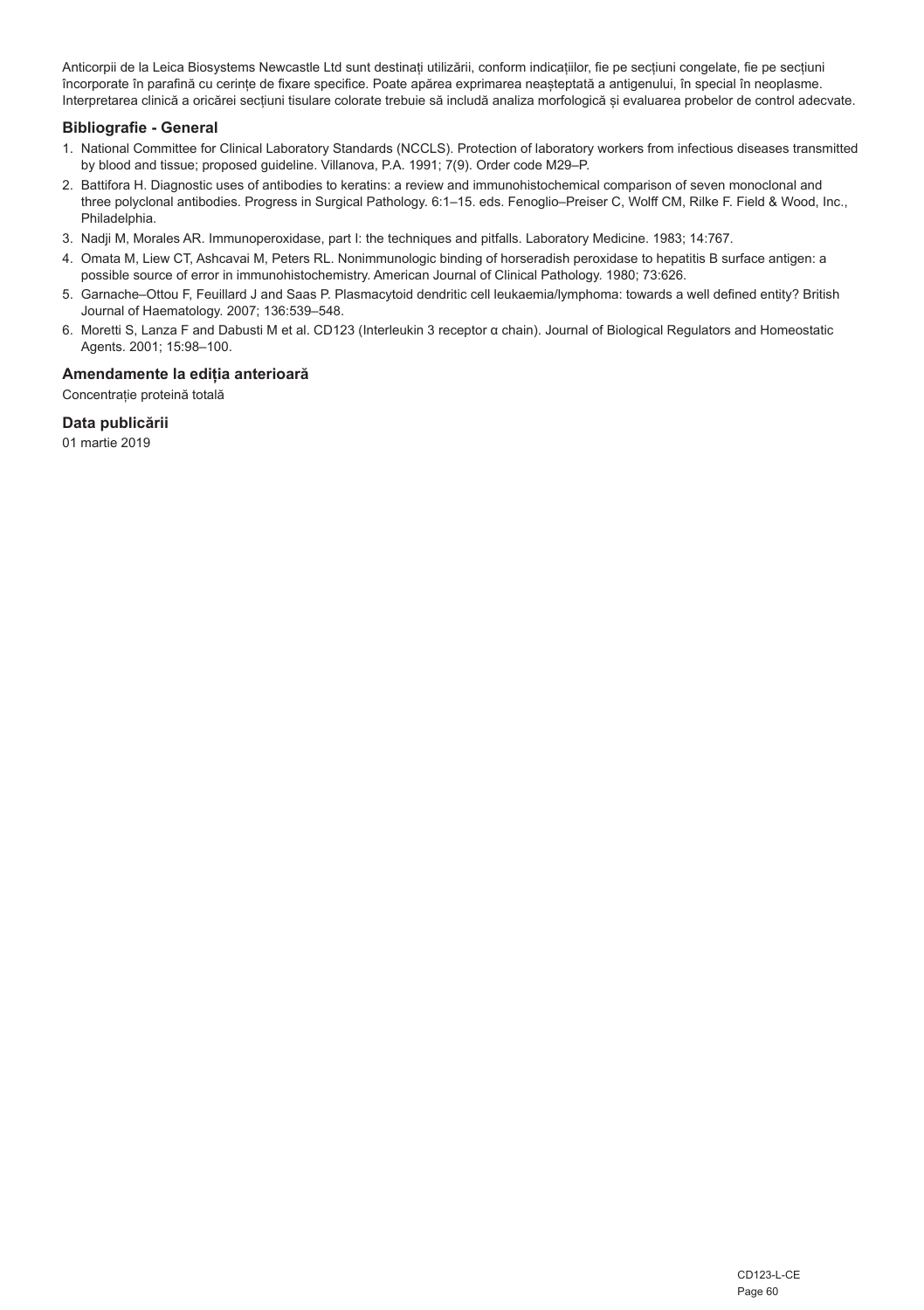# **Metodologie imunohistochimică pentru Anticorpi NovocastraTM pe țesut încorporat în parafină utilizând tehnica de recuperare indusă de căldură a epitopilor.**

# **Reactivi necesari care nu sunt însă furnizați**

- 1. Solvenți standard folosiți în imunohistochimie.
- 2. soluție salină tamponată cu trometamină (SSTT) 50 mM, pH 7,6.
- 3. Soluție de recuperare a epitopilor (a se vedea C. Soluții de recuperare a epitopilor).
- 4. Diluant pentru anticorpi, Novocastra IHC Diluent, RE7133.
- 5. Sistem de vizualizare, Novolink "Polymer Detection Systems, RE7280–K (1250 teste), RE7150–K (500 teste), RE7140–K (250 teste) sau RE7290–K (50 teste).
- 6. Mediu de montare a se utiliza conform recomandărilor producătorului.

# **Echipamente necesare care nu sunt însă furnizate**

- 1. Incubator setat la 25 °C.
- 2. Dispozitiv de încălzire pentru recuperarea epitopilor: baie de apă, vas de aburi, vas sub presiune sau alte echipamente de laborator cu temperatură controlată.
- 3. Echipament de laborator general pentru imunohistochimie.

# **Soluții de recuperare a epitopilor (a se vedea Recomandări de utilizare pentru una din următoarele)**

| RE7113 Epitope Retrieval Solution pH 6 (x10 Concentrate) 1 L       | Solutie tampon bazată pe citrat continând surfactant                |  |
|--------------------------------------------------------------------|---------------------------------------------------------------------|--|
| RE7114 Epitope Retrieval Solution pH 6 (x10 Concentrate)<br>500 mL |                                                                     |  |
| RE7115 Epitope Retrieval Solution pH 6 (Ready to Use) 1 L          |                                                                     |  |
| RE7116 Epitope Retrieval Solution pH 8 (x10 Concentrate) 1 L       |                                                                     |  |
| RE7118 Epitope Retrieval Solution pH 8 (Ready to Use) 1 L          | Soluție tampon bazată pe EDTA conținând surfactant                  |  |
| RE7119 Epitope Retrieval Solution pH 9 (x10 Concentrate) 1 L       | Solutie tampon bazată pe Trometamină/EDTA conti-<br>nând surfactant |  |
| RE7122 Epitope Retrieval Solution pH 9 (Ready to Use) 1 L          |                                                                     |  |

#### **Metodologie**

#### **Înainte de a aplica această metodologie, utilizatorii trebuie să fie instruiți în ceea ce privește tehnicile imunohistochimice.**

Utilizatorii trebuie să stabilească diluțiile optime în funcție de anticorpi. Dacă nu se indică altfel, toate etapele se efectuează la temperatura camerei (25 °C).

# Recuperarea epitopilor

Urmați instrucțiunile de utilizare pentru Soluții de recuperare a epitopilor, RE7113, RE7114, RE7115, RE7116, RE7118, RE7119 sau RE7122.

#### Vizualizare

Urmați instrucțiunilor de utilizare pentru Novolink Polymer Detection Systems, RE7280–K (1250 teste), RE7150–K (500 teste), RE7140–K (250 teste) sau RE7290–K (50 teste).

# **Amendamente la ediția anterioară**

Nu este cazul

### **Data publicării**

23 aprilie 2008 (CEprotocol/HTAUT+Novolink).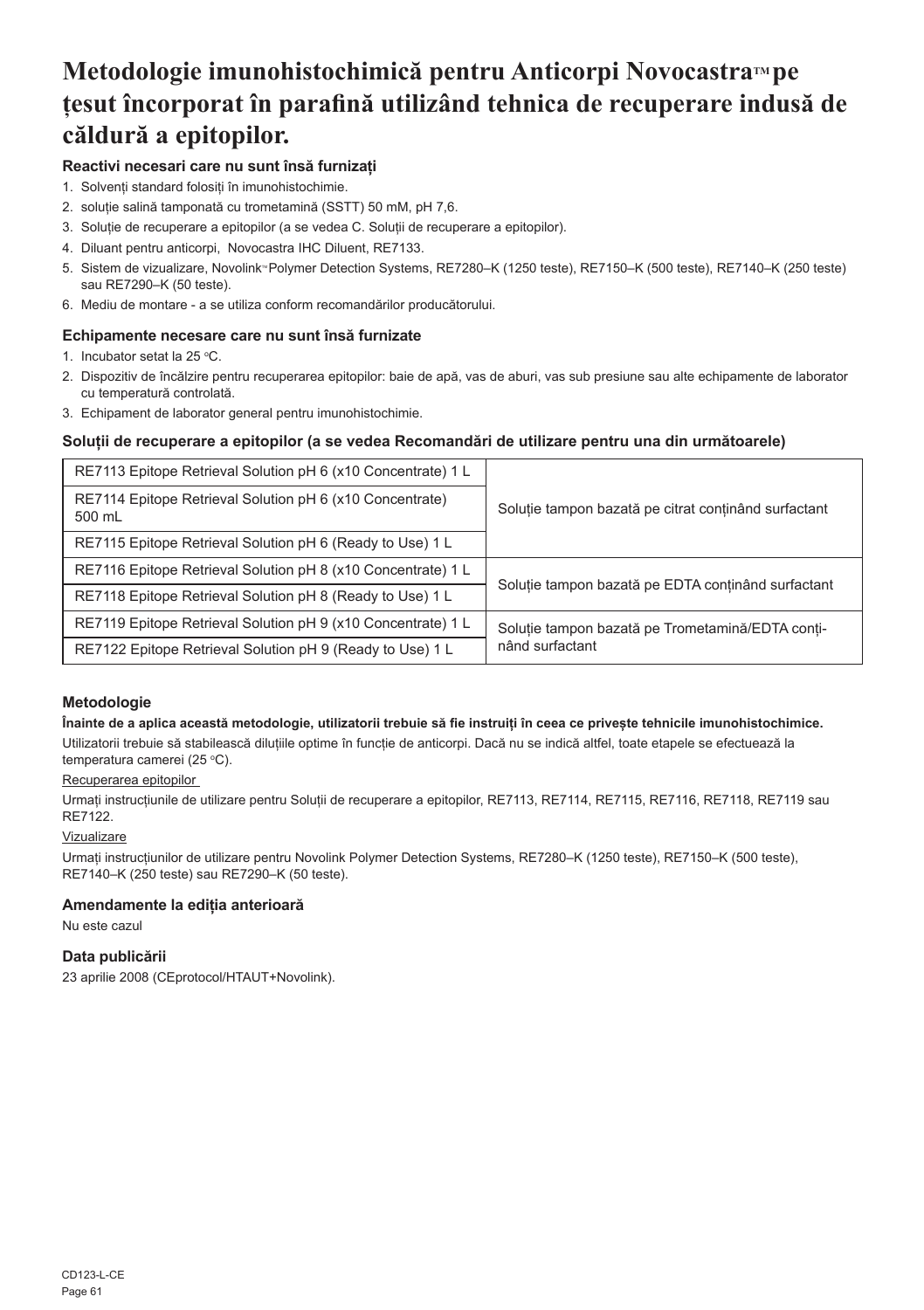# **Жидкая форма моноклональных антител мыши Novocastra CD123**

# **Код продукта: NCL-L-CD123**

#### **Назначение**

#### *Для диагностики in vitro*

Препарат NCL-L-CD123 предназначен для качественного определения молекул CD123 в парафиновых срезах методом световой микроскопии. Клиническая интерпретация любого окрашивания или его отсутствия должна быть дополнена морфологическими исследованиями с надлежащими контролями и должна быть оценена квалифицированным патологом с учетом анамнеза пациента и других диагностических тестов.

#### **Принцип метода**

Иммуногистохимические (ИГХ) методы окрашивания позволяют визуализировать антигены путем последовательного связывания специфического антитела с антигеном (первичное антитело), вторичного антитела с первичным антителом и ферментного комплекса с хромогенным субстратом. Между этими этапами выполняется промежуточная промывка. Ферментная активация хромогена приводит к образованию видимого продукта реакции в месте расположения антигена. После этого образцы можно подвергать контрастному окрашиванию и заключить под покровную пленку. Интерпретацию результатов выполняют под световым микроскопом и используют для дифференциальной диагностики патофизиологических процессов, которые могут быть связаны или не связаны с конкретным антигеном.

#### **Клон**

BR4MS

#### **Иммуноген**

Рекомбинантный белок из прокариотических клеток, соответствующий 101 аминокислотам внешнего домена CD123-молекулы человека.

#### **Специфичность**

Человеческие антитела CD123 (Human CD123).

#### **Состав реактива**

NCL-L-CD123 является супернатантом жидкой культуры тканей, который в качестве консерванта содержит азид натрия в концентрации 15 мМ.

#### **Класс иммуноглобулинов**

IgG2b

# **Общая концентрация белка Total Protein**

Общая концентрация белка в каждой партии указана на этикетке флакона.

#### **Концентрация антитела**

Не менее 90 мг/л при измерении методом ИФА. Концентрация иммуноглобулина, соответствующая данной серии, указана на этикетке флакона.

#### **Рекомендации по применению**

Иммуногистохимия парафиновых срезов (смотрите **Методология)**). Рекомендуемое разведение: 1: 100 в течение 30 минут при температуре 25 °C. Тепловая демаскировка эпитопа (Heat Induced Epitope Retrieval) с использованием раствора для демаскирования эпитопов (Epitope Retrieval Solution), pH 9,0 (RE7119).

Визуализация. Пожалуйста, следуйте инструкциям по использованию систем для визуализации Novolink™ Polymer Detection Systems, RE7280–K (1250 исследований), RE7150–K (500 исследований), RE7140–K (250 исследований) или RE7290–K (50 исследований).

#### **Хранение и стабильность**

Хранить при температуре 2–8 °C. Не замораживать. После использования незамедлительно вернуть на хранение при температуре 2–8 ° C. Не использовать после указанной на этикетке флакона даты истечения срока годности. Условия хранения, отличающиеся от указанных выше, должны быть проверены пользователем.

#### **Подготовка образцов**

Для подготовки залитых в парафин срезов тканей рекомендуется фиксация в 10 % нейтральном забуференном формалине.

#### **Предупреждения и меры предосторожности**

Этот реактив был изготовлен из супернатанта культуры клеток. При обращении с этим продуктом, как и с другими биологическими продуктами, следует соблюдать разумную осторожность.

Молярность азида натрия в данном реактиве составляет 15 мМ. Паспорт безопасности химической продукции, составленный на азид натрия, предоставляется по запросу.

По вопросам утилизации любых возможно токсических компонентов выполняйте требования федеральных, региональных или местных нормативных документов.

С образцами (до и после фиксации) и всеми материалами, которые находятся под их воздействием, следует обращаться как со способными к передаче инфекции и утилизировать, соблюдая соответствующие меры предосторожности.1 Никогда не набирайте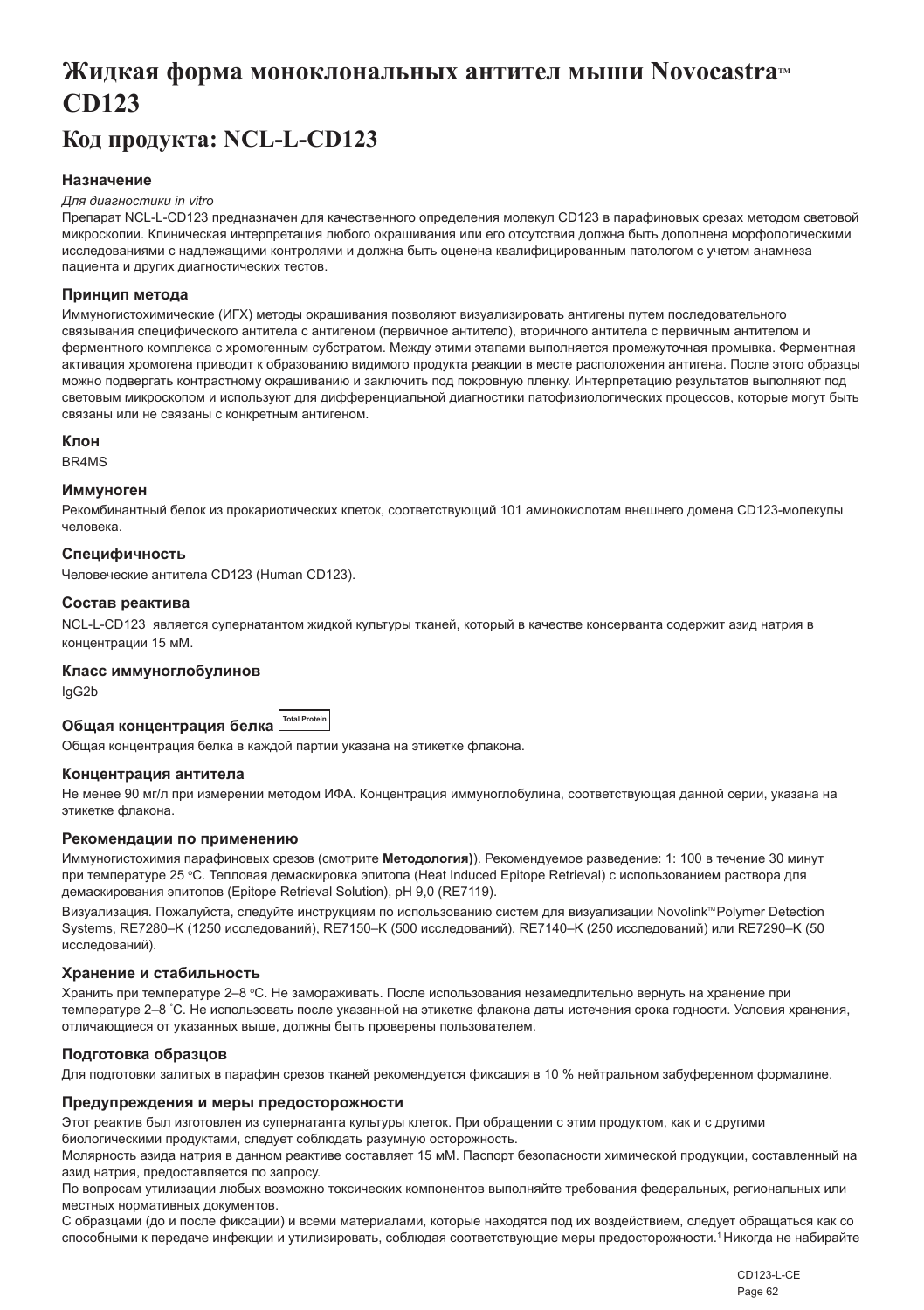реактивы в пипетку ртом и не допускайте контакта реактивов и образцов с кожей и слизистыми оболочками. В случае контакта реактивов или образцов с чувствительными зонами промойте их большим количеством воды. Обратитесь за медицинской помощью.

Минимизируйте микробную контаминацию реактивов, чтобы не усилить неспецифическое окрашивание. Инкубация при сроках и температурах, отличных от указанных в инструкции, может дать ошибочные результаты. Любые подобные изменения должны быть валидированы пользователем.

#### **Контроль качества**

Различия в методах обработки тканей и технических процедурах, выполняемых в лаборатории пользователя, могут привести к существенной вариабельности результатов, в связи с чем требуется регулярное выполнение внутрилабораторных контролей в дополнение к указанным ниже процедурам.

В качестве контролей следует использовать свежие образцы, полученные при аутопсии, биопсии или хирургических вмешательствах, фиксированные формалином, обработанные и насколько возможно быстро залитые в парафин/воск таким же способом, как были подготовлены образцы ткани, взятой у пациента.

#### **Положительный контроль ткани**

Применяется для проверки правильности подготовки тканей и методов окрашивания.

В каждый набор условий теста при каждом цикле окрашивания следует включать один срез ткани для положительного контроля. Для оптимального контроля качества и обнаружения незначительных уровней деградации реактива более подходит ткань со слабым положительным окрашиванием, чем ткань с сильным положительным окрашиванием.<sup>2</sup>

В качестве положительного контроля рекомендуется использовать ткань миндалин.

При отсутствии положительного окрашивания ткани, использующейся в качестве положительного контроля, результаты, полученные с исследуемыми образцами, считаются недействительными.

#### **Отрицательный контроль ткани**

Этот тест необходимо выполнять после положительного контроля ткани для проверки специфичности мечения целевого антигена первичным антителом.

В качестве отрицательного контроля рекомендуется ткань мозжечка.

Кроме того, разнообразные типы клеток для отрицательного контроля можно часто найти в большинстве срезов тканей, однако такие препараты должны быть проверены пользователем.

Неспецифическое окрашивание, если оно присутствует, обычно выглядит диффузным. В срезах тканей, избыточно фиксированных формалином, можно также иногда увидеть окрашивание соединительной ткани. Для интерпретации результатов окрашивания используйте интактные клетки. Что касается некротических или разрушенных клеток, часто можно наблюдать неспецифическое окрашивание.<sup>3</sup> Связывание белков или продуктов реакции субстрата, происходящее неиммунным способом, может привести к ложноположительным результатам. Такие же результаты могут быть связаны с эндогенными ферментами, например псевдопероксидазой (в эритроцитах), эндогенной пероксидазой (цитохром C) или эндогенным биотином (например, в печени, молочной железе, головном мозге или почке) в зависимости от типа использованного иммунного окрашивания. Чтобы отличить активность эндогенных ферментов или неспецифическое связывание ферментов от специфической иммунореактивности, можно выполнить окрашивание дополнительных тканей пациента исключительно хромогенным субстратом или ферментными комплексами (авидин-биотин, стрептавидин, меченый полимер) и хромогенным субстратом соответственно. При наличии специфического окрашивания в отрицательном контроле ткани результаты исследования полученных у пациентов образцов считаются недействительными.

#### **Отрицательный контроль реактива**

Для оценки неспецифического окрашивания и лучшей интерпретации специфического окрашивания в области связывания антигена, исследуя срезы каждого образца, взятого у пациента, вместо первичных антител используйте реактив, служащий в качестве неспецифического отрицательного контроля.

#### **Ткань, полученная у пациента**

Исследуйте образцы взятой у пациента ткани, которые окрашены с помощью NCL-L-CD123, в последнюю очередь. Интенсивность положительного окрашивания следует оценивать с учетом любого неспецифического фонового окрашивания отрицательного контроля реактива. Как и при любом иммуногистохимическом исследовании, отрицательный результат означает необнаружение антигена, но не его отсутствие в исследованных клетках или ткани. Если необходимо, для идентификации ложноотрицательных реакций используйте панель антител.

#### **Ожидаемые результаты**

#### Нормальные ткани

Клон BR4MS обнаружил белок CD123 в различных тканях, включая клетки Лейдига в яичках, плазмацитоидные дендритные клетки и наружные эндотелиальные венулы миндалины, альвеолярные макрофаги легкого, синцитиальные трофобласты плаценты, отдельные эпителиальные клетки толстого кишечника и отдельные белые кровяные тельца костного мозга. Клон BR4MS также окрасил малые сосуды в тканях, где они имеются. (Общее число исследованных образцов = 49).

#### Патологически измененные ткани

Клон BR4MS обнаружил белок CD123 в 9/48 случаев лимфомы, включая 3/5 случаев Т-клеточного лимфобластного лейкоза из клеток-предшественников, 2/2 случаев острого миелоидного лейкоза, 1/1 случая волосатоклеточного лейкоза, 1/1 случая ангиоиммунобластной Т-клеточной лимфомы, 1/2 случаев анапластической крупноклеточной лимфомы и 1/6 случаев периферийной T-клеточной лимфомы. Окрашивание также наблюдалось в 3/3 случаев болезни Кикучи и 3/3 случаев болезни Кастлемена (синдром гиалиновых мембран сосудистого типа). Окрашивания не наблюдалось при диффузной В-лимфоцитарной крупноклеточной лимфоме (0/12), фолликулярной лимфоме (0/6), лимфоме Ходжкина (0/5), MALT-лимфоме (0/2), лимфоме клеток мантийной зоны (0/2), лимфобластной лимфоме (0/1), лимфоме Беркитта (0/1), богатой T-клетками B-клеточной лимфоме (0/1) и NK/T-клеточной лимфоме (0/1). Окрашивания не было обнаружено при исследовании 44 дополнительных опухолей, включая плоскоклеточную карциному (0/9), опухоли щитовидной железы (0/4), опухоли яичников (0/4), опухоли печени (0/4), колоректальные опухоли (0/4), опухоли легких (0/3), опухоли мозга (0/2), опухоли молочной железы (0/2), опухоли желудка (0/2),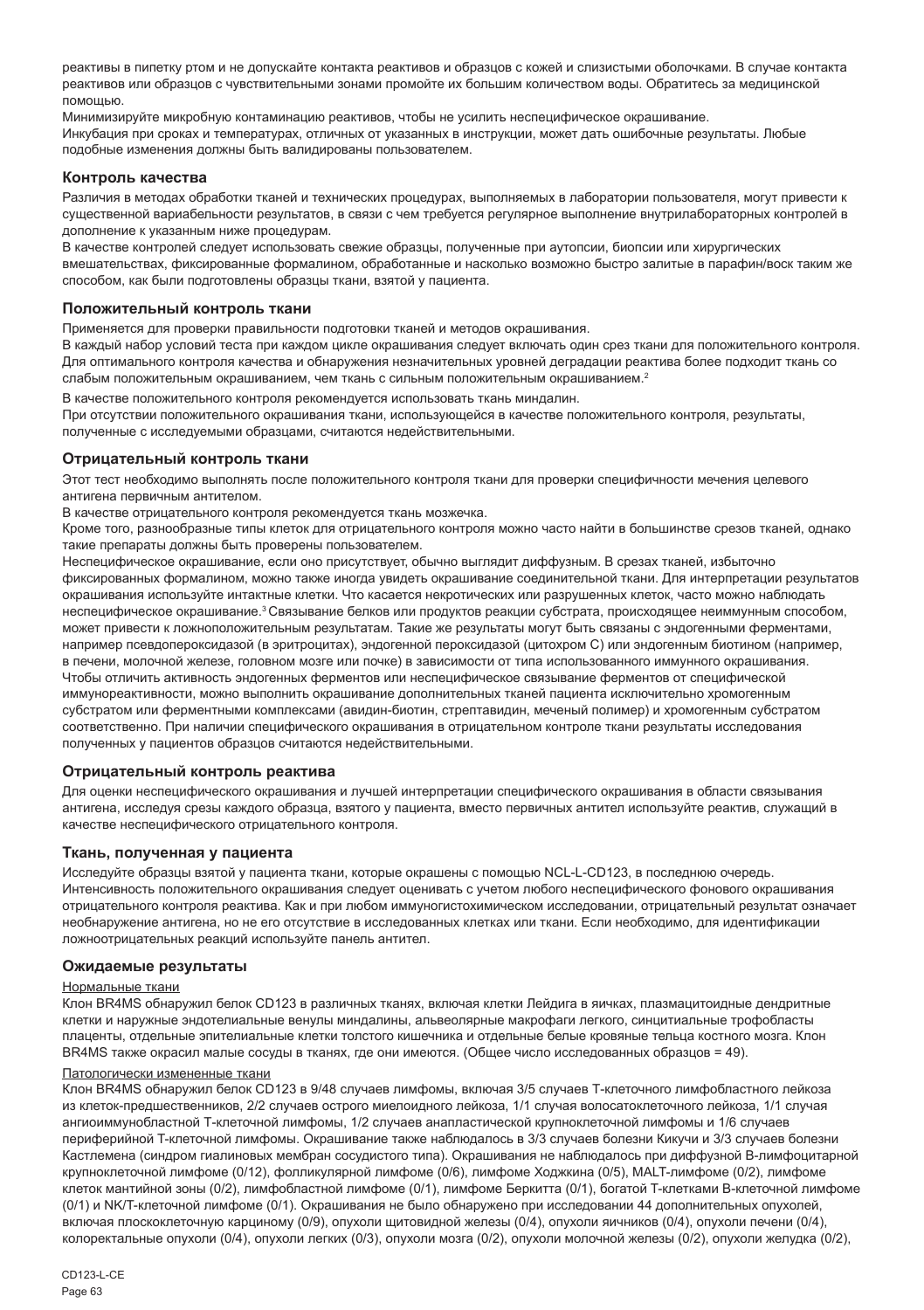опухоли поджелудочной железы (0/2), неуточненные метастатические опухоли (0/2), опухоли почек (0/2), опухоли яичек (0/2), опухоли вилочковой железы (0/1) и опухоли матки (0/1). (Общее число исследованных образцов = 98).

**NCL-L-CD123 рекомендуется использовать для обнаружения CD123 в здоровых и пораженных опухолью тканях,** в частности для облегчения идентификации новообразований из плазмоцитоидных дендритных клеток.

#### **Общие ограничения**

Иммуногистохимическое исследование является многостадийным диагностическим процессом, требующим специальных навыков в выборе надлежащих реактивов; выборе, фиксации и обработке тканей; приготовлении среза с ИГХ препаратом; интерпретации результатов окрашивания.

Окрашивание тканей зависит от обращения с тканями и их обработкой перед окрашиванием. Неправильные процедуры фиксации, замораживания, оттаивания, промывки, сушки, нагрева, приготовления срезов, а также загрязнение другими тканями или жидкостями могут приводить к артефактам, захвату антител или ложноотрицательным результатам. Противоречивые результаты могут быть обусловлены различиями методов фиксации и заливки препарата или присущей тканям внутренней неравномерностью структуры.4

Чрезмерное или неполное контрастирование может негативно отразиться на точности интерпретации результатов. Клиническая интерпретация любого окрашивания или его отсутствия должна быть дополнена морфологическими исследованиями с надлежащими контролями и должна быть оценена квалифицированным патологом с учетом анамнеза пациента и других диагностических тестов.

Изготовленные компанией Leica Biosystems Newcastle Ltd антитела предназначены, как указано выше, для применения на замороженных или залитых в парафин срезах и требуют выполнения конкретных требований по фиксации. Возможна непредвиденная экспрессия антигена, особенно в опухолях. Клиническая интерпретация любого окрашенного среза ткани должна включать морфологический анализ и оценку соответствующих контролей.

#### **Библиография — общая**

- 1. National Committee for Clinical Laboratory Standards (NCCLS). Protection of laboratory workers from infectious diseases transmitted by blood and tissue; proposed guideline. Villanova, P.A. 1991; 7(9). Order code M29–P.
- 2. Battifora H. Diagnostic uses of antibodies to keratins: a review and immunohistochemical comparison of seven monoclonal and three polyclonal antibodies. Progress in Surgical Pathology. 6:1–15. eds. Fenoglio–Preiser C, Wolff CM, Rilke F. Field & Wood, Inc., Philadelphia.
- 3. Nadji M, Morales AR. Immunoperoxidase, part I: the techniques and pitfalls. Laboratory Medicine. 1983; 14:767.
- 4. Omata M, Liew CT, Ashcavai M, Peters RL. Nonimmunologic binding of horseradish peroxidase to hepatitis B surface antigen: a possible source of error in immunohistochemistry. American Journal of Clinical Pathology. 1980; 73:626.
- 5. Garnache–Ottou F, Feuillard J and Saas P. Plasmacytoid dendritic cell leukaemia/lymphoma: towards a well defined entity? British Journal of Haematology. 2007; 136:539–548.
- 6. Moretti S, Lanza F and Dabusti M et al. CD123 (Interleukin 3 receptor α chain). Journal of Biological Regulators and Homeostatic Agents. 2001; 15:98–100.

#### **Дополнения к предыдущему выпуску**

Суммарная концентрация белка.

# **Дата выпуска**

01 Март 2019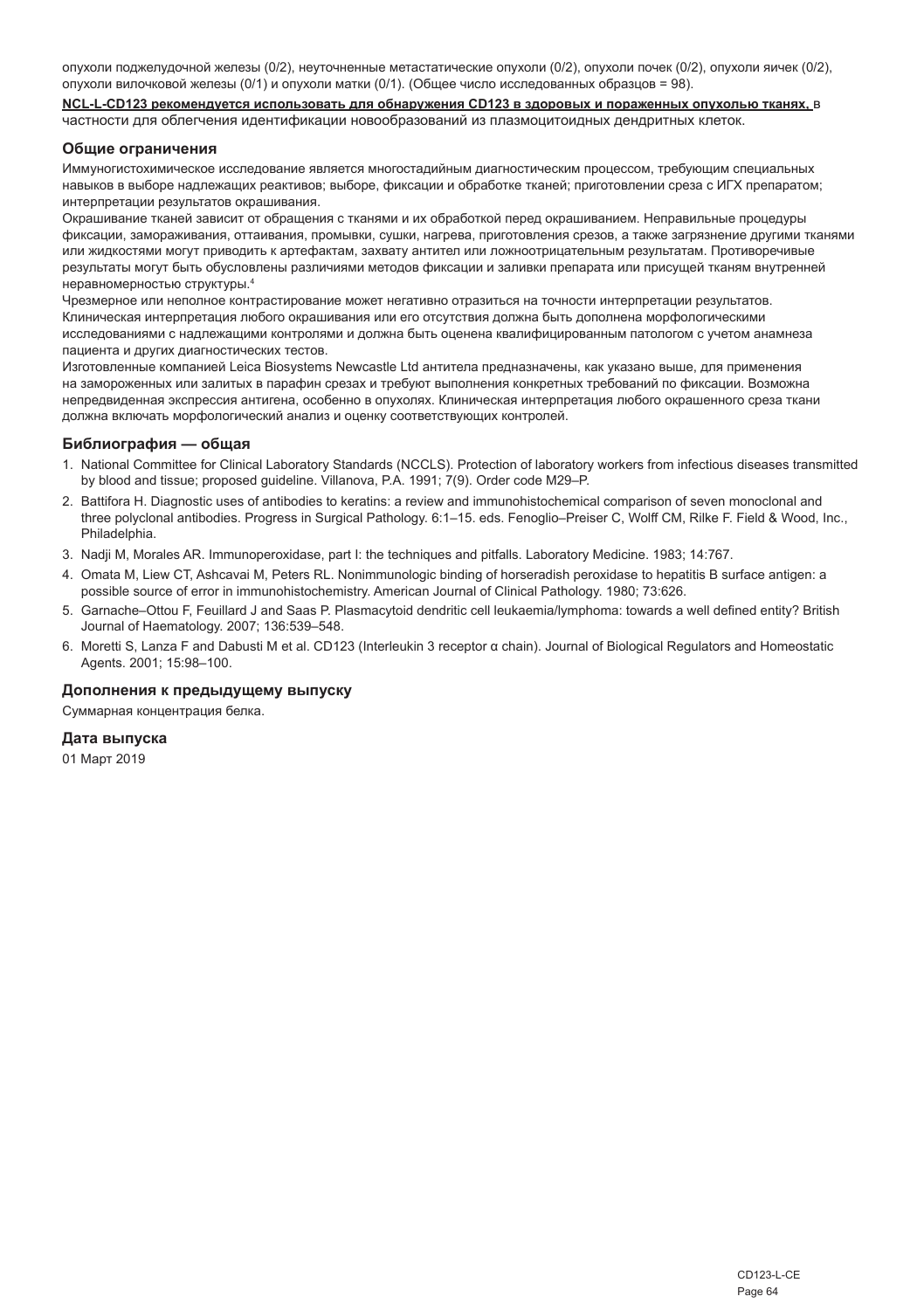# **Методика иммуногистохимического исследования антител NovocastraTM в залитых в парафин тканях с использованием технологии тепловой демаскировки эпитопа.**

# **Необходимые реактивы, не входящие в комплект поставки**

- 1. Стандартные растворители, использующиеся в иммуногистохимических исследованиях.
- 2. 50 мМ трис-буферный солевой раствор (TBS), pH 7,6.
- 3. Раствор для демаскирования эпитопов (смотрите раздел «Растворы для демаскирования эпитопов»).
- 4. Разбавитель антител, Novocastra IHC Diluent, RE7133.
- 5. Система визуализации, предназначенная для детекции полимеров, Novolink® Polymer Detection Systems, RE7280–K (1250 исследований), RE7150–K (500 исследований), RE7140–K (250 исследований) или RE7290–K (50 исследований).
- 6. Среда для заливки препаратов: используйте в соответствии с рекомендациями производителя.

#### **Необходимое оборудование, не входящее в комплект поставки**

- 1. Инкубатор, установленный на 25 °C.
- 2. Устройства для нагревания, использующиеся при демаскировании антигенов: водяная баня, паогенератор, скороварка или иное лабораторное оборудование, снабженное регулятором температуры.
- 3. Стандартное лабораторное оборудование для иммуногистохимических исследований.

#### **Растворы для демаскировки эпитопов (см. рекомендации по использованию одного из следующих)**

| Раствор для демаскирования эпитопов RE7113 Epitope<br>Retrieval Solution, pH 6, (10-кратный концентрат), 1 л              | Буфер на основе лимонный кислоты, содержащий<br>сурфактант |
|---------------------------------------------------------------------------------------------------------------------------|------------------------------------------------------------|
| Раствор для демаскирования эпитопов RE7114 Epitope<br>Retrieval Solution, pH 6, (10-кратный концентрат), 500 мл           |                                                            |
| Раствор для демаскирования эпитопов RE7115 Epitope<br>Retrieval Solution, pH 6, (готовый к использованию реактив),<br>1л  |                                                            |
| Раствор для демаскирования эпитопов RE7116 Epitope<br>Retrieval Solution, pH 8, (10-кратный концентрат), 1 л              | Буфер на основе EDTA, содержащий сурфактант                |
| Раствор для демаскирования эпитопов RE7118 Epitope<br>Retrieval Solution, pH 8, (готовый к использованию реактив),<br>1 л |                                                            |
| Раствор для демаскирования эпитопов RE7119 Epitope<br>Retrieval Solution, pH 9, (10-кратный концентрат), 1 л              | Буфер на основе EDTA / Трис, содержащий сур-<br>фактант    |
| Раствор для демаскирования эпитопов RE7122 Epitope<br>Retrieval Solution, pH 9, (готовый к использованию реактив),<br>1 л |                                                            |

#### **Методика**

#### **Прежде чем применять эту методику, пользователи должны научиться проводить иммуногистохимические исследования.**

Пользователи должны определить оптимальные разведения препаратов антител. Если не указано иное, выполняйте все этапы при комнатной температуре (25 ° C).

#### Демаскирование эпитопа

Пожалуйста, следуйте инструкциям по использованию растворов для демаскирования эпитопов RE7113, RE7114, RE7115, RE7116, RE7118, RE7119 или RE7122.

#### Визуализация

Пожалуйста, следуйте инструкциям по использованию систем визуализации Novolink Polymer Detection Systems, RE7280–K (1250 исследований), RE7150–K (500 исследований), RE7140–K (250 исследований) или RE7290–K (50 исследований).

### **Дополнения к предыдущему выпуску**

не применимо

#### **Дата выпуска**

23 апреля 2008 г. (CEprotocol/HTAUT+Novolink).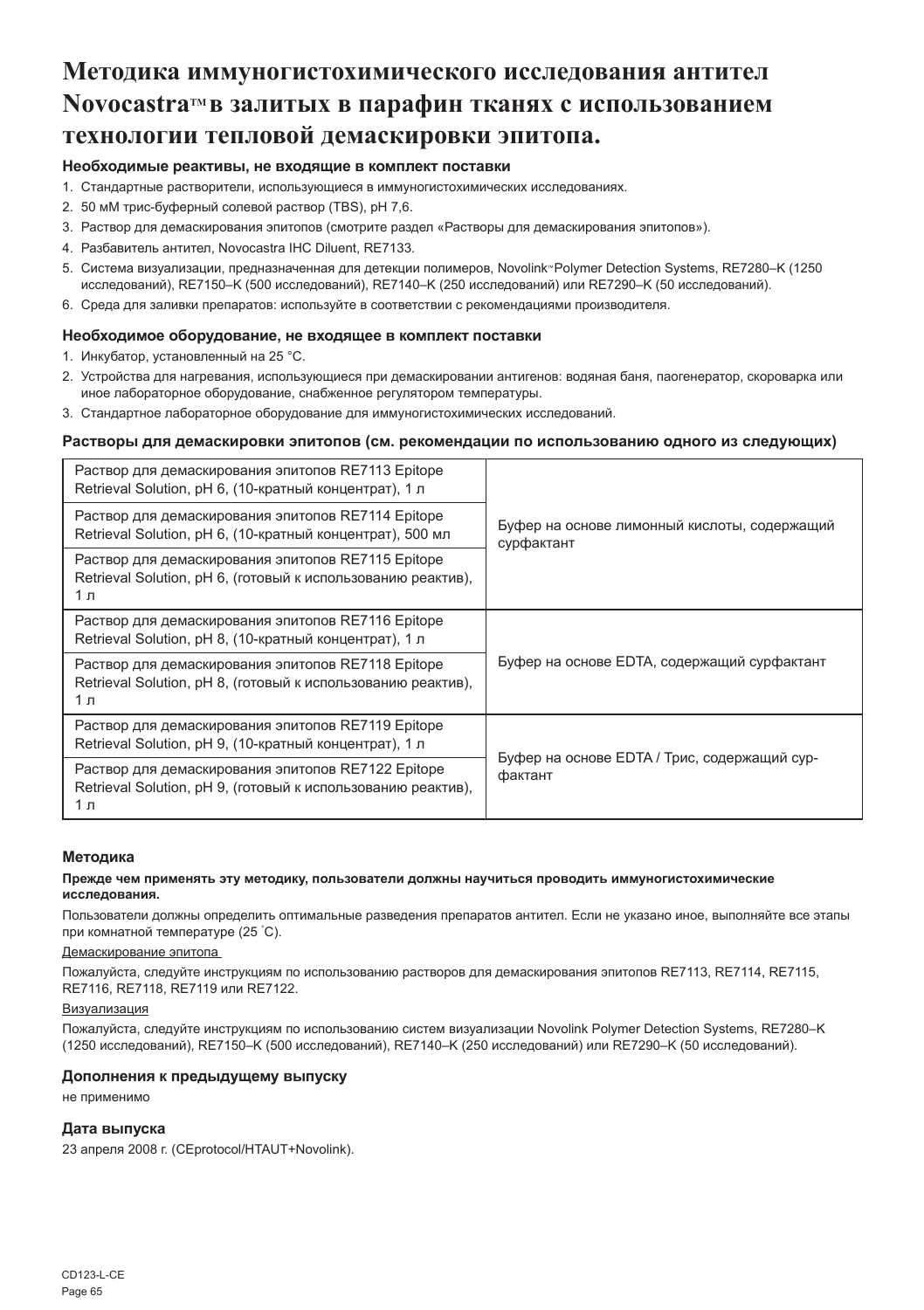# **Płynne mysie przeciwciało monoklonalne Novocastram CD123**

# **Kod produktu: NCL-L-CD123**

# **Przeznaczenie**

#### *Do diagnostyki in vitro.*

Preparat NCL-L-CD123 jest przeznaczony do jakościowej identyfikacji za pomocą mikroskopii świetlnej cząsteczek CD123 w skrawkach zatopionych w parafinie . Kliniczną interpretację barwienia lub jego braku należy uzupełnić badaniami morfologicznymi oraz odpowiednimi kontrolami. Ocenę powinien przeprowadzić wykwalifikowany patolog w kontekście historii choroby pacjenta oraz innych badań diagnostycznych.

### **Zasady postepowania**

Metody barwienia immunohistochemicznego (IHC) umożliwiają wizualizację antygenów dzięki zastosowaniu – po kolei – swoistego przeciwciała przeciwko antygenowi (przeciwciała pierwszorzędowego), przeciwciała drugorzędowego przeciwko przeciwciału pierwszorzędowemu i kompleksu enzymu z substratem chromogennym z etapami przemywania. Aktywacja enzymatyczna chromogenu prowadzi do wytworzenia widocznego produktu reakcji w miejscu antygenu. Następnie można wykonać barwienie kontrastowe próbki i zakryć ją szkiełkiem nakrywkowym. Wyniki są interpretowane przy użyciu mikroskopu świetlnego i pomagają w diagnostyce różnicowej procesów patofizjologicznych, które mogą mieć związek z określonym antygenem.

#### **Klon**

BR4MS

#### **Immunogen**

Prokariotyczny antygen rekombinowany odpowiadający 101 aminokwasom zewnętrznej domeny ludzkiej cząsteczki CD123.

# **Swoistość**

Ludzkie CD123.

# **Skład odczynnika**

NCL-L-CD123 jest płynnym supernatantem hodowli tkankowej zakonserwowanym 15 mM azydku sodu.

#### **Klasa Ig**

IgG2b

Całkowite stężenie białka w danej serii podano na etykiecie fiolki.

### **Stężenie przeciwciał**

**Całkowite stęże** 

Większe lub równe 90 mg/L oznaczone za pomocą testu ELISA. Stężenie Ig w danej serii podano na etykiecie fiolki.

#### **Zalecenia dotyczące stosowania**

Badanie immunochemiczne (zob **Metodologia**) skrawków parafinowych. Sugerowane rozcieńczenie: 1:100 przez 30 minut w temperaturze 25 °C. Cieplne odmaskowywanie epitopu przy użyciu roztworu Epitope Retrieval Solution pH 9,0 (RE7119). Wizualizacia. Należy postepować zgodnie z instrukcja stosowania dołączoną do Novolink™ Polymer Detection System RE7280–K (1250 testów), RE7150-K (500 testów), RE7140-K (250 testów) lub RE7290-K (50 testów).

#### **Przechowywanie i trwałość**

Przechowywać w temperaturze 2–8 °C. Nie zamrażać. Niezwłocznie po użyciu ponownie umieścić w temperaturze 2–8°C. Nie używać po upływie daty ważności podanej na etykiecie fiolki. Przechowywanie w warunkach innych od wskazanych powyżej wymaga weryfikacji użytkownika.

# **Przygotowanie próbek**

Zalecanym utrwalaczem jest 10-procentowa obojętna buforowana formalina do tkanek zatopionych w parafinie.

#### **Ostrzeżenia i środki ostrożności**

Odczynnik został przygotowany z supernatantu hodowli tkankowej. Ponieważ jest to produkt biologiczny, podczas jego używania należy zachować odpowiednie środki ostrożności.

Stężenie molarne azydku sodu w tym odczynniku wynosi 15 mM. Karta charakterystyki azydku sodu jest udostępniana na żądanie. Wszelkie potencjalnie toksyczne składniki należy utylizować zgodnie z krajowymi lub lokalnymi przepisami.

Próbki, przed i po utrwaleniu oraz wszystkie materiały mające z nimi kontakt należy traktować jako potencjalnie zakaźne i usuwać przy zachowaniu odpowiednich środków ostrożności.1 Nigdy nie zasysać odczynników ustami podczas pobierania pipetą oraz unikać kontaktu odczynników i próbek badanych ze skórą i błonami śluzowymi. W razie kontaktu odczynników lub próbek ze szczególnie narażonymi miejscami przemyć miejsce kontaktu dużą ilością wody. Należy zasięgnąć porady lekarza.

Należy chronić odczynniki przed skażeniem drobnoustrojami, ponieważ może to doprowadzić do natężonego barwienia niespecyficznego.

Zastosowanie okresów inkubacji i temperatur innych niż podano w instrukcji może spowodować błędne wyniki. Wszelkie zmiany tego typu muszą zostać zweryfikowane przez użytkownika.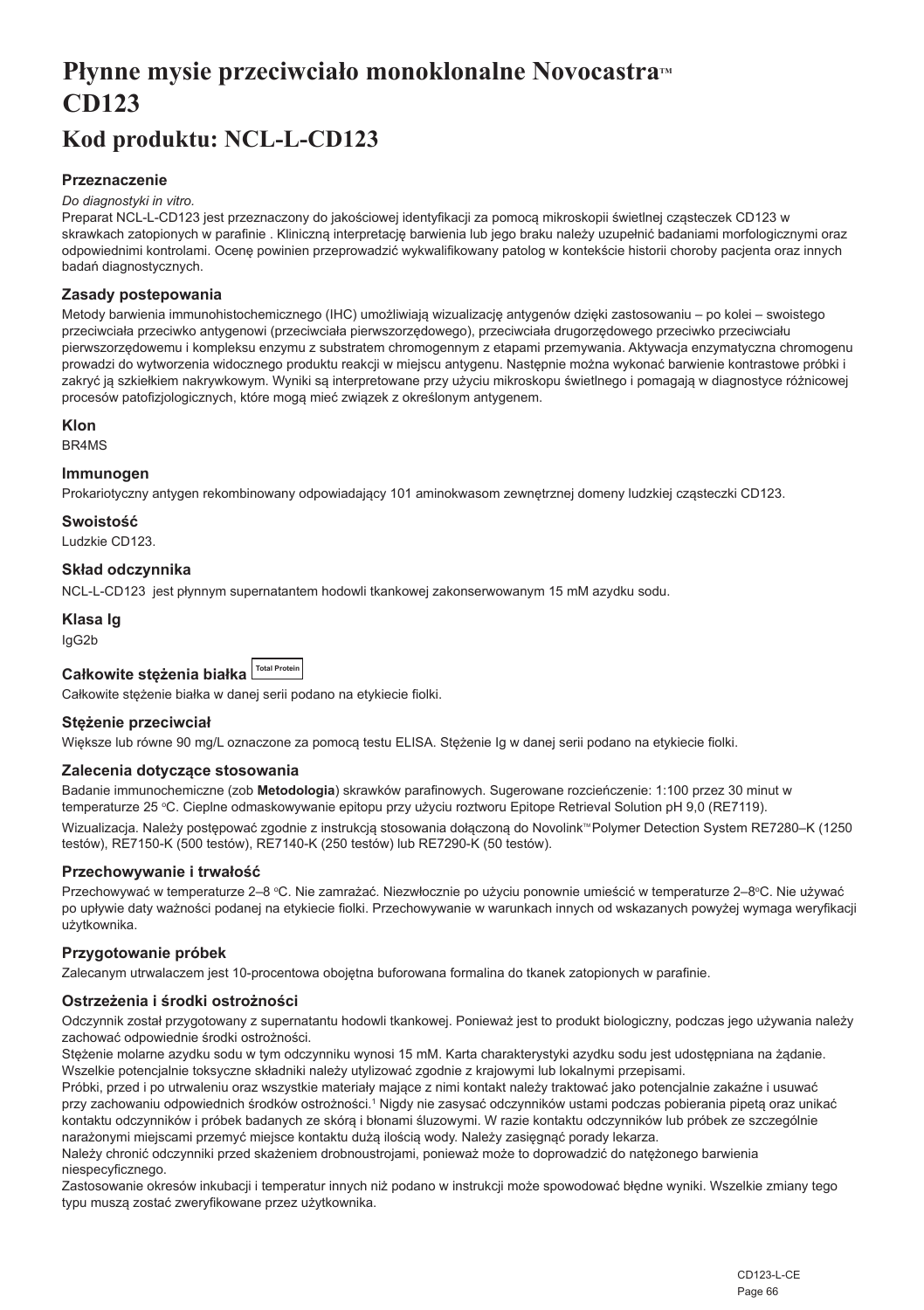# **Kontrola jakości**

Różnice w przetwarzaniu tkanek i procedurach technicznych w laboratorium użytkownika mogą doprowadzić do znacznej zmienności wyników, co oznacza konieczność dodatkowego przeprowadzania regularnych kontroli wewnętrznych. Kontrole należy przeprowadzać jak najszybciej na świeżych próbkach z autopsji/biopsji/operacji chirurgicznej utrwalonych, przetworzonych i zatopionych w parafinie, taką samą metodą, jaką badane są pobrane tkanki.

### **Tkankowa kontrola pozytywna**

Stosowana w celu wskazania prawidłowo przygotowanych tkanek i prawidłowych technik barwienia.

W każdej serii barwienia każdy zestaw warunków testowych powinien uwzględniać jedną tkankową kontrolę pozytywną.

Do optymalnej kontroli jakości i do wykrywania niewielkich poziomów degradacji odczynników bardziej nadaje się tkanka o słabym barwieniu pozytywnym niż tkanka o silnym barwieniu pozytywnym.<sup>2</sup>

Tkankowa kontrola pozytywna powinna obejmować migdałek.

Jeśli tkankowa kontrola pozytywna nie wykaże odpowiedniego barwienia pozytywnego, wyniki testu przeprowadzonego na próbkach pobranych od pacjenta należy uznać za nieważne.

# **Tkankowa kontrola negatywna**

Należy ja wykonać po tkankowej kontroli pozytywnej, aby sprawdzić swoistość znakowania docelowego antygenu przez przeciwciało pierwszorzędowe.

Tkankowa kontrola negatywna powinna obejmować móżdżek.

Ewentualnie tkankowa kontrola negatywna może obejmować różne typy komórek obecne w większości skrawków tkankowych, jednak powinno to zostać zweryfikowane przez użytkownika.

Barwienie niespecyficzne, jeżeli jest obecne, zwykle ma charakter rozproszony. Na skrawkach wykonanych z materiału tkankowego nadmiernie utrwalonego w formalinie można również zaobserwować sporadyczne barwienie tkanki łącznej. Do interpretacji wyników barwienia należy używać nieuszkodzonych komórek. Komórki martwicze lub zdegenerowane często powodują barwienie niespecyficzne.<sup>3</sup>Wyniki fałszywie pozytywne mogą pojawić się w następstwie nieimmunologicznego wiązania białek lub występowania produktów reakcji substratów. Mogą być również spowodowane przez endogenne enzymy, takie jak pseudoperoksydaza (erytrocyty), endogenna peroksydaza (cytochrom C) lub endogenna biotyna (np. wątroba, piersi, mózg, nerki), w zależności od zastosowanego barwnika immunohistochemicznego. Aby odróżnić endogenną aktywność enzymatyczną lub niespecyficzne wiązanie enzymów od swoistej immunoreaktywności, dodatkowe tkanki pacjenta mogą być barwione wyłącznie substratem chromogenem lub kompleksem enzymatycznych (awidyna-biotyna, streptawidyna, znakowany polimer) i substratem-chromogenem. Jeśli w trakcie tkankowej kontroli negatywnej nastąpi barwienie specyficzne, wyniki testu przeprowadzonego na próbkach pobranych od pacjenta należy uznać za nieważne.

# **Negatywna kontrola odczynnika**

Aby przeprowadzić ocenę barwienia niespecyficznego oraz umożliwić lepszą interpretację barwienia specyficznego na każdym skrawku z próbki pobranej od pacjenta należy przeprowadzić nieswoistą kontrolę negatywną odczynnika w miejscu wiązania przeciwciała pierwszorzędowego.

# **Tkanka pacjenta**

Próbki pobrane od pacjenta barwione NCL-L-CD123 należy badać jako ostatnie. Intensywność wybarwienia pozytywnego należy oceniać w kontekście ewentualnego nieswoistego wybarwienia tła odczynnika kontroli ujemnej. Tak jak we wszystkich innych badaniach immunohistochemicznych wynik ujemny oznacza, że antygen nie został wykryty, co jednak nie oznacza, że jest on nieobecny w badanych komórkach/tkankach. W razie konieczności do identyfikacji reakcji fałszywie negatywnych należy wykorzystać panel przeciwciał.

#### **Oczekiwane wyniki**

#### Tkanki prawidłowe

Klon BR4MS wykrył białko CD123 w różnych tkankach, w tym w komórkach Leydiga w jądrach, komórkach dendrytycznych plazmacytoidów i żyłkach z wysokim śródbłonkiem migdałków, makrofagach pęcherzykowych w płucach, syncytiotrofoblastach łożyskowych, pojedynczych komórkach nabłonkowych okrężnicy i pojedynczych białych krwinkach w szpiku kostnym. Klon BR4MS wybarwił również małe naczynia, tam gdzie są obecne, w tkankach. (Łączna liczba przypadków = 49).

#### Tkanki nieprawidłowe

Klon BR4MS wykrył białko CD123 w 9/48 chłoniakach, w tym 3/5 ostrych białaczkach limfoblastycznych z prekursorowych limfocytów T, 2/2 ostrych białaczkach szpikowych, 1/1 białaczce włochatokomórkowej, 1/1 chłoniakach z limfocytów T angioimmunoblastycznych, 1/2 chłoniaku anaplastycznym z dużych limfocytów i 1/6 chłoniaka z obwodowych limfocytów T. Barwienie wykryto również w 3/3 przypadkach choroby Kikuchiego i 3/3 przypadkach choroby Castlemana (typ naczyniowo-szklisty). Nie obserwowano barwienia w rozlanych chłoniakach z dużych limfocytów B (0/12), chłoniakach grudkowych (0/6), chłoniakach ziarniczych (0/5), chłoniakach typu MALT (0/2), chłoniakach z komórek płaszcza (0/2), chłoniaku limfoblastycznym (0/1), chłoniaku Burkitta (0/1), chłoniaku z limfocytów B bogatego w limfocyty T (0/1) i chłoniaka z limfocytów NK/T (0/1). Nie stwierdzono barwienia w 44 dodatkowych badanych nowotworach, w tym rakach kolczystokomórkowych (0/9), guzach tarczycy (0/4), guzach jajnika (0/4), guzach wątroby (0/4), guzach jelita grubego (0/4) guzach płuc (0/3), guzach mózgu (0/2), guzach sutka (0/2), guzach żołądka (0/2), guzach trzustki (0/2), guzach przerzutowych nieznanego pochodzenia (0/2), guzach nerki (0/2), guzach jądra (0/2), guzach grasicy (0/1) i guzach macicy (0/1). (Łączna liczba przypadków = 98).

#### **Zaleca się stosowanie NCL-L-CD123 do wykrywania CD123 w tkankach prawidłowych i nowotworowych, w szczególności pomocniczo do identyfikacji nowotworów z plazmocytoidnych komórek dendrytycznych.**

#### **Ograniczenia ogólne**

Badanie immunohistochemiczne to wieloetapowy proces diagnostyczny, który wymaga specjalistycznego szkolenia w zakresie doboru odpowiednich odczynników i tkanek, utrwalania i przetwarzania tkanek, przygotowywania preparatów immunohistochemicznych oraz interpretacji wyników barwienia.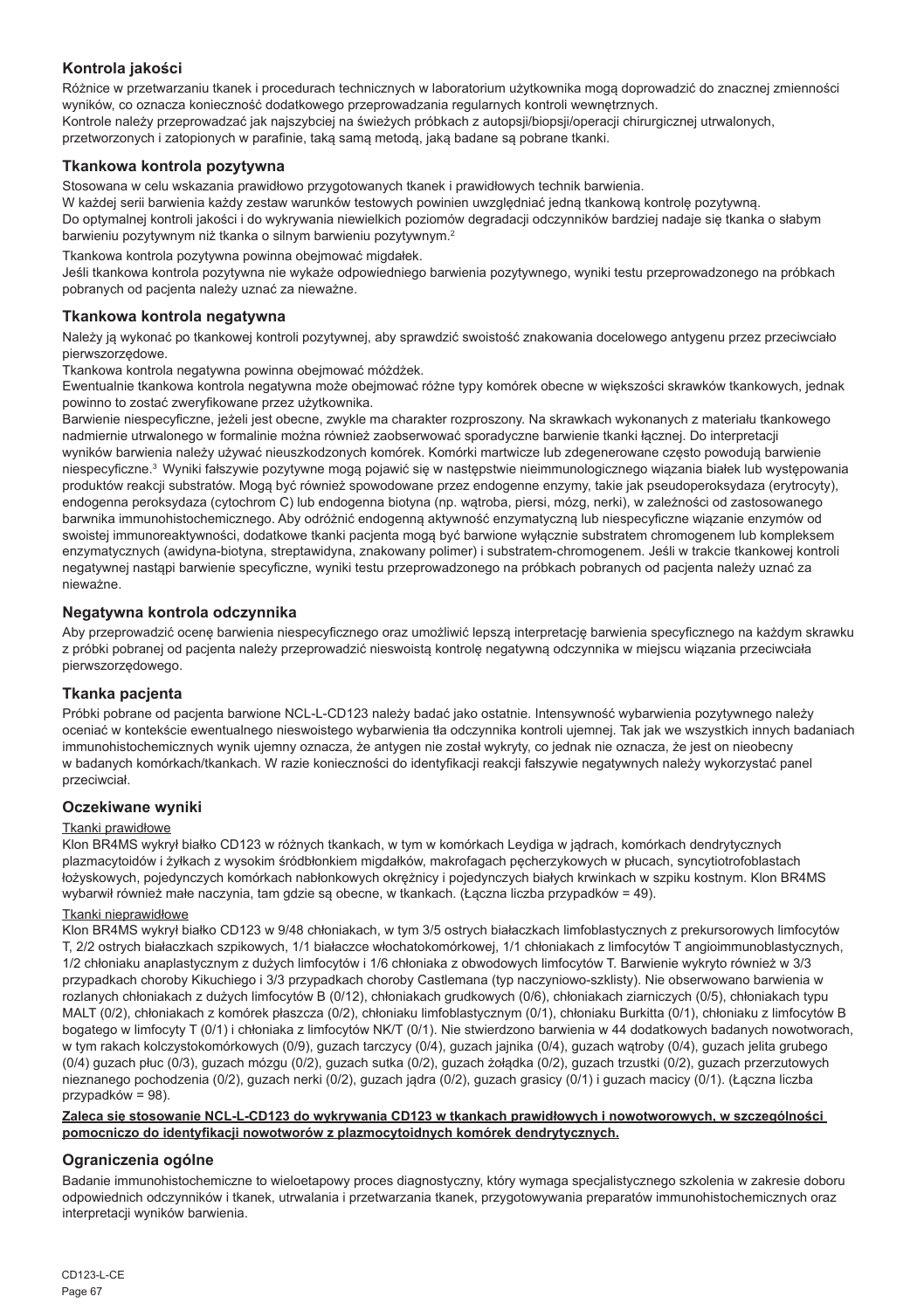Barwienie tkanek zależy od postępowania z tkanką i jej przetwarzania przed barwieniem. Nieprawidłowe utrwalanie, zamrażanie, rozmrażanie, przemywanie, suszenie, podgrzewanie, ścinanie skrawków lub skażenie innymi tkankami lub płynami może powodować artefakty, zatrzymywanie przeciwciał lub wyniki fałszywie negatywne. Niespójne wyniki mogą wynikać z różnic w metodach utrwalania i zatapiania lub nieprawidłowości związanej z tkanką.4

Nadmierne lub niepełne barwienie kontrastowe może negatywnie wpływać na właściwą interpretację wyników. Kliniczną interpretację barwienia lub jego braku należy uzupełnić badaniami morfologicznymi oraz odpowiednimi kontrolami. Ocenę powinien przeprowadzić wykwalifikowany patolog w kontekście historii choroby pacjenta oraz innych badań diagnostycznych. Przeciwciała firmy Leica Biosystems Newcastle Ltd są przeznaczone do badania skrawków zamrożonych lub zatopionych w parafinie, które utrwalono zgodnie z określonymi wymogami. Może wystąpić nieoczekiwana ekspresja antygenu, szczególnie w przypadku nowotworów. Interpretacja kliniczna wybarwionych skrawków musi obejmować analizę morfologiczną oraz ocenę przeprowadzoną w ramach odpowiednich kontroli.

### **Piśmiennictwo - ogólne**

- 1. National Committee for Clinical Laboratory Standards (NCCLS). Protection of laboratory workers from infectious diseases transmitted by blood and tissue; proposed guideline. Villanova, P.A. 1991; 7(9). Order code M29–P.
- 2. Battifora H. Diagnostic uses of antibodies to keratins: a review and immunohistochemical comparison of seven monoclonal and three polyclonal antibodies. Progress in Surgical Pathology. 6:1–15. eds. Fenoglio–Preiser C, Wolff CM, Rilke F. Field & Wood, Inc., Philadelphia.
- 3. Nadji M, Morales AR. Immunoperoxidase, part I: the techniques and pitfalls. Laboratory Medicine. 1983; 14:767.
- 4. Omata M, Liew CT, Ashcavai M, Peters RL. Nonimmunologic binding of horseradish peroxidase to hepatitis B surface antigen: a possible source of error in immunohistochemistry. American Journal of Clinical Pathology. 1980; 73:626.
- 5. Garnache–Ottou F, Feuillard J and Saas P. Plasmacytoid dendritic cell leukaemia/lymphoma: towards a well defined entity? British Journal of Haematology. 2007; 136:539–548.
- 6. Moretti S, Lanza F and Dabusti M et al. CD123 (Interleukin 3 receptor α chain). Journal of Biological Regulators and Homeostatic Agents. 2001; 15:98–100.

#### **Zmiany wprowadzone do poprzedniego wydania**

Całkowite stężenia białka

#### **Data publikacji**

01 marca 2019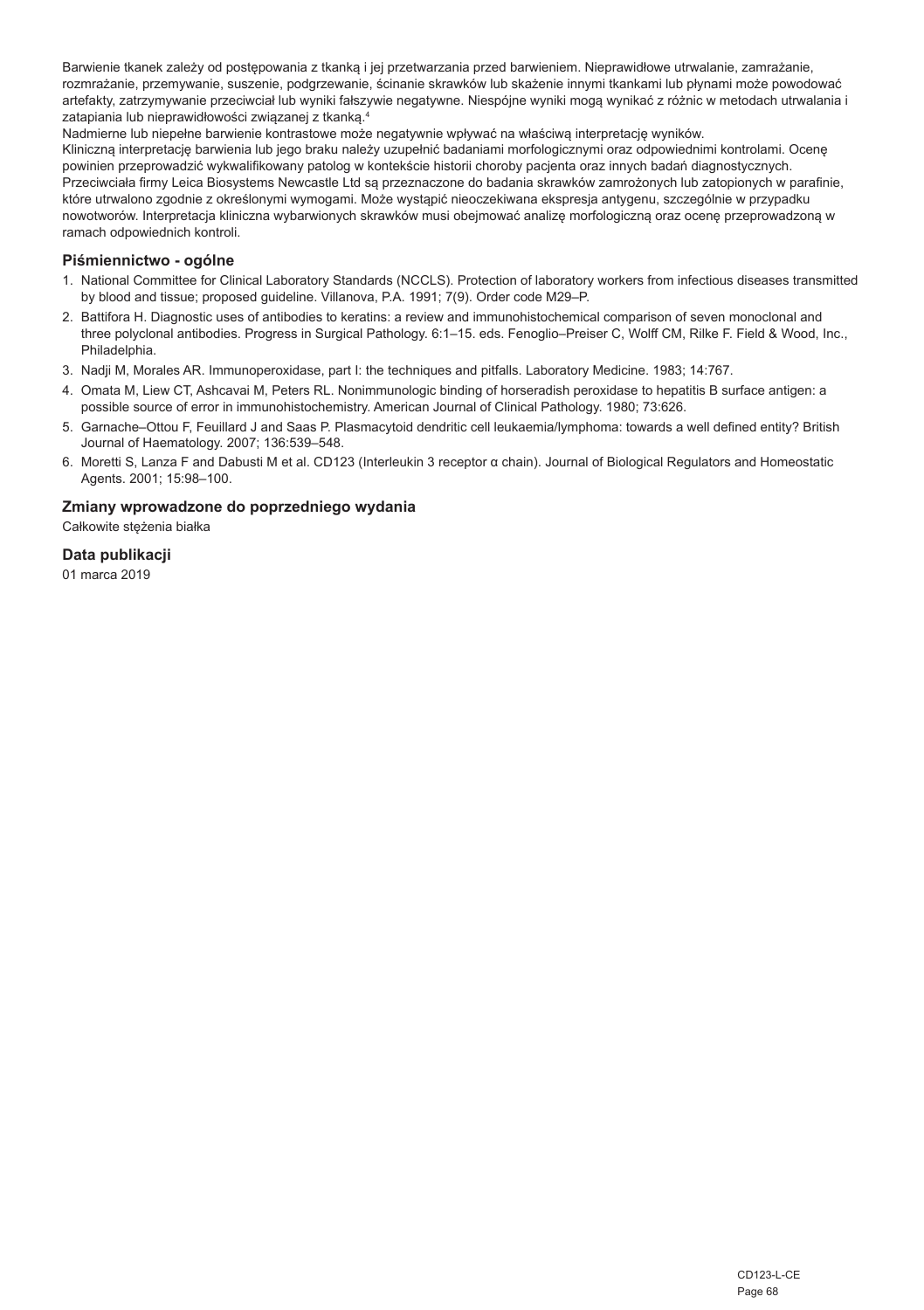# **Metodologia badań immunohistochemicznych wykorzystujących przeciwciała NovocastraTM do badania tkanek zatopionych w parafinie techniką cieplnego odmaskowywania epitopów.**

# **Odczynniki wymagane, lecz niedostarczane**

- 1. Standardowe rozpuszczalniki stosowane w immunohistochemii.
- 2. 50 mM roztworu soli fizjologicznej buforowanego odczynnikiem Tris (TBS) pH 7.6.
- 3. Epitope Retrieval Solution (zob.: C. Roztwory do odmaskowywania epitopu).
- 4. Rozcieńczalnik do przeciwciał, Novocastra IHC Diluent, RE7133.
- 5. System wizualizacji, Novolink "Polymer Detection Systems, RE7280-K (1250 testów), RE7150-K (500 testów), RE7140-K (250 testów) lub RE7290-K (50 testów).
- 6. Środek do zamykania preparatów mikroskopowych należy zastosować zgodnie z zaleceniami producenta.

# **Sprzęt wymagany, lecz niedostarczany**

- 1. Inkubator ustawiony na 25°C.
- 2. Urządzenie grzewcze do odmaskowywania epitopu: łaźnia wodna, parowar, szybkowar lub inne urządzenie laboratoryjne z kontrolowaną temperaturą.
- 3. Ogólne wyposażenie laboratorium immunohistochemicznego.

# **Roztwory do odmaskowywania epitopu (zob. Zalecenia dotyczące stosowania dla jednego z poniższych)**

| RE7113 Epitope Retrieval Solution pH 6 (x10 Concentrate) 1         | Bufor na bazie cytrynianu zawierający surfaktant |
|--------------------------------------------------------------------|--------------------------------------------------|
| RE7114 Epitope Retrieval Solution pH 6 (x10 Concentrate)<br>500 ml |                                                  |
| RE7115 Epitope Retrieval Solution pH 6 (Ready to Use) 1            |                                                  |
| RE7116 Epitope Retrieval Solution pH 8 (x10 Concentrate) 1         |                                                  |
| RE7118 Epitope Retrieval Solution pH 8 (Ready to Use) 1            | Bufor na bazie EDTA zawierający surfaktant       |
| RE7119 Epitope Retrieval Solution pH 9 (x10 Concentrate) 1         | Bufor na bazie Tris/EDTA zawierający surfaktant  |
| RE7122 Epitope Retrieval Solution pH 9 (Ready to Use) 1            |                                                  |

#### **Metodologia**

#### **Przed przystąpieniem do działań w ramach niniejszej metodologii użytkownik powinien zostać przeszkolony w zakresie technik immunohistochemicznych.**

Użytkownicy powinni określić optymalne rozcieńczenia dla przeciwciał. O ile nie wskazano inaczej, wszystkie etapy należy przeprowadzać w temperaturze pokojowej (25 °C).

#### Odmaskowywanie epitopu

Należy postępować zgodnie z instrukcją stosowania dołączoną do roztworów Epitope Retrieval Solutions, RE7113, RE7114, RE7115, RE7116, RE7118, RE7119 lub RE7122.

#### **Wizualizacja**

Należy postępować zgodnie z instrukcją stosowania dołączoną do Novolink Polymer Detection Systems, RE7280–K (1250 testów), RE7150-K (500 testów), RE7140-K (250 testów) lub RE7290-K (50 testów).

# **Zmiany wprowadzone do poprzedniego wydania**

Nie dotyczy

#### **Data publikacji**

23 kwietnia 2008 r. (CEprotocol/HTAUT + Novolink).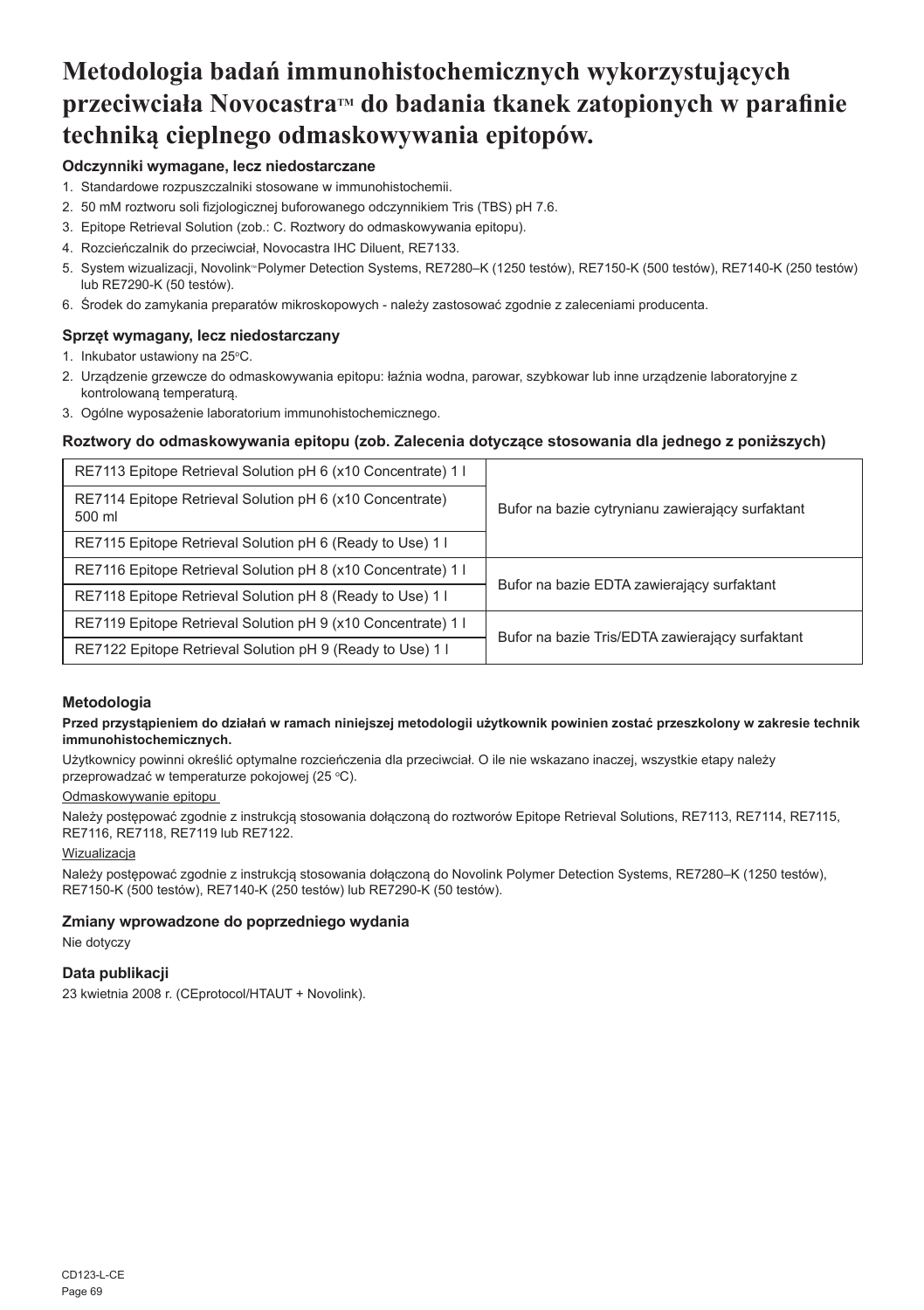# Tekočinsko monoklonsko protitelo Novocastra™ iz miši **CD123**

# **Koda izdelka: NCL-L-CD123**

# **Predvidena uporaba**

#### *Za diagnostično uporabo in vitro.*

Izdelek NCL-L-CD123 je namenjen za kvalitativno identifikacijo molekul CD123 v parafinskih rezinah s pomočjo svetlobne mikroskopije. Klinično razlago obarvanja ali odsotnosti le-tega morajo dopolnjevati morfološke študije ustreznih kontrolnih vzorcev, ki jih v okviru klinične anamneze bolnika in drugih diagnostičnih testov oceni usposobljen patolog.

### **Načelo postopka**

Imunohistokemijske (IHC) tehnike barvanja omogočajo vizualizacijo antigenov z izvajanjem zaporednega nanosa - z vmesnimi koraki izpiranja - specifičnega protitelesa na antigen (primarno protitelo), sekundarnega protitelesa na primarno protitelo in encimskega kompleksa s kromogenim substratom. Encimska aktivacija kromogena povzroči vidno reakcijo izdelka na mestu antigena. Tak vzorec lahko nato nasprotno barvamo in pokrijemo s krovnim stekelcem. Rezultate nato obdelamo s pomočjo svetlobnega mikroskopa in jih uporabimo pri diferencialni diagnozi patološko-fizioloških procesov, ki so morda povezani z določenim antigenom ali pa tudi ne.

#### **Klon**

BR4MS

# **Imunogen**

Prokariontski rekombinantni protein, ki ustreza 101 aminokislini zunanje domene humane molekule CD123.

#### **Specifičnost**

Človeški CD123.

# **Sestava reagenta**

NCL-L-CD123 je tekočinski supernatant kulture tkiva, ki kot konzervans vsebuje 15 mM natrijevega azida.

# **Razred Ig**

IgG2b

# Skupna koncentracija beljakovin **ITotal Protein**

Skupna koncentracija beljakovin v določeni seriji je navedena na oznaki na viali.

#### **Koncentracija protiteles**

Višja ali enaka 90 mg/l, določena s testom ELISA. Za specifično koncentracijo Ig v seriji glejte oznako na viali.

#### **Priporočila za uporabo**

lmunohistokemija (glejte **Metodologija**) parafinskih rezin. Predlagano redčenje: 1 : 100, 30 minut pri 25 °C. Toplotno pridobivanje epitopov z raztopino Epitope Retrieval Solution pH 9,0 (RE7119).

Vizualizacija. Upoštevajte navodila za uporabo sistema za zaznavanje polimerov Novolink™ Polymer Detection System, RE7280–K (1250 testov), RE7150–K (500 testov), RE7140–K (250 testov) ali RE7290–K (50 testov).

#### **Shranjevanje in stabilnost**

Hraniti pri temperaturi 2–8 °C. Ne zamrzujte. Takoj po uporabi ohladite na temperaturo 2–8 °C. Ne uporabljajte po datumu izteka roka uporabnosti, ki je naveden na oznaki na viali. Uporabnik naj preveri pogoje shranjevanja, ki se razlikujejo od zgoraj navedenih.

#### **Priprava vzorcev**

Priporočeni fiksativ je 10-% formalin v nevtralnem pufru za tkivne rezine, vstavljene v parafin.

#### **Opozorila in previdnostni ukrepi**

Vir priprave tega reagenta je supernatant celične kulture. Ker je to biološki izdelek, je treba z njim ravnati z ustrezno skrbnostjo. Molarnost natrijevega azida v tem reagentu je 15 mM. Varnostni list za natrijev azid je na voljo na zahtevo.

Sledite zveznim, državnim ali lokalnim predpisom za odstranjevanje katerih koli morebitno strupenih sestavin.

Z vzorci, pred fiksiranjem in po njem, in vsemi materiali, s katerimi so prišli v stik, morate rokovati, kot da bi lahko prenašali okužbe, in pri njihovem odstranjevanju slediti ustreznim previdnostnim ukrepom.1 Nikoli ne pipetirajte reagentov skozi usta; pazite, da reagenti in vzorci ne pridejo v stik s kožo in sluznicami. Če reagenti ali vzorci pridejo v stik z občutljivimi deli, jih izperite z obilo vode. Poiščite zdravniško pomoč.

Pazite, da ne pride do mikrobne okužbe reagentov, drugače se lahko pojavi nespecifično obarvanje.

Če uporabite čas ali temperature inkubacije, ki se razlikujejo od navedenih, lahko pridobite napačne rezultate. Uporabnik mora validirati morebitne spremembe.

#### **Kontrola kakovosti**

Razlike pri obdelavi tkiva in tehničnih postopkih v laboratoriju uporabnika lahko vodijo do precejšnje variabilnosti rezultatov, kar zahteva redne interne kontrole učinkovitosti poleg spodaj navedenih postopkov.

Kontrolni vzorci morajo biti sveži vzorci, pridobljeni z obdukcijo/biopsijo/kirurškim posegom, fiksirani s formalinom, obdelani in shranjeni v parafinskem vosku kakor hitro je mogoče ter na isti način, kot vzorci bolnikov.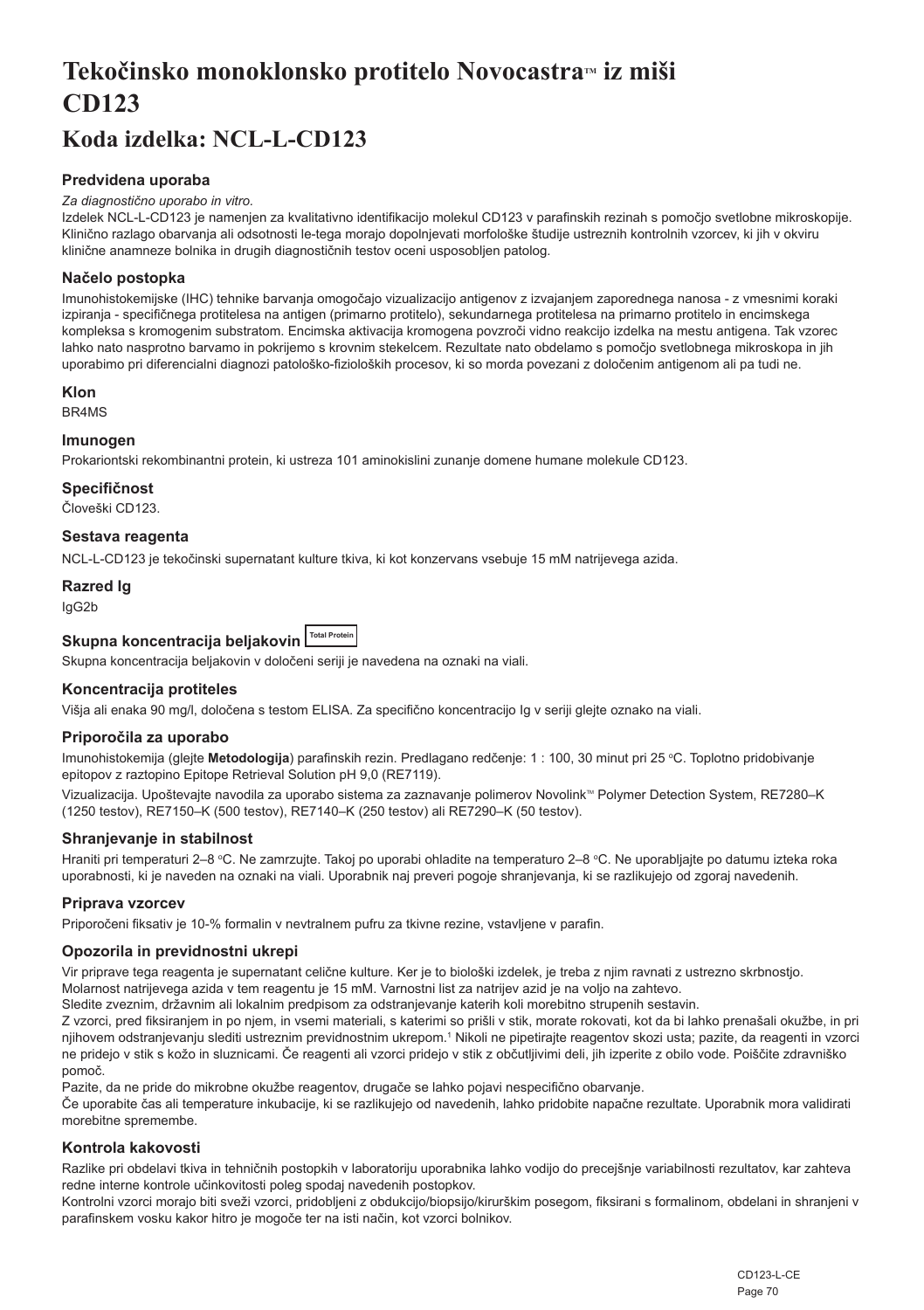# **Pozitivni kontrolni vzorci tkiva**

Uporabite jih za opredelitev pravilno pripravljenih tkiv in ustreznih tehnik barvanja.

Pri vsakem postopku barvanja morate vsakemu sklopu preizkusnih pogojev dodati en pozitiven kontrolni vzorec tkiva.

Za kar najboljšo kontrolo kakovosti in boljše zaznavanje manjših stopenj razkroja reagenta je bolj primerno uporabiti tkivo s šibkim pozitivnim obarvanjem kot tkivo z močnim pozitivnim obarvanjem.<sup>2</sup>

Za pozitivni kontrolni vzorec tkiva priporočamo tkivo tonzil.

Če pozitivni kontrolni vzorci tkiva ne pokažejo pozitivnega obarvanja, morate rezultate preizkusnih vzorcev zavreči kot neveljavne.

#### **Negativni kontrolni vzorci tkiva**

Pregledati jih morate po pregledu pozitivnih kontrolnih vzorcev tkiva, da preverite specifičnost oznake ciljnega antigena glede na primarno protitelo.

Za negativni kontrolni vzorec tkiva priporočamo tkivo malih možganov.

Drugače pa se kot negativni kontrolni vzorci pogosto uporablja vrsta različnih celic, ki so prisotne v večini rezin tkiv, vendar pa mora tako uporabo preveriti uporabnik.

Nespecifično barvanje, če je prisotno, je običajno razpršeno. Opazite lahko tudi posamično obarvanje vezivnega tkiva v rezinah tkiv, kot posledico premočnega fiksiranja s formalinom. Za razlago rezultatov obarvanja uporabite nespremenjene celice. Obarvanje nekrotičnih ali degeneriranih celic je pogosto nespecifično.<sup>3</sup> Lažno pozitivni rezultati se lahko pojavijo zaradi ne-imunološke vezave proteinov ali produktov reakcije substrata. Povzročijo jih lahko tudi endogeni encimi, kot so psevdoperoksidaza (eritrociti), endogena peroksidaza (citokromni C) ali endogeni biotin (npr. jetra, dojke, možgani, ledvice), odvisno od vrste uporabljenega imunskega barvila. Za razlikovanje med endogensko aktivnostjo encimov ali nespecifično vezavo encimov zaradi specifične imunske reaktivnosti, lahko barvate dodatna tkiva bolnika izključno ali s kromogenskim substratom ali encimskimi kompleksi (avidin-biotin, streptavidin, označeni polimer) in kromogenskim substratom. Če pride do specifičnega obarvanja negativnih kontrolnih vzorcev tkiva, morate rezultate vzorcev bolnika zavreči kot neveljavne.

#### **Negativni kontrolni reagent**

Za oceno nespecifičnega barvanja in boljšo razlago specifičnega obarvanja na antigenskem mestu uporabite nespecifični negativni kontrolni reagent namesto primarnega protitelesa z eno rezino vsakega vzorca bolnika.

#### **Bolnikovo tkivo**

Nazadnje preglejte bolnikove vzorce, obarvane z izdelkom NCL-L-CD123. Intenzivnost pozitivnega obarvanja ocenite v okviru morebitnega nespecifičnega obarvanja ozadja z negativnim kontrolnim reagentom. Tako kot pri vseh imunohistokemijskih preizkusih negativen rezultat pomeni, da antigen ni bil zaznan, ne pa odsotnosti antigena v testiranih celicah/tkivih. Po potrebi uporabite nabor protiteles za opredelitev napačnih negativnih reakcij.

#### **Pričakovani rezultati**

#### Normalna tkiva

Klon BR4MS je zaznal protein CD123 v različnih tkivih, vključno z Leydigovimi celicami v testisih, plazmacitoidnimi dendritičnimi celicami in venulami tonzil z visokim endotelijem, alveolarnimi makrofagi v pljučih, sincitiotrofoblasti v placenti, nekaterimi endotelijskimi celicami kolona ter nekaterimi belimi krvnimi celicami v kostnem mozgu. Klon BR4MS je obarval tudi manjše žile v tkivu tam, kjer je bil prisoten. (Skupno število primerov = 49).

#### Nenormalna tkiva

Klon BR4MS je zaznal protein CD123 pri 9/48 limfomov, vključno s 3/5 akutnih limfoblastnih levkemij prehodnih celic T, 2/2 akutnih mieloidnih levkemij, 1/1 dlakastocelične levkemije, 1/1 angioimunoblastnega limfoma celic T, 1/2 anaplastičnih velikoceličnih limfomov in 1/6 limfomov perifernih celic T. Obarvanje so zaznali tudi pri 3/3 Kikuchijevih bolezni in 3/3 Castlemanovih bolezni (hialinskovaskularnega tipa). Obarvanja niso opazili pri difuznih velikoceličnih limfomih celic B (0/12), folikularnih limfomih (0/6), Hodgkinovih limfomih (0/5), MALTomih (0/2), limfomih plaščnih celic (0/2), limfoblastnem limfomu (0/1), Burkittovem limfomu (0/1), limfomu B-celic, bogatem s celicami T (0/1) in limfomu celic NK/T (0/1). Obarvanja niso zaznali pri 44 dodatno testiranih tumorjih, vključno s ploščatoceličnimi karcinomi (0/9), tumorji ščitnice (0/4), tumorji jajčnikov (0/4), jetrnimi tumorji (0/4), kolorektalnimi tumorji (0/4), pljučnimi tumorji (0/3), možganskimi tumorji (0/2), tumorji dojke (0/2), želodčnimi tumorji (0/2), tumorji trebušne slinavke (0/2), nespecifičnimi metastatskimi tumorji (0/2), ledvičnimi tumorji (0/2), tumorji testisov (0/2), tumorjem priželjca (0/1) in tumorjem maternice (0/1). (Skupno število primerov = 98).

#### **NCL-L-CD123 se priporoča za zaznavanje CD123 v normalnih in neoplastičnih tkivih, zlasti kot pomoč pri identifikaciji neoplazem plazmacitoidnih dendritičnih celic.**

#### **Splošne omejitve**

Imunohistokemija je diagnostični postopek z več koraki, ki zahteva specializirano usposabljanje za izbiro ustreznih reagentov, izbiro, fiksiranje in obdelavo tkiv, pripravo IHC preparata in razlago rezultatov obarvanja.

Obarvanje tkiva je odvisno od rokovanja s tkivom in njegovo obdelavo pred barvanjem. Nepravilno fiksiranje, zamrzovanje, odtajanje, izpiranje, sušenje, segrevanje, rezanje ali okužba z drugimi tkivi ali tekočinami lahko povzroči nastanek artefaktov, lovljenje protitelesa ali lažne negativne rezultate. Nedosledni rezultati so lahko posledica razlik pri metodah fiksiranja in priprave ali pa so del nepravilnosti tkiva samega.4 Prekomerno ali nepopolno nasprotno barvanje lahko neugodno vpliva na pravilno tolmačenje rezultatov.

Klinično razlago obarvanja ali odsotnosti le-tega morajo dopolnjevati morfološke študije ustreznih kontrolnih vzorcev, ki jih v okviru klinične anamneze bolnika in drugih diagnostičnih testov oceni usposobljen patolog.

Protitelesa družbe Leica Biosystems Newcastle Ltd so namenjena uporabi, kot je navedeno, na zamrznjenih ali v parafin vstavljenih rezinah z določenimi zahtevami za fiksiranje. Lahko pride do nepričakovanega izražanja antigena, zlasti pri neoplazmah. Pri klinični razlagi obarvane rezine tkiva morate upoštevati morfološko analizo in oceno ustreznih kontrol.

#### **Splošna literatura**

1. National Committee for Clinical Laboratory Standards (NCCLS). Protection of laboratory workers from infectious diseases transmitted by blood and tissue; proposed guideline. Villanova, P.A. 1991; 7(9). Order code M29–P.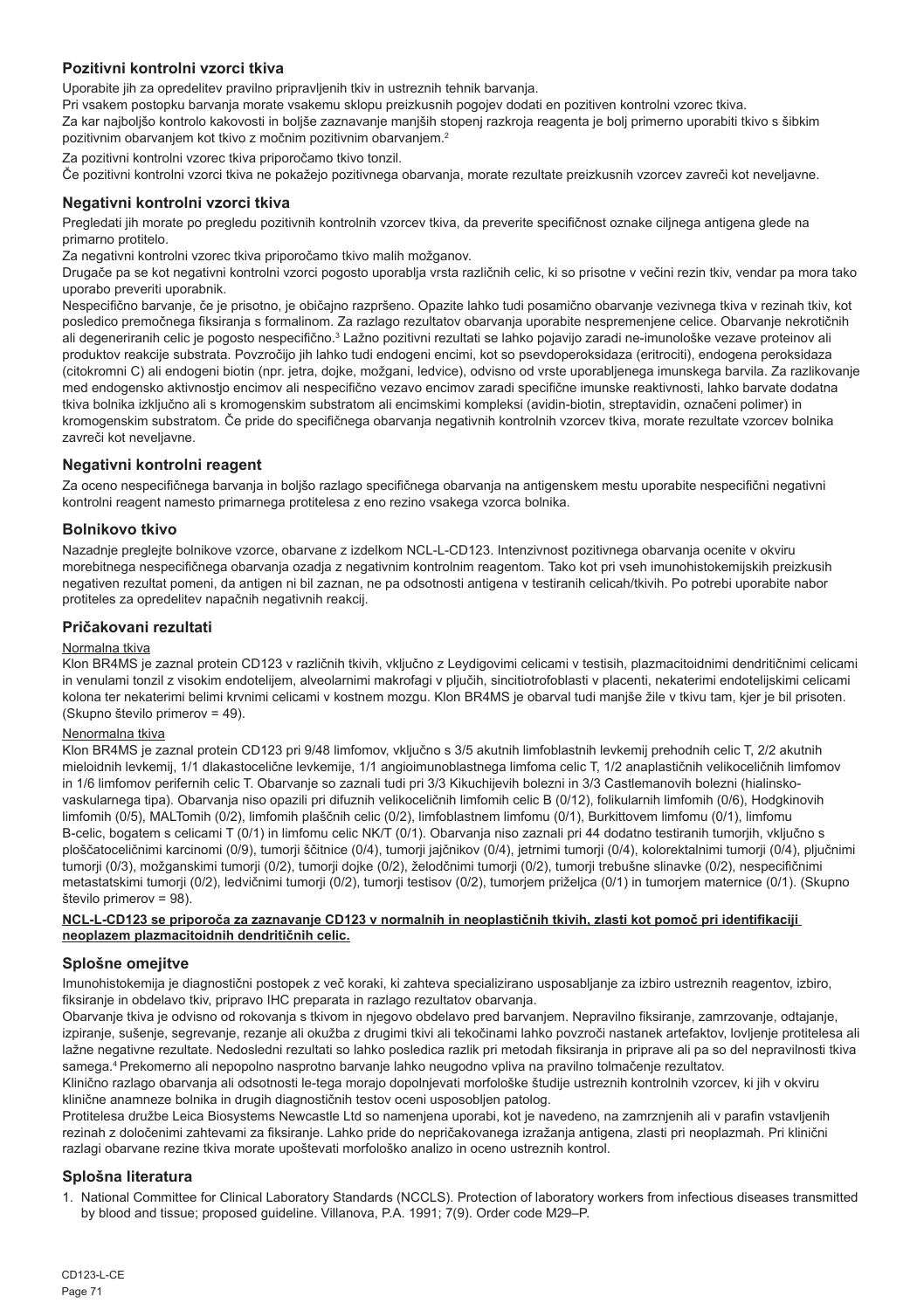- 2. Battifora H. Diagnostic uses of antibodies to keratins: a review and immunohistochemical comparison of seven monoclonal and three polyclonal antibodies. Progress in Surgical Pathology. 6:1–15. eds. Fenoglio–Preiser C, Wolff CM, Rilke F. Field & Wood, Inc., Philadelphia.
- 3. Nadji M, Morales AR. Immunoperoxidase, part I: the techniques and pitfalls. Laboratory Medicine. 1983; 14:767.
- 4. Omata M, Liew CT, Ashcavai M, Peters RL. Nonimmunologic binding of horseradish peroxidase to hepatitis B surface antigen: a possible source of error in immunohistochemistry. American Journal of Clinical Pathology. 1980; 73:626.
- 5. Garnache–Ottou F, Feuillard J and Saas P. Plasmacytoid dendritic cell leukaemia/lymphoma: towards a well defined entity? British Journal of Haematology. 2007; 136:539–548.
- 6. Moretti S, Lanza F and Dabusti M et al. CD123 (Interleukin 3 receptor α chain). Journal of Biological Regulators and Homeostatic Agents. 2001; 15:98–100.

## **Dodatki in spremembe k prejšnji izdaji**

Skupna koncentracija beljakovin.

## **Datum izdaje**

01 marec 2019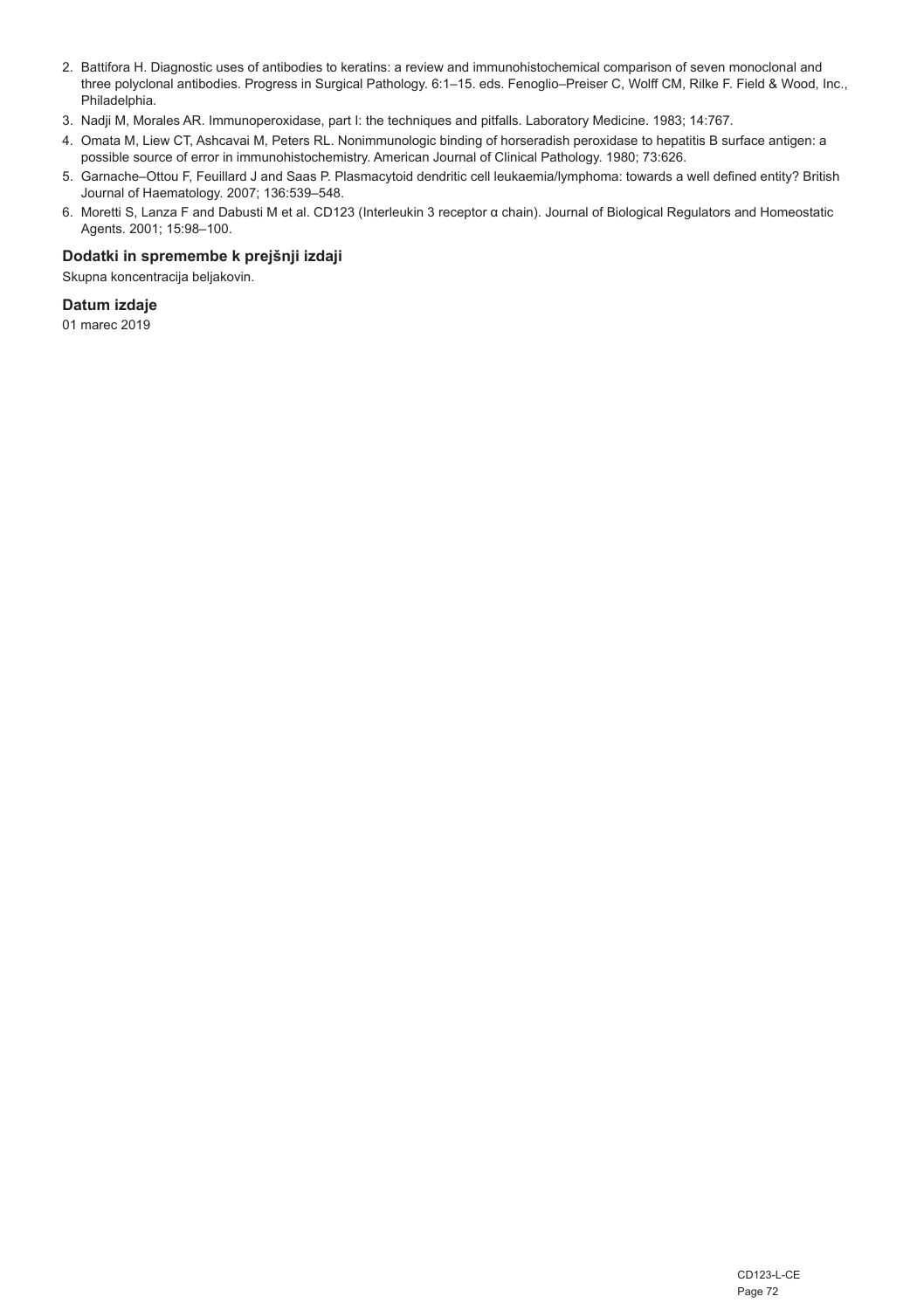# **Imunohistokemijska metodologija za uporabo protiteles NovocastraTM pri tkivu, vstavljenem v parafin, s tehniko toplotnega pridobivanja epitopa.**

## **Potrebni reagenti, ki niso priloženi**

- 1. Standardna topila, ki se uporabljajo v imunohistokemiji.
- 2. Fiziološka raztopina s 50 mM pufra tris (TBS), pH 7,6.
- 3. Epitope Retrieval Solution (glejte C. Raztopine za pridobivanje epitopa).
- 4. Redčilo za protitelesa, Novocastra IHC Diluent, RE7133.
- 5. Sistem za vizualizacijo, Novolink<sup>®</sup> Polymer Detection Systems, RE7280–K (1250 testov), RE7150–K (500 testov), RE7140–K (250 testov) ali RE7290–K (50 testov).
- 6. Medij za pritrjevanje uporabljajte skladno s priporočili izdelovalca.

## **Potrebna oprema, ki ni priložena**

- 1. Inkubator, nastavljen na 25 °C.
- 2. Grelnik za pridobivanje epitopa: vodna kopel, parni kuhalnik, tlačni lonec ali druga laboratorijska oprema z nadzorom temperature.
- 3. Splošna oprema za imunohistokemijski laboratorij.

## **Raztopina za pridobivanje epitopov Epitope Retrieval Solution (glejte priporočila za uporabo enega izmed naslednjih izdelkov)**

| RE7113 Epitope Retrieval Solution pH 6 (x10 Concentrate) 1 L       | Citratni pufer, ki vsebuje surfaktant    |
|--------------------------------------------------------------------|------------------------------------------|
| RE7114 Epitope Retrieval Solution pH 6 (x10 Concentrate)<br>500 mL |                                          |
| RE7115 Epitope Retrieval Solution pH 6 (Ready to Use) 1 L          |                                          |
| RE7116 Epitope Retrieval Solution pH 8 (x10 Concentrate) 1 L       | Pufer z EDTA, ki vsebuje surfaktant      |
| RE7118 Epitope Retrieval Solution pH 8 (Ready to Use) 1 L          |                                          |
| RE7119 Epitope Retrieval Solution pH 9 (x10 Concentrate) 1 L       | Pufer s tris/EDTA, ki vsebuje surfaktant |
| RE7122 Epitope Retrieval Solution pH 9 (Ready to Use) 1 L          |                                          |

### **Metodologija**

#### **Preden uporabniki začnejo uporabljati to metodologijo, morajo biti usposobljeni za delo z imunohistokemijskimi tehnikami.**

Uporabniki morajo sami določiti optimalne razredčitve protiteles. Vse korake izvajajte pri sobni temperaturi (25 °C), razen če je navedeno drugače.

## Pridobivanje epitopov

Upoštevajte navodila za uporabo raztopin za pridobivanje epitopov Epitope Retrieval Solutions, RE7113, RE7114, RE7115, RE7116, RE7118, RE7119 ali RE7122.

## Vizualizacija

Upoštevajte navodila za uporabo sistemov za zaznavanje polimerov Novolink Polymer Detection Systems, RE7280–K (1250 testov), RE7150–K (500 testov), RE7140–K (250 testov) ali RE7290–K (50 testov).

## **Dodatki in spremembe k prejšnji izdaji**

Ni primerno

## **Datum izdaje**

23. april 2008 (CEprotocol/HTAUT+Novolink).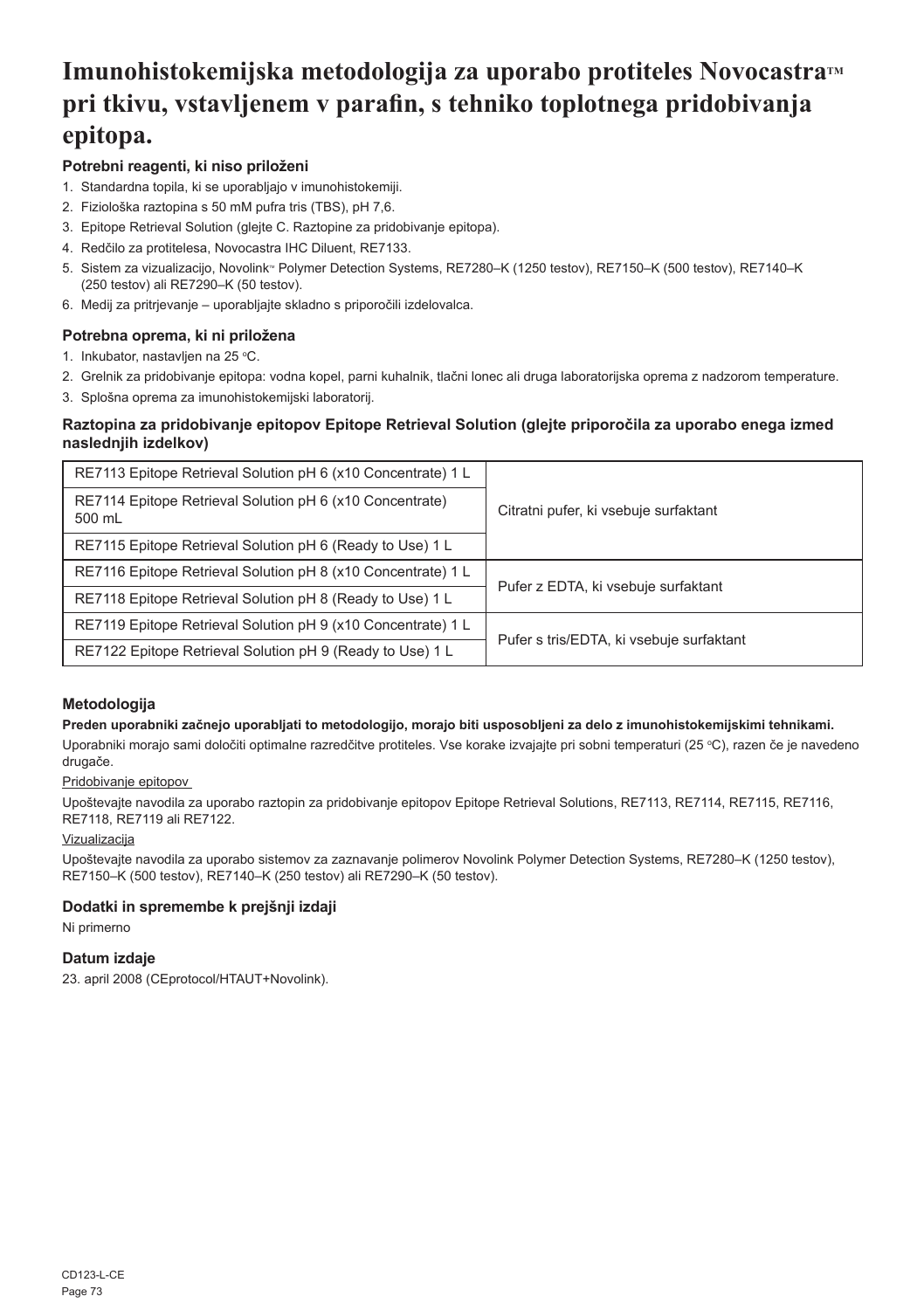# **NovocastraTM Tekutá myší monoklonální protilátka CD123**

## **Kód výrobku: NCL-L-CD123**

## **Zamýšlené použití**

#### *Pro diagnostické použití in vitro.*

Produkt NCL-L-CD123 je určen ke kvalitativnímu stanovení molekul CD123 světelnou mikroskopií na parafínových řezech. Klinickou interpretaci jakéhokoliv barvení nebo jeho nepřítomnosti je nutné doplnit morfologickým vyšetřením s použitím správných kontrol a zhodnotit je musí kvalifikovaný patolog v kontextu s klinickou anamnézou pacienta a jinými diagnostickými testy.

## **Princip metody**

Imunohistochemické (IHC) barvicí techniky umožňují vizualizaci antigenů pomocí sekvenční aplikace specifické protilátky proti antigenu (primární protilátka), sekundární protilátky proti primární protilátce a enzymového komplexu s chromogenním substrátem s interponovanými omývacími kroky. Enzymatická aktivace chromogenu má za následek viditelnou reakci produktu v místě antigenu. Vzorek pak může být kontrastně nabarven a překryt krycím sklíčkem. Výsledky se interpretují ve světelném mikroskopu; jsou pomůckou v diferenciální diagnostice patofyziologických procesů, které mohou, ale nemusí, souviset s příslušným antigenem.

### **Klon**

BR4MS

## **Imunogen**

Prokaryotický rekombinantní protein odpovídající oblasti se 101 aminokyselinami externí domény lidské molekuly CD123.

## **Specificita**

Lidský CD123.

## **Složení reagencie**

NCL-L-CD123 je tekutý supernatant z tkáňové kultury obsahující jako konzervační prostředek 15mM roztok azidu sodného.

## **Třída Ig**

IgG2b

## **Koncentrace celkového proteinu Total Protein**

Koncentrace celkového proteinu specifická pro šarži je uvedena na štítku na lahvičce.

### **Koncentrace protilátek**

90 mg/l nebo vyšší, stanovená metodou ELISA. Koncentrace imunoglobulinu (Ig) specifická pro šarži je uvedena na štítku na lahvičce.

### **Doporučení k použití**

Imunohistochemické vyšetření (viz **Metodika**) na parafínových řezech. Doporučené ředění: 1:100 po dobu 30 minut při 25 ° C. Teplem indukované odmaskování epitopu s použitím odmaskovacího roztoku epitopu, pH 9,0 (RE7119).

Vizualizace. Postupujte podle návodu k použití k systému Novolink™ Polymer Detection System, RE7280–K (1 250 testů), RE7150–K (500 testů), RE7140–K (250 testů) nebo RE7290–K (50 testů).

## **Skladování a stabilita**

Uchovávejte při teplotě 2–8 °C. Nezmrazujte. Okamžitě po použití vraťte do teploty 2–8 °C. Nepoužívejte po uplynutí data exspirace uvedeného na štítku na lahvičce. Podmínky skladování jiné než výše uvedené musí uživatel validovat.

## **Příprava vzorku**

Fixační roztok doporučený pro parafínové tkáňové řezy je 10% formalín pufrovaný na neutrální pH.

### **Varování a bezpečnostní opatření**

Tato reagencie byla připravena ze supernatantu z buněčné kultury. Protože jde o biologický produkt, je nutno manipulaci s ní věnovat náležitou pozornost.

Molarita azidu sodného v této reagencii je 15 mM. Bezpečnostní list materiálu (MSDS) pro azid sodný je k dispozici na vyžádání. Údaje o likvidaci jakýchkoli potenciálně toxických komponent prostudujte ve federálních, státních nebo místních nařízeních. Se vzorky před fixací i po fixaci a se všemi materiály jim vystavenými je nutno zacházet, jako by mohly způsobit přenos infekce, a likvidovat je s náležitými bezpečnostními opatřeními.1 Reagencie nikdy nepipetujte ústy a zabraňte styku reagencií a vzorků s kůží a sliznicemi. Pokud se reagencie nebo vzorky dostanou do kontaktu s citlivými oblastmi, omyjte je velkým množstvím vody. Vyhledejte lékařskou pomoc.

Minimalizujte mikrobiální kontaminaci reagencií, mohlo by dojít ke zvýšení výskytu nespecifického barvení. Inkubační doby nebo teploty jiné než předepsané mohou vést k chybným výsledkům. Všechny takové změny musí být uživatelem validovány.

## **Kontrola jakosti**

Rozdíly ve zpracování tkání a v technických postupech v laboratoři uživatele mohou způsobit významnou variabilitu výsledků, což vyžaduje kromě níže uvedených postupů i pravidelné provádění kontrol v laboratoři.

Kontroly musí být čerstvé pitevní/bioptické/operační vzorky co nejdříve fixované formalínem, zpracované a zalité do parafínového vosku, stejným způsobem jako vzorek/vzorky pacienta.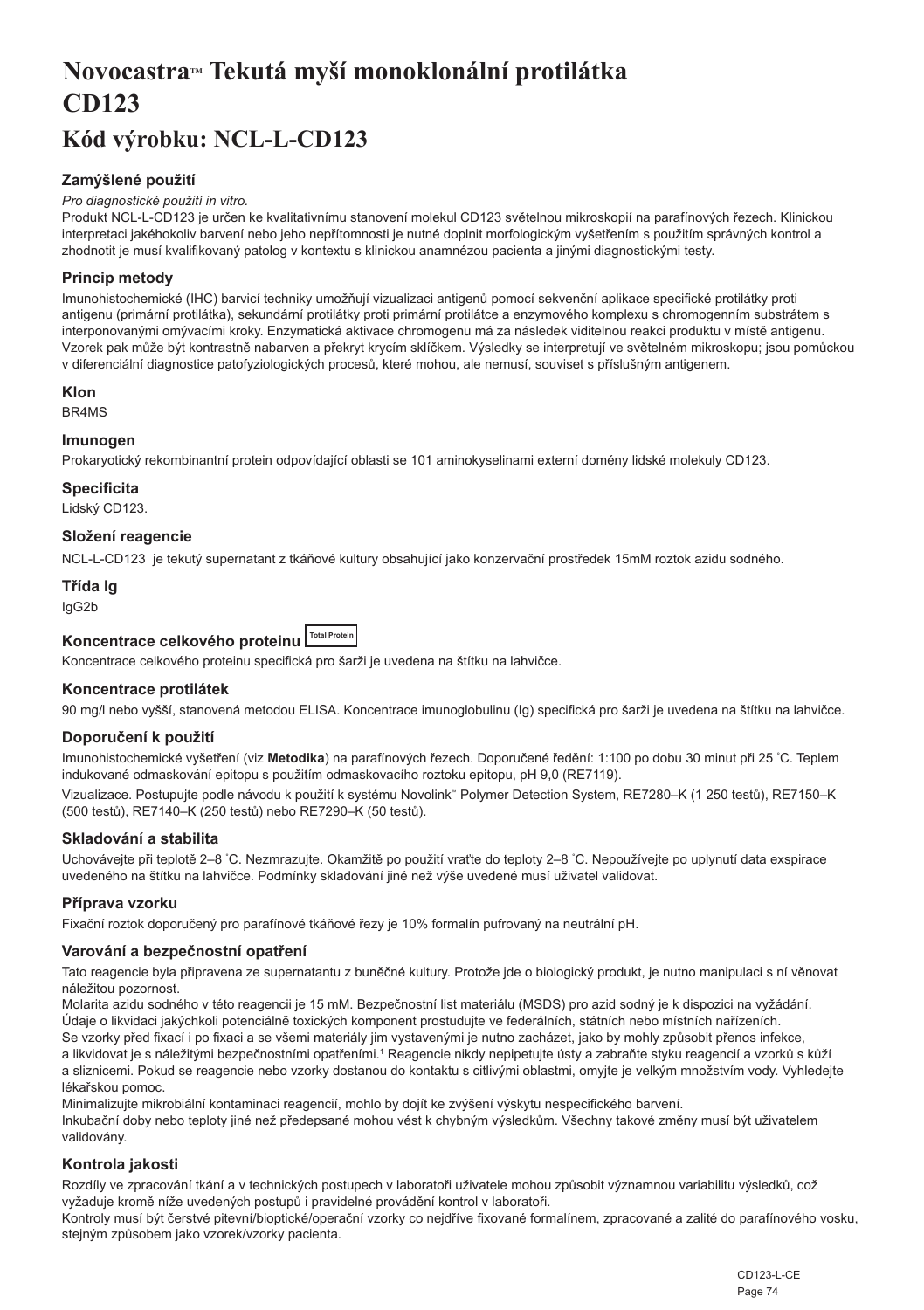## **Pozitivní tkáňová kontrola**

Používá se k průkazu správně připravených tkání a správných barvicích technik.

V každém barvicím cyklu musí být použita jedna pozitivní tkáňová kontrola pro každý soubor testovacích podmínek.

Pro optimální kontrolu jakosti a k detekci menšího stupně degradace reagencie je vhodnější tkáň se slabým pozitivním barvením než tkáň se silným pozitivním barvením.<sup>2</sup>

Doporučená pozitivní tkáňová kontrola je tonzila.

Pokud pozitivní tkáňová kontrola nevykazuje pozitivní barvení, musí být výsledky testovaných vzorků považovány za neplatné.

## **Negativní tkáňová kontrola**

Musí být vyšetřena po pozitivní tkáňové kontrole k ověření specificity označení cílového antigenu primární protilátkou. Doporučená negativní tkáňová kontrola je mozeček.

Alternativně často představuje místa negativní kontroly řada různých typů buněk přítomných ve většině tkáňových řezů, to ale musí uživatel validovat.

Nespecifické barvení, je-li přítomno, má obvykle difuzní vzhled. V řezech ze tkání nadměrně fixovaných formalínem může být také zjištěno sporadické barvení pojivové tkáně. K interpretaci výsledků barvení použijte neporušené buňky. Nekrotické nebo degenerované buňky se často barví nespecificky.<sup>3</sup>Falešně pozitivní výsledky mohou být důsledkem neimunologické vazby proteinů nebo produktů reakčního substrátu. Mohou být také způsobeny endogenními enzymy, jako je např. pseudoperoxidáza (erytrocyty), endogenní peroxidáza (cytochrom C) nebo endogenní biotin (např. játra, prs, mozek, ledviny), podle typu použitého imunobarviva. K odlišení aktivity endogenních enzymů či nespecifické vazby enzymů od specifické imunoreaktivity mohou být barveny další tkáně pacienta výlučně chromogenním substrátem, případně enzymovými komplexy (avidin-biotin, streptavidin, značený polymer) a chromogenním substrátem. Pokud dojde v negativní tkáňové kontrole ke specifickému barvení, musí být výsledky vzorků pacienta považovány za neplatné.

## **Negativní reagenční kontrola**

K vyhodnocení nespecifického barvení a umožnění lepší interpretace specifického barvení v místě antigenu použijte na řezu z každého vzorku pacienta nespecifickou negativní reagenční kontrolu místo primární protilátky.

## **Tkáň pacienta**

Nakonec vyšetřete vzorky pacienta barvené pomocí NCL-L-CD123. Intenzita pozitivního barvení musí být zhodnocena v kontextu se vším nespecifickým barvením pozadí u negativní reagenční kontroly. Jako u každého imunohistochemického vyšetření, negativní výsledek znamená, že antigen nebyl zjištěn, nikoli, že antigen není ve vyšetřovaných buňkách/tkáních přítomen. V případě potřeby použijte k identifikaci falešně negativních reakcí panel protilátek.

## **Očekávané výsledky**

#### Normální tkáně

Klon BR4MS detekoval protein CD123 v různých tkáních včetně Leydigovych buněk varlete, plasmacytoidních dendritických buněk a vysokých endoteliálních venul tonsily, alveolárních makrofágů v plicích, syncytiotrofoblastu placenty, občasných epiteliálních buněk tlustého střeva a občasných leukocytech v kostní dřeni. Klon BR4MS také barvil malé cévy v tkáních. (Celkový počet tkání = 49).

### Abnormální tkáně

Klon BR4MS detekoval protein CD123 u 9/48 lymfomů, včetně 3/5 prekurzorových T-buněčných akutních lymfoblastických leukemií, 2/2 akutních myeloidních leukemií, 1/1 leukemií z vláskových buněk, 1/1 angioimunoblastického T-buněčného lymfomu, 1/2 anaplastických velkobuněčných lymfomů a 1/6 periferních T-buněčných lymfomů. Barvení bylo také detekováno u 3/3 případů Kikuchiho nemoci a 3/3 případů Castlemanovy nemoci (hyalinní vaskulární typ). Žádné barvení nebylo pozorováno u difuzních velkobuněčných B-lymfomů (0/12), folikulárních lymfomů (0/6), Hodgkinovych lymfomů (0/5), MALTomů (0/2), lymfomů z plášťových buněk (0/2), lymfoblastického lymfomu (0/1), Burkittova lymfomu (0/1), T-buněčného bohatého B-buněčného lymfomu (0/1) a NK/T-buněčného lymfomu (0/1). Žádné barvení nebylo pozorováno u 44 dalších testovaných tumorů, včetně spinocelulárních karcinomů (0/9), nádorů štítné žlázy (0/4), nádorů ovarií (0/4), nádorů jater (0/4), kolorektálních nádorů (0/4), nádorů plic (0/3), nádorů mozku (0/2), nádorů prsu (0/2), nádorů žaludku (0/2), nádorů pankreatu (0/2), nespecifikovaných metastatických nádorů (0/2), nádorů ledvin (0/2), nádorů varlat (0/2), nádoru thymu (0/1) a nádoru dělohy (0/1). (Celkový počet tkání = 98).

#### **NCL-L-CD123 se doporučuje k detekci CD123 v normálních a neoplastických tkáních, hlavně jako pomůcka při identifikaci plazmocytoidních dendritických neoplastocytomů.**

### **Obecná omezení**

Imunohistochemické vyšetření je vícekrokový diagnostický proces, který spočívá ve specializovaném školení ve výběru vhodných reagencií; výběru, fixaci a zpracování tkání; přípravě imunohistochemickího sklíčka; a v interpretaci výsledků barvení. Barvení tkáně závisí na manipulaci s tkání a jejím zpracování před barvením. Nesprávným postupem při fixaci, zmrazení, rozmrazení, omývání, sušení, zahřívání, krájení řezů nebo kontaminací jinými tkáněmi či tekutinami mohou vzniknout artefakty, může dojít k vychytávání protilátek nebo k falešně negativním výsledkům. Nekonzistentní výsledky mohou být důsledkem odchylek ve fixačních metodách a metodách zalití v konzervačním médiu nebo přirozených odchylek ve tkáni.4

Nadměrné nebo nedostatečné kontrastní barvení může narušit správnou interpretaci výsledků.

Klinickou interpretaci jakéhokoliv barvení nebo jeho nepřítomnosti je nutné doplnit morfologickým vyšetřením s použitím správných kontrol a zhodnotit je musí kvalifikovaný patolog v kontextu s klinickou anamnézou pacienta a jinými diagnostickými testy. Protilátky společnosti Leica Biosystems Newcastle Ltd se používají, jak bylo uvedeno, u zmrazených nebo u parafínových řezů se specifickými požadavky na fixaci. Může dojít k expresi neočekávaných antigenů, zejména u nádorů. Klinická interpretace jakéhokoli barveného tkáňového řezu musí zahrnovat morfologickou analýzu a zhodnocení příslušných kontrol.

### **Literatura – všeobecná**

- 1. National Committee for Clinical Laboratory Standards (NCCLS). Protection of laboratory workers from infectious diseases transmitted by blood and tissue; proposed guideline. Villanova, P.A. 1991; 7(9). Order code M29–P.
- 2. Battifora H. Diagnostic uses of antibodies to keratins: a review and immunohistochemical comparison of seven monoclonal and three polyclonal antibodies. Progress in Surgical Pathology. 6:1–15. eds. Fenoglio–Preiser C, Wolff CM, Rilke F. Field & Wood, Inc., Philadelphia.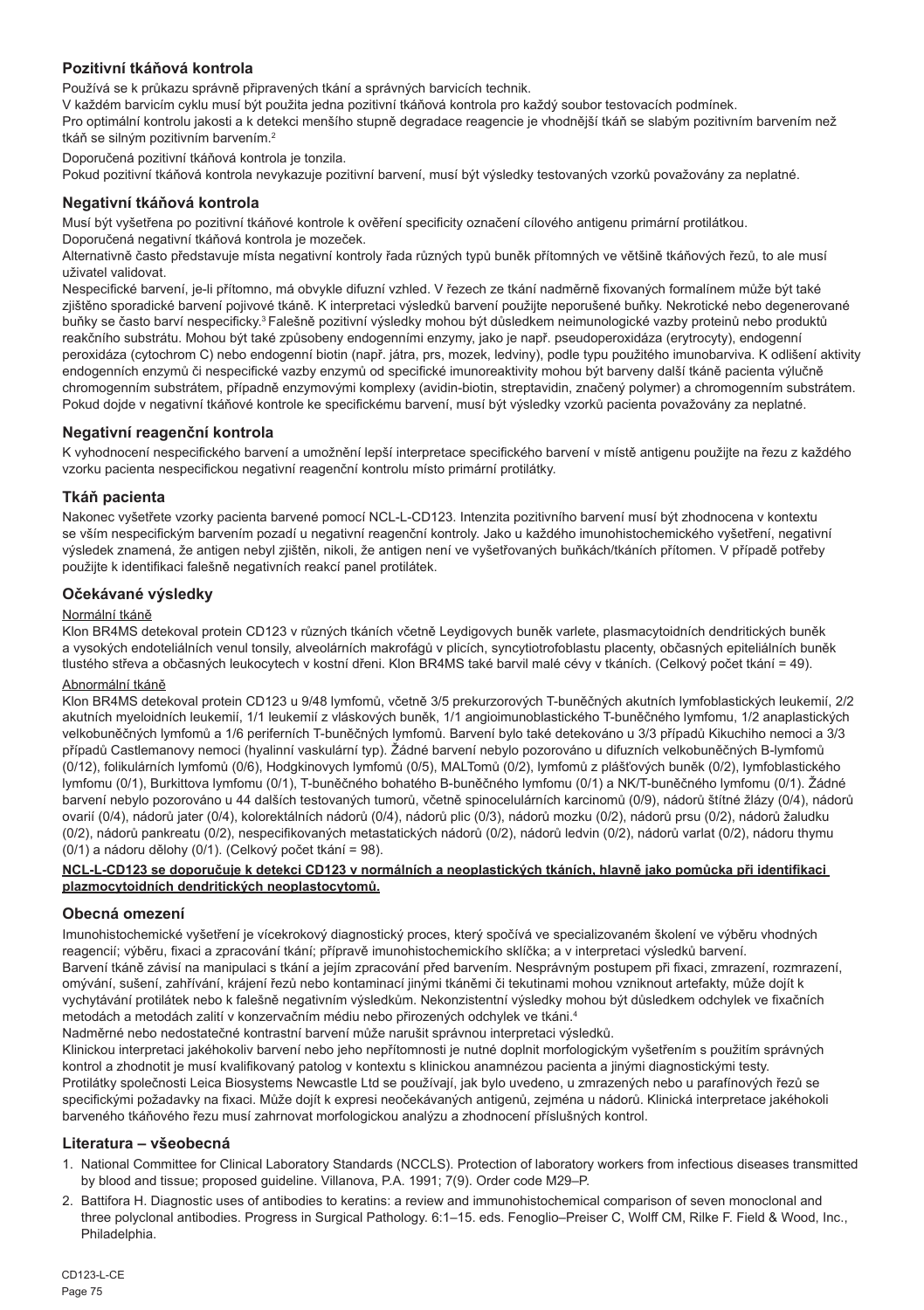- 3. Nadji M, Morales AR. Immunoperoxidase, part I: the techniques and pitfalls. Laboratory Medicine. 1983; 14:767.
- 4. Omata M, Liew CT, Ashcavai M, Peters RL. Nonimmunologic binding of horseradish peroxidase to hepatitis B surface antigen: a possible source of error in immunohistochemistry. American Journal of Clinical Pathology. 1980; 73:626.
- 5. Garnache–Ottou F, Feuillard J and Saas P. Plasmacytoid dendritic cell leukaemia/lymphoma: towards a well defined entity? British Journal of Haematology. 2007; 136:539–548.
- 6. Moretti S, Lanza F and Dabusti M et al. CD123 (Interleukin 3 receptor α chain). Journal of Biological Regulators and Homeostatic Agents. 2001; 15:98–100.

## **Opravy předchozího vydání**

Koncentrace celkového proteinu.

## **Datum vydání**

01 březen 2019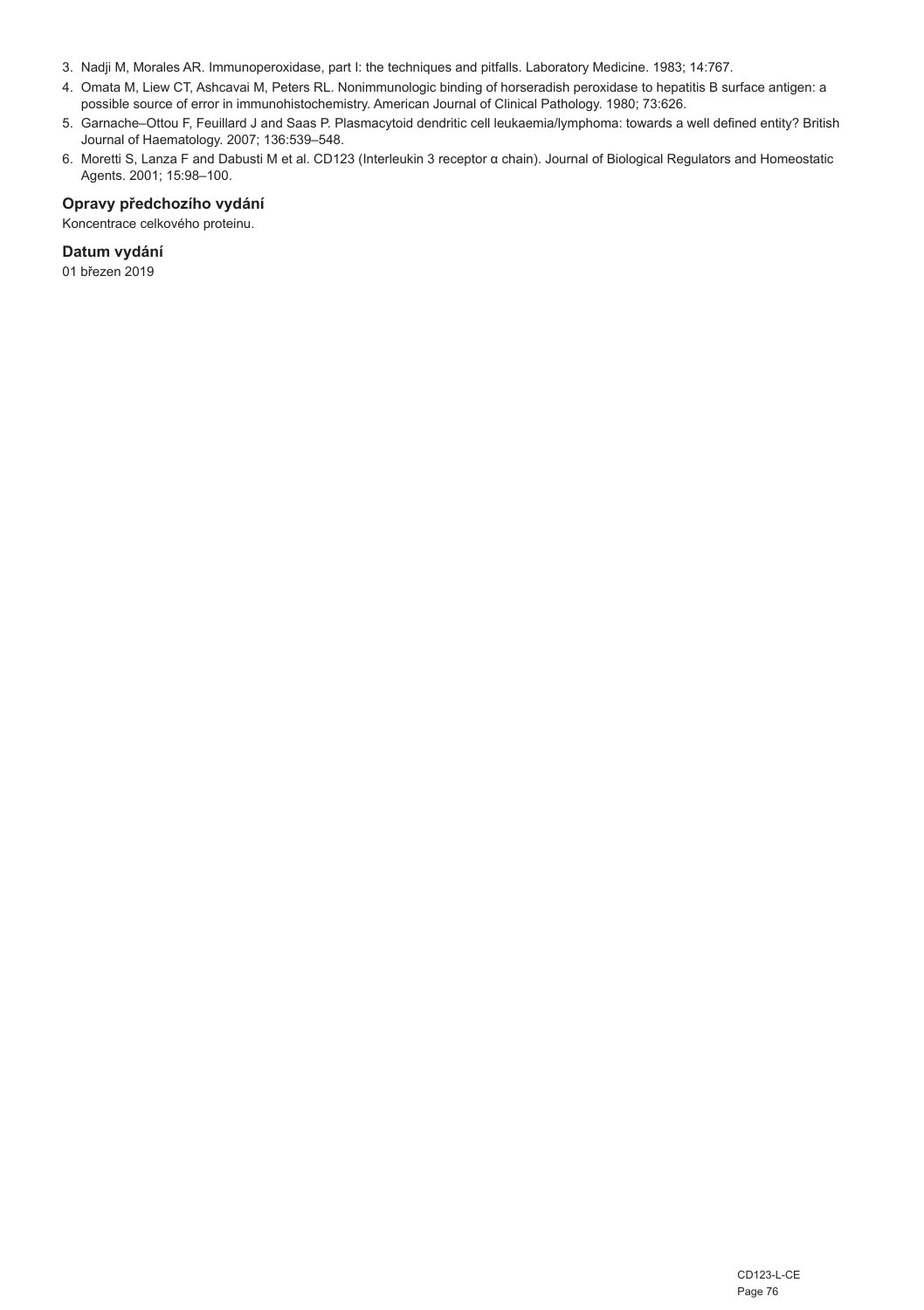## **Imunohistochemická metodika při použití protilátek NovocastraTM u tkáně zalité v parafínu s použitím techniky teplem indukovaného odmaskování epitopu.**

## **Potřebné reagencie, které nejsou součástí dodávky**

- 1. Standardní rozpouštědla používaná v imunohistochemii.
- 2. Fyziologický roztok pufrovaný 50mM roztokem tris-pufru (TBS), pH 7,6.
- 3. Odmaskovací roztok epitopu (viz C. Roztoky Epitope Retrieval Solutions).
- 4. Ředicí roztok na protilátky, Novocastra IHC Diluent, RE7133.
- 5. Vizualizační systém, Novolink™ Polymer Detection Systems, RE7280–K (1 250 tests), RE7150–K (500 tests), RE7140–K (250 tests) nebo RE7290–K (50 tests).
- 6. Fixační médium použijte podle doporučení výrobce.

## **Potřebné vybavení, které není dodáno**

- 1. Inkubátor nastavený na 25 °C.
- 2. Zahřívací zařízení k odmaskování epitopu: vodní lázeň, sterilizační přístroj, tlakový hrnec nebo jiné laboratorní vybavení s kontrolovanou teplotou.
- 3. Obecné vybavení imunohistochemické laboratoře.

## **Roztoky k odmaskování epitopu (viz Doporučení k použití pro jeden z následujících roztoků)**

| RE7113 Epitope Retrieval Solution pH 6 (x10 koncentrát) 1 l                 | Citrátový pufr s obsahem surfaktantu |
|-----------------------------------------------------------------------------|--------------------------------------|
| RE7114 Epitope Retrieval Solution pH 6 (x10 Concentrate)<br>500 ml          |                                      |
| RE7115 Epitope Retrieval Solution pH 6 (roztok připravený k<br>použití) 1 l |                                      |
| RE7116 Epitope Retrieval Solution pH 8 (x10 koncentrát) 1 l                 |                                      |
| RE7118 Epitope Retrieval Solution pH 8 (roztok připravený k<br>použití) 1 l | EDTA pufr s obsahem surfaktantu      |
| RE7119 Epitope Retrieval Solution pH 9 (x10 koncentrát) 1 l                 |                                      |
| RE7122 Epitope Retrieval Solution pH 9 (roztok připravený k<br>použití) 1 l | Tris/EDTA pufr s obsahem surfaktantu |
|                                                                             |                                      |

## **Metodika**

### **Než uživatelé přistoupí k této metodice, musí být proškoleni v imunohistochemických technikách.**

Uživatelé musí stanovit optimální ředění pro protilátky. Pokud není uvedeno jinak, provádějí se všechny kroky při pokojové teplotě (25 ° C).

## Odmaskování epitopu

Postupujte podle pokynů k roztokům Epitope Retrieval Solutions, RE7113, RE7114, RE7115, RE7116, RE7118, RE7119 nebo RE7122.

## **Vizualizace**

Postupujte podle návodu k použití k systému Novolink Polymer Detection System, RE7280–K (1 250 tests), RE7150–K (500 tests), RE7140–K (250 tests) nebo RE7290–K (50 tests).

### **Opravy předchozího vydání**

Nevztahuje se

### **Datum vydání**

23. dubna 2008 (CEprotocol/HTAUT+Novolink).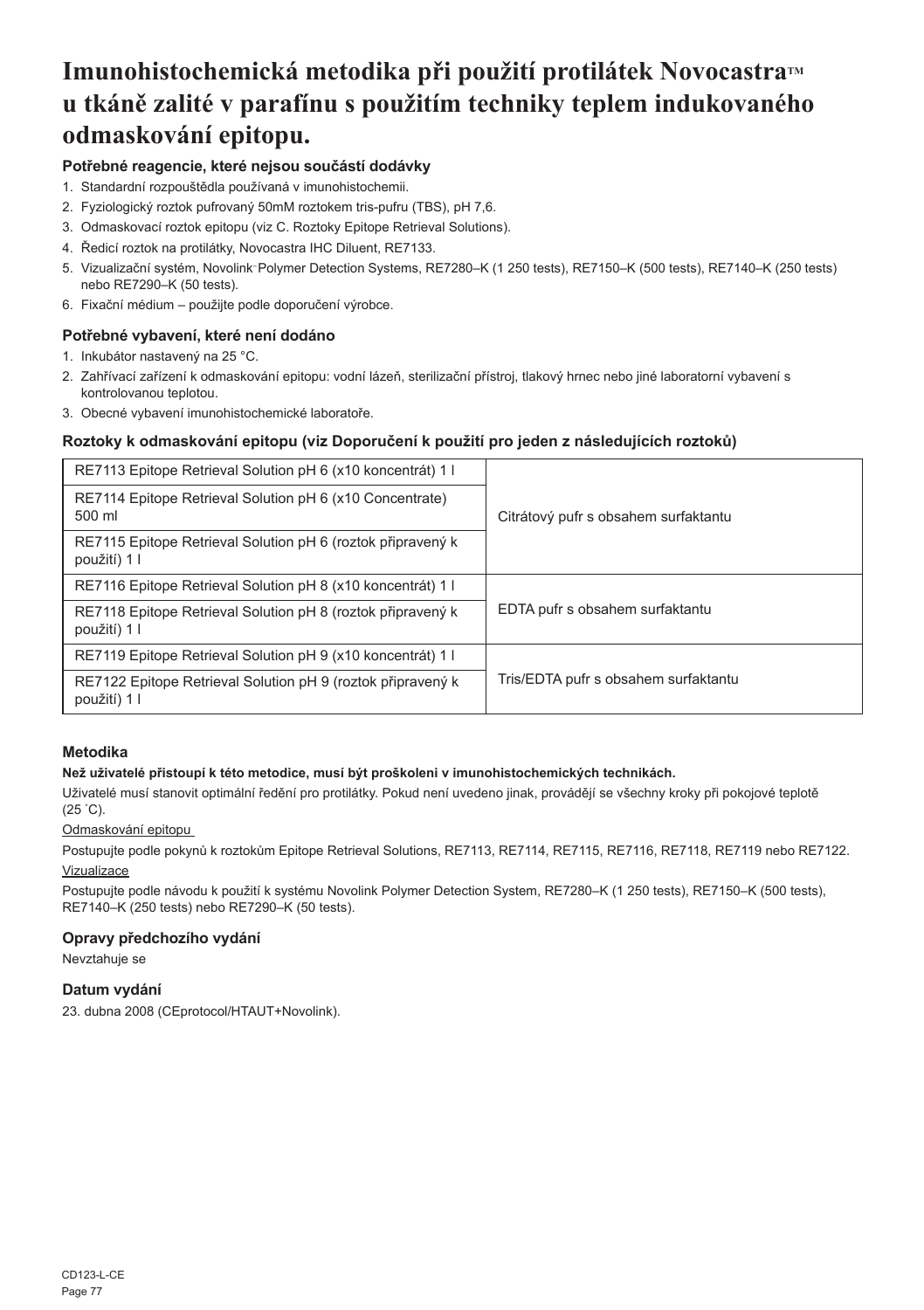# **Tekutá myšia monoklonálna protilátka NovocastraTM CD123**

## **Kód produktu: NCL-L-CD123**

## **Zamýšľané použitie**

#### *Na diagnostické použitie in vitro.*

NCL-L-CD123 slúži na kvalitatívnu identifikáciu molekúl CD123 v parafínových rezoch pomocou svetelnej mikroskopie. Klinická interpretácia akéhokoľvek farbenia alebo jeho absencie musí byť kombinovaná s morfologickými vyšetreniami za použitia zodpovedajúcich kontrol. Výsledky je nutné vyhodnotiť v kontexte klinickej anamnézy pacienta a iných diagnostických testov vedených kvalifikovaným patológom.

## **Princíp postupu**

Techniky imunohistochemického (IHC) zafarbenia umožňujú vizualizáciu antigénov sekvenčnou aplikáciou špecifickej protilátky proti antigénu (primárna protilátka), sekundárnej protilátky proti primárnej protilátke a enzymatického komplexu s chromogénnym substrátom. Medzi jednotlivými krokmi prebieha premývanie. Enzymatická aktivácia chromogénu vytvára v mieste antigénu viditeľné produkty reakcie. Môžete doplniť kontrastné zafarbenie vzorky a zakryť ju krycím sklíčkom. Výsledky sa interpretujú pomocou svetelného mikroskopu a napomáhajú pri diferenciálnej diagnostike patofyziologických procesov, ktoré môžu, ale nemusia byť spojené s určitým antigénom.

### **Klon**

BR4MS

### **Imunogén**

Prokaryotický rekombinantný proteín zodpovedajúci 101 aminokyselinám externej domény ľudskej molekuly CD123.

## **Špecificita**

Ľudský CD123.

## **Zloženie činidla**

NCL-L-CD123 je tekutý supernatant na tkanivovú kultiváciu obsahujúci 15 mM azidu sodného ako konzervačnej látky.

## **Trieda Ig**

IgG2b

## **Celková koncentrácia proteínov Total Protein**

Celkovú koncentráciu proteínov špecifickú pre šaržu nájdete na štítku fľaštičky.

### **Koncentrácia protilátok**

Vyššia alebo rovná 90 mg/l podľa ELISA. Koncentráciu Ig špecifickú pre šaržu nájdete na štítku fľaštičky.

### **Odporúčania na použitie**

lmunohistochémia (pozri **Metóda**) parafínových rezov. Odporúčané riedenie: 1 : 100 po dobu 30 minút pri teplote 25 °C. Záchyt epitopov s tepelnou indukciou sa odporúča pomocou prípravku Epitope Retrieval Solution pH 9.0 (RE7119).

Vizualizácia. Postupujte podľa návodu na použitie pre polymérové detekčné systémy Novolink™ RE7280–K (1250 testov), RE7150–K (500 testov), RE7140–K (250 testov) or RE7290–K (50 testov).

### **Uskladnenie a stabilita**

Skladujte pri teplote 2 – 8 °°C. Nezmrazujte. Okamžite po použití vráťte do teploty 2 – 8 °C. Nepoužívajte po uplynutí dátumu exspirácie uvedeného na štítku fľaštičky. Iné než vyššie uvedené podmienky skladovania si vyžadujú validáciu používateľom.

### **Príprava vzorky**

Odporúčaný ustaľovač je 10 % neutrálny pufrovaný formalín pre bločky tkaniva zaliate do parafínu.

### **Varovania a bezpečnostné opatrenia**

Toto činidlo bolo pripravené zo supernatantu bunkovej kultúry. Keďže ide o biologický produkt, pri manipulácii je nutné vynaložiť zodpovedajúcu starostlivosť.

Molarita azidu sodného v tomto činidle je 15 mM. Materiálový bezpečnostný list (MSDS) k azidu sodnému je k dispozícii na požiadanie. Likvidáciu prípadných potenciálne toxických súčastí definujú federálne, štátne alebo miestne predpisy.

So vzorkami pred fixáciou a po nej a všetkými materiálmi, ktoré s nimi prišli do kontaktu, je nutné manipulovať ako s potenciálne infekčnými a zlikvidovať ich pri dodržaní zodpovedajúcich bezpečnostných opatrní.<sup>1</sup> Činidlá nikdy nepipetujte ústami a zabráňte kontaktu činidiel a vzoriek s kožou a sliznicami. Ak sa činidlá alebo vzorky dostanú do kontaktu s citlivými oblasťami, umyte ich veľkým množstvom vody. Vyhľadajte lekársku pomoc.

Minimalizujte mikrobiálnu kontamináciu činidiel. V opačnom prípade môže dôjsť k zvýšeniu nešpecifického zafarbenia. Nedodržanie predpísaných inkubačných dôb alebo teplôt môže viesť k nesprávnym výsledkom. Všetky takéto zmeny si vyžadujú validáciu používateľom.

## **Kontrola kvality**

Rozdiely v spracovaní tkaniva a technických postupoch v laboratóriu používateľa môžu viesť k významnému kolísaniu výsledkov, čo si vyžaduje, okrem nasledujúcich postupov, aj pravidelné interné kontroly.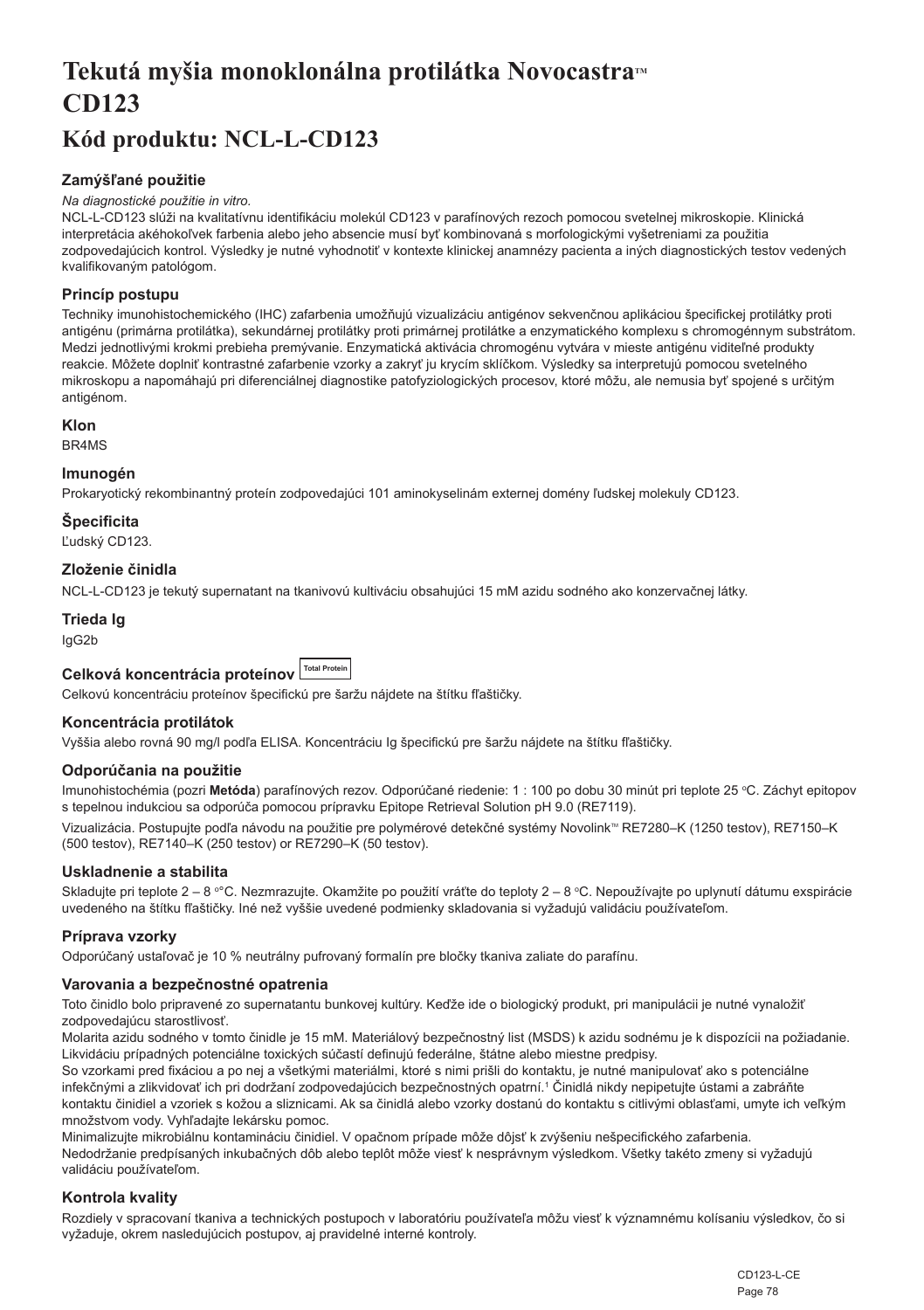Kontroly by mali byť čerstvé pitevné/bioptické/chirurgické vzorky fixované čo najskôr formalínom a spracované zaliatím do parafínu rovnakým spôsobom ako vzorky pacienta.

### **Pozitívna kontrola tkanivom**

Identifikuje správne pripravené tkanivá a správne techniky zafarbenia.

Každá súprava testových podmienok v každom cykle zafarbenia musí obsahovať jednu pozitívnu kontrolu tkanivom.

Tkanivo so slabým pozitívnym farbením je pre optimálnu kontrolu kvality a na detekciu slabšej degradácie činidla vhodnejšie než tkanivo so silným pozitívnym farbením.<sup>2</sup>

Odporúčané tkanivo na pozitívnu kontrolu je tonzila.

Ak pozitívna kontrola tkanivom nebude vykazovať pozitívne zafarbenie, výsledky testovaných vzoriek je nutné považovať za neplatné.

#### **Negatívna kontrola tkanivom**

Nutné vyšetriť po pozitívnej kontrole tkanivom s cieľom overiť špecificitu značenia cieľového antigénu primárnou protilátkou. Odporúčané tkanivo na negatívnu kontrolu je mozoček.

Ako negatívnu kontrolu je možné použiť aj rôzne typy buniek prítomné vo väčšine tkanivových rezov, takýto postup si však vyžaduje validáciu používateľom.

Prípadné nešpecifické zafarbenie má obvykle difúzny vzhľad. V rezoch tkanív silne fixovaných formalínom môže byť tiež pozorované sporadické farbenie spojivového tkaniva. Na interpretáciu výsledkov farbenia používajte intaktné bunky. Nekrotické alebo degenerované bunky sa často farbia nešpecificky.<sup>3</sup> Falošne pozitívne výsledky môžu byť pozorované v dôsledku neimunologickej väzby proteínov alebo produktov reakcie substrátu. Môžu byť spôsobené aj endogénnymi enzýmami, ako napr. pseudoperoxidázou (erytrocyty), endogénnou peroxidázou (cytochróm C) alebo endogénnym biotínom (napr. pečeň, prsník, mozog, oblička) v závislosti od typu imunologického farbenia. S cieľom diferencovať endogénnu enzymatickú aktivitu alebo nešpecifickú väzbu enzýmov od špecifickej imunoreaktivity môžete nafarbiť ďalšie vzorky tkanív pacienta výhradne substrátovým chromogénom alebo enzymatickými komplexmi (avidín-biotín, streptavidín, značený polymér), resp. substrátovým chromogénom. V prípade špecifického farbenia v negatívnej kontrole tkanivom je nutné výsledky vzoriek pacienta považovať za neplatné.

#### **Negatívna kontrola činidlom**

Na vyhodnotenie nešpecifického zafarbenia použite nešpecifickú negatívnu kontrolu činidlom miesto primárnej protilátky s rezom jednotlivých vzoriek pacienta, čo umožní lepšiu interpretáciu špecifického farbenia na mieste antigénu.

### **Tkanivo pacienta**

Pacientske vzorky zafarbené prípravkom NCL-L-CD123 preskúmajte ako posledné. Intenzitu pozitívneho farbenia je nutné vyhodnotiť v kontexte prípadného nešpecifického zafarbenia negatívnej kontroly činidlom na pozadí. Podobne ako pri všetkých imunohistochemických testov znamená negatívny výsledok, že antigén nebol detegovaný. Nepotvrdzuje jeho absenciu v testovaných bunkách/tkanivách. V prípade potreby identifikujte falošne negatívne reakcie pomocou panelu protilátok.

### **Očakávané výsledky**

#### Normálne tkanivá

Klon BR4MS detegoval proteín CD123 v rôznych tkanivách vrátane Leydigových buniek semenníkov, plazmacytoidných dendritických buniek a venúl tonzíl s vysokým endotelom, alveolárnych makrofágov v pľúcach, syncytiotrofoblastov placenty, príležitostných epitelových buniek hrubého čreva a príležitostných bielych krviniek v kostnej dreni. Klon BR4MS tiež zafarbil malé cievy prítomné v tkanivách. (Celkový počet prípadov = 49).

### Abnormálne tkanivá

Klon BR4MS detegoval proteín CD123 v 9/48 lymfómov vrátane 3/5 akútnych lymfoblastových leukémií z prekurzorov T-buniek, 2/2 akútnych myeloidných leukémií, 1/1 leukémie z vlasatých buniek, 1/1 angioimunoblastického T-bunkového lymfómu, 1/2 anaplastických veľkobunkových lymfómov a 1/6 periférnych T-bunkových lymfómov. Zafarbenie bolo pozorované aj pri 3/3 Kikuchiho chorôb a 3/3 Castlemanových chorôb (hyalínne-vaskulárny typ). Žiadne zafarbenie nebolo pozorované pri difúznych veľkobunkových B-lymfómoch (0/12), folikulárnych lymfómoch (0/6), Hodgkiných lymfómoch (0/5), MALT lymfómoch (0/2), lymfómoch z plášťových buniek (0/2), lymfoblastickom lymfóme (0/1), Burkittovom lymfóme (0/1), B-bunkovom lymfóme bohatom na T-bunky (0/1) a NK/T-bunkovom lymfóme (0/1). Nepozorovalo sa žiadne zafarbenie pri 44 ďalších hodnotených nádoroch vrátane skvamocelulárnych karcinómov (0/9), nádorov štítnej žľazy (0/4), nádorov vaječníkov (0/4), nádorov pečene (0/4), kolorektálnych nádorov (0/4), nádorov pľúc (0/3), nádorov mozgu (0/2), nádorov prsníka (0/2), nádorov žalúdka (0/2), nádorov pankreasu (0/2), nešpecifikovaných metastatických nádorov (0/2), nádorov obličiek (0/2), nádorov semenníkov (0/2), nádoru týmusu (0/1) a nádoru maternice (0/1). (Celkový počet prípadov = 98).

**NCL-L-CD123 sa odporúča na detekciu CD123 v normálnych a neoplastických tkanivách, najmä pri identifikácii neoplaziem z plazmacytoidných dendritických buniek.**

### **Všeobecné limitácie**

Imunohistochémia je diagnostický postup pozostávajúci z viacerých krokov, ktorý si vyžaduje špecializované zaškolenie vo výbere zodpovedajúcich činidiel, výbere tkanív, fixácie a spracovania, príprave IHC sklíčka a interpretácii výsledkov farbenia. Farbenie tkaniva závisí od manipulácie s tkanivom a od jeho spracovania pred farbením. Nesprávna fixácia,

zmrazovanie,rozmrazovanie, premývanie, sušenie, ohrievanie, rezanie alebo kontaminácia inými tkanivami či tekutinami môžu viesť k vzniku artefaktov, záchytu protilátok alebo falošne negatívnym výsledkom. Inkonzistentné výsledky môžu byť spôsobené zmenami metód fixácie a montáže preparátov alebo inherentnými nepravidelnosťami v tkanive.4

Nadmerné alebo neúplné kontrastné farbenie môže narušiť správnosť interpretácie výsledkov.

Klinická interpretácia akéhokoľvek farbenia alebo jeho absencie musí byť kombinovaná s morfologickými vyšetreniami za použitia zodpovedajúcich kontrol. Výsledky je nutné vyhodnotiť v kontexte klinickej anamnézy pacienta a iných diagnostických testov vedených kvalifikovaným patológom.

Protilátky spoločnosti Leica Biosystems Newcastle Ltd sú určené na použitie na zmrazených rezoch alebo rezoch zaliatych parafínom so špecifickými požiadavkami na fixáciu, ako uvádza tento dokument. Najmä pri neopláziách môže dôjsť k nečakanej expresii antigénov. Klinická interpretácia akýchkoľvek farbených tkanivových rezov musí zahŕňať morfologickú analýzu a vyhodnotenie zodpovedajúcich kontrol.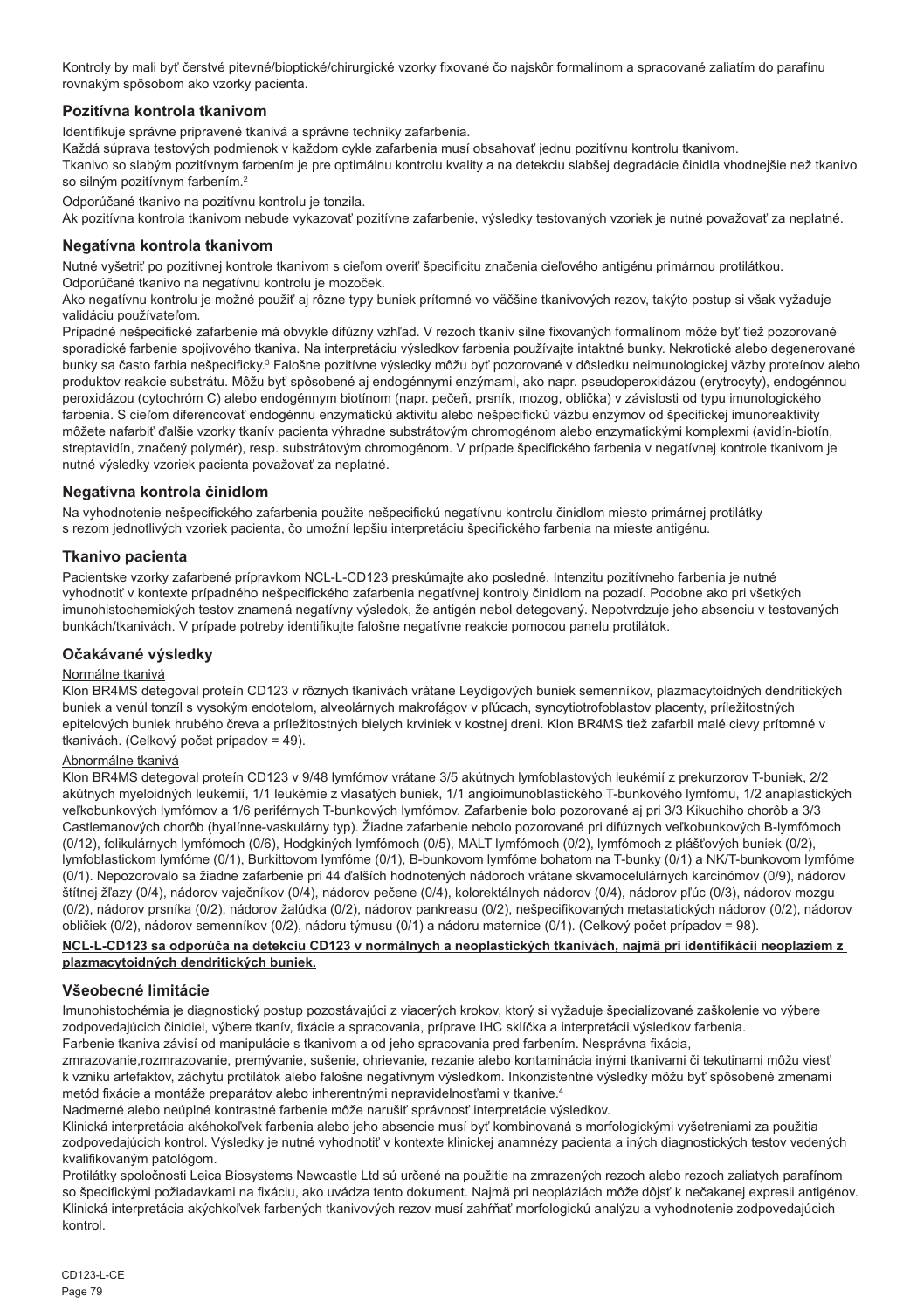## **Bibliografia – všeobecne**

- 1. National Committee for Clinical Laboratory Standards (NCCLS). Protection of laboratory workers from infectious diseases transmitted by blood and tissue; proposed guideline. Villanova, P.A. 1991; 7(9). Order code M29–P.
- 2. Battifora H. Diagnostic uses of antibodies to keratins: a review and immunohistochemical comparison of seven monoclonal and three polyclonal antibodies. Progress in Surgical Pathology. 6:1–15. eds. Fenoglio–Preiser C, Wolff CM, Rilke F. Field & Wood, Inc., Philadelphia.
- 3. Nadji M, Morales AR. Immunoperoxidase, part I: the techniques and pitfalls. Laboratory Medicine. 1983; 14:767.
- 4. Omata M, Liew CT, Ashcavai M, Peters RL. Nonimmunologic binding of horseradish peroxidase to hepatitis B surface antigen: a possible source of error in immunohistochemistry. American Journal of Clinical Pathology. 1980; 73:626.
- 5. Garnache–Ottou F, Feuillard J and Saas P. Plasmacytoid dendritic cell leukaemia/lymphoma: towards a well defined entity? British Journal of Haematology. 2007; 136:539–548.
- 6. Moretti S, Lanza F and Dabusti M et al. CD123 (Interleukin 3 receptor α chain). Journal of Biological Regulators and Homeostatic Agents. 2001; 15:98–100.

## **Úpravy predchádzajúceho vydania**

Celková koncentrácia proteínov.

## **Dátum vydania**

01 marec 2019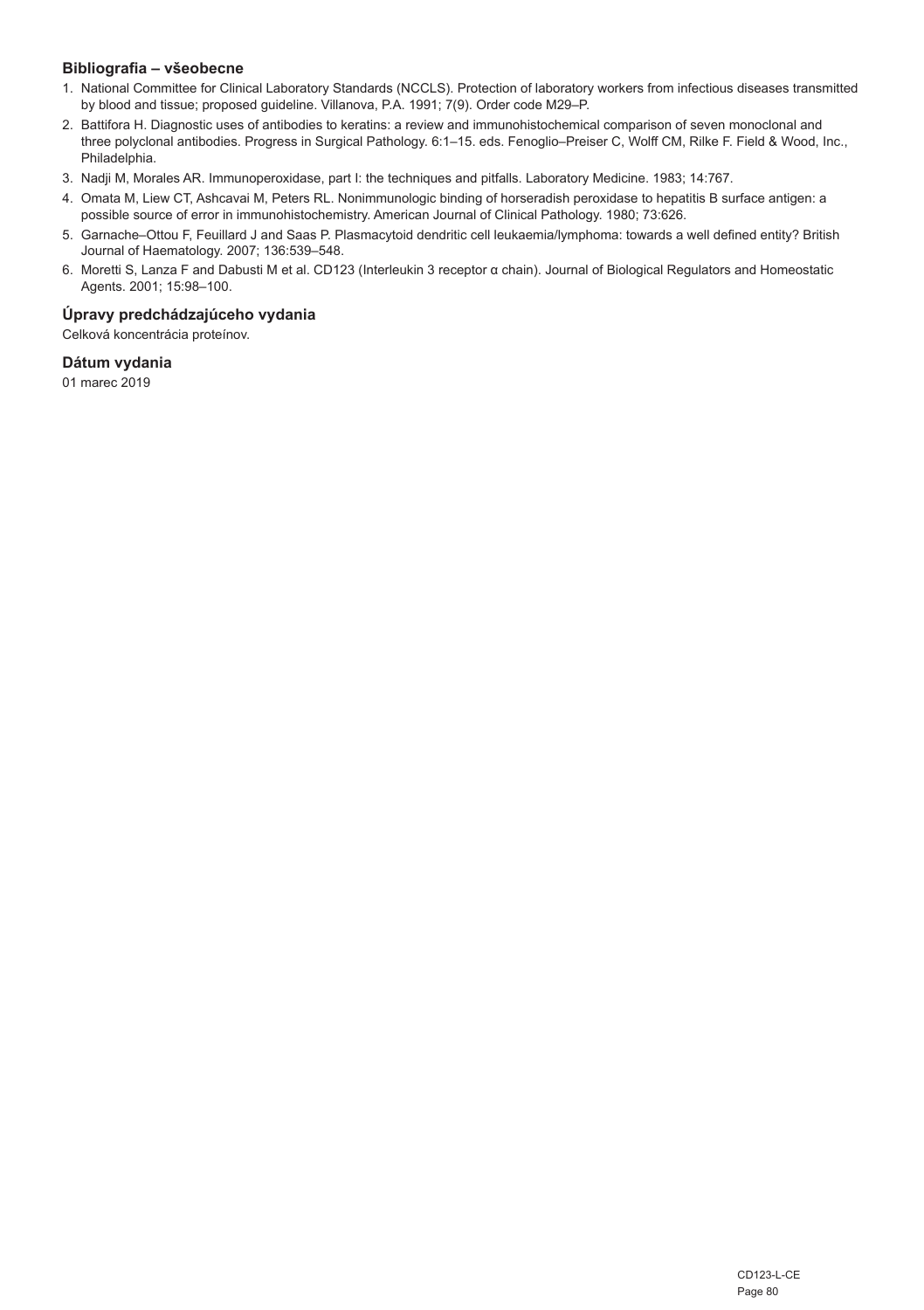## **Imunohistochemická metóda spracovania protilátok Novocastra™ na tkanive zaliatom v parafíne pomocou techniky záchytu epitopov s tepelnou indukciou.**

## **Požadované, ale nedodávané činidlá**

- 1. Štandardné rozpúšťadlá používané v imunohistochémii
- 2. 50mM tris-pufrovaný fyziologický roztok (TBS), pH 7,6
- 3. Roztok na záchyt epitopov (pozri časť C. Roztoky na záchyt epitopov)
- 4. Zrieďovadlo protilátok, Novocastra IHC Diluent, RE7133
- 5. Vizualizačný systém, Novolink™ Polymer Detection Systems, RE7280–K (1250 testov), RE7150–K (500 testov), RE7140–K (250 testov) alebo RE7290–K (50 testov).
- 6. Upevňovacie médium používajte podľa odporúčania výrobcu.

## **Požadované, ale nedodávané vybavenie**

- 1. Inkubátor nastavený na teplotu 25 °C.
- 2. Ohrievač na záchyt epitopov: vodný kúpeľ, naparovač, tlakový hrniec alebo iné laboratórne vybavenie s reguláciou teploty
- 3. Všeobecné vybavenie imunohistochemického laboratória

## **Roztoky na záchyt epitopov (pozri časť Odporúčania na použitie pre niektorý z nasledujúcich produktov)**

| RE7113 Epitope Retrieval Solution pH 6 (x10 Concentrate) 1 L       | Pufor na báze citranu obsahujúci surfaktant   |
|--------------------------------------------------------------------|-----------------------------------------------|
| RE7114 Epitope Retrieval Solution pH 6 (x10 Concentrate)<br>500 mL |                                               |
| RE7115 Epitope Retrieval Solution pH 6 (Ready to Use) 1 L          |                                               |
| RE7116 Epitope Retrieval Solution pH 8 (x10 Concentrate) 1 L       | Pufor na báze EDTA obsahujúci surfaktant      |
| RE7118 Epitope Retrieval Solution pH 8 (Ready to Use) 1 L          |                                               |
| RE7119 Epitope Retrieval Solution pH 9 (x10 Concentrate) 1 L       | Pufor na báze tris/EDTA obsahujúci surfaktant |
| RE7122 Epitope Retrieval Solution pH 9 (Ready to Use) 1 L          |                                               |

## **Metóda**

### **Používatelia musia byť vyškolení v oblasti imunohistochemických techník skôr, než pristúpia k tejto metóde.**

**P**oužívateľ musí stanoviť optimálne riedenie protilátok. Ak nie je uvedené inak, všetky kroky sa vykonávajú pri izbovej teplote (25 °C). Záchyt epitopov

Postupujte podľa návodu na použitie v časti Roztoky na záchyt epitopov, RE7113, RE7114, RE7115, RE7116, RE7118, RE7119 alebo RE7122.

## Vizualizácia

Postupujte podľa návodu na použitie v systémoch Novolink Polymer Detection Systems, RE7280–K (1250 testov), RE7150–K (500 testov), RE7140–K (250 testov) alebo RE7290–K (50 testov).

### **Úpravy predchádzajúceho vydania**

Neuplatňuje sa

## **Dátum vydania**

23. apríla 2008 (CE protokol/HTAUT+Novolink).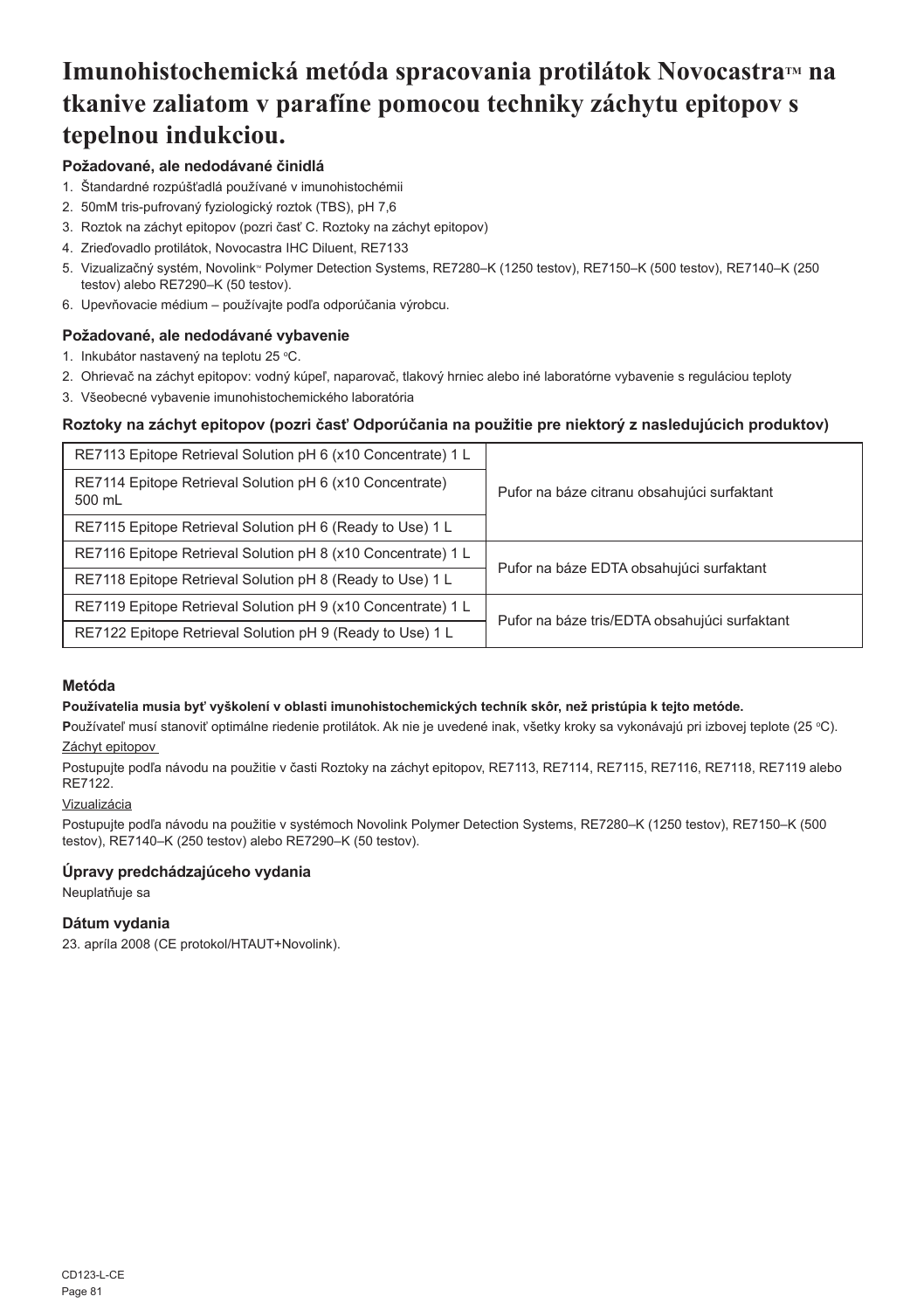CD123-L-CE Page 82